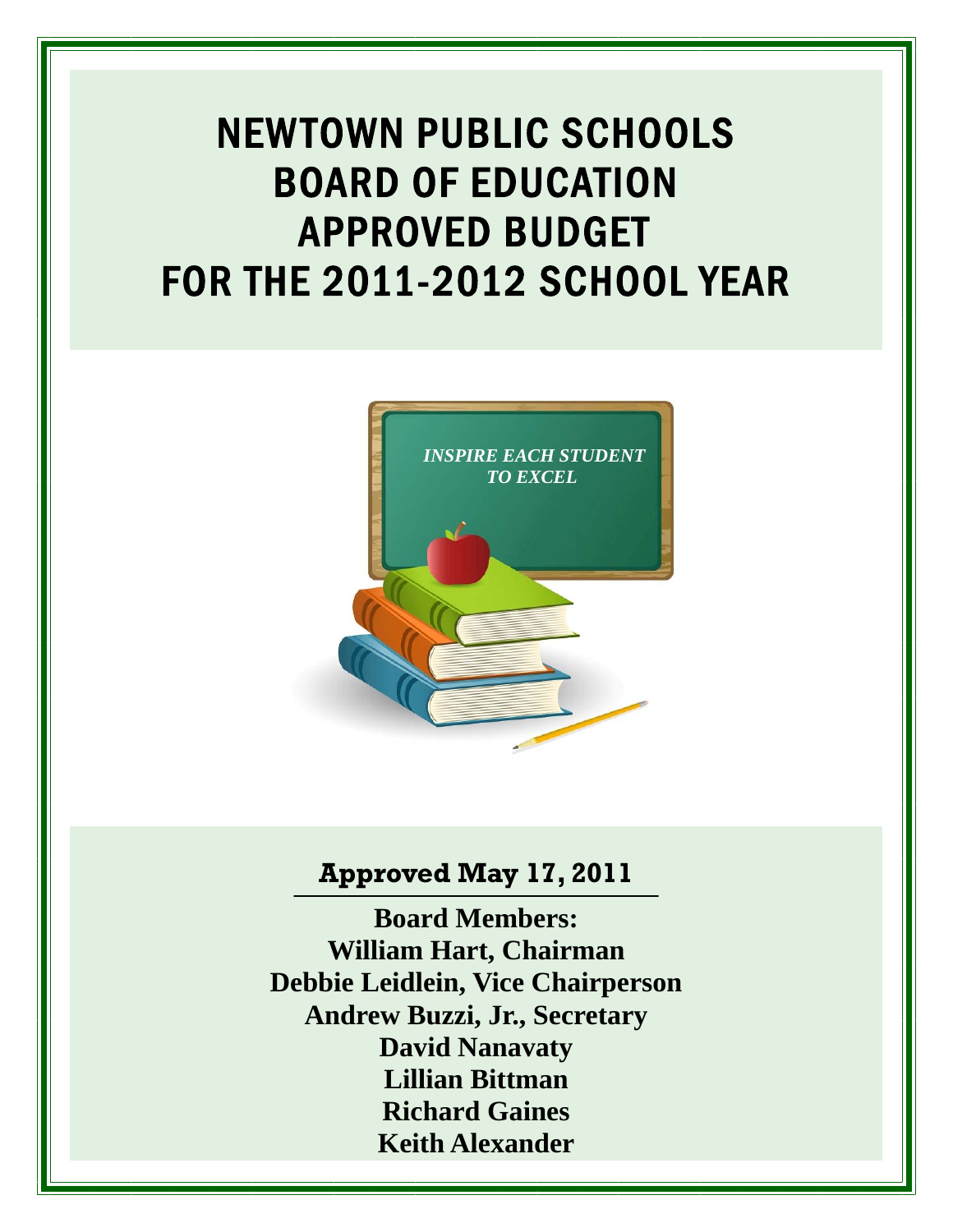# TABLE OF CONTENTS

# **1 INTRODUCTION**

| Board of Education Chairperson's Original Letter of Introduction                       | iii |
|----------------------------------------------------------------------------------------|-----|
| Adjustments Made to the Newtown Public Schools' 2011-12 Budget                         | iv  |
| Final 2011-12 Board of Education's Budget Adjustments                                  |     |
| Board of Education's Changes to Superintendent's Estimated Expenditures - Feb. 8, 2011 | vi  |
| <b>Mission Statement</b>                                                               | vii |

# **2 BUDGET**

|   | <b>Function Summary</b>                                           | 1                       |
|---|-------------------------------------------------------------------|-------------------------|
|   | <b>Object Summary</b>                                             | $\overline{c}$          |
|   | <b>Object Detail</b>                                              | 3                       |
|   | <b>Regular Instruction Summary</b>                                | $\overline{\mathbf{4}}$ |
|   | <b>Elementary Schools Summary</b>                                 | $\overline{5}$          |
|   | <b>Hawley School Summary</b>                                      | $\boldsymbol{6}$        |
|   | <b>Sandy Hook School Summary</b>                                  | 8                       |
|   | Middle Gate School Summary                                        | 10                      |
|   | <b>Head O'Meadow School Summary</b>                               | 12                      |
|   | <b>Intermediate School Summary</b>                                | 14                      |
|   | <b>Middle School Summary</b>                                      | 17                      |
|   | <b>High School Summary</b>                                        | 21                      |
|   | <b>Special Education Programs</b>                                 | 25                      |
|   | <b>Pupil Personnel Services</b>                                   | 27                      |
|   | <b>Curriculum &amp; Technology</b>                                | 31                      |
|   | <b>General Support Services</b>                                   | 33                      |
|   | <b>Employee Benefits</b>                                          | 35                      |
|   | <b>Plant Operation &amp; Maintenance</b>                          | 37                      |
|   | <b>Transportation Services</b>                                    | 41                      |
|   | <b>Continuing Education Programs</b>                              | 42                      |
| 3 | <b>ENROLLMENT</b>                                                 |                         |
|   | <b>Student Enrollment</b>                                         | 43                      |
| 4 | <b>STAFFING AND CLASSES</b>                                       |                         |
|   | 2011-12 Staffing Changes                                          | 45                      |
|   | Summary of 2011-12 Staffing                                       | 46                      |
|   | 2011-12 Elementary School Staffing                                | 46                      |
|   | 2011-12 Intermediate School, Middle School & High School Staffing | 47                      |
|   | 2011-12 District Staffing                                         | 48                      |
|   | <b>Elementary Schools Enrollment and Staffing</b>                 | 49                      |
|   | Teacher/Student Data - Elementary Schools                         | 50                      |
|   | Teacher/Student Data - Intermediate School                        | 51                      |
|   | Teacher/Student Data - Middle School                              | 52                      |
|   | Teacher/Student Data - High School                                | 53                      |
|   | Teacher/Student Data - Special Education                          | 54                      |
|   | Teacher/Student Data - Pupil Services                             | 55                      |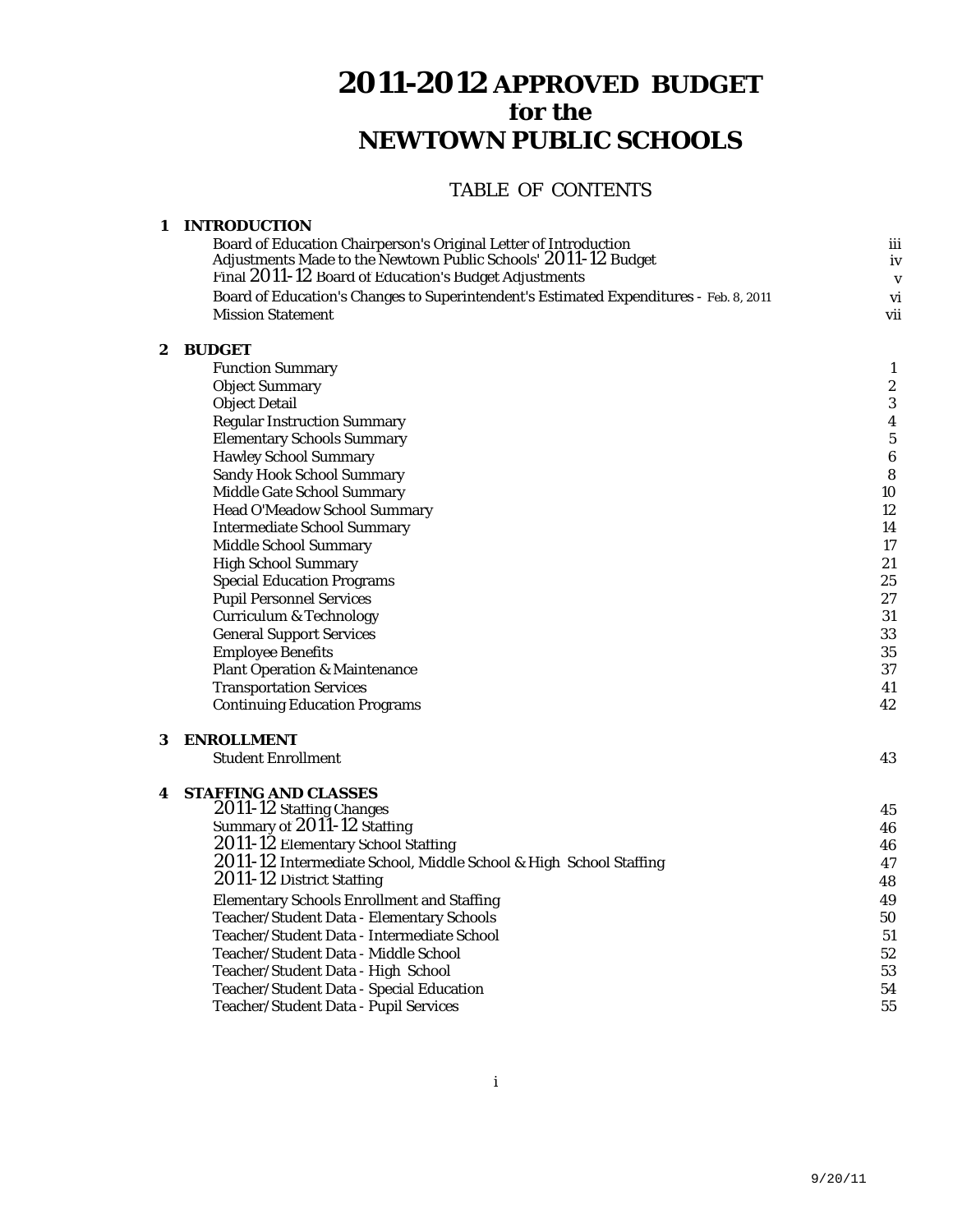# TABLE OF CONTENTS

# **5 APPENDIX**

| 2011-12 School Budget Development Calendar                          | 56 |
|---------------------------------------------------------------------|----|
| <b>Revenue Estimates</b>                                            | 57 |
| Newtown's Wealth and Expenditure Rankings                           | 58 |
| <b>State Reimbursement Rates</b>                                    | 58 |
| 2011-12 Budgeted Property - Equipment                               | 59 |
| Superintendent's Reductions to Proposed Budget Requests for 2011-12 | 61 |
| Five-Year Capital Improvement Plan                                  | 62 |
| Building & Site Maintenance Projects - Five Year Plan               | 64 |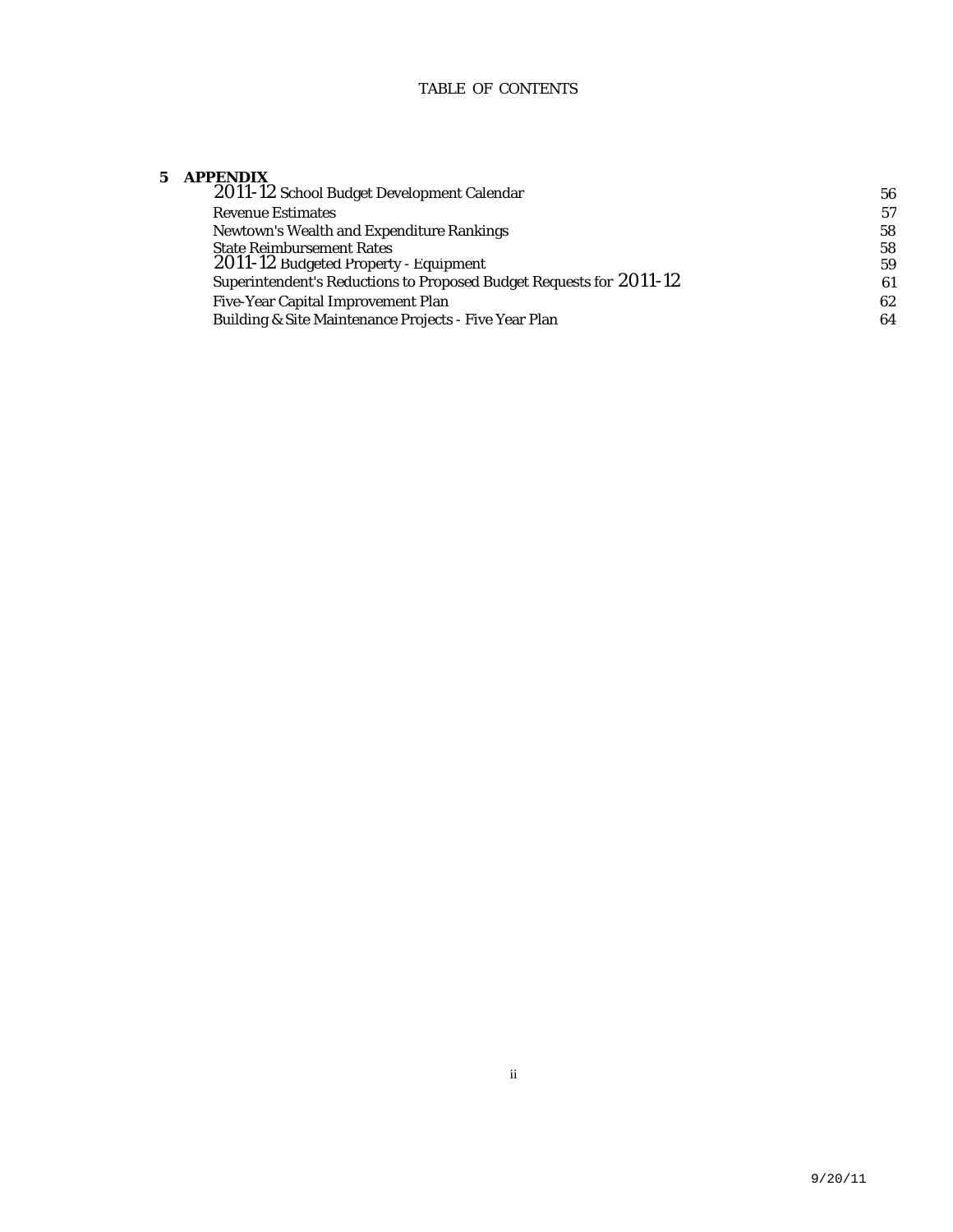

# **NEWTOWN PUBLIC SCHOOLS 3 Primrose Street Newtown, CT 06470**

OFFICE OF THE SUPERINTENDENT<br>
(203) 426-7620<br>
(203) 426-7618 (203) 426-7620 (203) 426-7618

FAX (203) 426-2368

February 11, 2011

Dear Board of Finance and Legislative Council Members:

This budget, as forwarded to you, was adopted by the Board of Education at its February 8, 2011 meeting. Our board is requesting a total of \$69,201,017 which represents a 2.99% (or \$2,006,283) over this year's operating budget.

This budget represents an effort by the Board to present a balanced proposal, one that provides the resources necessary to maintain the quality of Newtown's schools while respecting the burden that it places on the taxpayer. It is also the first product of an effort to reform our budgeting process.

A key aspect of that reform is to draw a distinction between those expenses needed to maintain the same level and quality of education in the District, and those items that are part of an improvement. Virtually all of the requested increase is necessary to maintain the same service level. The largest component of the increase is from the contracted increases in salaries. The on-going joint program with the Town on self insurance has substantially moderated the expected increase in health insurance; however, it still represents approximately one fourth of the total increase. A projected decline in enrollment at the lower grades has allowed a reduction in elementary staffing. The long term maintenance effort level has been kept at the reduced level set last year.

The only element of this request above the same service level is the addition of two positions at the high school, to continue our effort to improve the quality and effectiveness of our secondary programs and better prepare our students for the highly competitive college and job market place.

We recognize that any increase is a significant burden for the taxpayers, and have worked hard to create a budget that keeps that increase as low as possible, while continuing the quality of education that our children and community demand. We hope that you will support this budget.

Sincerely,

William G. Hart, Jr. Chairman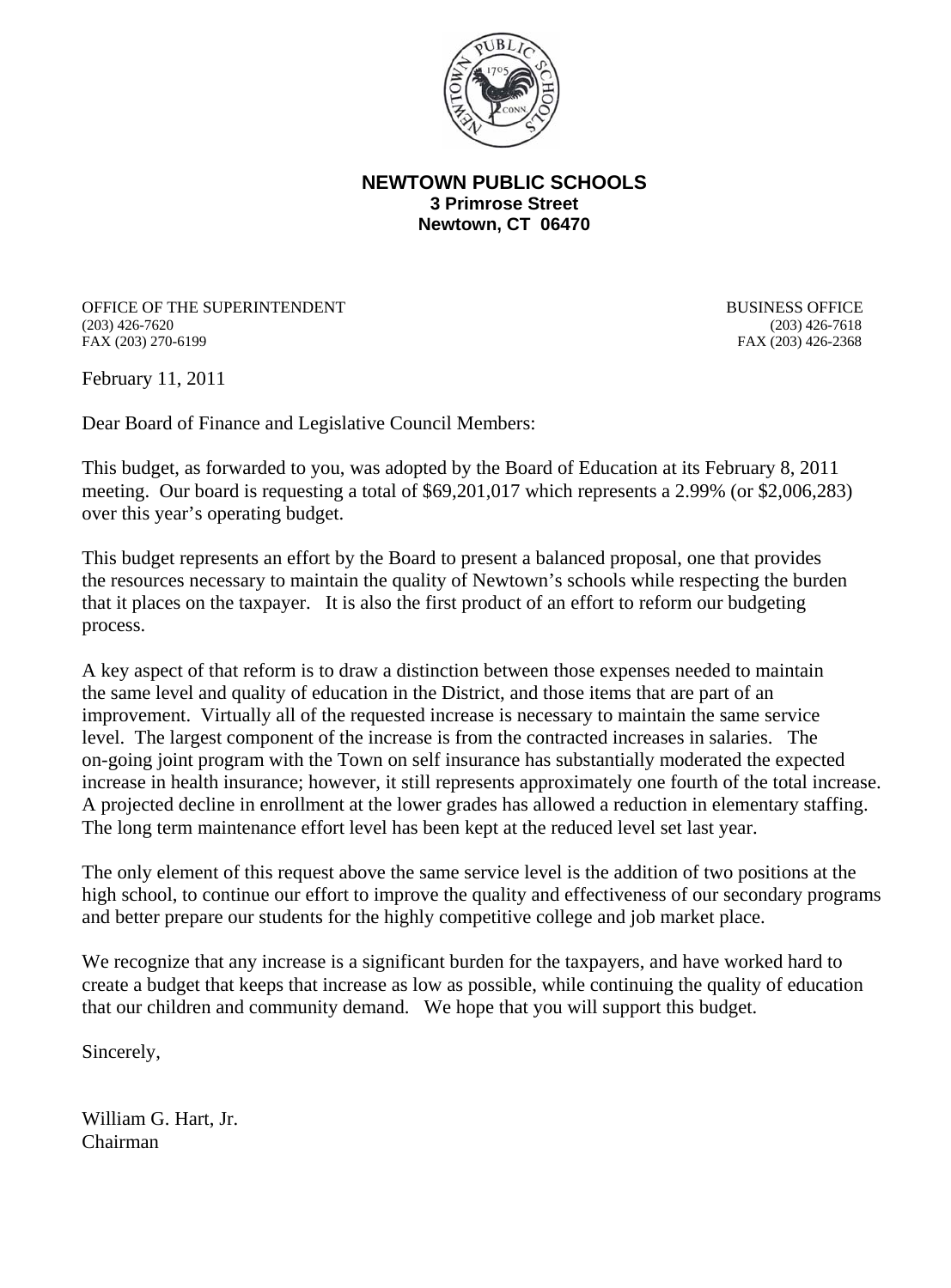# **ADJUSTMENTS MADE TO THE NEWTOWN PUBLIC SCHOOLS' 2011-12 BUDGET**

| 2011-12 Budget Development                         | Amount     | <b>Adjustment</b> |       | <b>Percent Reduced</b> |
|----------------------------------------------------|------------|-------------------|-------|------------------------|
| Administration's Initial Budget 1/9/11:            | 70,144,706 |                   | 4.39% |                        |
| Superintendent's Proposed Budget 1/25/11:          | 69,670,343 | (474, 363)        | 3.68% | $-0.71%$               |
| <b>Board of Education Requested Budget 2/8/11:</b> | 69,201,017 | (469, 326)        | 2.99% | $-0.70\%$              |
| Board of Finance Recommended Budget 3/8/11:        | 68,703,427 | (497,590)         | 2.25% | $-0.74%$               |
| Legislative Council Recommendation 4/6/11:         | 68,703,427 |                   | 2.25% | 0.00%                  |
| Legislative Council Recommendation 5/3/11*:        | 67,971,427 | (732,000)         | 1.16% | $-1.09\%$              |
| <b>Board of Education Approved Budget 5/17/11:</b> | 67,971,427 |                   | 1.16% |                        |
| <b>Total Adjustments</b>                           |            | (2,173,279)       |       | $-3.23\%$              |
| <b>Total Budget Increase</b>                       |            | 776,693           | 1.16% |                        |

\* Legislative Council Recommendation after the budget failed to pass the 4/26/11 referendum.

# **March 8, 2011 BOARD OF FINANCE'S CHANGES TO BOARD OF EDUCATION'S REQUESTED BUDGET**

| Self funded Medical Insurance   |          | (667, 377) |
|---------------------------------|----------|------------|
| <b>Energy Accounts:</b>         |          |            |
| <b>Fuel oil</b>                 | 35,116   |            |
| Electricity                     | (40,088) |            |
| Diesel fuel                     | 79,583   |            |
| Gasoline                        | 21,889   |            |
| Propane & Natural Gas           | 3,287    |            |
| <b>Total Energy Adjustments</b> |          | 99.787     |
| Organizational analysis         |          | 70.000     |
| <b>Total Adjustment</b>         |          | (497,590)  |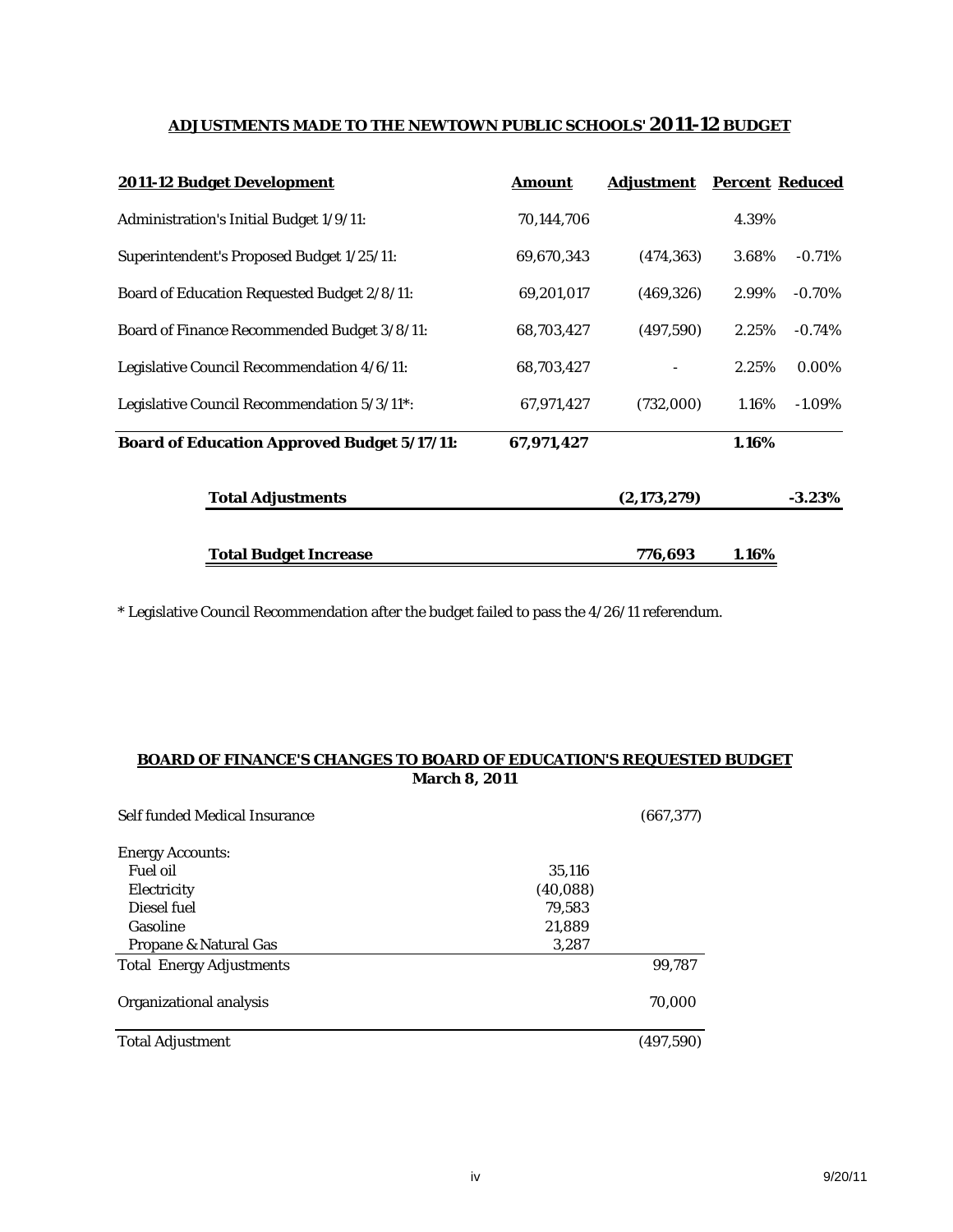# **FINAL 2011-12 BOARD OF EDUCATION'S BUDGET ADJUSTMENTS June 21, 2011**

# **BOARD OF FINANCE'S RECOMMENDED BUDGET \$68,703,427**

# **ADJUSTMENT**

| HIGH SCHOOL ASSISTANT PRINCIPAL<br><b>HIGH SCHOOL SCIENCE TEACHER</b><br>TECHNOLOGY EQUIPMENT<br><b>PLANT OPERATION &amp; MAINTENANCE ITEMS/MAINTENANCE PROJECTS</b><br>REDUCE FUNDS FOR ORGANIZATIONAL ANALYSIS<br>ELIMINATE 2 EDUCATIONAL TRAINERS (BEHAVIOR THERAPISTS)<br><b>REDUCE SUPPLIES BY 5%</b><br><b>CUT EQUIPMENT</b><br><b>CUT FURNITURE</b><br>ELIMINATE MIDDLE GATE 3RD GRADE TEACHER<br>ELIMINATE HAWLEY 1ST GRADE TEACHER<br>ELIMINATE EDUCATIONAL ASSISTANTS & ADJUST UNEMPLOYMENT | ( \$123, 323)<br>\$57,256<br>(S60,000)<br>( \$141, 950)<br>( \$30,000)<br>$($ \$48,100)<br>(S60, 725)<br>$($ \$33,898 $)$<br>(\$10,000)<br>(S57, 256)<br>(S57, 256)<br>(S185, 904) |
|-------------------------------------------------------------------------------------------------------------------------------------------------------------------------------------------------------------------------------------------------------------------------------------------------------------------------------------------------------------------------------------------------------------------------------------------------------------------------------------------------------|------------------------------------------------------------------------------------------------------------------------------------------------------------------------------------|
| <b>EDUCATIONAL ASSISTANTS *</b>                                                                                                                                                                                                                                                                                                                                                                                                                                                                       | (S239, 413)                                                                                                                                                                        |
| <b>SOCIAL SECURITY AND MEDICARE</b><br>UNEMPLOYMENT (ESTIMATED AT 30% OF SALARY)                                                                                                                                                                                                                                                                                                                                                                                                                      | ( \$18, 315)<br>\$71,824                                                                                                                                                           |
| OUT OF DISTRICT - UPDATE STUDENTS (+3) & ADJUST EXCESS COST (75% TO 77.259%)                                                                                                                                                                                                                                                                                                                                                                                                                          | \$125,051                                                                                                                                                                          |
| STARR PROGRAM - UPDATE STAFFING & ADJUST EXCESS COST (75% TO 77.259%)                                                                                                                                                                                                                                                                                                                                                                                                                                 | (S6, 458)                                                                                                                                                                          |
| OTHER LOCAL SP. ED. - ADJUST PROJECTED COST & EXCESS COST (75% TO 77.259%)                                                                                                                                                                                                                                                                                                                                                                                                                            | \$26,555                                                                                                                                                                           |
| <b>INCREASE FUNDING FOR HOMEBOUND TUTORS</b>                                                                                                                                                                                                                                                                                                                                                                                                                                                          | \$65,000                                                                                                                                                                           |
| ADJUST DENTAL COST PROJECTIONS                                                                                                                                                                                                                                                                                                                                                                                                                                                                        | (S71, 256)                                                                                                                                                                         |
| ADJUST SOCIAL SECURITY AND MEDICARE                                                                                                                                                                                                                                                                                                                                                                                                                                                                   | ( \$17,203)                                                                                                                                                                        |
| REINSTATE SANDY HOOK .5 KINDERGARTEN TEACHER                                                                                                                                                                                                                                                                                                                                                                                                                                                          | \$28,628                                                                                                                                                                           |
| TUITION FOR REGIONAL CENTER FOR THE ARTS (6 MORE STUDENTS)                                                                                                                                                                                                                                                                                                                                                                                                                                            | \$24,237                                                                                                                                                                           |
| ADDITIONAL PROJECTED SAVINGS FROM TEACHER TURNOVER                                                                                                                                                                                                                                                                                                                                                                                                                                                    | (S75, 110)                                                                                                                                                                         |
| ADJUSTMENTS TO CLERICAL SALARIES                                                                                                                                                                                                                                                                                                                                                                                                                                                                      | (S805)                                                                                                                                                                             |
| PROFESSIONAL SERVICES - PSYCH./MED. EVALUATIONS                                                                                                                                                                                                                                                                                                                                                                                                                                                       | ( \$33,000)                                                                                                                                                                        |
| <b>PROFESSIONAL SERVICES - PLANT OPERATION &amp; MAINTENANCE</b>                                                                                                                                                                                                                                                                                                                                                                                                                                      | (\$10,000)                                                                                                                                                                         |
| <b>ENERGY - NATURAL GAS</b>                                                                                                                                                                                                                                                                                                                                                                                                                                                                           | $($ \$33,500 $)$                                                                                                                                                                   |
| <b>NURSES SALARIES</b>                                                                                                                                                                                                                                                                                                                                                                                                                                                                                | (S2,983)                                                                                                                                                                           |
| LEGISLATIVE COUNCIL'S ADJUSTMENT                                                                                                                                                                                                                                                                                                                                                                                                                                                                      | ( \$732,000)                                                                                                                                                                       |
| <b>APPROVED BUDGET</b>                                                                                                                                                                                                                                                                                                                                                                                                                                                                                | \$67,971,427                                                                                                                                                                       |

\* ESTIMATED TO BE ABOUT 100 HOURS PER DAY, 14.3 F.T.E., OR ABOUT 29 PEOPLE

| ** DETAIL OF PLANT OPERATION & MAINTENANCE ITEMS/MAINTENANCE PROJECTS CUTS |            |
|----------------------------------------------------------------------------|------------|
| <b>BUILDING &amp; SITE MAINTENANCE PROJECTS</b>                            | (S95,500)  |
| REFUSE REMOVAL & RECYCLING                                                 | (S18,000)  |
| <b>BUILDING CONTRACTED SERVICES</b>                                        | (S10,000)  |
| <b>WATER</b>                                                               | (S10,000)  |
| <b>PROFESSIONAL SERVICES</b>                                               | (S8, 450)  |
|                                                                            | (S141,950) |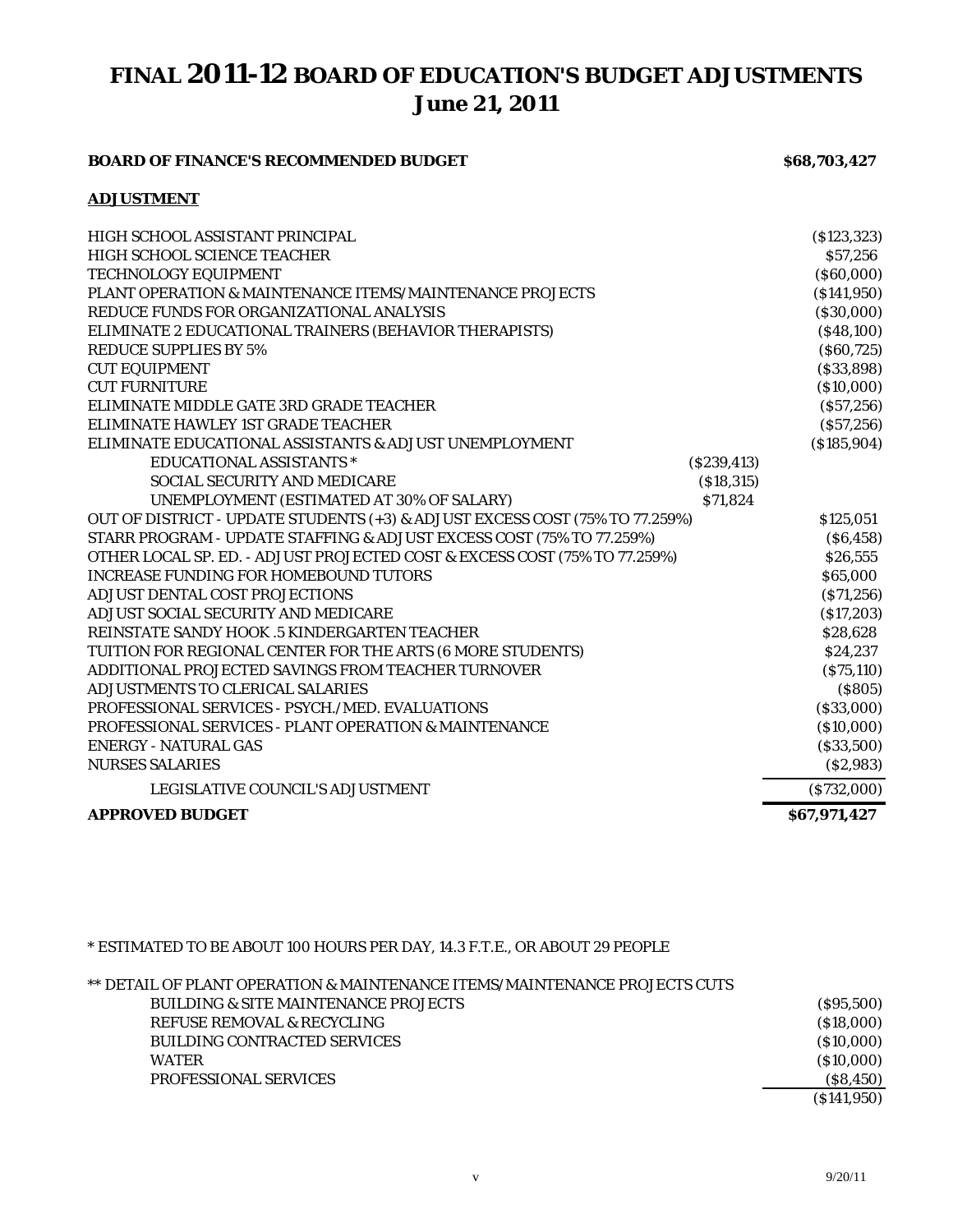# **BOARD OF EDUCATION'S CHANGES TO SUPERINTENDENT'S ESTIMATED EXPENDITURES FEBRUARY 8, 2011**

|                      | SUPERINTENDENT'S 2011-12 ESTIMATED EXPENDITURES WITHOUT RECOMMENDED ADDITIONS         | 69,670,343 |
|----------------------|---------------------------------------------------------------------------------------|------------|
| <b>OBJECT F.T.E.</b> | <b>BOARD OF EDUCATION'S CHANGES</b>                                                   |            |
|                      | TECHNICAL ADJUSTMENTS                                                                 |            |
| 112                  | <b>CLERICAL - HIGH SCHOOL</b>                                                         | (5,776)    |
| 112                  | <b>BUS DRIVERS - TRANS.</b>                                                           | (17, 568)  |
| 112                  | NON-CERT. SALARY ADJUSTMENT                                                           | (18)       |
| 132                  | <b>EXTRA WORK - TRANS.</b>                                                            | (750)      |
| 250                  | <b>BENEFITS - UNEMPLOYMENT</b>                                                        | (13,000)   |
| 441                  | RENTALS - CENTRAL OFFICE SPACE                                                        | (32,000)   |
| 442                  | <b>RENTALS - COPIERS</b>                                                              | (6, 200)   |
| 500                  | CONTRACTED SERVICES - REED SCHOOL                                                     | (76)       |
| 500                  | CONTRACTED SERVICES - MIDDLE SCHOOL                                                   | (500)      |
| 520                  | <b>INSURANCE - PROPERTY</b>                                                           | (5,000)    |
| 622                  | <b>ELECTRICITY</b>                                                                    | (90,000)   |
| 720                  | SEWER IMPROVEMENT - HIGH SCHOOL                                                       | (15, 517)  |
| 734                  | EQUIPMENT - MIDDLE SCHOOL CLICKERS SET & SMART BOARDS                                 | (15,590)   |
|                      | <b>SUBTOTAL</b>                                                                       | (201, 995) |
|                      | <b>BOARD REDUCTIONS</b>                                                               |            |
| 111                  | <b>TEACHER - INCLUSION SPECIAL ED.</b>                                                | (84, 275)  |
| 450                  | BUILDING & SITE MAINTENANCE PROJECTS - TELEPHONE SYSTEM                               | (50,000)   |
| 624                  | FUEL OIL - REED & HIGH SCHOOL                                                         | (33, 635)  |
| 734                  | EQUIPMENT - MAINTENANCE VEHICLE                                                       | (40,000)   |
| 734                  | EQUIPMENT - TECHNOLOGY                                                                | (40,000)   |
|                      | <b>CONTINGENCY</b>                                                                    | (200,000)  |
|                      | <b>SUBTOTAL</b>                                                                       | (447, 910) |
|                      | SUPERINTENDENT'S RECOMMENDED PROGRAM ADDITIONS APPROVED<br>HIGH SCHOOL STAFFING NEEDS |            |
|                      | 1.00 ADMINISTRATOR - ASSISTANT PRINCIPAL                                              | 123,323    |
|                      | 1.00 TEACHERS - HISTORY/SOCIAL SCIENCE                                                | 57,256     |
|                      | <b>SUBTOTAL</b>                                                                       | 180,579    |
|                      |                                                                                       |            |
|                      | <b>BOARD OF EDUCATION'S REQUESTED 2011-12 BUDGET</b>                                  | 69,201,017 |
|                      |                                                                                       |            |

| SUPERINTENDENT'S RECOMMENDED PROGRAM ADDITIONS NOT APPROVED |             |
|-------------------------------------------------------------|-------------|
| HIGH SCHOOL STAFFING NEEDS (EXCLUDING THOSE APPROVED ABOVE) | (165, 694)  |
| ALL DAY KINDERGARTEN                                        | (304, 964)  |
| <b>BUILDING &amp; GROUNDS MAINTENANCE PROJECT NEEDS</b>     | (573,500)   |
| TECHNOLOGY EQUIPMENT NEEDS                                  | (169, 054)  |
| <b>SUBTOTAL</b>                                             | (1,213,212) |
|                                                             |             |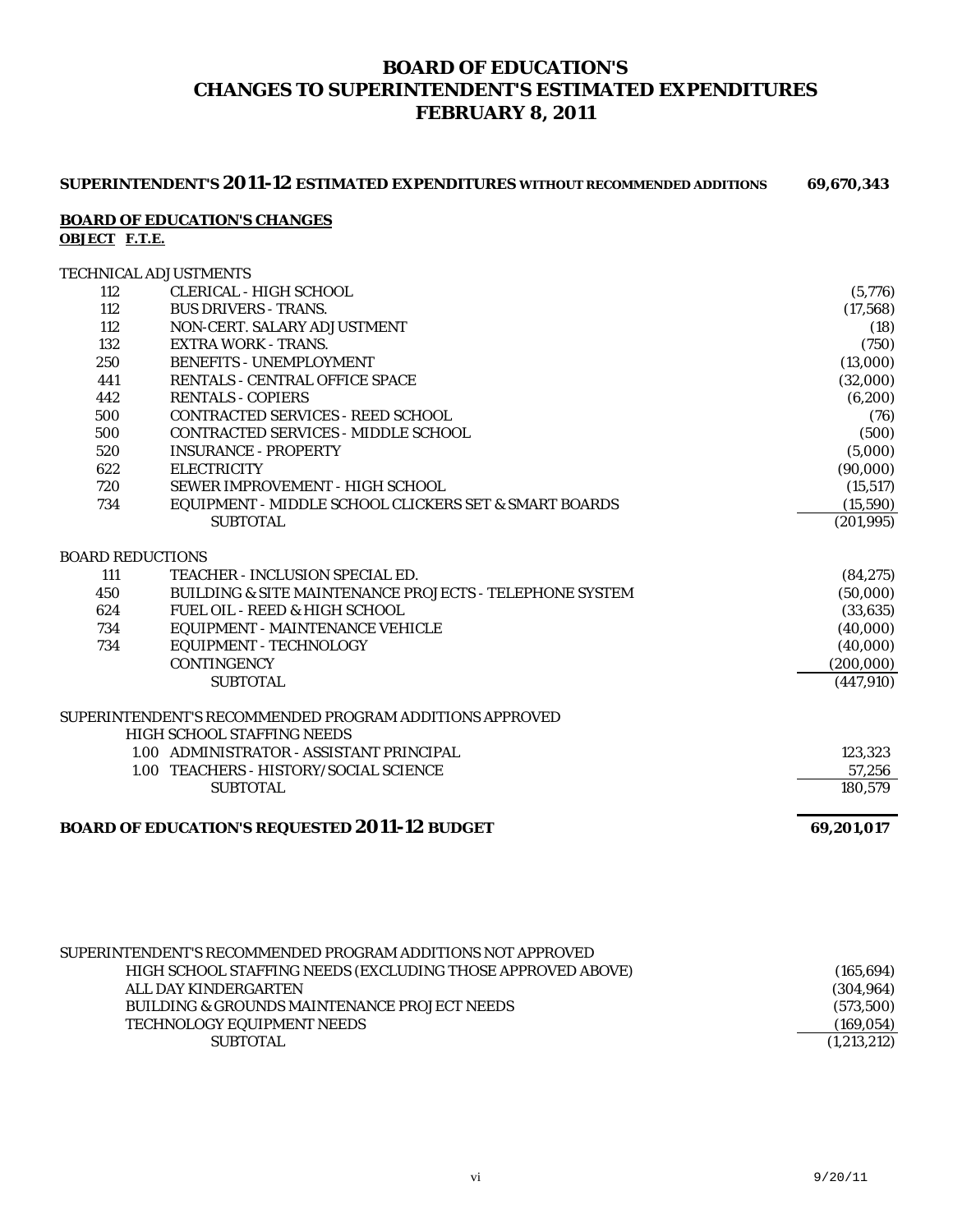# **Mission Statement**

**The mission of the Newtown Public Schools, a partnership of students, families, educators and community, is to INSPIRE EACH STUDENT TO EXCEL in attaining and applying the knowledge, skills and attributes that lead to personal success while becoming a contributing member of a dynamic global community. We accomplish this by creating an unparalleled learning environment characterized by:**

- **High expectations**
- **Quality instruction**
- **Continuous improvement**
- **Civic responsibility**  $\bullet$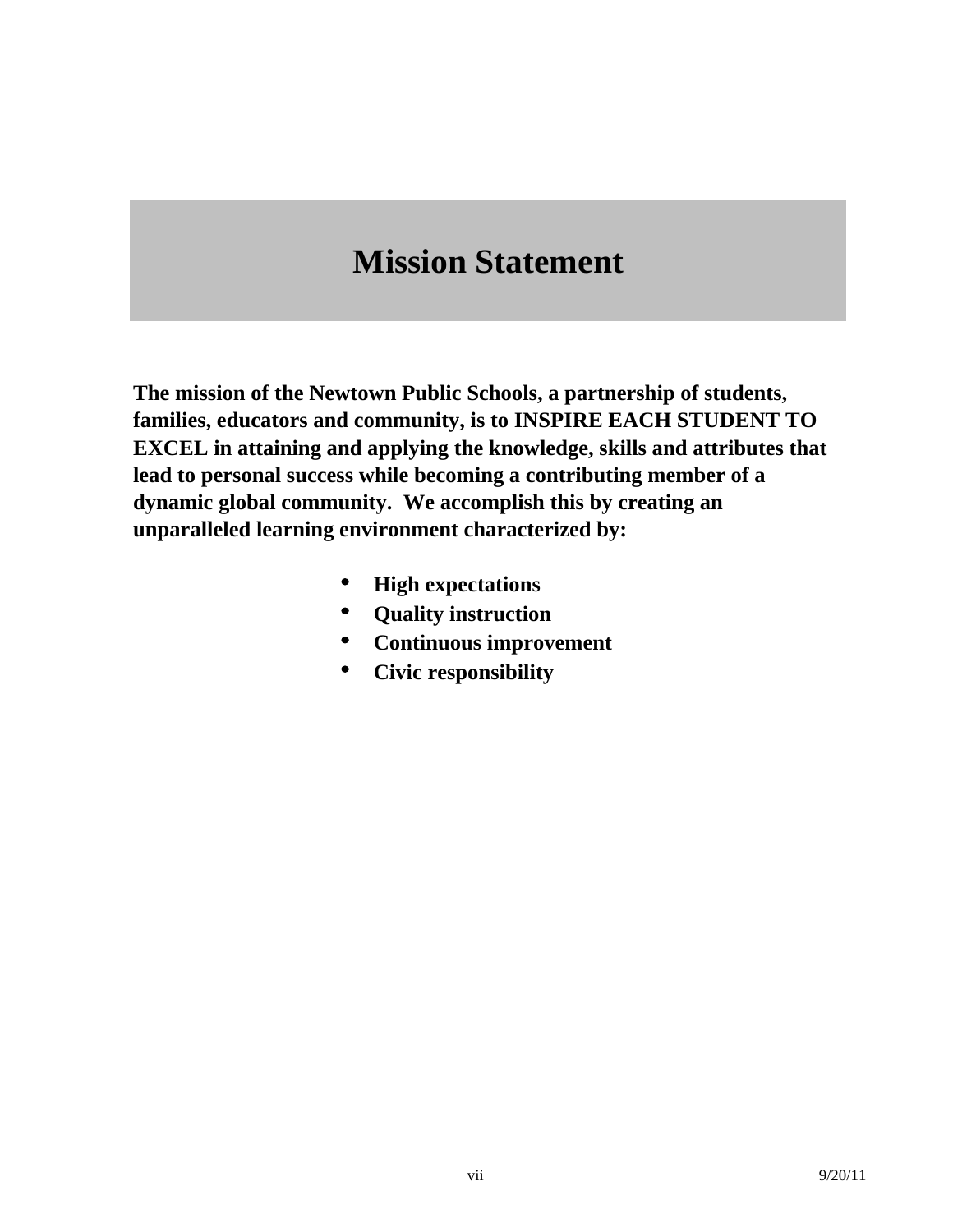| <b>Cost Centers</b>              | $2009 - 10$<br><b>Expended</b> | $2010 - 11$<br><b>Budgeted</b> | $2010 - 11$<br>Current* | $2011 - 12$<br><b>Approved</b> | \$ Change   | % Change  |
|----------------------------------|--------------------------------|--------------------------------|-------------------------|--------------------------------|-------------|-----------|
| <b>Elementary Education</b>      | 10,845,946                     | 10,545,470                     | 10,572,334              | 10,478,191                     | (94, 143)   | $-0.89%$  |
| Reed Intermediate School         | 4,640,939                      | 4,629,001                      | 4,639,857               | 4,793,454                      | 153,597     | 3.31%     |
| Middle School Education          | 5,346,731                      | 5,287,470                      | 5,261,044               | 5,411,547                      | 150,503     | 2.86%     |
| <b>High School Education</b>     | 10,390,319                     | 10,609,959                     | 10,610,242              | 10,839,508                     | 229,266     | 2.16%     |
| <b>Special Education Program</b> | 6,147,952                      | 6,195,562                      | 6,258,351               | 6,524,082                      | 265,731     | 4.25%     |
| <b>Pupil Personnel Services</b>  | 2,540,106                      | 2,549,742                      | 2,552,245               | 2,712,207                      | 159,962     | 6.27%     |
| Curriculum & Technology          | 1,941,115                      | 1,322,087                      | 1,313,374               | 1,361,065                      | 47,691      | 3.63%     |
| <b>General Services</b>          | 2,252,178                      | 2,410,169                      | 2,337,470               | 2,112,286                      | (225, 184)  | $-9.63%$  |
| <b>Employee Benefits</b>         | 10,035,763                     | 10,749,687                     | 10,749,687              | 10,591,126                     | (158, 561)  | $-1.48%$  |
| Plant Operation & Maintenance    | 7,428,885                      | 8,095,128                      | 8,098,939               | 7,955,355                      | (143,584)   | $-1.77\%$ |
| <b>Transportation Services</b>   | 4,467,689                      | 4,670,331                      | 4,670,331               | 5,060,532                      | 390,201     | 8.35%     |
| <b>Continuing Education</b>      | 121,543                        | 130,128                        | 130,860                 | 132,074                        | 1,214       | 0.93%     |
| Contingency                      | $\mathbf{o}$                   | $\mathbf 0$                    | $\mathbf 0$             | $\mathbf 0$                    | $\mathbf 0$ | $-$ %     |
| TOTAL APPROVED BUDGET            | 66,159,166                     | 67,194,734                     | 67,194,734              | 67,971,427                     | 776,693     | 1.16%     |

 $^\ast$  2010 - 11 Current budget as of 12/31/10 and does not reflect subsequent budget transfers

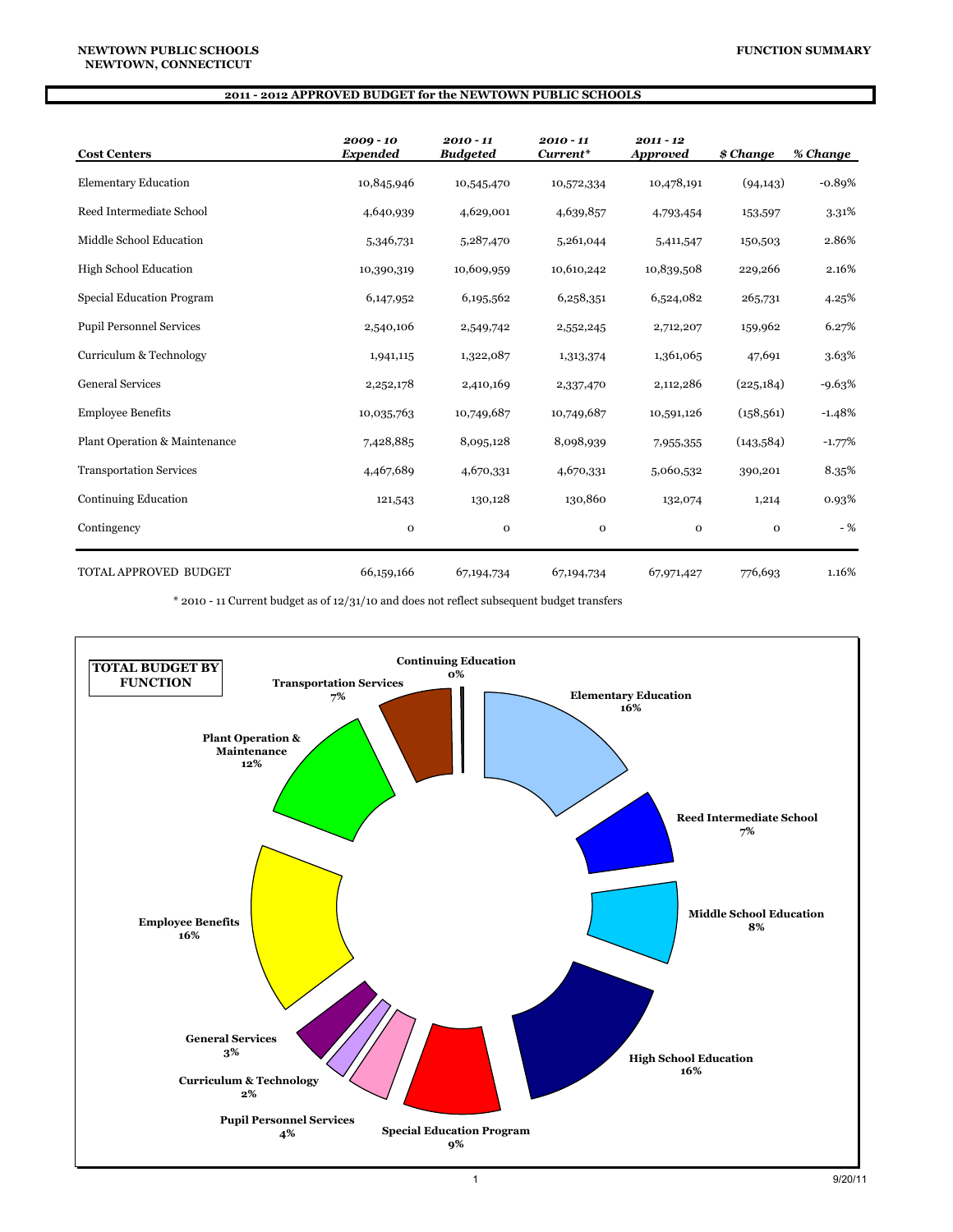| <b>Major Objects</b>                | $2009 - 10$<br><b>Expended</b> | $2010 - 11$<br><b>Budgeted</b> | $2010 - 11$<br>Current* | $2011 - 12$<br><b>Approved</b> | \$ Change  | % Change |
|-------------------------------------|--------------------------------|--------------------------------|-------------------------|--------------------------------|------------|----------|
| 100 Salaries                        | 42,265,020                     | 42,544,522                     | 42,544,522              | 42,907,275                     | 362,753    | 0.85%    |
| 200 Employee Benefits               | 9,929,746                      | 10,725,687                     | 10,725,687              | 10,575,126                     | (150, 561) | $-1.40%$ |
| 300 Purchased Professional Services | 614,925                        | 552,878                        | 552,878                 | 715,720                        | 162,842    | 29.45%   |
| 400 Purchased Property Services     | 2,048,739                      | 2,070,063                      | 2,070,063               | 1,891,169                      | (178, 894) | $-8.64%$ |
| 500 Other Purchased Services        | 5,971,752                      | 6,231,040                      | 6,231,040               | 6,686,624                      | 455,584    | 7.31%    |
| 600 Supplies                        | 4,522,605                      | 4,774,128                      | 4,774,128               | 4,802,441                      | 28,313     | 0.59%    |
| 700 Property - Equipment            | 750,654                        | 230,588                        | 230,588                 | 329,975                        | 99,387     | 43.10%   |
| 800 Other Objects                   | 55,726                         | 65,828                         | 65,828                  | 63,097                         | (2,731)    | $-4.15%$ |
| 900 Contingency                     | $\mathbf{o}$                   | $\mathbf 0$                    | 0                       | $\mathbf{o}$                   | 0          | $-$ %    |
| <b>TOTAL APPROVED BUDGET</b>        | 66,159,166                     | 67,194,734                     | 67,194,734              | 67,971,427                     | 776,693    | 1.16%    |

\* 2010 - 11 Current budget as of 12/31/10 and does not reflect subsequent budget transfers

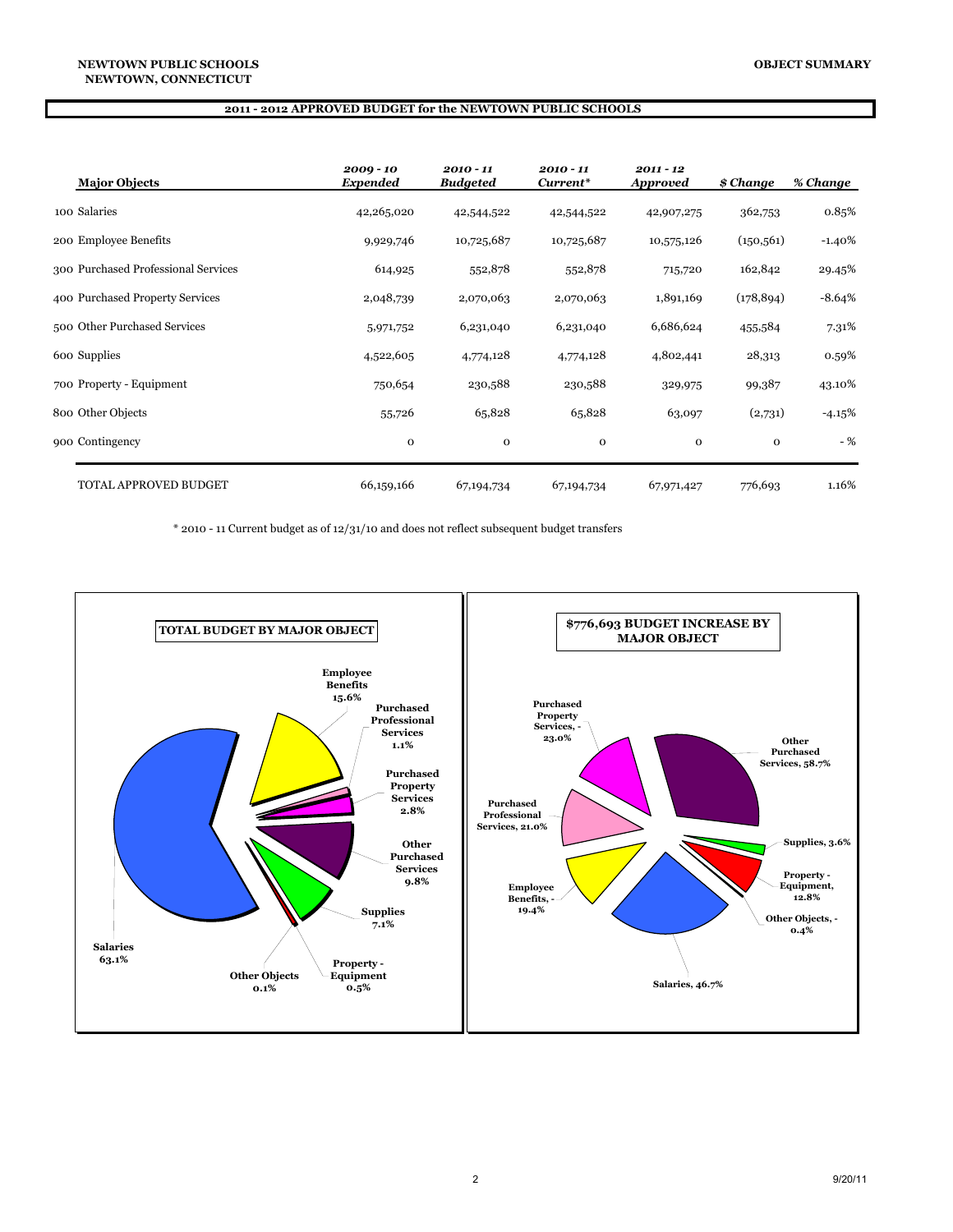|     |                                     | 2009 - 10<br>Expended | $2010 - 11$<br><b>Budgeted</b> | 2010 - 11<br>Current* | $2011 - 12$<br><b>Approved</b> | \$ Change    | % Change  |
|-----|-------------------------------------|-----------------------|--------------------------------|-----------------------|--------------------------------|--------------|-----------|
|     | <b>SALARY EXPENSES</b>              |                       |                                |                       |                                |              |           |
| 111 | <b>Certified Salaries</b>           | 33,655,968            | 33,568,479                     | 33,568,479            | 34,101,537                     | 533,058      | 1.59%     |
| 112 | Non-Certified Salaries              | 8,609,051             | 8,976,043                      | 8,976,043             | 8,805,738                      | (170, 305)   | $-1.90%$  |
|     | <b>Total Salaries</b>               | 42,265,020            | 42,544,522                     | 42,544,522            | 42,907,275                     | 362,753      | 0.85%     |
| 200 | <b>Employee Fringe Benefits</b>     | 9,929,746             | 10,725,687                     | 10,725,687            | 10,575,126                     | (150, 561)   | $-1.40%$  |
|     | Total Salaries & Benefits           | 52,194,765            | 53,270,209                     | 53,270,209            | 53,482,401                     | 212,192      | 0.40%     |
|     | <b>NON-SALARY EXPENSES</b>          |                       |                                |                       |                                |              |           |
| 300 | <b>Professional Services</b>        | 420,317               | 336,167                        | 336,167               | 489,684                        | 153,517      | 45.67%    |
| 322 | Professional Educational Services   | 194,608               | 216,711                        | 216,711               | 226,036                        | 9,325        | 4.30%     |
| 410 | <b>Building Contracted Services</b> | 578,347               | 669,396                        | 669,396               | 672,300                        | 2,904        | 0.43%     |
| 411 | Utility Services - Water & Sewer    | 107,392               | 126,950                        | 126,950               | 123,450                        | (3,500)      | $-2.76%$  |
| 430 | Repair & Maintenance Services       | 615,830               | 684,251                        | 684,251               | 707,421                        | 23,170       | 3.39%     |
| 441 | Rentals - Building & Equipment      | 406,667               | 347,466                        | 347,466               | 291,498                        | (55,968)     | $-16.11%$ |
| 450 | Building & Site Maint. Projects     | 340,503               | 242,000                        | 242,000               | 96,500                         | (145,500)    | $-60.12%$ |
| 500 | <b>Contracted Services</b>          | 301,618               | 325,851                        | 325,851               | 393,983                        | 68,132       | 20.91%    |
| 510 | <b>Transportation Services</b>      | 3,917,049             | 4,111,456                      | 4,111,456             | 4,423,601                      | 312,145      | 7.59%     |
| 520 | Insurance - Property & Liability    | 343,557               | 355,046                        | 355,046               | 333,731                        | (21,315)     | $-6.00%$  |
| 530 | Communications                      | 158,519               | 157,898                        | 157,898               | 148,718                        | (9,180)      | $-5.81%$  |
| 550 | <b>Printing Services</b>            | 51,973                | 58,274                         | 58,274                | 54,560                         | (3,714)      | $-6.37%$  |
| 560 | Tuition - Out of District           | 985,489               | 996,741                        | 996,741               | 1,104,055                      | 107,314      | 10.77%    |
| 580 | Student Travel & Staff Mileage      | 213,546               | 225,774                        | 225,774               | 227,976                        | 2,202        | 0.98%     |
| 611 | Supplies                            | 1,331,192             | 1,149,271                      | 1,149,271             | 1,152,870                      | 3,599        | 0.31%     |
| 613 | <b>Plant Supplies</b>               | 361,239               | 346,700                        | 346,700               | 361,100                        | 14,400       | 4.15%     |
| 620 | Energy                              | 2,487,083             | 2,935,376                      | 2,935,376             | 3,051,677                      | 116,301      | 3.96%     |
| 641 | <b>Textbooks</b>                    | 343,090               | 342,781                        | 342,781               | 236,794                        | (105, 987)   | $-30.92%$ |
| 734 | Property & Equipment                | 750,654               | 230,588                        | 230,588               | 329,975                        | 99,387       | 43.10%    |
| 810 | Memberships                         | 55,726                | 65,828                         | 65,828                | 63,097                         | (2,731)      | $-4.15%$  |
| 900 | Contingency                         | $\mathbf 0$           | $\mathbf{o}$                   | $\mathbf{o}$          | $\mathbf{O}$                   | $\mathbf{O}$ | $-$ %     |
|     | <b>Total Non-Salary Expenses</b>    | 13,964,401            | 13,924,525                     | 13,924,525            | 14,489,026                     | 564,501      | 4.05%     |
|     | <b>Total Approved Budget</b>        | 66,159,166            | 67,194,734                     | 67,194,734            | 67,971,427                     | 776,693      | 1.16%     |

 $^\ast$  2010 - 11 Current budget as of 12/31/10 and does not reflect subsequent budget transfers

|                                            | Actual $10/1/09$ | Actual $10/1/10$ | Projected 11-12 | Chanae | % Chanae |
|--------------------------------------------|------------------|------------------|-----------------|--------|----------|
| <b>Students Educated in Newtown School</b> | 5,490            | 5,451            | 5,351           | $-100$ | $-1.8%$  |
| <b>Students Tuition Out-of-District</b>    | Z <sub>5</sub>   | 64               | 64              |        | $0.0\%$  |
| Total Student Enrollment                   | 5,565            | 5,515            | 5,415           | (100)  | $-1.8%$  |
|                                            |                  |                  |                 |        |          |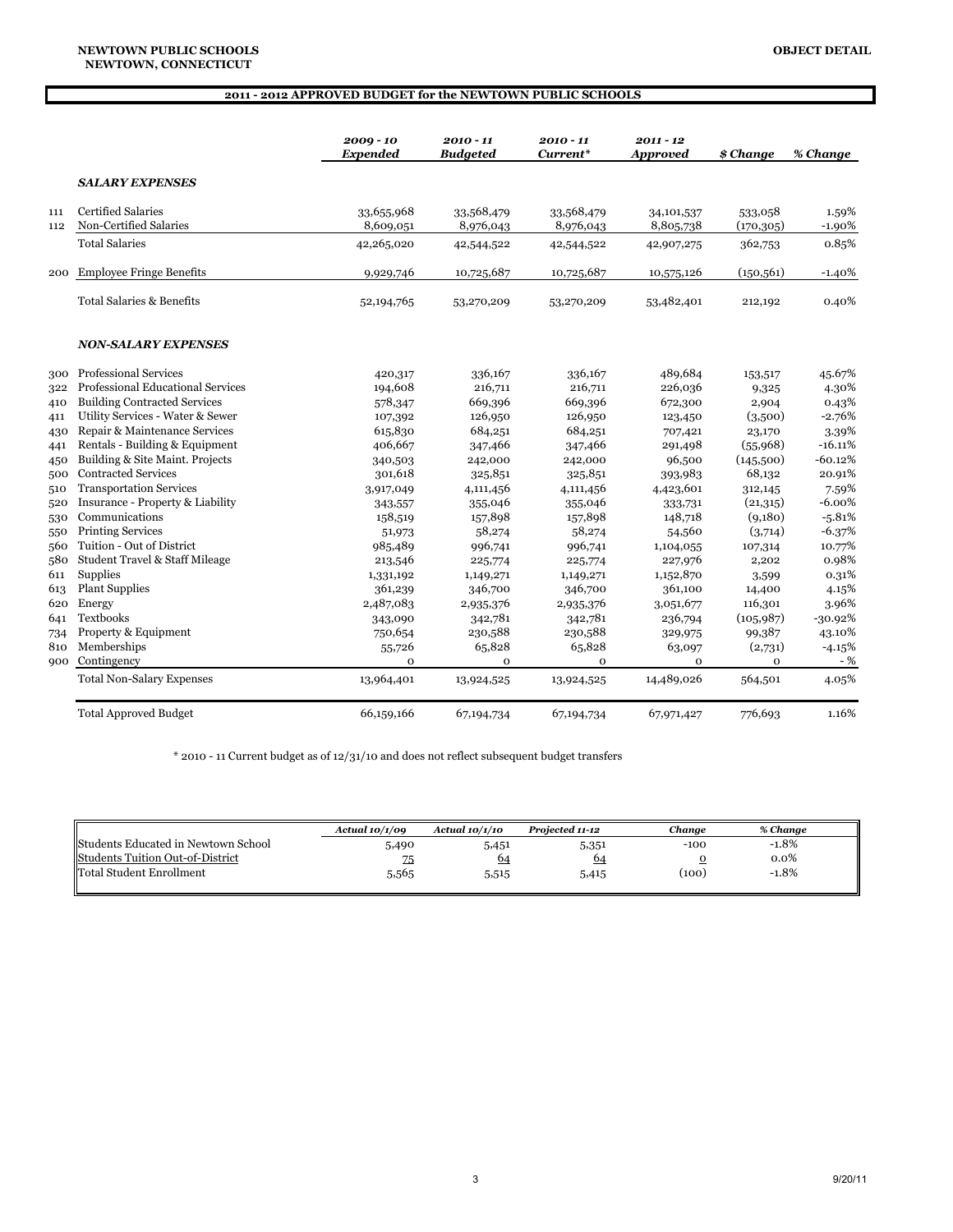|     | <b>Major Objects</b>                | $2009 - 10$<br>Expended | $2010 - 11$<br><b>Budgeted</b> | 2010 - 11<br>Current | $2011 - 12$<br><i><b>Approved</b></i> | \$ Change | % Change |
|-----|-------------------------------------|-------------------------|--------------------------------|----------------------|---------------------------------------|-----------|----------|
| 100 | Salaries                            | 29,239,315              | 29,148,535                     | 29, 141, 938         | 29,586,538                            | 444,600   | 1.53%    |
|     | 300 Purchased Professional Services | 58,668                  | 96,321                         | 96,321               | 98,071                                | 1,750     | 1.82%    |
|     | 400 Purchased Property Services     | 283,987                 | 309,390                        | 309,390              | 301,877                               | (7,513)   | $-2.43%$ |
| 500 | <b>Other Purchased Services</b>     | 441,483                 | 404,450                        | 422,624              | 443,152                               | 20,528    | 4.86%    |
|     | 600 Supplies                        | 1,154,253               | 1,080,049                      | 1,080,049            | 1,060,160                             | (19, 889) | $-1.84%$ |
|     | 700 Property - Equipment            | 26,287                  | 11,389                         | 11,389               | 10,682                                | (707)     | $-6.21%$ |
| 800 | Other Objects                       | 19,942                  | 21,766                         | 21,766               | 22,220                                | 454       | 2.09%    |
|     | <b>Total</b>                        | 31,223,935              | 31,071,900                     | 31,083,477           | 31,522,700                            | 439,223   | 1.41%    |



|                                                                                                                                | $2009 - 10$ | 2010 - 11 | $2011 - 12$ | <b>Change</b>  |
|--------------------------------------------------------------------------------------------------------------------------------|-------------|-----------|-------------|----------------|
| Schools Student Population                                                                                                     | 5,403       | 5,363     | 5,263       | $-100$         |
| Pre Kindergarten Program                                                                                                       | 87          | 88        | 88          | $\overline{O}$ |
| <b>Total School Population</b>                                                                                                 | 5,490       | 5,451     | 5,351       | $-100$         |
| <b>Total Teaching Staff</b>                                                                                                    | 363.03      | 359.38    | 358.22      | $-1.16$        |
| Total Special Ed./Pupil Services Staff*                                                                                        | 71.77       | 74.16     | 72.66       | $-1.50$        |
| Total Educational Trainers                                                                                                     | 15.80       | 17.59     | 15.73       | $-1.86$        |
| <b>Total Educational Assistants</b>                                                                                            | 122.40      | 114.36    | 113.50      | $-0.86$        |
| Total Nurses/Supervisor **                                                                                                     | 10.29       | 11.29     | 11.50       | 0.21           |
| <b>Total Administrators</b>                                                                                                    | 13.00       | 13.00     | 13.00       | 0.00           |
| Total Secretarial, Clerical & Media                                                                                            | 35.83       | 34.98     | 34.98       | 0.00           |
| <b>Total Security</b>                                                                                                          | 4.00        | 4.00      | 4.00        | 0.00           |
| <b>Athletic Trainer</b>                                                                                                        | 1.00        | 1.00      | 1.00        | 0.00           |
| School to Career Counselor/Transition Coord./Job Coach                                                                         | 2.69        | 2.69      | 2.69        | 0.00           |
| <b>Total Custodial</b>                                                                                                         | 47.50       | 50.00     | 50.00       | 0.00           |
| Total All Schools Staff                                                                                                        | 687.31      | 682.45    | 677.28      | $-5.17$        |
| * Includes for St. Rose .27 in 09-10 and .05 in 10-11 & 11-12<br><sup>**</sup> Includes 1.0 district floaters and 1.0 St. Rose |             |           |             |                |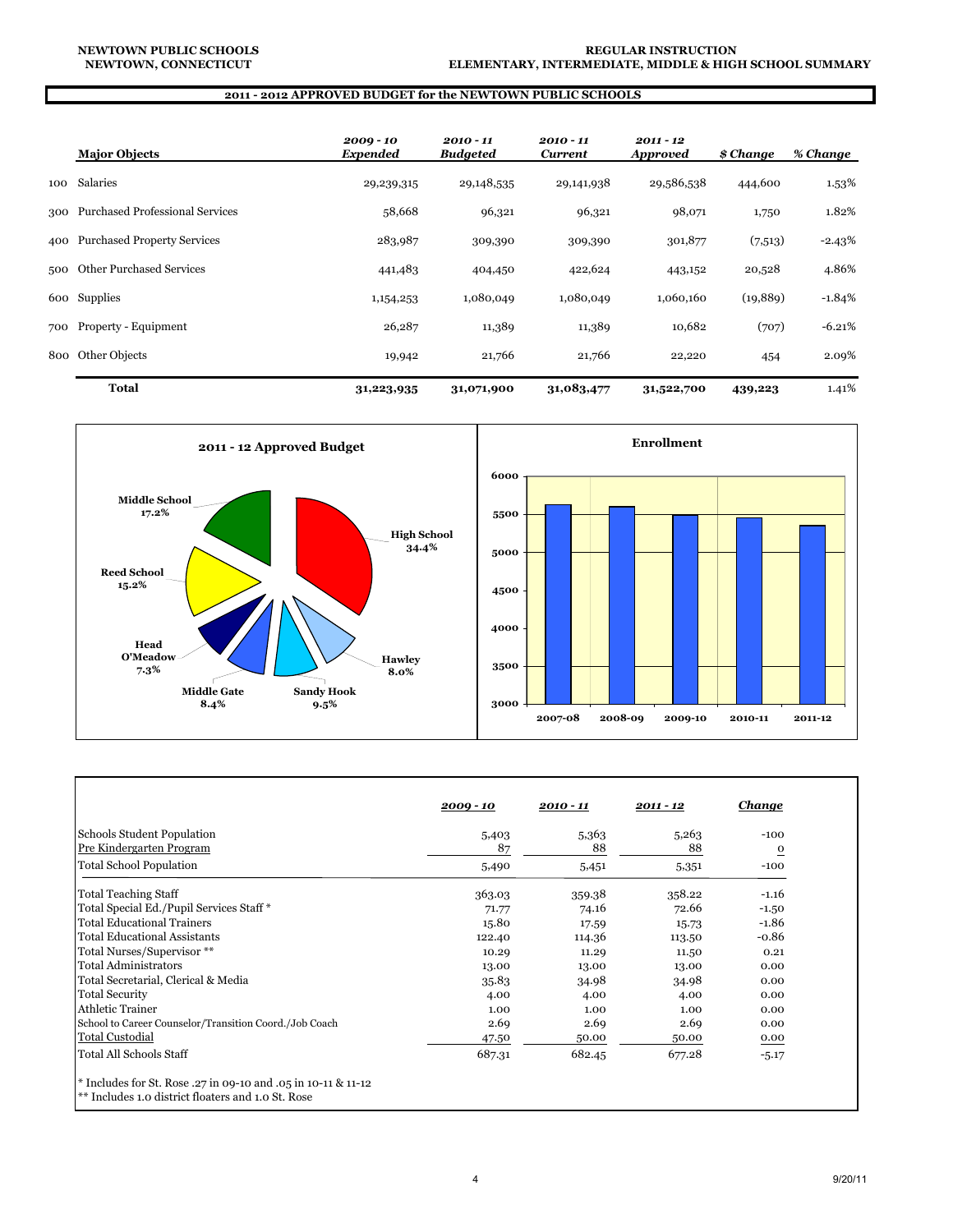#### **NEWTOWN, CONNECTICUT NEWTOWN PUBLIC SCHOOLS**

#### **ELEMENTARY EDUCATION SUMMARY GRADE LEVEL: KINDERGARTEN - 4**

#### **2011 - 2012 APPROVED BUDGET for the NEWTOWN PUBLIC SCHOOLS**

|     | Object                         | $2009 - 10$<br>Expended | $2010 - 11$<br><b>Budgeted</b> | $2010 - 11$<br><b>Current</b> | $2011 - 12$<br><b>Approved</b> | \$ Change | % Change  |
|-----|--------------------------------|-------------------------|--------------------------------|-------------------------------|--------------------------------|-----------|-----------|
| 111 | Certified Salaries             | 9,359,449               | 9,138,210                      | 9,176,319                     | 9,106,189                      | (70, 130) | $-0.76%$  |
| 112 | Non-Certified Salaries         | 997,491                 | 914,857                        | 903,612                       | 900,340                        | (3,272)   | $-0.36%$  |
| 322 | <b>Staff Training</b>          | 18,754                  | 24,380                         | 24,380                        | 20,300                         | (4,080)   | $-16.74%$ |
| 430 | <b>Equipment Repairs</b>       | 4,859                   | 7,980                          | 7,980                         | 4,800                          | (3,180)   | $-39.85%$ |
| 442 | <b>Equipment Rental</b>        | 70,172                  | 70,172                         | 70,172                        | 69,112                         | (1,060)   | $-1.51%$  |
| 500 | <b>Contracted Services</b>     | 20,294                  | 20,949                         | 20,949                        | 25,296                         | 4,347     | 20.75%    |
| 530 | Communications                 | 4,761                   | 3,600                          | 3,600                         | 3,500                          | (100)     | $-2.78%$  |
| 550 | <b>Printing Services</b>       | 559                     | 1,900                          | 1,900                         | 1,980                          | 80        | 4.21%     |
| 580 | Student Travel & Staff Mileage | 2,912                   | 5,925                          | 5,925                         | 6,400                          | 475       | 8.02%     |
| 611 | Supplies                       | 259,139                 | 240,002                        | 240,002                       | 251,348                        | 11,346    | 4.73%     |
| 641 | Textbooks                      | 103,727                 | 106,831                        | 106,831                       | 81,408                         | (25, 423) | -23.80%   |
| 734 | Equipment                      | $\Omega$                | 6,044                          | 6,044                         | 3,240                          | (2,804)   | -46.39%   |
| 810 | Memberships                    | 3,828                   | 4,620                          | 4,620                         | 4,278                          | (342)     | $-7.40\%$ |
|     | Total                          | 10,845,946              | 10,545,470                     | 10,572,334                    | 10,478,191                     | (94, 143) | $-0.89%$  |



This "Elementary Education Summary" is followed by the summaries and details for the four individual elementary schools:

Hawley School Sandy Hook School Middle Gate School Head O'Meadow School

i.

|                                                                 | $2009 - 10$ | $2010 - 11$ | $2011 - 12$ | <u>Change</u> |
|-----------------------------------------------------------------|-------------|-------------|-------------|---------------|
| <b>Total Elementary Population</b>                              | 1915        | 1840        | 1757        | $-83$         |
| Pre-K Program                                                   | 87          | 88          | 88          | $\mathbf 0$   |
| <b>Total Teaching Staff</b>                                     | 125.02      | 122.02      | 118.72      | $-3.30$       |
| Total Special Ed./Pupil Services Staff                          | 26.10       | 25.99       | 25.49       | $-0.50$       |
| Total Educational Trainers                                      | 13.94       | 15.73       | 13.87       | $-1.86$       |
| <b>Total Educational Assistants</b>                             | 76.14       | 68.22       | 67.36       | $-0.86$       |
| <b>Total Nurses</b>                                             | 4.00        | 4.00        | 4.00        | 0.00          |
| Total Administrators                                            | 5.00        | 5.00        | 5.00        | 0.00          |
| Total Secretarial & Clerical                                    | 8.86        | 8.86        | 8.86        | 0.00          |
| Total Custodial                                                 | 16.00       | 16.00       | 16.00       | 0.00          |
| St. Rose: .05 Speech Therapist (.27 Sp. Ed. In 09-10) & 1 Nurse | 1.27        | 1.05        | 1.05        | 0.00          |
| <b>Total Elementary Staff</b>                                   | 276.33      | 266.87      | 260.35      | $-6.52$       |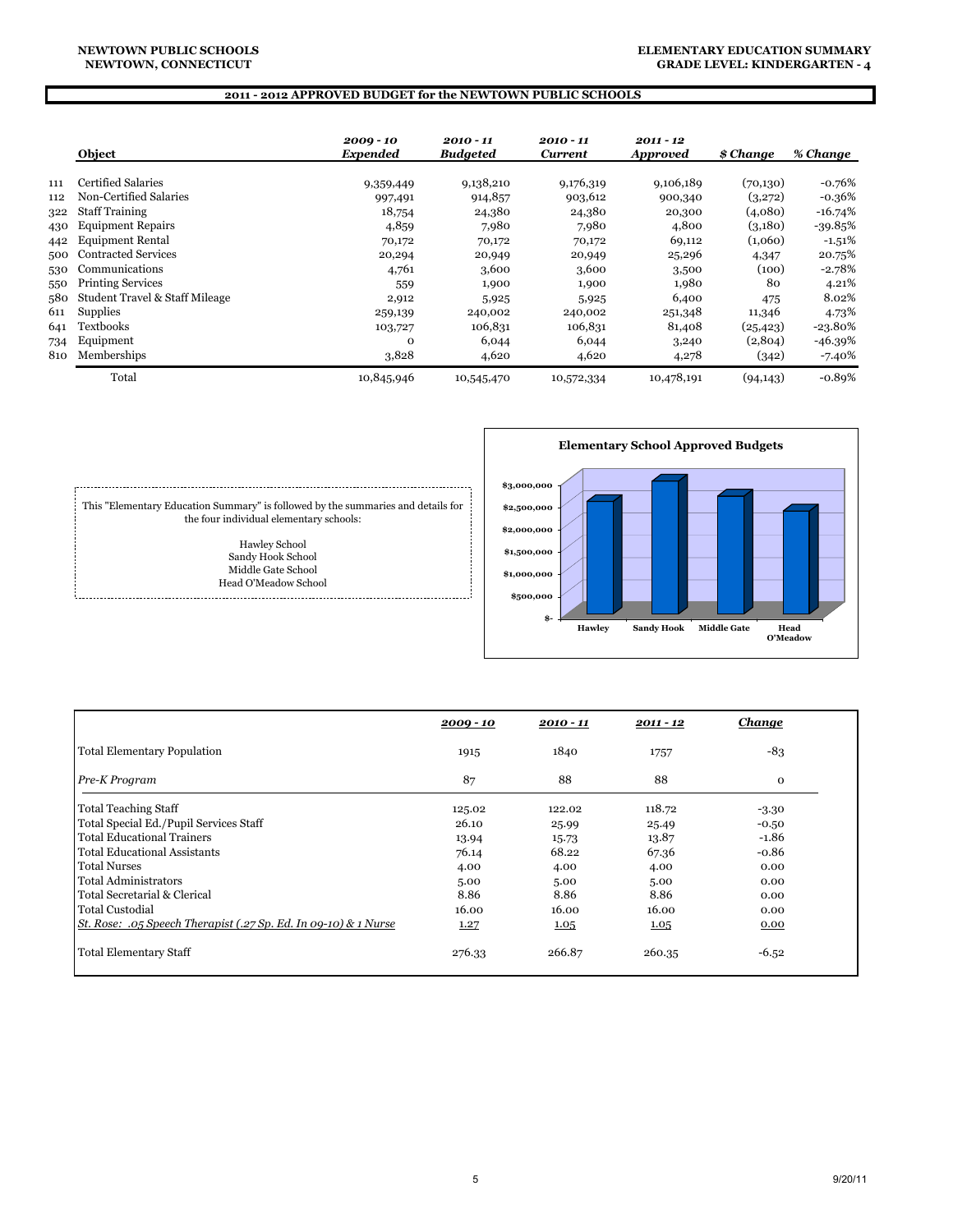#### **NEWTOWN PUBLIC SCHOOLS NEWTOWN, CONNECTICUT**

#### **HAWLEY SCHOOL SUMMARY GRADE LEVEL: KINDERGARTEN - 4**

|     |                                | 2011 - 2012 APPROVED BUDGET for the NEWTOWN PUBLIC SCHOOLS |                              |                               |                              |           |            |
|-----|--------------------------------|------------------------------------------------------------|------------------------------|-------------------------------|------------------------------|-----------|------------|
|     | Object                         | $2009 - 10$<br>Expended                                    | 2010 - 11<br><b>Budgeted</b> | $2010 - 11$<br><b>Current</b> | 2011 - 12<br><b>Approved</b> | \$ Change | % Change   |
| 111 | <b>Certified Salaries</b>      | 2,197,018                                                  | 2,148,198                    | 2,135,195                     | 2,205,869                    | 70,674    | 3.31%      |
| 112 | Non-Certified Salaries         | 243,430                                                    | 218,172                      | 214,248                       | 218,583                      | 4,335     | 2.02%      |
| 322 | <b>Staff Training</b>          | 4,378                                                      | 4,900                        | 4,900                         | 4,700                        | (200)     | $-4.08%$   |
| 430 | <b>Equipment Repairs</b>       | 3,523                                                      | 4,728                        | 4,728                         | 1,740                        | (2,988)   | $-63.20%$  |
| 442 | <b>Equipment Rental</b>        | 13,287                                                     | 13,287                       | 13,287                        | 12,880                       | (407)     | $-3.06\%$  |
| 500 | <b>Contracted Services</b>     | 4,943                                                      | 4,929                        | 4,929                         | 5,428                        | 499       | 10.12%     |
| 530 | Communications                 | 1,344                                                      | 1,000                        | 1,000                         | 800                          | (200)     | $-20.00\%$ |
| 550 | <b>Printing Services</b>       | 129                                                        | 500                          | 500                           | 180                          | (320)     | $-64.00\%$ |
| 580 | Student Travel & Staff Mileage | 637                                                        | 1,100                        | 1,100                         | 1,000                        | (100)     | $-9.09%$   |
| 611 | Supplies                       | 61,344                                                     | 54,599                       | 54,599                        | 54,592                       | (7)       | $-0.01%$   |
| 641 | Textbooks                      | 23,237                                                     | 23,773                       | 23,773                        | 22,095                       | (1,678)   | $-7.06%$   |
| 810 | Memberships                    | 684                                                        | 1,197                        | 1,197                         | 730                          | (467)     | $-39.01\%$ |
|     | Total                          | 2,553,953                                                  | 2,476,383                    | 2,459,456                     | 2,528,597                    | 69,141    | 2.81%      |



|                                        | $2009 - 10$ | $2010 - 11$ | $2011 - 12$ | <u>Change</u> |
|----------------------------------------|-------------|-------------|-------------|---------------|
| Total School Student Population        | 420         | 416         | 401         | $-15$         |
| Total Teaching Staff                   | 28.10       | 27.10       | 27.10       | 0.00          |
| Total Special Ed./Pupil Services Staff | 4.00        | 4.00        | 4.00        | 0.00          |
| Total Educational Trainers             | 2.79        | 5.57        | 4.64        | $-0.93$       |
| Total Educational Assistants           | 17.93       | 14.90       | 14.90       | 0.00          |
| <b>Total Nurses</b>                    | 1.00        | 1.00        | 1.00        | 0.00          |
| Total Administrators                   | 1.00        | 1.00        | 1.00        | 0.00          |
| Total Secretarial & Clerical           | 1.86        | 1.86        | 1.86        | 0.00          |
| <b>Total Custodial</b>                 | 4.00        | 4.00        | 4.00        | 0.00          |
| Total Hawley School Staff              | 60.68       | 59.43       | 58.50       | $-0.93$       |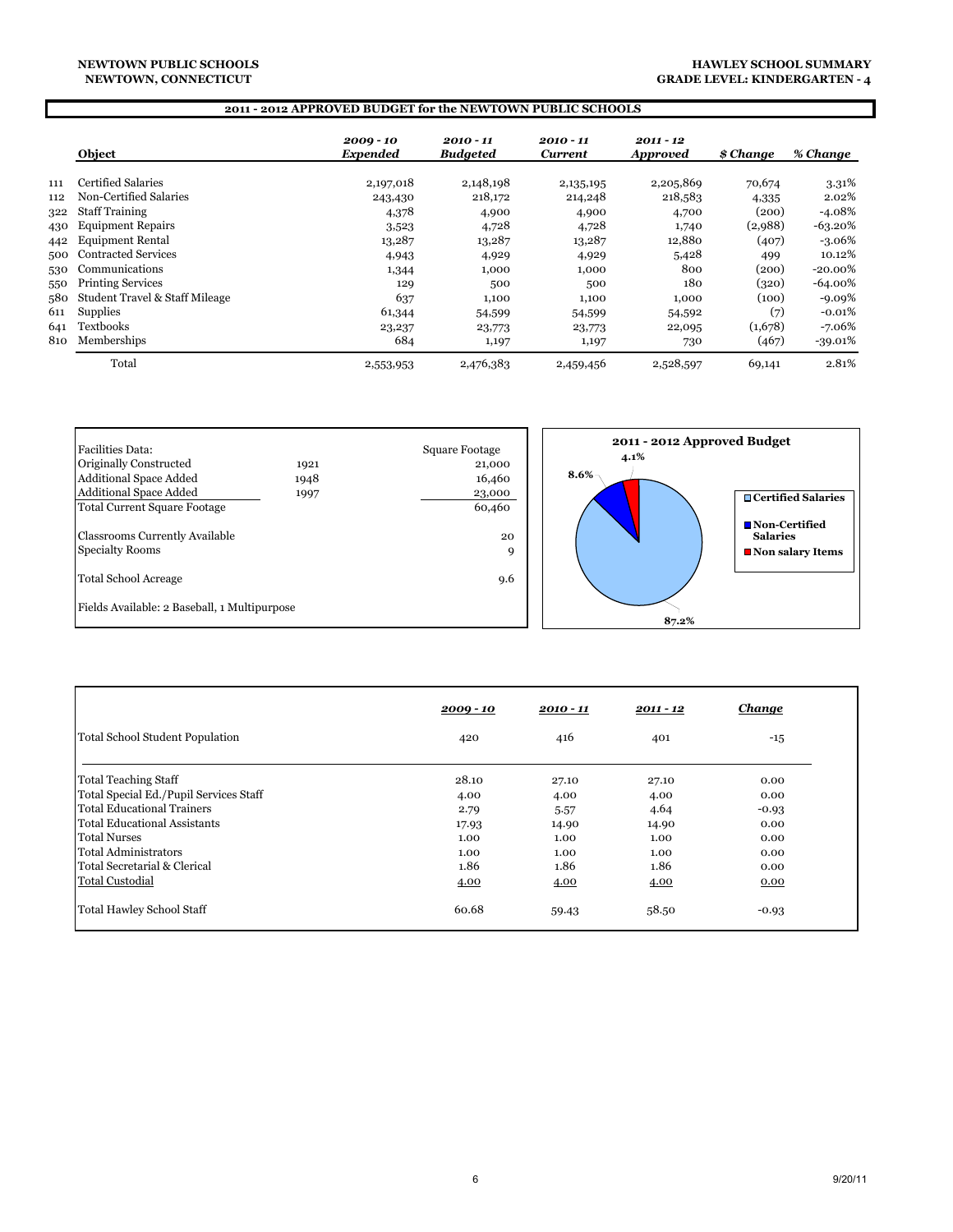# **REGULAR INSTRUCTION - HAWLEY SCHOOL**

|            | <b>Object</b>                                      | $2009 - 10$<br><b>Expended</b> | $2010 - 11$<br><b>Budgeted</b> | $2010 - 11$<br>Current | $2011 - 12$<br>Approved | \$ Change            | <b>Notation</b> |
|------------|----------------------------------------------------|--------------------------------|--------------------------------|------------------------|-------------------------|----------------------|-----------------|
|            | <b>CLASSROOM</b>                                   |                                |                                |                        |                         |                      |                 |
| 111        | <b>Teacher Salaries</b>                            | 1,365,270                      | 1,296,723                      | 1,271,723              | 1,329,714               | 57,991               |                 |
| 111        | <b>Specialist Salaries</b>                         | 7,411                          | 7,664                          | 8,668                  | 8,903                   | 235                  |                 |
| 112        | <b>Educational Assistants</b>                      | 162,191                        | 133,509                        | 134,751                | 137,765                 | 3,014                |                 |
| 121        | Substitutes (Certified)                            | 3,633                          | 3,300                          | 3,300                  | 2,900                   | (400)                |                 |
| 131        | <b>Activities Salaries</b>                         | 7,434                          | 8,647                          | 8,647                  | 9,379                   | 732                  |                 |
| 131        | Extra Work (Certified)                             | 700                            | 780                            | 780                    | 780                     | $\mathbf 0$          |                 |
| 322        | <b>Staff Training</b>                              | 4,109                          | 4,400                          | 4,400                  | 4,400                   | $\mathbf{o}$         |                 |
| 442        | <b>Equipment Rental</b>                            | 13,287                         | 13,287                         | 13,287                 | 12,880                  | (407)                |                 |
| 550        | <b>Printing Services</b>                           | 129                            | 500                            | 500                    | 180                     | (320)                |                 |
| 580        | <b>Staff Mileage</b>                               | 333                            | 600                            | 600                    | 500                     | (100)                |                 |
| 580        | <b>Student Travel</b>                              | 178                            | 200                            | 200                    | 200                     | $\mathbf{o}$         |                 |
| 611        | <b>Instructional Supplies</b>                      | 45,281                         | 37,000                         | 37,000                 | 35,042                  | (1,958)              |                 |
| 641        | Textbooks                                          | 23,237                         | 23,773                         | 23,773                 | 22,095                  | (1,678)              |                 |
| 810        | Memberships                                        | 221                            | 500                            | 500                    | 250                     | (250)                |                 |
|            | Subtotal                                           | 1,633,413                      | 1,530,883                      | 1,508,129              | 1,564,988               | 56,859               |                 |
|            | $\overline{\text{ART}}$                            |                                |                                |                        |                         |                      |                 |
| 111        | <b>Teacher Salaries</b>                            | 74,504                         | 75,719                         | 75,719                 | 77,234                  | 1,515                |                 |
| 611        | <b>Instructional Supplies</b>                      | 3,013                          | 3,200                          | 3,200                  | 3,200                   | $\mathbf 0$          |                 |
|            | Subtotal                                           | 77,517                         | 78,919                         | 78,919                 | 80,434                  | 1,515                |                 |
|            | <b>EARLY INTERVENTION SPECIALISTS</b>              |                                |                                |                        |                         |                      |                 |
| 111        | <b>Specialist Salaries</b>                         | 30,089                         | 30,580                         | 41,540                 | 36,180                  | (5,360)              |                 |
|            | Subtotal                                           | 30,089                         | 30,580                         | 41,540                 | 36,180                  | (5,360)              |                 |
|            | <b>MATH/SCIENCE SPECIALISTS</b>                    |                                |                                |                        |                         |                      |                 |
| 111        | <b>Specialist Salaries</b>                         | 85,032                         | 86,382                         | 86,382                 | 88,110                  | 1,728                |                 |
|            | Subtotal                                           | 85,032                         | 86,382                         | 86,382                 | 88,110                  | 1,728                |                 |
|            | <b>MUSIC</b>                                       |                                |                                |                        |                         |                      |                 |
| 111        | <b>Teacher Salaries</b>                            | 69,695                         | 70,821                         | 70,854                 | 72,935                  | 2,081                |                 |
| 430        | <b>Equipment Repairs</b>                           | 245                            | 300                            | 300                    | 300                     | $\mathbf 0$          |                 |
| 500        | <b>Contracted Services</b>                         | 275                            | 300                            | 300                    | 600                     | 300                  |                 |
| 611        | <b>Instructional Supplies</b>                      | 791                            | 1,260                          | 1,260                  | 1,260                   | $\mathbf 0$          |                 |
|            | Subtotal                                           | 71,006                         | 72,681                         | 72,714                 | 75,095                  | 2,381                |                 |
|            | PHYSICAL EDUCATION                                 |                                |                                |                        |                         |                      |                 |
| 111        | <b>Teacher Salaries</b>                            | 111,741                        | 113,783                        | 113,783                | 116,716                 | 2,933                |                 |
| 611        | <b>Instructional Supplies</b>                      | 1,283                          | 1,500                          | 1,500                  | 1,500                   | o                    |                 |
|            | Subtotal                                           | 113,023                        | 115,283                        | 115,283                | 118,216                 | 2,933                |                 |
|            | <b>READING</b>                                     |                                |                                |                        |                         |                      |                 |
| 111        | <b>Teacher Salaries</b>                            | 62,570                         | 63,590                         | 63,590                 | 65,745                  | 2,155                |                 |
| 111        | Specialist Salaries                                | 87,246                         | 88,631                         | 88,631                 | 90,403                  | 1,772                |                 |
|            | Subtotal                                           | 149,816                        | 152,221                        | 152,221                | 156,148                 | 3,927                |                 |
|            |                                                    |                                |                                |                        |                         |                      |                 |
|            | <b>LIBRARY/MEDIA</b><br><b>Specialist Salaries</b> |                                |                                |                        |                         |                      |                 |
| 111<br>112 | <b>Educational Assistants</b>                      | 84,399                         | 85,753                         | 85,753<br>11,286       | 88,465<br>11,286        | 2,712<br>$\mathbf 0$ |                 |
|            | <b>Equipment Repairs</b>                           | 14,579<br>3,104                | 15,296                         | 3,352                  |                         | (2,912)              |                 |
| 430        | <b>Contracted Services</b>                         | 4,668                          | 3,352<br>4,629                 | 4,629                  | 440<br>4,828            | 199                  |                 |
| 500<br>611 | <b>Instructional Supplies</b>                      | 10,802                         | 9,639                          | 9,639                  | 12,090                  | 2,451                |                 |
| 810        | Memberships                                        | 145                            | 237                            | 237                    | 215                     | (22)                 |                 |
|            | Subtotal                                           | 117,698                        | 118,906                        | 114,896                | 117,324                 | 2,428                |                 |
|            | <b>BUILDING ADMINISTRATION</b>                     |                                |                                |                        |                         |                      |                 |
| 111        | Principal's Salary                                 | 136,816                        | 144,230                        | 144,230                | 144,230                 | $\mathbf{o}$         |                 |
| 111        | Lead Teacher                                       | 70,477                         | 71,595                         | 71,595                 | 74,175                  | 2,580                |                 |
| 112        | <b>Clerical Salaries</b>                           | 65,635                         | 67,317                         | 66,161                 | 67,482                  | 1,321                |                 |
| 132        | Extra Work (Non-Certified)                         | 1,024                          | 2,050                          | 2,050                  | 2,050                   | $\mathbf 0$          |                 |
| 322        | <b>Staff Training</b>                              | 269                            | 500                            | 500                    | 300                     | (200)                |                 |
| 430        | <b>Equipment Repairs</b>                           | 174                            | 1,076                          | 1,076                  | 1,000                   | (76)                 |                 |
| 530        | Communications - Postage                           | 1,344                          | 1,000                          | 1,000                  | 800                     | (200)                |                 |
| 580        | <b>Staff Mileage</b>                               | 126                            | 300                            | 300                    | 300                     | $\mathbf{o}$         |                 |
| 690        | <b>Office Supplies</b>                             | 174                            | 2,000                          | 2,000                  | 1,500                   | (500)                |                 |
| 810        | Memberships                                        | 318                            | 460                            | 460                    | 265                     | (195)                |                 |
|            | Subtotal                                           | 276,358                        | 290,528                        | 289,372                | 292,102                 | 2,730                |                 |
|            | TOTAL HAWLEY SCHOOL                                | 2,553,953                      | 2,476,383<br>7                 | 2,459,456              | 2,528,597               | 69,141               | 9/20/11         |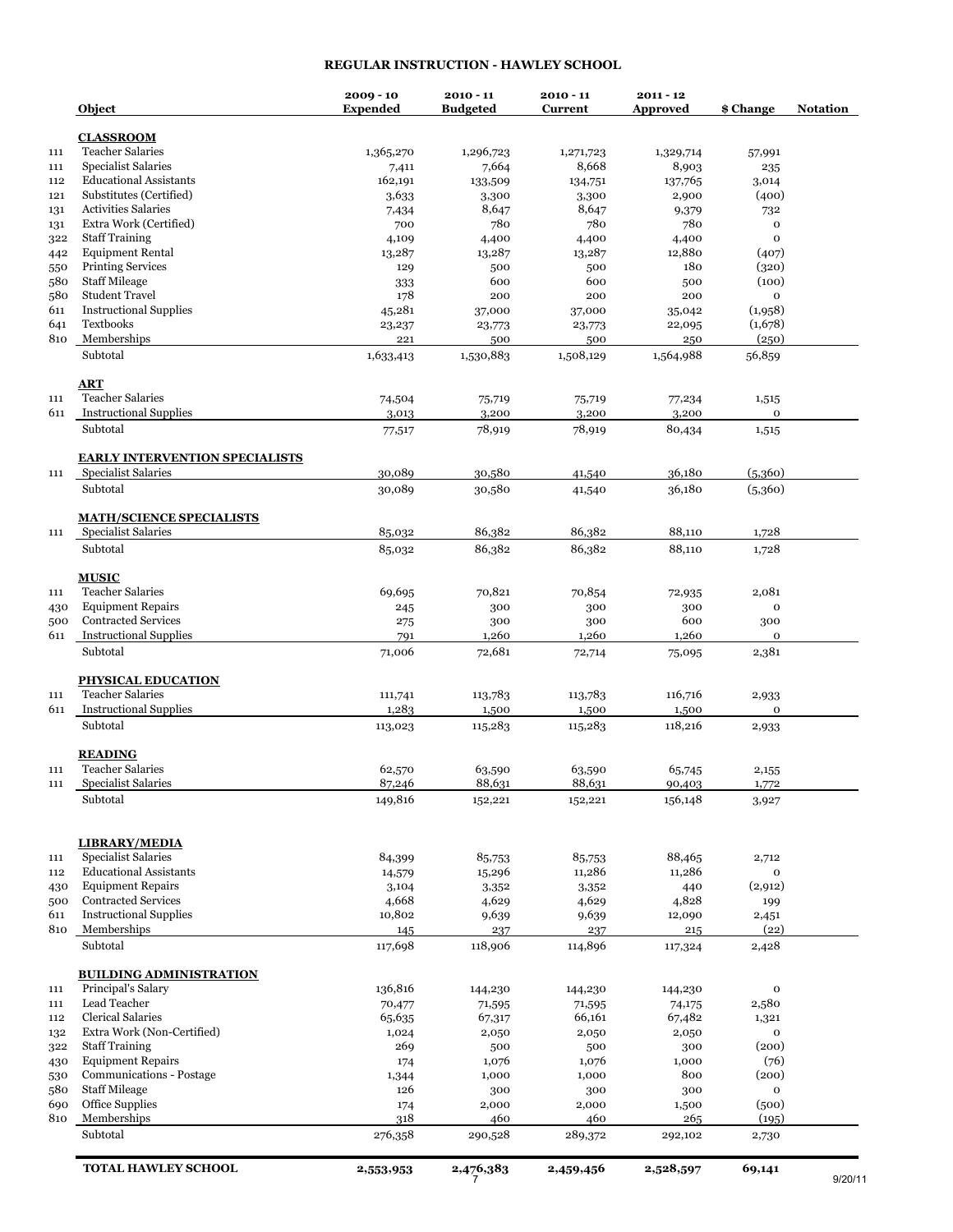#### **NEWTOWN PUBLIC SCHOOLS NEWTOWN, CONNECTICUT**

#### **SANDY HOOK SCHOOL SUMMARY GRADE LEVEL: KINDERGARTEN - 4**

### **2011 - 2012 APPROVED BUDGET for the NEWTOWN PUBLIC SCHOOLS**

|     | Object                         | $2009 - 10$<br><b>Expended</b> | $2010 - 11$<br><b>Budgeted</b> | 2010 - 11<br><b>Current</b> | $2011 - 12$<br><b>Approved</b> | \$ Change    | % Change   |
|-----|--------------------------------|--------------------------------|--------------------------------|-----------------------------|--------------------------------|--------------|------------|
| 111 | Certified Salaries             | 2,810,108                      | 2,725,530                      | 2,672,643                   | 2,585,979                      | (86, 664)    | $-3.24%$   |
| 112 | Non-Certified Salaries         | 259,643                        | 260,430                        | 261,530                     | 256,362                        | (5, 168)     | $-1.98%$   |
| 322 | <b>Staff Training</b>          | 3,637                          | 8,500                          | 8,500                       | 7,200                          | (1,300)      | $-15.29\%$ |
| 430 | <b>Equipment Repairs</b>       | 1,106                          | 1,450                          | 1,450                       | 1,450                          | 0            | 0.00%      |
| 442 | <b>Equipment Rental</b>        | 22,226                         | 22,226                         | 22,226                      | 21,733                         | (493)        | $-2.22%$   |
| 500 | <b>Contracted Services</b>     | 9,875                          | 8,850                          | 8,850                       | 9,691                          | 841          | 9.50%      |
| 530 | Communications                 | 971                            | 1,000                          | 1,000                       | 1,033                          | 33           | 3.30%      |
| 550 | <b>Printing Services</b>       | 308                            | 300                            | 300                         | 300                            | 0            | 0.00%      |
| 580 | Student Travel & Staff Mileage | 1,535                          | 3,200                          | 3,200                       | 3,200                          | $\mathbf{O}$ | 0.00%      |
| 611 | Supplies                       | 80,724                         | 79,517                         | 79,517                      | 75,375                         | (4,142)      | $-5.21\%$  |
| 641 | <b>Textbooks</b>               | 37,046                         | 33,747                         | 33,747                      | 20,126                         | (13, 621)    | -40.36%    |
| 734 | Equipment                      | O                              | $\Omega$                       | o                           | 3,240                          | 3,240        | $-$ %      |
| 810 | Memberships                    | 1,428                          | 1,550                          | 1,550                       | 1,550                          | o            | 0.00%      |
|     | Total                          | 3,228,607                      | 3,146,300                      | 3,094,513                   | 2,987,239                      | (107, 274)   | $-3.47%$   |



|                                        | $2009 - 10$ | $2010 - 11$ | $2011 - 12$ | <u>Change</u> |
|----------------------------------------|-------------|-------------|-------------|---------------|
| Total School Student Population        | 625         | 575         | 527         | $-48$         |
| Total Teaching Staff                   | 38.20       | 36.70       | 34.70       | $-2.00$       |
| Total Special Ed./Pupil Services Staff | 6.60        | 6.50        | 6.50        | 0.00          |
| Total Educational Trainers             | 2.79        | 1.86        | 1.86        | 0.00          |
| Total Educational Assistants           | 25.56       | 25.79       | 25.36       | $-0.43$       |
| <b>Total Nurses</b>                    | 1.00        | 1.00        | 1.00        | 0.00          |
| Total Administrators                   | 2.00        | 2.00        | 2.00        | 0.00          |
| Total Secretarial & Clerical           | 3.00        | 3.00        | 3.00        | 0.00          |
| <b>Total Custodial</b>                 | 4.00        | 4.00        | 4.00        | 0.00          |
| Total Sandy Hook School Staff          | 83.15       | 80.85       | 78.42       | $-2.43$       |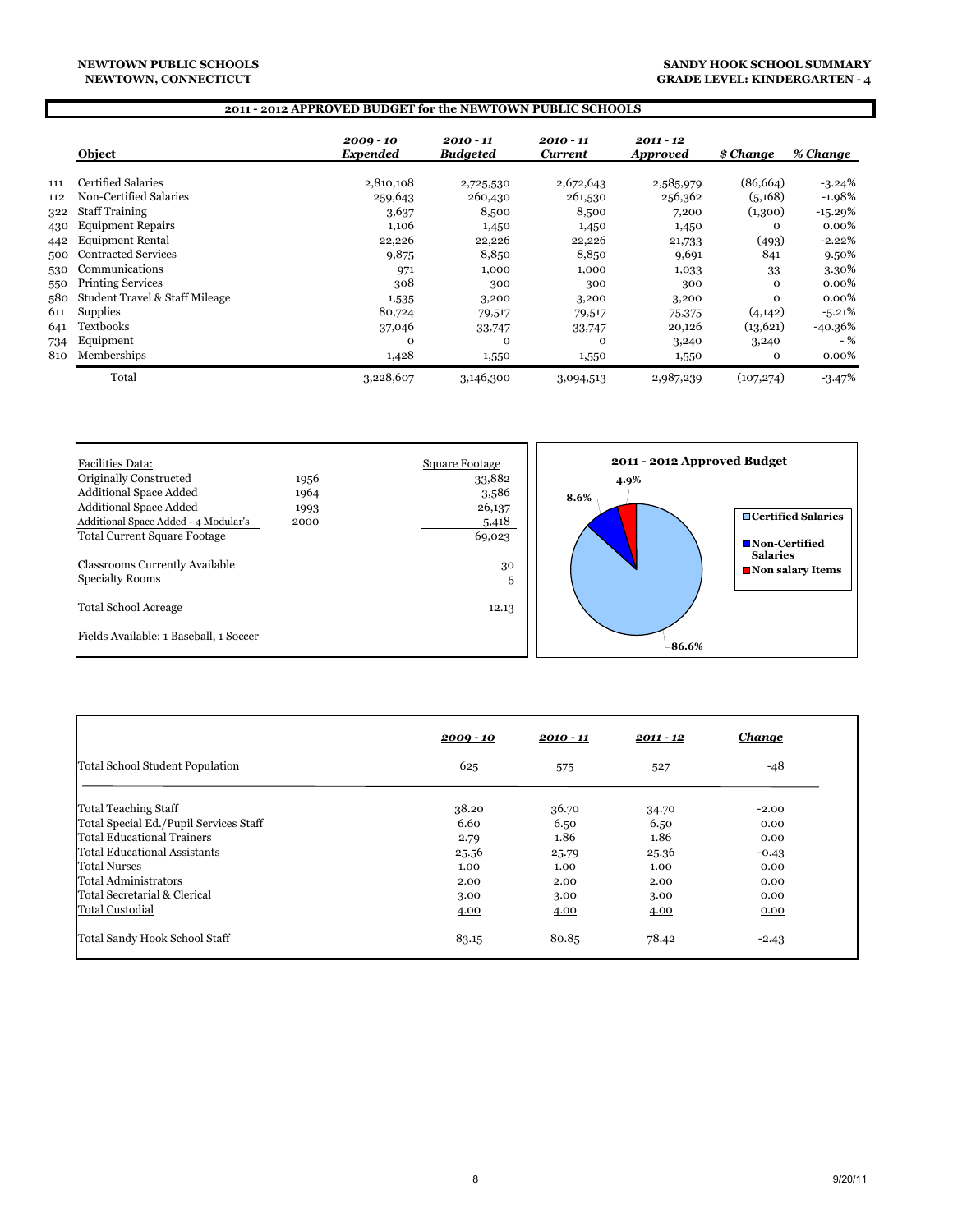## **REGULAR INSTRUCTION - SANDY HOOK SCHOOL**

|            | Object                                                        | $2009 - 10$<br><b>Expended</b> | $2010 - 11$<br><b>Budgeted</b> | $2010 - 11$<br>Current | $2011 - 12$<br><b>Approved</b> | \$ Change              | <b>Notation</b> |
|------------|---------------------------------------------------------------|--------------------------------|--------------------------------|------------------------|--------------------------------|------------------------|-----------------|
| 111        | <b>CLASSROOM</b><br><b>Teacher Salaries</b>                   | 1,797,061                      | 1,684,856                      | 1,643,856              | 1,535,564                      | (108, 292)             |                 |
| 111        | Specialist Salaries                                           |                                | 7,664                          | 8,668                  | 8,903                          |                        |                 |
| 112        | <b>Educational Assistants</b>                                 | 7,411                          | 139,152                        | 144,604                | 137,596                        | 235<br>(7,008)         |                 |
| 121        | Substitutes (Certified)                                       | 144,455                        |                                |                        |                                | $\mathbf{o}$           |                 |
|            | <b>Activities Salaries</b>                                    | 3,284                          | 4,500                          | 4,500                  | 4,500                          |                        |                 |
| 131        | <b>Staff Training</b>                                         | 8,600                          | 8,647                          | 8,647                  | 9,379                          | 732                    |                 |
| 322        |                                                               | 2,129                          | 7,000                          | 7,000                  | 6,200                          | (800)                  |                 |
| 430        | <b>Equipment Repairs</b>                                      | 307                            | 150                            | 150                    | $\mathbf{o}$                   | (150)                  |                 |
| 442        | <b>Equipment Rental</b>                                       | 22,226                         | 22,226                         | 22,226                 | 21,733                         | (493)                  |                 |
| 580        | <b>Staff Mileage</b>                                          | 97                             | 500                            | 500                    | 500                            | o                      |                 |
| 580        | <b>Student Travel</b>                                         | 534                            | 800                            | 800                    | 800                            | $\mathbf{o}$           |                 |
| 611        | <b>Instructional Supplies</b>                                 | 57,969                         | 57,446                         | 57,446                 | 51,549                         | (5,897)                |                 |
| 641        | <b>Textbooks</b>                                              | 37,046                         | 33,747                         | 33,747                 | 20,126                         | (13, 621)              |                 |
| 810        | Memberships                                                   | 544                            | 500                            | 500                    | 500                            | o                      |                 |
|            | Subtotal                                                      | 2,081,664                      | 1,967,188                      | 1,932,644              | 1,797,350                      | (135, 294)             |                 |
|            | $\overline{\text{ART}}$                                       |                                |                                |                        |                                |                        |                 |
| 111        | <b>Teacher Salaries</b>                                       | 82,782                         | 84,132                         | 84,132                 | 86,407                         | 2,275                  |                 |
| 611        | <b>Instructional Supplies</b>                                 | 3,557                          | 3,240                          | 3,240                  | 3,135                          | (105)                  |                 |
|            | Subtotal                                                      | 86,340                         | 87,372                         | 87,372                 | 89,542                         | 2,170                  |                 |
| 111        | <b>EARLY INTERVENTION SPECIALISTS</b>                         |                                |                                |                        |                                |                        |                 |
|            | <b>Specialist Salaries</b><br>Subtotal                        | 54,891<br>54,891               | 60,867<br>60,867               | 61,704<br>61,704       | 63,191<br>63,191               | 1,487<br>1,487         |                 |
|            |                                                               |                                |                                |                        |                                |                        |                 |
| 111        | <b>MATH/SCIENCE SPECIALISTS</b><br><b>Specialist Salaries</b> | 83,968                         | 85,300                         | 85,300                 | 87,558                         | 2,258                  |                 |
|            | Subtotal                                                      | 83,968                         | 85,300                         | 85,300                 | 87,558                         | 2,258                  |                 |
|            | <b>MUSIC</b>                                                  |                                |                                |                        |                                |                        |                 |
| 111        | <b>Teacher Salaries</b>                                       | 108,992                        | 110,759                        | 112,834                | 115,314                        | 2,480                  |                 |
| 430        | <b>Equipment Repairs</b>                                      | 799                            | 800                            | 800                    | 800                            | $\mathbf{o}$           |                 |
| 500        | <b>Contracted Services</b>                                    | 988                            | 1,200                          | 1,200                  | 1,400                          | 200                    |                 |
| 580        | <b>Student Travel</b>                                         | 267                            | 700                            | 700                    | 700                            | o                      |                 |
|            | <b>Instructional Supplies</b>                                 | 4,306                          | 3,870                          | 3,870                  | 3,990                          | 120                    |                 |
| 734        | Equipment                                                     | $\mathbf 0$                    | $\mathbf{o}$                   | $\mathbf 0$            | 3,240                          | 3,240                  |                 |
|            | Subtotal                                                      | 115,352                        | 117,329                        | 119,404                | 125,444                        | 6,040                  |                 |
|            | PHYSICAL EDUCATION                                            |                                |                                |                        |                                |                        |                 |
| 111<br>611 | <b>Teacher Salaries</b><br><b>Instructional Supplies</b>      | 142,424<br>2,975               | 144,746<br>2,700               | 144,746<br>2,700       | 148,524<br>2,593               | 3,778<br>(107)         |                 |
|            | Subtotal                                                      | 145,399                        | 147,446                        | 147,446                | 151,117                        | 3,671                  |                 |
|            | <b>READING</b>                                                |                                |                                |                        |                                |                        |                 |
| 111        | <b>Teacher Salaries</b>                                       | 105,338                        | 115,984                        | 115,984                | 110,980                        | (5,004)                |                 |
|            | <b>Specialist Salaries</b>                                    | 85,302                         | 88,631                         | 88,631                 | 90,403                         | 1,772                  |                 |
|            | Subtotal                                                      | 190,640                        | 204,615                        | 204,615                | 201,383                        | (3,232)                |                 |
|            | <b>LIBRARY/MEDIA</b>                                          |                                |                                |                        |                                |                        |                 |
|            | <b>Specialist Salaries</b>                                    | 70,710                         | 71,833                         | 62,833                 | 51,123                         | (11,710)               |                 |
|            | <b>Clerical Salaries</b>                                      | 10,364                         | 10,794                         | 10,794                 |                                | o                      |                 |
|            | <b>Educational Assistants</b>                                 |                                |                                |                        | 10,794                         | o                      |                 |
| 430        | <b>Equipment Repairs</b>                                      | 13,079                         | 14,033                         | 11,227                 | 11,227                         |                        |                 |
| 500        |                                                               | $\mathbf 0$                    | 500                            | 500                    | 500                            | $\mathbf{o}$           |                 |
|            | <b>Contracted Services</b>                                    | 8,887                          | 7,650                          | 7,650                  | 8,291                          | 641                    |                 |
|            | <b>Instructional Supplies</b>                                 | 8,620                          | 7,715                          | 7,715                  | 10,785                         | 3,070                  |                 |
|            | Memberships<br>Subtotal                                       | 305<br>111,966                 | 300<br>112,825                 | 300<br>101,019         | 300<br>93,020                  | o<br>(7,999)           |                 |
|            | <b>BUILDING ADMINISTRATION</b>                                |                                |                                |                        |                                |                        |                 |
|            | Principal Salaries                                            |                                | 257,611                        | 250,808                |                                |                        |                 |
|            | Clerical Salaries                                             | 259,345                        |                                |                        | 274,133                        | 23,325                 |                 |
|            | Extra Work (Non-Certified)                                    | 89,567                         | 92,951                         | 91,405                 | 93,245                         | 1,840                  |                 |
| 132<br>322 |                                                               | 2,178                          | 3,500                          | 3,500                  | 3,500                          | o                      |                 |
|            | <b>Staff Training</b>                                         | 1,509                          | 1,500                          | 1,500                  | 1,000                          | (500)                  |                 |
| 430        | <b>Equipment Repairs</b>                                      | o                              | $\mathbf{o}$                   | $\mathbf 0$            | 150                            | 150                    |                 |
| 530<br>550 | Communications - Postage                                      | 971                            | 1,000                          | 1,000                  | 1,033                          | 33                     |                 |
|            | <b>Printing Services</b>                                      | 308                            | 300                            | 300                    | 300                            | o                      |                 |
| 580        | <b>Staff Mileage</b>                                          | 636                            | 1,200                          | 1,200                  | 1,200                          | o                      |                 |
| 690<br>810 | <b>Office Supplies</b><br>Memberships                         | 3,296<br>579                   | 4,546<br>750                   | 4,546<br>750           | 3,323<br>750                   | (1,223)<br>$\mathbf 0$ |                 |
|            |                                                               | 358,388                        | 363,358                        | 355,009                | 378,634                        | 23,625                 |                 |
|            | Subtotal                                                      |                                |                                |                        |                                |                        |                 |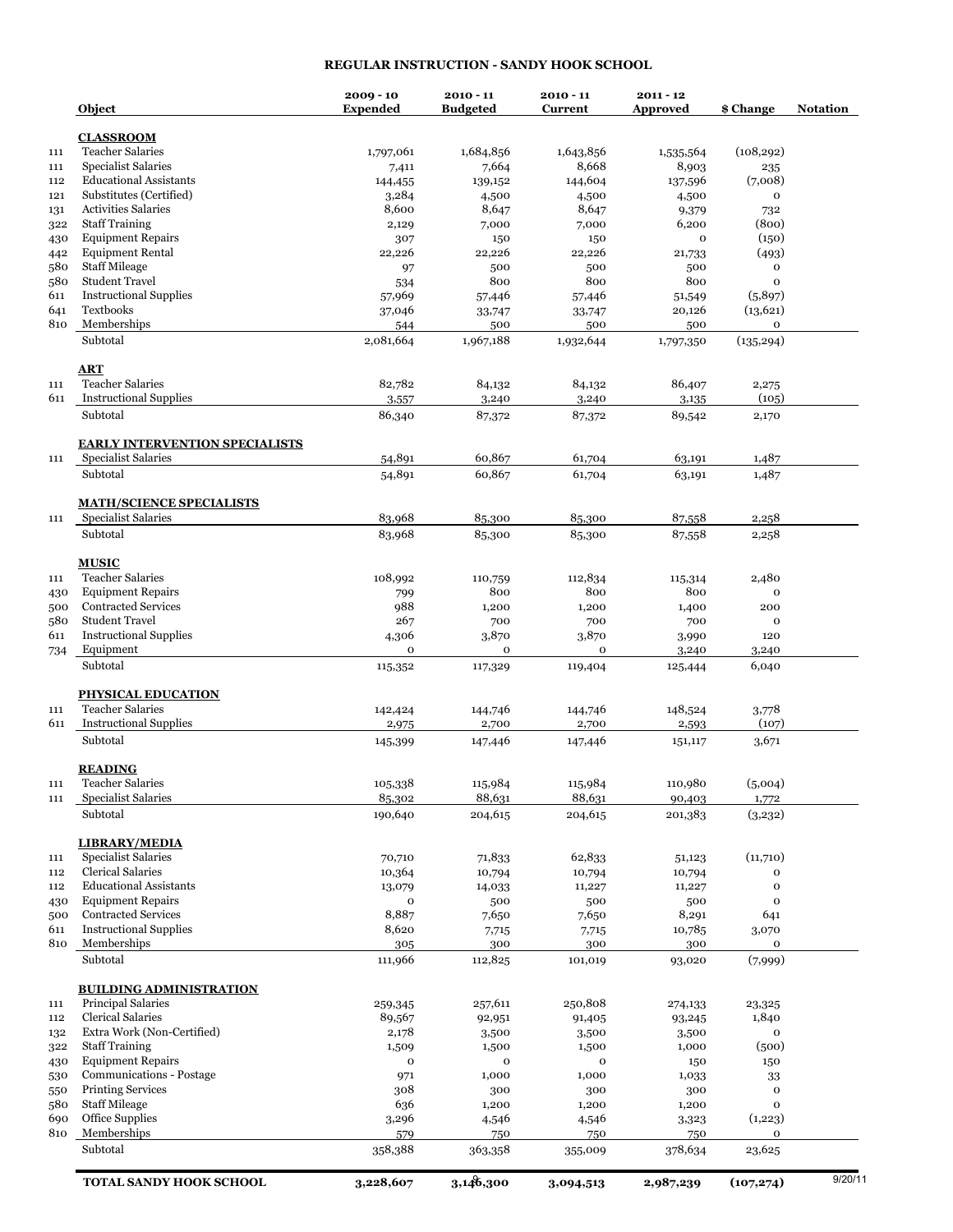#### **NEWTOWN PUBLIC SCHOOLS NEWTOWN, CONNECTICUT**

#### **MIDDLE GATE SCHOOL SUMMARY GRADE LEVEL: KINDERGARTEN - 4**

### **2011 - 2012 APPROVED BUDGET for the NEWTOWN PUBLIC SCHOOLS**

|     | Object                         | $2009 - 10$<br>Expended | $2010 - 11$<br><b>Budgeted</b> | $2010 - 11$<br><b>Current</b> | $2011 - 12$<br><b>Approved</b> | \$ Change    | % Change    |
|-----|--------------------------------|-------------------------|--------------------------------|-------------------------------|--------------------------------|--------------|-------------|
| 111 | <b>Certified Salaries</b>      | 2,298,040               | 2,337,421                      | 2,336,377                     | 2,306,232                      | (30, 145)    | $-1.29%$    |
| 112 | Non-Certified Salaries         | 237,821                 | 222,578                        | 216,496                       | 219,615                        | 3,119        | 1.44%       |
| 322 | <b>Staff Training</b>          | 6,382                   | 7,400                          | 7,400                         | 5,100                          | (2,300)      | $-31.08%$   |
| 430 | <b>Equipment Repairs</b>       | 230                     | 1,502                          | 1,502                         | 810                            | (692)        | $-46.07%$   |
| 442 | <b>Equipment Rental</b>        | 20,464                  | 20,464                         | 20,464                        | 19,817                         | (647)        | $-3.16%$    |
| 500 | <b>Contracted Services</b>     | 4,895                   | 4,570                          | 4,570                         | 3,815                          | (755)        | $-16.52\%$  |
| 530 | Communications                 | 1,322                   | 900                            | 900                           | 900                            | $\mathbf{O}$ | $0.00\%$    |
| 550 | <b>Printing Services</b>       | 122                     | 1,100                          | 1,100                         | 1,100                          | 0            | 0.00%       |
| 580 | Student Travel & Staff Mileage | 563                     | 825                            | 825                           | 1,100                          | 275          | 33.33%      |
| 611 | <b>Supplies</b>                | 59,848                  | 55,573                         | 55,573                        | 69,984                         | 14,411       | 25.93%      |
| 641 | <b>Textbooks</b>               | 35,098                  | 31,497                         | 31,497                        | 19,187                         | (12,310)     | $-39.08%$   |
| 734 | Equipment                      | $\Omega$                | 6,044                          | 6,044                         | $\mathbf 0$                    | (6,044)      | $-100.00\%$ |
| 810 | Memberships                    | 1,033                   | 1,018                          | 1,018                         | 1,050                          | 32           | 3.14%       |
|     | Total                          | 2,665,818               | 2,690,892                      | 2,683,766                     | 2,648,710                      | (35,056)     | $-1.31%$    |



|                                        | $2009 - 10$ | $2010 - 11$ | $2011 - 12$ | <u>Change</u> |
|----------------------------------------|-------------|-------------|-------------|---------------|
| Total School Student Population        | 495         | 480         | 472         | $-8$          |
| Total Teaching Staff                   | 32.52       | 32.52       | 31.52       | $-1.00$       |
| Total Special Ed./Pupil Services Staff | 6.00        | 6.00        | 6.00        | 0.00          |
| Total Educational Trainers             | 6.50        | 2.79        | 1.86        | $-0.93$       |
| <b>Total Educational Assistants</b>    | 16.45       | 14.67       | 14.67       | 0.00          |
| <b>Total Nurses</b>                    | 1.00        | 1.00        | 1.00        | 0.00          |
| Total Administrators                   | 1.00        | 1.00        | 1.00        | 0.00          |
| Total Secretarial & Clerical           | 2.00        | 2.00        | 2.00        | 0.00          |
| <b>Total Custodial</b>                 | 4.00        | 4.00        | 4.00        | 0.00          |
| Total Middle Gate School Staff         | 69.47       | 63.98       | 62.05       | $-1.93$       |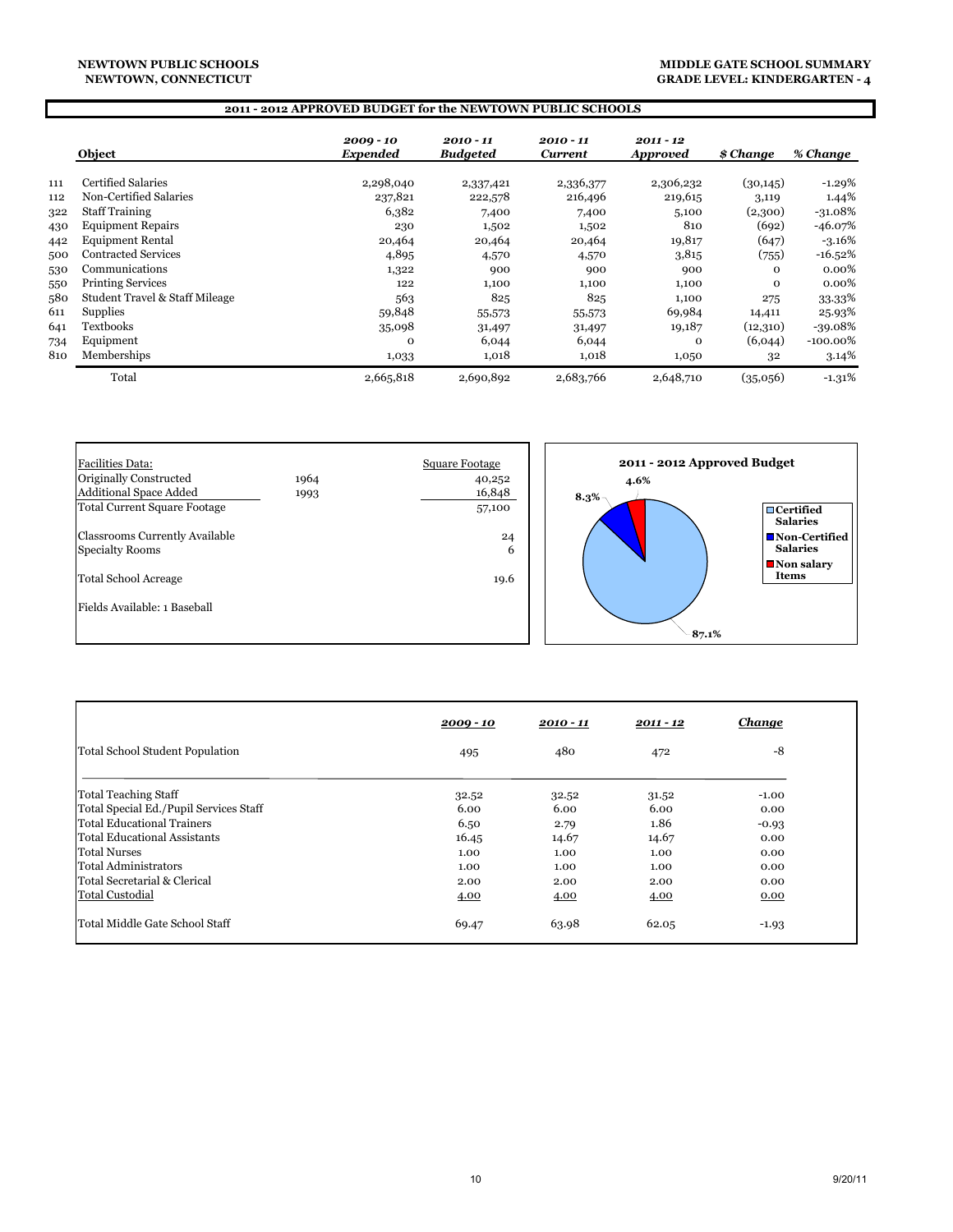### **REGULAR INSTRUCTION - MIDDLE GATE SCHOOL**

|     | Object                                                      | $2009 - 10$<br><b>Expended</b> | $2010 - 11$<br><b>Budgeted</b> | $2010 - 11$<br><b>Current</b> | $2011 - 12$<br><b>Approved</b> | \$ Change               | <b>Notation</b> |
|-----|-------------------------------------------------------------|--------------------------------|--------------------------------|-------------------------------|--------------------------------|-------------------------|-----------------|
|     | <b>CLASSROOM</b><br><b>Teacher Salaries</b>                 |                                |                                |                               |                                |                         |                 |
| 111 |                                                             | 1,437,557                      | 1,464,187                      | 1,456,187                     | 1,439,559                      | (16, 628)               |                 |
| 111 | <b>Specialist Salaries</b><br><b>Educational Assistants</b> | 7,411                          | 7,664                          | 8,668                         | 8,903                          | 235                     |                 |
| 112 | Substitutes (Certified)                                     | 143,434                        | 126,230                        | 133,530                       | 134,928                        | 1,398                   |                 |
| 121 | <b>Activities Salaries</b>                                  | 8,669<br>8,813                 | 5,200                          | 5,200                         | 6,900                          | 1,700                   |                 |
| 131 | <b>Staff Training</b>                                       |                                | 8,647                          | 8,647                         | 9,379                          | 732                     |                 |
| 322 | <b>Equipment Repairs</b>                                    | 5,897<br>$\mathbf 0$           | 7,100                          | 7,100                         | 4,750                          | (2,350)<br>$\mathbf{o}$ |                 |
| 430 | <b>Equipment Rental</b>                                     |                                | 150                            | 150                           | 150                            |                         |                 |
| 442 | <b>Student Travel</b>                                       | 20,464                         | 20,464                         | 20,464                        | 19,817                         | (647)                   |                 |
| 580 | <b>Instructional Supplies</b>                               | $\mathbf 0$                    | 250                            | 250                           | 550                            | 300                     |                 |
| 611 | <b>Textbooks</b>                                            | 38,816                         | 29,953                         | 29,953                        | 41,383                         | 11,430                  |                 |
| 641 |                                                             | 35,098                         | 31,497                         | 31,497                        | 19,187                         | (12, 310)               |                 |
| 734 | Equipment                                                   | o                              | 830                            | 830                           | o                              | (830)                   |                 |
| 810 | Memberships<br>Subtotal                                     | 404<br>1,706,563               | 353<br>1,702,525               | 353<br>1,702,829              | 500<br>1,686,006               | 147<br>(16, 823)        |                 |
|     | <b>ART</b>                                                  |                                |                                |                               |                                |                         |                 |
| 111 | <b>Teacher Salaries</b>                                     | 58,455                         | 59,839                         | 59,930                        | 62,245                         | 2,315                   |                 |
| 611 | <b>Instructional Supplies</b>                               | 4,233                          | 4,828                          | 4,828                         | 4,628                          | (200)                   |                 |
|     | Subtotal                                                    | 62,689                         | 64,667                         | 64,758                        | 66,873                         | 2,115                   |                 |
|     | <b>EARLY INTERVENTION SPECIALISTS</b>                       |                                |                                |                               |                                |                         |                 |
| 111 | <b>Specialist Salaries</b>                                  | 39,927                         | 40,578                         | 36,578                        | 29,184                         | (7,394)                 |                 |
|     | Subtotal                                                    | 39,927                         | 40,578                         | 36,578                        | 29,184                         | (7,394)                 |                 |
|     | <b>MATH/SCIENCE SPECIALISTS</b>                             |                                |                                |                               |                                |                         |                 |
| 111 | <b>Specialist Salaries</b>                                  | 85,032                         | 86,382                         | 86,382                        | 88,110                         | 1,728                   |                 |
|     | Subtotal                                                    | 85,032                         | 86,382                         | 86,382                        | 88,110                         | 1,728                   |                 |
|     | <b>MUSIC</b>                                                |                                |                                |                               |                                |                         |                 |
| 111 | <b>Teacher Salaries</b>                                     | 67,416                         | 68,505                         | 68,538                        | 70,536                         | 1,998                   |                 |
| 430 | <b>Equipment Repairs</b>                                    | 230                            | 377                            | 377                           | 260                            | (117)                   |                 |
| 611 | <b>Instructional Supplies</b>                               | 1,279                          | 2,187                          | 2,187                         | 2,208                          | 21                      |                 |
| 734 | Equipment<br>Subtotal                                       | $\mathbf O$<br>68,925          | 5,214<br>76,283                | 5,214<br>76,316               | $\mathbf 0$<br>73,004          | (5,214)<br>(3,312)      |                 |
|     |                                                             |                                |                                |                               |                                |                         |                 |
|     | <b>PHYSICAL EDUCATION</b><br><b>Teacher Salaries</b>        |                                |                                |                               |                                |                         |                 |
| 111 |                                                             | 151,622                        | 154,094                        | 154,094                       | 158,175                        | 4,081                   |                 |
| 611 | <b>Instructional Supplies</b><br>Subtotal                   | 199<br>151,821                 | 478<br>154,572                 | 478<br>154,572                | 600<br>158,775                 | 122<br>4,203            |                 |
|     | <b>READING</b>                                              |                                |                                |                               |                                |                         |                 |
|     | <b>Teacher Salaries</b>                                     |                                |                                |                               |                                |                         |                 |
| 111 | <b>Specialist Salaries</b>                                  | 75,294                         | 76,529                         | 76,529                        | 78,698                         | 2,169                   |                 |
| 111 | Subtotal                                                    | 74,688<br>149,982              | 75,881<br>152,410              | 75,881<br>152,410             | 78,058<br>156,756              | 2,177<br>4,346          |                 |
|     | <b>LIBRARY/MEDIA</b>                                        |                                |                                |                               |                                |                         |                 |
| 111 | <b>Specialist Salaries</b>                                  | 53,918                         | 54,783                         | 64,611                        | 66,799                         | 2,188                   |                 |
| 112 | <b>Educational Assistants</b>                               | 11,511                         | 11,227                         | 10,525                        | 10,625                         | 100                     |                 |
| 430 | <b>Equipment Repairs</b>                                    | o                              | 500                            | 500                           | 100                            | (400)                   |                 |
| 500 | <b>Contracted Services</b>                                  | 4,895                          | 4,570                          | 4,570                         | 3,815                          | (755)                   |                 |
| 580 | <b>Staff Travel</b>                                         | o                              | 125                            | 125                           | 100                            | (25)                    |                 |
| 611 | <b>Instructional Supplies</b>                               | 13,460                         | 13,800                         | 13,800                        | 16,828                         | 3,028                   |                 |
| 810 | Memberships                                                 | 315                            | 340                            | 340                           | 400                            | 60                      |                 |
|     | Subtotal                                                    | 84,100                         | 85,345                         | 94,471                        | 98,667                         | 4,196                   |                 |
|     | <b>BUILDING ADMINISTRATION</b>                              |                                |                                |                               |                                |                         |                 |
| 111 | Principal's Salary                                          | 139,755                        | 144,230                        | 144,230                       | 144,230                        | $\mathbf 0$             |                 |
| 111 | Lead Teacher                                                | 89,482                         | 90,902                         | 90,902                        | 65,456                         | (25, 446)               |                 |
| 112 | Clerical Salaries                                           | 69,554                         | 71,188                         | 66,188                        | 67,094                         | 906                     |                 |
| 112 | <b>Educational Assistants</b>                               | 12,427                         | 13,033                         | 5,353                         | 6,068                          | 715                     |                 |
| 132 | Extra Work (Non-Certified)                                  | 895                            | 900                            | 900                           | 900                            | $\mathbf{o}$            |                 |
| 322 | <b>Staff Training</b>                                       | 485                            | 300                            | 300                           | 350                            | 50                      |                 |
| 430 | <b>Equipment Repairs</b>                                    | o                              | 475                            | 475                           | 300                            | (175)                   |                 |
| 530 | Communications - Postage                                    | 1,322                          | 900                            | 900                           | 900                            | $\mathbf{o}$            |                 |
| 550 | <b>Printing Services</b>                                    | 122                            | 1,100                          | 1,100                         | 1,100                          | $\mathbf{o}$            |                 |
| 580 | <b>Staff Mileage</b>                                        | 563                            | 450                            | 450                           | 450                            | o                       |                 |
| 690 | Office Supplies                                             | 1,861                          | 4,327                          | 4,327                         | 4,337                          | 10                      |                 |
| 810 | Memberships<br>Subtotal                                     | 314                            | 325<br>328,130                 | 325                           | 150                            | (175)                   |                 |
|     |                                                             | 316,779                        |                                | 315,450                       | 291,335                        | (24, 115)               |                 |
|     | <b>TOTAL MIDDLE GATE SCHOOL</b>                             | 2,665,818                      | 2,690,892<br>11                | 2,683,766                     | 2,648,710                      | (35,056)                | 9/20/11         |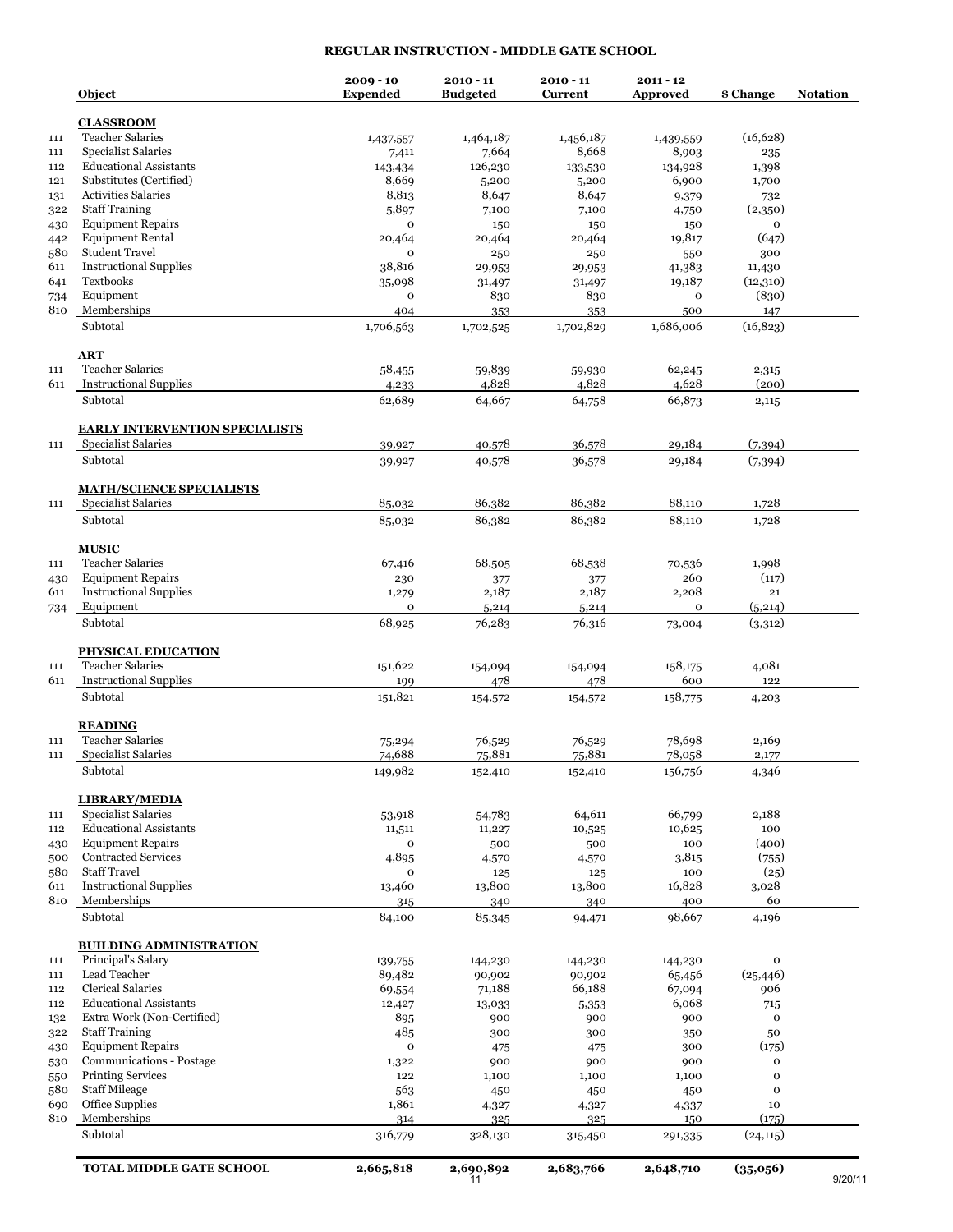#### **NEWTOWN, CONNECTICUT NEWTOWN PUBLIC SCHOOLS**

#### **HEAD O'MEADOW SCHOOL SUMMARY GRADE LEVEL: KINDERGARTEN - 4**

#### **2011 - 2012 APPROVED BUDGET for the NEWTOWN PUBLIC SCHOOLS**

|     | Object                         | $2009 - 10$<br><b>Expended</b> | $2010 - 11$<br><b>Budgeted</b> | $2010 - 11$<br><b>Current</b> | $2011 - 12$<br><b>Approved</b> | \$ Change | % Change  |
|-----|--------------------------------|--------------------------------|--------------------------------|-------------------------------|--------------------------------|-----------|-----------|
| 111 | Certified Salaries             | 2,054,283                      | 1,927,061                      | 2,032,104                     | 2,008,109                      | (23,995)  | $-1.18\%$ |
| 112 | Non-Certified Salaries         | 256,598                        | 213,677                        | 211,338                       | 205,780                        | (5,558)   | $-2.63%$  |
| 322 | <b>Staff Training</b>          | 4,357                          | 3,580                          | 3,580                         | 3,300                          | (280)     | $-7.82%$  |
| 430 | <b>Equipment Repairs</b>       | $\Omega$                       | 300                            | 300                           | 800                            | 500       | 166.67%   |
| 442 | <b>Equipment Rental</b>        | 14,195                         | 14,195                         | 14,195                        | 14,682                         | 487       | 3.43%     |
| 500 | <b>Contracted Services</b>     | 580                            | 2,600                          | 2,600                         | 6,362                          | 3,762     | 144.69%   |
| 530 | Communications                 | 1,125                          | 700                            | 700                           | 767                            | 67        | 9.57%     |
| 550 | <b>Printing Services</b>       | $\Omega$                       | $\mathbf{O}$                   | $\Omega$                      | 400                            | 400       | - %       |
| 580 | Student Travel & Staff Mileage | 178                            | 800                            | 800                           | 1,100                          | 300       | 37.50%    |
| 611 | Supplies                       | 57,223                         | 50,313                         | 50,313                        | 51,397                         | 1,084     | 2.15%     |
| 641 | <b>Textbooks</b>               | 8,346                          | 17,814                         | 17,814                        | 20,000                         | 2,186     | 12.27%    |
| 810 | Memberships                    | 683                            | 855                            | 855                           | 948                            | 93        | 10.88%    |
|     | Total                          | 2,397,568                      | 2,231,895                      | 2,334,599                     | 2,313,645                      | (20, 954) | $-0.90%$  |



|                                        | $2009 - 10$ | $2010 - 11$ | $2011 - 12$ | <b>Change</b> |
|----------------------------------------|-------------|-------------|-------------|---------------|
| Total School Student Population        | 375         | 369         | 357         | $-12$         |
| Pre K Program                          | 87          | 88          | 88          | $\mathbf{O}$  |
| Total Teaching Staff                   | 26.20       | 25.70       | 25.40       | $-0.30$       |
| Total Special Ed./Pupil Services Staff | 9.50        | 9.49        | 8.99        | $-0.50$       |
| Total Educational Trainers             | 1.86        | 5.51        | 5.51        | 0.00          |
| Total Educational Assistants           | 16.20       | 12.86       | 12.43       | $-0.43$       |
| <b>Total Nurses</b>                    | 1.00        | 1.00        | 1.00        | 0.00          |
| Total Administrators                   | 1.00        | 1.00        | 1.00        | 0.00          |
| Total Secretarial & Clerical           | 2.00        | 2.00        | 2.00        | 0.00          |
| <b>Total Custodial</b>                 | 4.00        | 4.00        | 4.00        | 0.00          |
| Total Head O'Meadow School Staff       | 61.76       | 61.56       | 60.33       | $-1.23$       |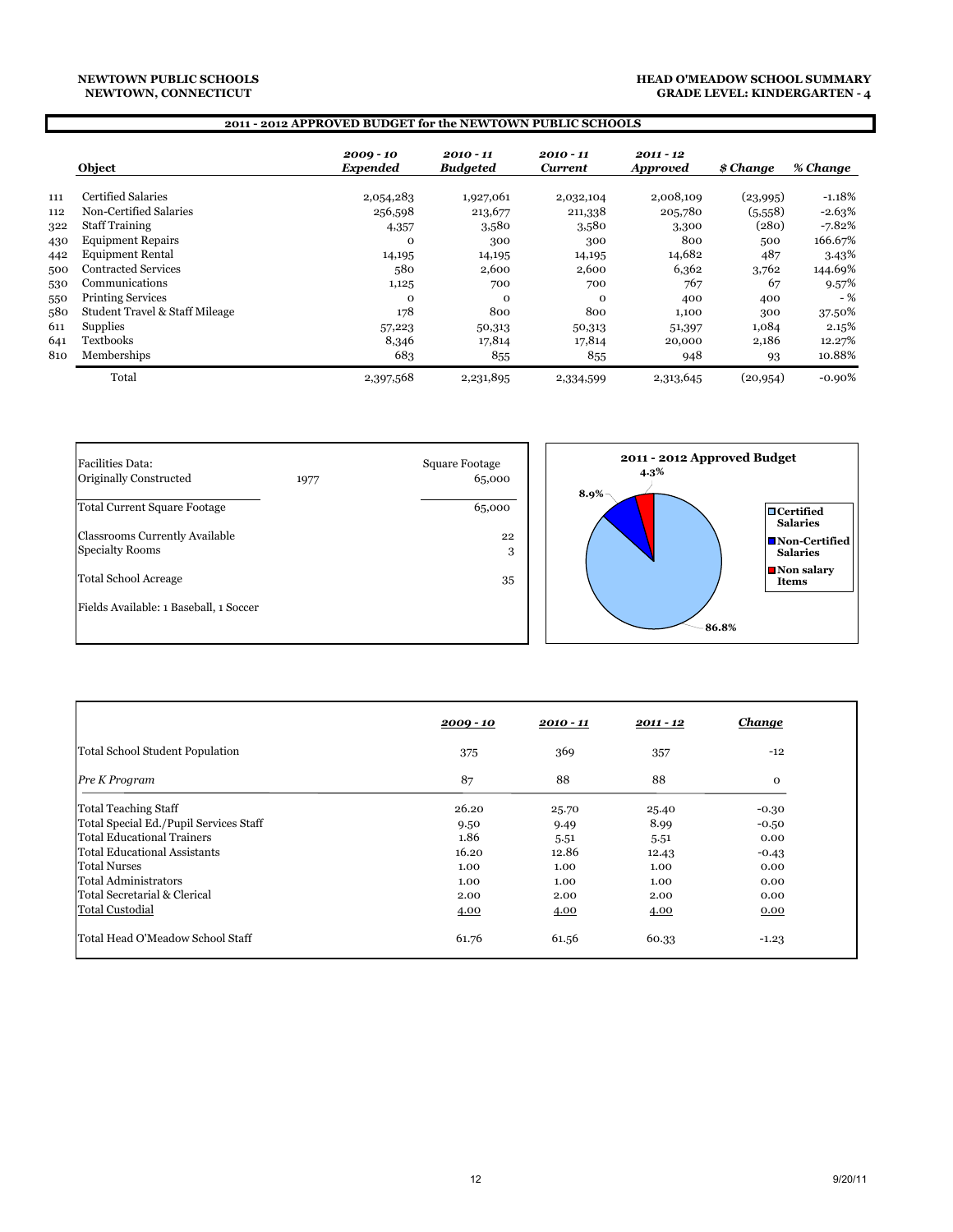### **REGULAR INSTRUCTION - HEAD O'MEADOW SCHOOL**

|            | Object                                                | $2009 - 10$<br><b>Expended</b> | $2010 - 11$<br><b>Budgeted</b> | $2010 - 11$<br><b>Current</b> | $2011 - 12$<br><b>Approved</b> | \$Change             | <b>Notation</b> |
|------------|-------------------------------------------------------|--------------------------------|--------------------------------|-------------------------------|--------------------------------|----------------------|-----------------|
|            | <b>CLASSROOM</b>                                      |                                |                                |                               |                                |                      |                 |
| 111        | <b>Teacher Salaries</b>                               | 1,253,826                      | 1,178,995                      | 1,200,354                     | 1,185,050                      | (15,304)             |                 |
| 111        | <b>Specialist Salaries</b>                            | 7,411                          | 7,664                          | 8,668                         | 8,903                          | 235                  |                 |
| 112        | <b>Educational Assistants</b>                         | 176,480                        | 130,971                        | 128,416                       | 122,858                        | (5,558)              |                 |
| 121        | Substitutes (Certified)<br><b>Activities Salaries</b> | 5,501                          | 3,000                          | 3,000                         | 1,500                          | (1,500)              |                 |
| 131        | <b>Staff Training</b>                                 | 7,650                          | 8,647                          | 8,647                         | 9,379                          | 732<br>$\mathbf{o}$  |                 |
| 322        | <b>Equipment Repairs</b>                              | 4,357                          | 3,000<br>$\mathbf 0$           | 3,000<br>$\mathbf{o}$         | 3,000<br>200                   | 200                  |                 |
| 430        | <b>Equipment Rental</b>                               | o                              |                                |                               | 14,682                         | 487                  |                 |
| 442<br>580 | <b>Staff Mileage</b>                                  | 14,195<br>o                    | 14,195<br>400                  | 14,195<br>400                 | 500                            | 100                  |                 |
| 580        | <b>Student Travel</b>                                 | 178                            | 400                            | 400                           | 200                            | (200)                |                 |
| 611        | <b>Instructional Supplies</b>                         | 48,552                         | 38,813                         | 38,813                        | 34,099                         | (4,714)              |                 |
| 641        | Textbooks                                             | 8,346                          | 17,814                         | 17,814                        | 20,000                         | 2,186                |                 |
| 810        | Memberships                                           | 286                            | 455                            | 455                           | 473                            | 18                   |                 |
|            | Subtotal                                              | 1,526,782                      | 1,404,354                      | 1,424,162                     | 1,400,844                      | (23,318)             |                 |
|            |                                                       |                                |                                |                               |                                |                      |                 |
| 111        | ART<br><b>Teacher Salaries</b>                        | 82,782                         | 84,132                         | 84,132                        | 85,815                         | 1,683                |                 |
| 611        | <b>Instructional Supplies</b>                         | 3,832                          | 5,000                          | 5,000                         | 3,500                          | (1,500)              |                 |
|            |                                                       |                                |                                |                               |                                |                      |                 |
|            | Subtotal                                              | 86,614                         | 89,132                         | 89,132                        | 89,315                         | 183                  |                 |
|            | <b>EARLY INTERVENTION SPECIALISTS</b>                 |                                |                                |                               |                                |                      |                 |
| 111        | <b>Specialist Salaries</b>                            | 30,089                         | 30,580                         | 32,052                        | 33,212                         | 1,160                |                 |
|            | Subtotal                                              | 30,089                         | 30,580                         | 32,052                        | 33,212                         | 1,160                |                 |
|            | <b>MATH/SCIENCE SPECIALISTS</b>                       |                                |                                |                               |                                |                      |                 |
| 111        | <b>Specialist Salaries</b>                            | 88,311                         | 89,712                         | 89,712                        | 91,507                         | 1,795                |                 |
|            | Subtotal                                              | 88,311                         | 89,712                         | 89,712                        | 91,507                         | 1,795                |                 |
|            | <b>MUSIC</b>                                          |                                |                                |                               |                                |                      |                 |
| 111        | <b>Teacher Salaries</b>                               | 95,491                         | 68,505                         | 62,505                        | 58,592                         | (3,913)              |                 |
| 430        | <b>Equipment Repairs</b>                              | o                              | 300                            | 300                           | 600                            | 300                  |                 |
| 500        | <b>Contracted Services</b>                            | 580                            | 600                            | 600                           | 300                            | (300)                |                 |
| 611        | <b>Instructional Supplies</b><br>Subtotal             | o<br>96,071                    | $\mathbf{o}$<br>69,405         | $\mathbf{o}$<br>63,405        | 600<br>60,092                  | 600<br>(3,313)       |                 |
|            |                                                       |                                |                                |                               |                                |                      |                 |
|            | <b>PHYSICAL EDUCATION</b>                             |                                |                                |                               |                                |                      |                 |
| 111        | <b>Teacher Salaries</b>                               | 79,854                         | 81,156                         | 81,156                        | 95,211                         | 14,055               |                 |
| 611        | <b>Instructional Supplies</b>                         | o                              | $\mathbf{o}$                   | $\mathbf{o}$                  | 400                            | 400                  |                 |
|            | Subtotal                                              | 79,854                         | 81,156                         | 81,156                        | 95,611                         | 14,455               |                 |
|            | <b>READING</b>                                        |                                |                                |                               |                                |                      |                 |
| 111        | <b>Teacher Salaries</b>                               | 81,747                         | 83,079                         | 83,079                        | 84,741                         | 1,662                |                 |
| 111        | <b>Specialist Salaries</b>                            | 86,204                         | 87,573                         | 87,573                        | 58,787                         | (28, 786)            |                 |
|            | Subtotal                                              | 167,951                        | 170,652                        | 170,652                       | 143,528                        | (27, 124)            |                 |
|            | <b>LIBRARY/MEDIA</b>                                  |                                |                                |                               |                                |                      |                 |
| 111        | Specialist Salaries                                   | 87,377                         | 59,788                         | 71,833                        | 73,521                         | 1,688                |                 |
| 112        | <b>Educational Assistants</b>                         | 13,883                         | 14,033                         | 14,108                        | 14,108                         | $\mathbf O$          |                 |
| 500        | <b>Contracted Services</b>                            | o                              | 2,000                          | 2,000                         | 6,062                          | 4,062                |                 |
| 611        | <b>Instructional Supplies</b>                         | 2,949                          | 3,000                          | 3,000                         | 9,450                          | 6,450                |                 |
| 810        | Memberships<br>Subtotal                               | o<br>104,208                   | o<br>78,821                    | o<br>90,941                   | 225<br>103,366                 | 225<br>12,425        |                 |
|            |                                                       |                                |                                |                               |                                |                      |                 |
|            | <b>BUILDING ADMINISTRATION</b>                        |                                |                                |                               |                                |                      |                 |
| 111<br>111 | Principal's Salary<br>Lead Teacher                    | 148,039<br>0                   | 144,230<br>0                   | 144,230<br>75,163             | 144,230<br>77,661              | $\mathbf O$<br>2,498 |                 |
| 112        | <b>Clerical Salaries</b>                              | 65,991                         | 67,673                         | 67,814                        | 67,814                         | o                    |                 |
| 132        | Extra Work (Non-Certified)                            | 244                            | 1,000                          | 1,000                         | 1,000                          | 0                    |                 |
| 322        | <b>Staff Training</b>                                 | o                              | 580                            | 580                           | 300                            | (280)                |                 |
| 530        | Communications - Postage                              | 1,125                          | 700                            | 700                           | 767                            | 67                   |                 |
| 550        | <b>Printing Services</b>                              | o                              | $\mathbf 0$                    | o                             | 400                            | 400                  |                 |
| 580        | <b>Staff Mileage</b>                                  | o                              | $\mathbf{o}$                   | $\mathbf o$                   | 400                            | 400                  |                 |
| 690        | Office Supplies                                       | 1,891                          | 3,500                          | 3,500                         | 3,348                          | (152)                |                 |
| 810        | Memberships                                           | 397                            | 400                            | 400                           | 250                            | (150)                |                 |
|            | Subtotal                                              | 217,687                        | 218,083                        | 293,387                       | 296,170                        | 2,783                |                 |
|            | TOTAL HEAD O'MEADOW SCHOOL                            | 2,397,568                      | 2,231,895                      | 2,334,599                     | 2,313,645                      | (20, 954)            |                 |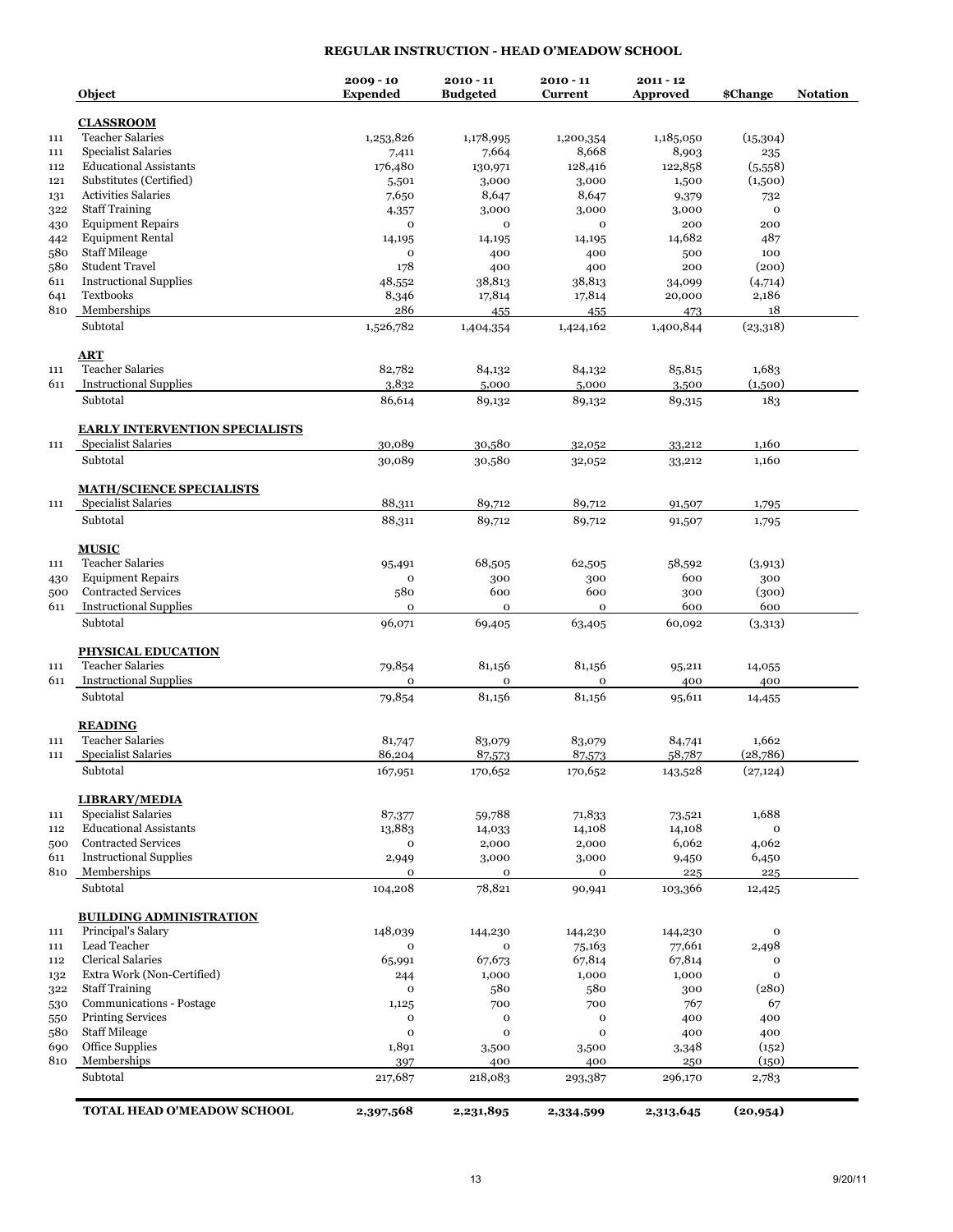#### **NEWTOWN PUBLIC SCHOOLS NEWTOWN, CONNECTICUT**

#### **REED INTERMEDIATE SCHOOL SUMMARY GRADE LEVEL: 5 - 6**

### **2011 - 2012 APPROVED BUDGET for the NEWTOWN PUBLIC SCHOOLS**

|     | Object                         | $2009 - 10$<br><b>Expended</b> | $2010 - 11$<br><b>Budgeted</b> | 2010 - 11<br><b>Current</b> | $2011 - 12$<br><b>Approved</b> | <i><b>\$Change</b></i> | % Change  |
|-----|--------------------------------|--------------------------------|--------------------------------|-----------------------------|--------------------------------|------------------------|-----------|
| 111 | Certified Salaries             | 4,151,672                      | 4,129,824                      | 4,163,047                   | 4,312,035                      | 148,988                | 3.58%     |
| 112 | Non-Certified Salaries         | 251,494                        | 269,409                        | 247,042                     | 247,485                        | 443                    | 0.18%     |
| 322 | <b>Staff Training</b>          | 10,275                         | 22,996                         | 22,996                      | 23,476                         | 480                    | 2.09%     |
| 430 | <b>Equipment Repairs</b>       | 3,095                          | 5,890                          | 5,890                       | 6,150                          | 260                    | 4.41%     |
| 442 | <b>Equipment Rental</b>        | 28,832                         | 28,832                         | 28,832                      | 29,253                         | 421                    | 1.46%     |
| 500 | <b>Contracted Services</b>     | 10,173                         | 10,085                         | 10,085                      | 16,914                         | 6,829                  | 67.71%    |
| 530 | Communications                 | 1,987                          | 1,600                          | 1,600                       | 1,600                          | 0                      | 0.00%     |
| 550 | <b>Printing Services</b>       | 5,401                          | 5,381                          | 5,381                       | 5,381                          | 0                      | 0.00%     |
| 580 | Student Travel & Staff Mileage | 1,233                          | 2,086                          | 2,086                       | 2,086                          | 0                      | 0.00%     |
| 611 | <b>Supplies</b>                | 133,188                        | 125,350                        | 125,350                     | 118,710                        | (6,640)                | $-5.30\%$ |
| 641 | <b>Textbooks</b>               | 36,511                         | 25,225                         | 25,225                      | 25,225                         | 0                      | 0.00%     |
| 734 | Equipment                      | 5,297                          | $\mathbf 0$                    | $\Omega$                    | 2,546                          | 2,546                  | $-$ %     |
| 810 | Memberships                    | 1,782                          | 2,323                          | 2,323                       | 2,593                          | 270                    | 11.62%    |
|     | Total                          | 4,640,939                      | 4,629,001                      | 4,639,857                   | 4,793,454                      | 153,597                | 3.31%     |



|                                        | $2009 - 10$ | $2010 - 11$ | $2011 - 12$ | <b>Change</b> |
|----------------------------------------|-------------|-------------|-------------|---------------|
| Total School Student Population        | 861         | 895         | 881         | $-14$         |
| Total Teaching Staff                   | 54.80       | 54.02       | 54.02       | 0.00          |
| Total Special Ed./Pupil Services Staff | 10.50       | 13.16       | 13.16       | 0.00          |
| Total Educational Trainers             | 1.86        | 1.86        | 1.86        | 0.00          |
| <b>Total Educational Assistants</b>    | 23.93       | 22.61       | 22.61       | 0.00          |
| <b>Total Nurses</b>                    | 1.00        | 2.00        | 2.00        | 0.00          |
| Total Administrators                   | 2.00        | 2.00        | 2.00        | 0.00          |
| Total Secretarial & Clerical           | 6.00        | 6.00        | 6.00        | 0.00          |
| Total Custodial                        | 8.00        | 8.00        | 8.00        | 0.00          |
| Total Reed Intermediate School Staff   | 108.09      | 109.65      | 109.65      | 0.00          |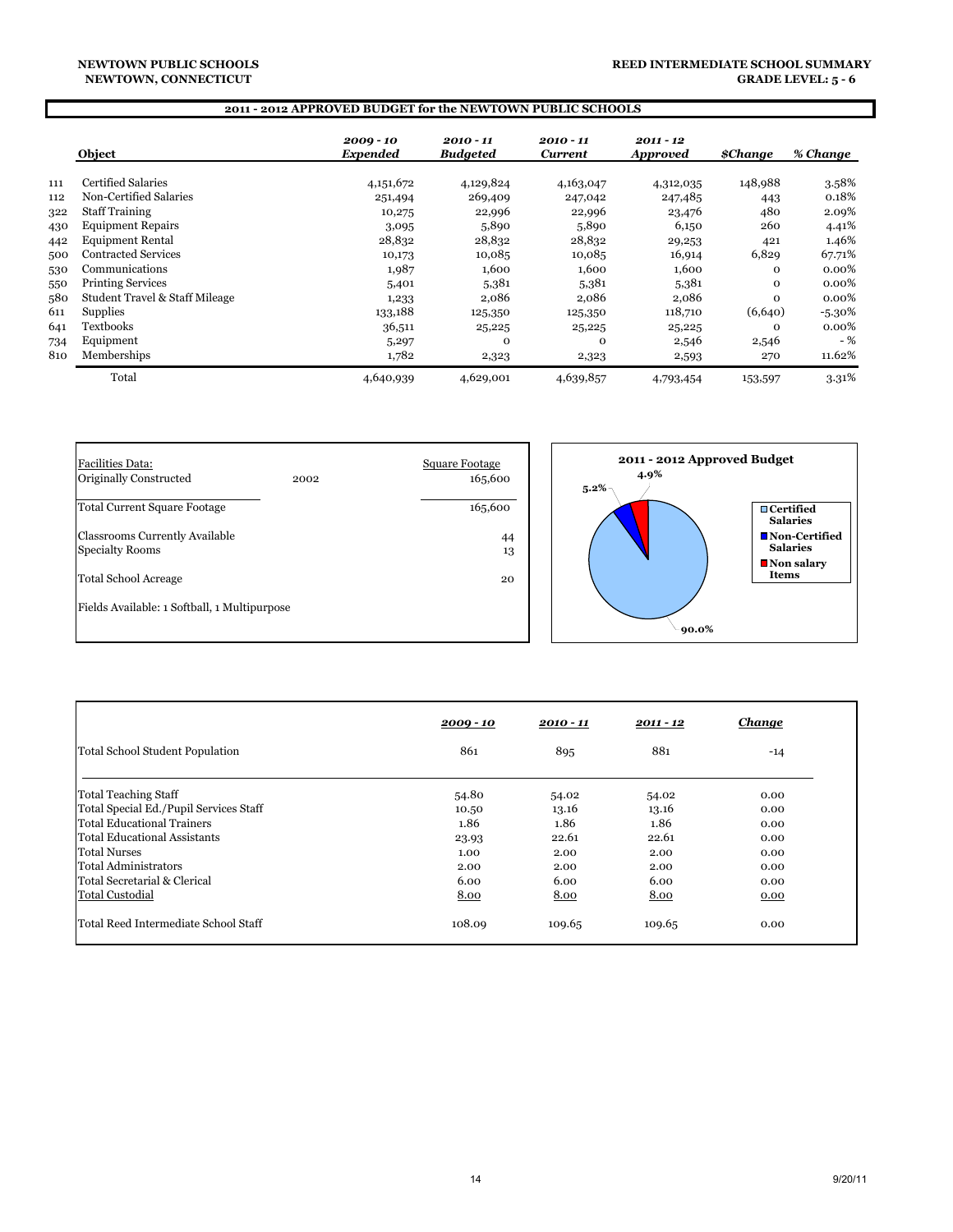# **REGULAR INSTRUCTION - REED INTERMEDIATE SCHOOL**

|     | Object                        | $2009 - 10$<br><b>Expended</b> | $2010 - 11$<br><b>Budgeted</b> | $2010 - 11$<br>Current | $2011 - 12$<br>Approved | \$ Change    | <b>Notation</b> |
|-----|-------------------------------|--------------------------------|--------------------------------|------------------------|-------------------------|--------------|-----------------|
|     |                               |                                |                                |                        |                         |              |                 |
|     | ART                           |                                |                                |                        |                         |              |                 |
| 111 | <b>Teacher Salaries</b>       | 161,274                        | 163,906                        | 166,887                | 174,793                 | 7,906        |                 |
| 430 | <b>Equipment Repairs</b>      | o                              | 250                            | 250                    | 250                     | $\mathbf{o}$ |                 |
| 611 | <b>Instructional Supplies</b> | 7,541                          | 7,650                          | 7,650                  | 7,650                   | 0            |                 |
|     | Subtotal                      | 168,815                        | 171,806                        | 174,787                | 182,693                 | 7,906        |                 |
|     | <b>COMPUTER EDUCATION</b>     |                                |                                |                        |                         |              |                 |
| 111 | <b>Teacher Salaries</b>       | 62,570                         | 63,590                         | 63,590                 | 65,744                  | 2,154        |                 |
| 322 | <b>Staff Training</b>         | 324                            | 1,700                          | 1,700                  | 1,700                   | o            |                 |
| 500 | <b>Contracted Services</b>    | 3,907                          | 4,550                          | 4,550                  | 6,870                   | 2,320        |                 |
| 611 | <b>Instructional Supplies</b> | 10,866                         | 10,900                         | 10,900                 | 10,900                  | $\mathbf{o}$ |                 |
|     | Subtotal                      | 77,666                         | 80,740                         | 80,740                 | 85,214                  | 4,474        |                 |
|     | <b>HEALTH EDUCATION</b>       |                                |                                |                        |                         |              |                 |
| 111 | <b>Teacher Salaries</b>       | 50,056                         | 63,590                         | 63,590                 | 65,744                  | 2,154        |                 |
| 111 | <b>Specialist Salaries</b>    | 7,411                          | 7,664                          | 8,668                  | 8,903                   | 235          |                 |
| 322 | <b>Staff Training</b>         | 115                            | 125                            | 125                    | 125                     | $\mathbf{o}$ |                 |
| 611 | <b>Instructional Supplies</b> | 427                            | 500                            | 500                    | 500                     | $\mathbf 0$  |                 |
| 810 | Memberships                   | $\mathbf 0$                    | 25                             | 25                     | 25                      | $\mathbf 0$  |                 |
|     | Subtotal                      | 58,009                         | 71,904                         | 72,908                 | 75,297                  | 2,389        |                 |
|     | <b>MATHEMATICS</b>            |                                |                                |                        |                         |              |                 |
| 111 | <b>Specialist Salaries</b>    | 70,710                         | 71,833                         | 71,833                 | 74,295                  | 2,462        |                 |
| 322 | <b>Staff Training</b>         | $\mathbf o$                    | 500                            | 500                    | 900                     | 400          |                 |
| 500 | <b>Contracted Services</b>    | $\mathbf 0$                    | 300                            | 300                    | 300                     | $\mathbf 0$  |                 |
| 580 | <b>Student Travel</b>         | $\mathbf{o}$                   | 75                             | 75                     | $\mathbf 0$             | (75)         |                 |
| 611 | <b>Instructional Supplies</b> | 4,947                          | 4,976                          | 4,976                  | 5,047                   | 71           |                 |
| 641 | <b>Textbooks</b>              | 21,478                         | 13,669                         | 13,669                 | 13,669                  | $\mathbf 0$  |                 |
| 810 | Memberships                   | 178                            | 335                            | 335                    | 335                     | $\mathbf{o}$ |                 |
|     | Subtotal                      | 97,313                         | 91,688                         | 91,688                 | 94,546                  | 2,858        |                 |
|     | <b>MUSIC</b>                  |                                |                                |                        |                         |              |                 |
| 111 | <b>Teacher Salaries</b>       | 425,726                        | 378,810                        | 378,843                | 390,248                 | 11,405       |                 |
| 322 | <b>Staff Training</b>         | 463                            | 700                            | 700                    | 780                     | 80           |                 |
| 430 | <b>Equipment Repairs</b>      | 2,363                          | 4,540                          | 4,540                  | 4,800                   | 260          |                 |
| 500 | <b>Contracted Services</b>    | 770                            | 1,100                          | 1,100                  | 1,100                   | $\mathbf{o}$ |                 |
| 580 | <b>Staff Mileage</b>          | $\mathbf 0$                    | 225                            | 225                    | 300                     | 75           |                 |
| 580 | <b>Student Travel</b>         | 308                            | 400                            | 400                    | 400                     | $\Omega$     |                 |
| 611 | <b>Instructional Supplies</b> | 5,353                          | 5,601                          | 5,601                  | 5,826                   | 225          |                 |
| 734 | Equipment                     | 1,599                          | $\mathbf 0$                    | $\mathbf{o}$           | 2,546                   | 2,546        |                 |
| 810 | Memberships                   | 585                            | 585                            | 585                    | 780                     | 195          |                 |
|     | Subtotal                      | 437,167                        | 391,961                        | 391,994                | 406,780                 | 14,786       |                 |
|     | <b>PHYSICAL EDUCATION</b>     |                                |                                |                        |                         |              |                 |
| 111 | <b>Teacher Salaries</b>       | 260,057                        | 202,009                        | 202,009                | 207,986                 | 5,977        |                 |
| 322 | <b>Staff Training</b>         | 240                            | 515                            | 515                    | 515                     | 0            |                 |
| 430 | <b>Equipment Repairs</b>      | $\mathbf 0$                    | 200                            | 200                    | 200                     | $\mathbf{o}$ |                 |
| 580 | <b>Staff Mileage</b>          | 93                             | 61                             | 61                     | 61                      | $\mathbf{o}$ |                 |
| 611 | <b>Instructional Supplies</b> | 6,700                          | 6,710                          | 6,710                  | 6,710                   | $\mathbf 0$  |                 |
| 810 | Memberships                   | 100                            | 100                            | 100                    | 100                     | $\mathbf{o}$ |                 |
|     | Subtotal                      | 267,189                        | 209,595                        | 209,595                | 215,572                 | 5,977        |                 |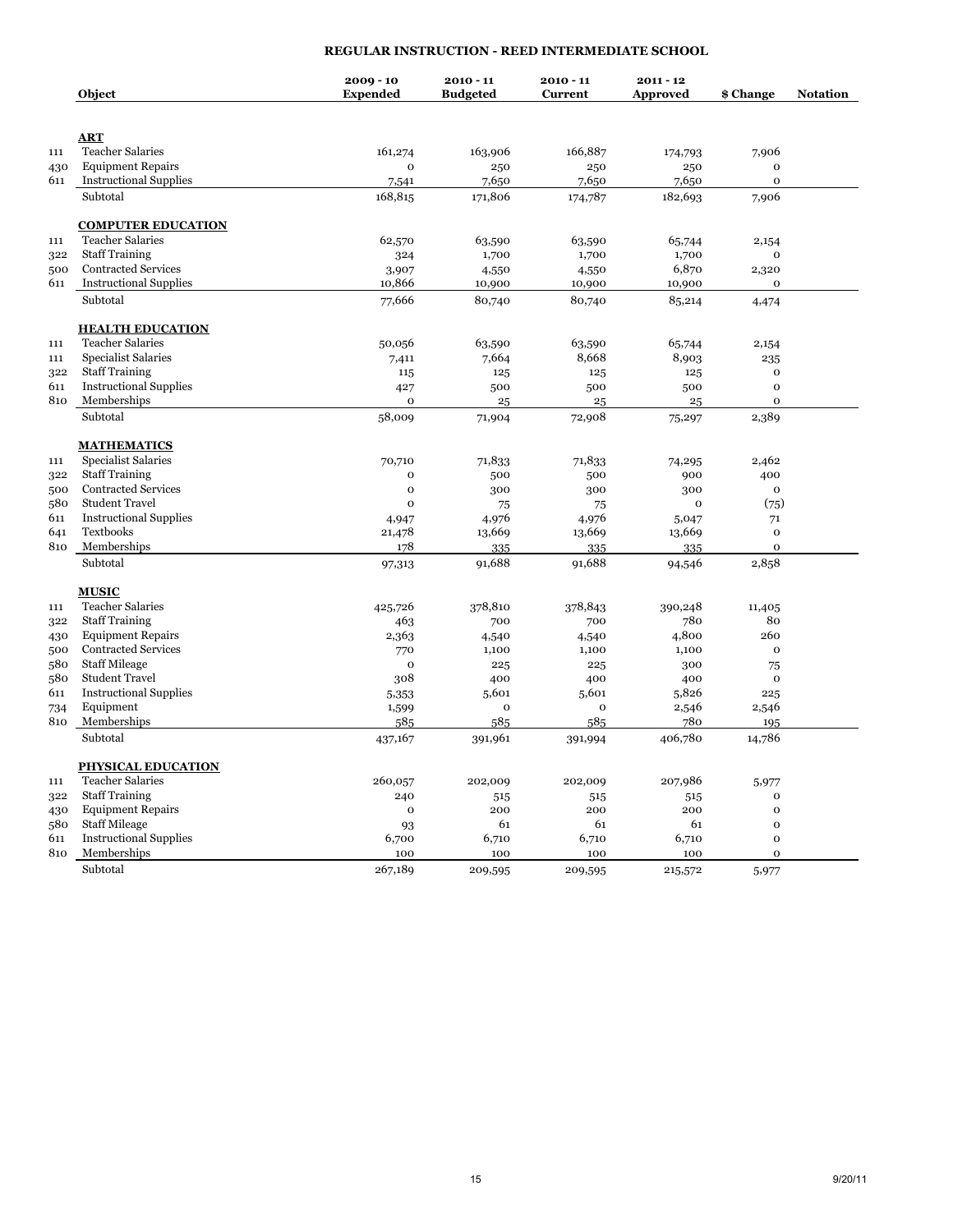# **REGULAR INSTRUCTION - REED INTERMEDIATE SCHOOL**

|     | Object                             | $2009 - 10$<br><b>Expended</b> | $2010 - 11$<br><b>Budgeted</b> | $2010 - 11$<br>Current    | $2011 - 12$<br><b>Approved</b> | \$ Change              | <b>Notation</b> |
|-----|------------------------------------|--------------------------------|--------------------------------|---------------------------|--------------------------------|------------------------|-----------------|
|     | <b>READING</b>                     |                                |                                |                           |                                |                        |                 |
| 111 | <b>Teacher Salaries</b>            | 154,679                        | 154,339                        | 167,823                   | 229,043                        | 61,220                 |                 |
| 121 | Tutor                              | o                              | $\mathbf{o}$                   | $\mathbf 0$               | 1,654                          | 1,654                  |                 |
| 322 | <b>Staff Training</b>              | 696                            | 4,800                          | 4,800                     | 4,800                          | $\mathbf{o}$           |                 |
| 500 | <b>Contracted Services</b>         | 837                            | 850                            | 850                       | 850                            | $\mathbf{o}$           |                 |
| 611 | <b>Instructional Supplies</b>      |                                |                                |                           | 26,690                         |                        |                 |
| 641 | Textbooks                          | 23,930<br>14,320               | 22,535<br>10,780               | 22,535<br>10,780          | 10,780                         | 4,155<br>o             |                 |
| 810 | Memberships                        | 238                            | 240                            | 240                       | 240                            | $\mathbf{o}$           |                 |
|     | Subtotal                           | 194,699                        | 193,544                        | 207,028                   | 274,057                        | 67,029                 |                 |
|     | <b>SCIENCE</b>                     |                                |                                |                           |                                |                        |                 |
| 322 | <b>Staff Training</b>              | o                              | 800                            | 800                       | 800                            | $\mathbf{o}$           |                 |
| 611 | <b>Instructional Supplies</b>      | 7,172                          | 7,171                          | 7,171                     | 7,171                          | $\mathbf 0$            |                 |
| 810 | Memberships                        | 74                             | 125                            | 125                       | 200                            | 75                     |                 |
|     | Subtotal                           | 7,246                          | 8,096                          | 8,096                     | 8,171                          | 75                     |                 |
|     | <b>EXTRA CURRICULAR ACTIVITIES</b> |                                |                                |                           |                                |                        |                 |
| 131 | Coaching & Activities Salaries     | 37,993                         | 41,128                         | 41,128                    | 41,671                         | 543                    |                 |
|     | Subtotal                           | 37,993                         | 41,128                         | 41,128                    | 41,671                         | 543                    |                 |
|     | <b>LIBRARY/MEDIA</b>               |                                |                                |                           |                                |                        |                 |
| 111 | <b>Specialist Salaries</b>         | 85,032                         | 86,382                         | 86,382                    | 88,109                         | 1,727                  |                 |
| 112 | <b>Clerical Salaries</b>           | 19,001                         | 19,789                         | 19,789                    | 19,789                         | $\mathbf{o}$           |                 |
| 112 | <b>Educational Assistants</b>      | 8,645                          | 8,420                          | 8,539                     | 8,539                          | $\mathbf{o}$           |                 |
| 322 | <b>Staff Training</b>              | o                              | 981                            | 981                       | 981                            | $\mathbf{o}$           |                 |
| 430 | <b>Equipment Repairs</b>           | 732                            | 750                            | 750                       | 750                            | $\mathbf{o}$           |                 |
| 500 | <b>Contracted Services</b>         | 4,659                          | 3,185                          | 3,185                     | 7,694                          | 4,509                  |                 |
| 611 | <b>Instructional Supplies</b>      | 15,215                         | 10,646                         | 10,646                    | 5,758                          | (4,888)                |                 |
| 810 | Memberships                        | 411                            | 413                            | 413                       | 413                            | $\mathbf 0$            |                 |
|     | Subtotal                           | 133,694                        | 130,566                        | 130,685                   | 132,033                        | 1,348                  |                 |
|     | <b>CLASSROOM</b>                   |                                |                                |                           |                                |                        |                 |
| 111 | <b>Teacher Salaries</b>            | 2,569,708                      | 2,611,297                      | 2,627,018                 | 2,682,466                      | 55,448                 |                 |
| 112 | <b>Educational Assistants</b>      | 89,333                         | 103,781                        | 79,659                    | 82,232                         | 2,573                  |                 |
| 121 | Substitutes (Certified)            | 10,810                         | 10,100                         | 10,100                    | 10,100                         | $\mathbf{o}$           |                 |
| 322 | <b>Staff Training</b>              | 5,618                          | 9,000                          | 9,000                     | 9,000                          | $\mathbf{o}$           |                 |
| 430 | <b>Equipment Repairs</b>           | o                              | 150                            | 150                       | 150                            | $\mathbf{o}$           |                 |
| 442 | <b>Equipment Rental</b>            | 28,832                         | 28,832                         | 28,832                    | 29,253                         | 421                    |                 |
| 500 | <b>Contracted Services</b>         | o                              | 100                            | 100                       | 100                            | $\mathbf{o}$           |                 |
| 550 | <b>Printing Services</b>           | 5,401                          | 5,381                          | 5,381                     | 5,381                          | $\mathbf{o}$           |                 |
| 580 | <b>Staff Mileage</b>               | 31                             | 400                            | 400                       | 825                            | 425                    |                 |
| 580 | <b>Student Travel</b>              | 801                            | 925                            | 925                       | 500                            | (425)                  |                 |
| 611 | <b>Instructional Supplies</b>      | 42,529                         | 37,907                         | 37,907                    | 34,807                         | (3,100)                |                 |
| 641 | Textbooks                          | 713                            | 776                            | 776                       | 776                            | $\mathbf{o}$           |                 |
| 734 | Equipment<br>Subtotal              | 3,698<br>2,757,474             | $\mathbf{o}$<br>2,808,649      | $\mathbf{o}$<br>2,800,248 | $\mathbf{o}$<br>2,855,590      | $\mathbf{o}$<br>55,342 |                 |
|     | <b>BUILDING ADMINISTRATION</b>     |                                |                                |                           |                                |                        |                 |
| 111 | Principal Salaries                 | 255,647                        | 275,176                        | 275,176                   | 271,279                        | (3,897)                |                 |
| 112 | <b>Clerical Salaries</b>           | 129,907                        | 133,619                        | 135,255                   | 133,125                        | (2,130)                |                 |
| 132 | Extra Work (Non-Certified)         | 4,609                          | 3,800                          | 3,800                     | 3,800                          | o                      |                 |
| 322 | <b>Staff Training</b>              | 2,819                          | 3,875                          | 3,875                     | 3,875                          | $\mathbf 0$            |                 |
| 530 | Communications - Postage           | 1,987                          | 1,600                          | 1,600                     | 1,600                          | $\mathbf{o}$           |                 |
| 690 | Office Supplies                    | 8,509                          | 10,754                         | 10,754                    | 7,651                          | (3,103)                |                 |
| 810 | Memberships                        | 196                            | 500                            | 500                       | 500                            | 0                      |                 |
|     | Subtotal                           | 403,673                        | 429,324                        | 430,960                   | 421,830                        | (9,130)                |                 |
|     | TOTAL REED INTERMEDIATE SCHOOL     | 4,640,939                      | 4,629,001                      | 4,639,857                 | 4,793,454                      | 153,597                |                 |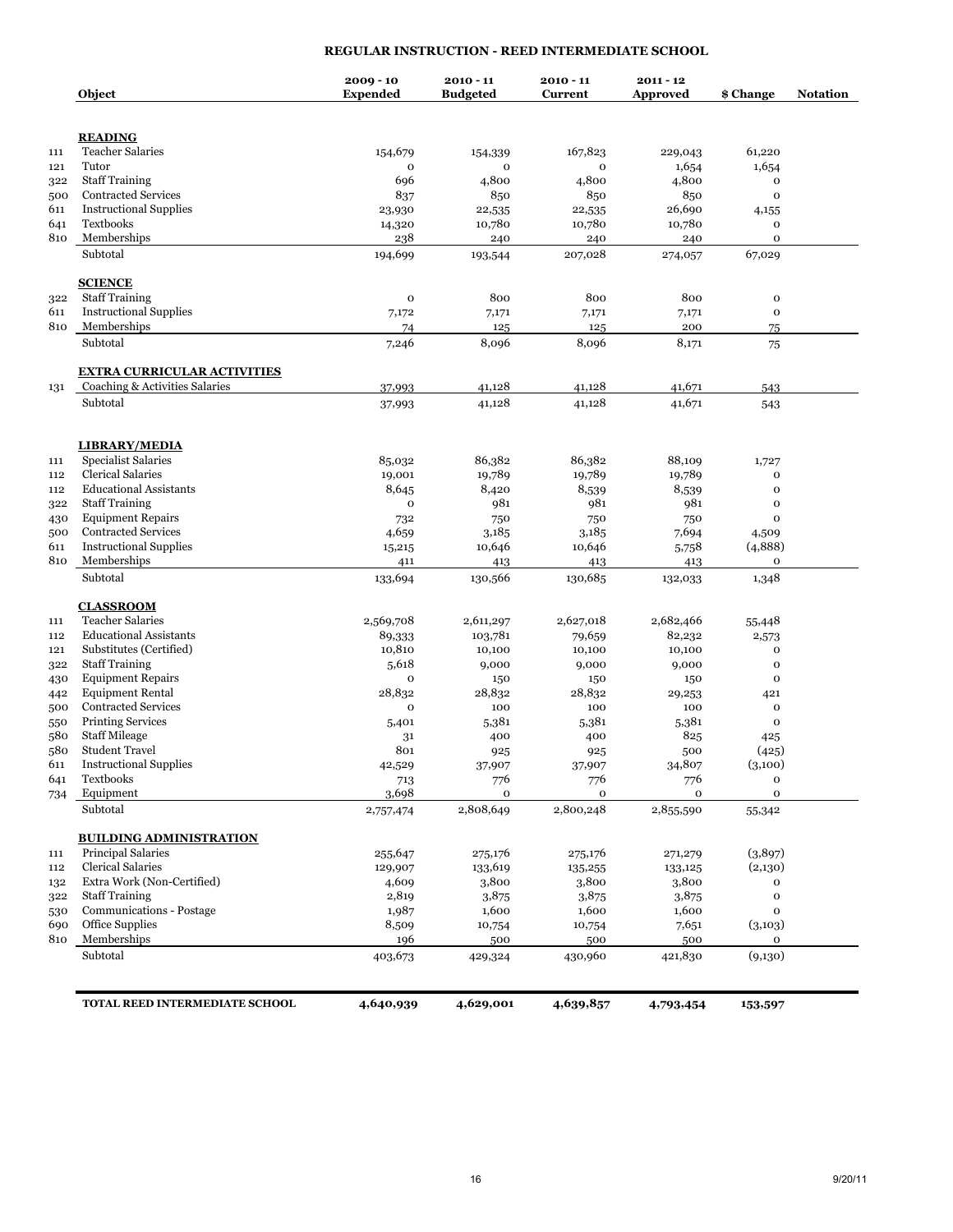#### **NEWTOWN PUBLIC SCHOOLS NEWTOWN, CONNECTICUT**

# **MIDDLE SCHOOL SUMMARY**

### **2011 - 2012 APPROVED BUDGET for the NEWTOWN PUBLIC SCHOOLS**

|     | Object                         | $2009 - 10$<br><b>Expended</b> | $2010 - 11$<br><b>Budgeted</b> | $2010 - 11$<br><b>Current</b> | $2011 - 12$<br><i><b>Approved</b></i> | \$ Change | % Change  |
|-----|--------------------------------|--------------------------------|--------------------------------|-------------------------------|---------------------------------------|-----------|-----------|
| 111 | <b>Certified Salaries</b>      | 4,870,220                      | 4,854,288                      | 4,828,141                     | 4,944,507                             | 116,366   | 2.41%     |
| 112 | Non-Certified Salaries         | 214,648                        | 215,208                        | 214,929                       | 214,564                               | (365)     | $-0.17%$  |
| 322 | <b>Staff Training</b>          | 7,430                          | 16,455                         | 16,455                        | 20,805                                | 4,350     | 26.44%    |
| 430 | <b>Equipment Repairs</b>       | 6,626                          | 9,160                          | 9,160                         | 8,148                                 | (1,012)   | $-11.05%$ |
| 442 | <b>Equipment Rental</b>        | 41,656                         | 41,656                         | 41,656                        | 40,900                                | (756)     | $-1.81%$  |
| 500 | Contracted Services            | 26,246                         | 22,299                         | 22,299                        | 33,454                                | 11,155    | 50.02%    |
| 530 | Communications                 | 3,750                          | 6,000                          | 6,000                         | 2,000                                 | (4,000)   | $-66.67%$ |
| 550 | <b>Printing Services</b>       | 12,526                         | 11,800                         | 11,800                        | 9,100                                 | (2,700)   | $-22.88%$ |
| 580 | Student Travel & Staff Mileage | 8,701                          | 7,143                          | 7,143                         | 9,965                                 | 2,822     | 39.51%    |
| 611 | Supplies                       | 117,492                        | 90,065                         | 90,065                        | 110,605                               | 20,540    | 22.81%    |
| 641 | <b>Textbooks</b>               | 13,919                         | 7,950                          | 7,950                         | 9,732                                 | 1,782     | 22.42%    |
| 734 | Equipment                      | 20,990                         | 2,595                          | 2,595                         | 4,896                                 | 2,301     | 88.67%    |
| 810 | Memberships                    | 2,528                          | 2,851                          | 2,851                         | 2,871                                 | 20        | 0.70%     |
|     | Total                          | 5,346,731                      | 5,287,470                      | 5,261,044                     | 5,411,547                             | 150,503   | 2.86%     |



|                                        | $2009 - 10$ | $2010 - 11$ | $2011 - 12$ | <b>Change</b> |
|----------------------------------------|-------------|-------------|-------------|---------------|
| <b>Total School Student Population</b> | 896         | 897         | 881         | -16           |
| <b>Total Teaching Staff</b>            | 65.89       | 64.89       | 65.03       | 0.14          |
| Total Special Ed./Pupil Services Staff | 11.50       | 11.46       | 10.46       | $-1.00$       |
| Total Educational Assistants           | 16.40       | 15.62       | 15.62       | 0.00          |
| <b>Total Nurses</b>                    | 1.50        | 1.50        | 1.50        | 0.00          |
| Total Administrators                   | 2.00        | 2.00        | 2.00        | 0.00          |
| Total Secretarial & Clerical           | 6.34        | 6.34        | 6.34        | 0.00          |
| <b>Total Custodial</b>                 | 9.00        | 9.00        | 9.00        | 0.00          |
| Total Middle School Staff              | 112.63      | 110.81      | 109.95      | $-0.86$       |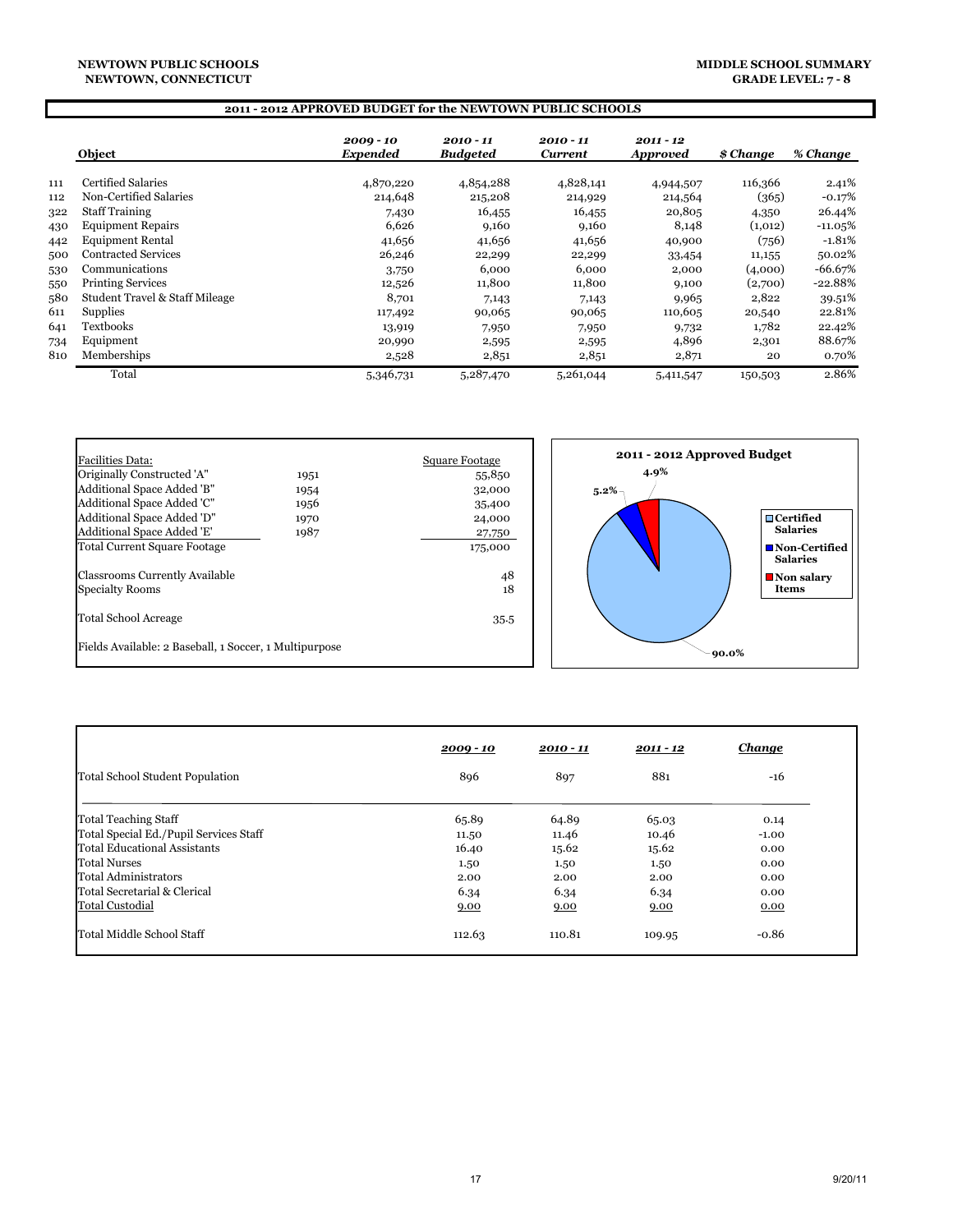## **REGULAR INSTRUCTION - MIDDLE SCHOOL**

|     | Object                                    | $2009 - 10$<br><b>Expended</b> | $2010 - 11$<br><b>Budgeted</b> | $2010 - 11$<br>Current | $2011 - 12$<br><b>Approved</b> | \$ Change              | <b>Notation</b> |
|-----|-------------------------------------------|--------------------------------|--------------------------------|------------------------|--------------------------------|------------------------|-----------------|
|     | <b>ART</b>                                |                                |                                |                        |                                |                        |                 |
| 111 | <b>Teacher Salaries</b>                   | 180,428                        | 183,371                        | 183,618                | 187,875                        | 4,257                  |                 |
| 322 | <b>Staff Training</b>                     | o                              | 300                            | 300                    | 600                            | 300                    |                 |
| 580 | <b>Staff Mileage</b>                      | $\mathbf O$                    | 50                             | 50                     | $\mathbf 0$                    | (50)                   |                 |
| 611 | <b>Instructional Supplies</b>             | 4,581                          | 2,828                          | 2,828                  | 4,900                          | 2,072                  |                 |
|     | Subtotal                                  | 185,010                        | 186,549                        | 186,796                | 193,375                        | 6,579                  |                 |
|     | <b>COMPUTER EDUCATION</b>                 |                                |                                |                        |                                |                        |                 |
| 111 | <b>Teacher Salaries</b>                   | 85,975                         | 87,376                         | 87,376                 | 89,124                         | 1,748                  |                 |
| 112 | <b>Educational Assistants</b>             | 14,752                         | 14,755                         | 15,028                 | 15,128                         | 100                    |                 |
| 322 | <b>Staff Training</b>                     | 375                            | $\mathbf{o}$                   | $\mathbf{o}$           | 500                            | 500                    |                 |
| 430 | <b>Equipment Repairs</b>                  | 208                            | 500                            | 500                    | 200                            | (300)                  |                 |
| 580 | <b>Staff Mileage</b>                      | $\mathbf{o}$                   | 100                            | 100                    | 100                            | $\mathbf 0$            |                 |
| 611 | <b>Instructional Supplies</b>             | 7,452                          | 13,750                         | 13,750                 | 10,075                         | (3,675)                |                 |
| 810 | Memberships<br>Subtotal                   | 124<br>108,886                 | 150<br>116,631                 | 150<br>116,904         | 125<br>115,252                 | (25)<br>(1,652)        |                 |
|     |                                           |                                |                                |                        |                                |                        |                 |
|     | <b>ENGLISH</b>                            |                                |                                |                        |                                |                        |                 |
| 111 | <b>Teacher Salaries</b>                   | 689,615                        | 705,841                        | 679,841                | 693,282                        | 13,441                 |                 |
| 322 | <b>Staff Training</b>                     | 22                             | 2,000                          | 2,000                  | $\mathbf{o}$                   | (2,000)                |                 |
| 611 | <b>Instructional Supplies</b>             | 3,500                          | 3,300                          | 3,300                  | 3,355                          | 55                     |                 |
| 641 | Textbooks                                 | 4,967                          | 2,700                          | 2,700                  | 3,220                          | 520                    |                 |
| 734 | Equipment                                 | 2,500                          | o                              | o                      | $\mathbf{o}$                   | $\mathbf{o}$           |                 |
|     | Subtotal                                  | 700,605                        | 713,841                        | 687,841                | 699,857                        | 12,016                 |                 |
|     | <b>FAMILY &amp; CONSUMER SCIENCE</b>      |                                |                                |                        |                                |                        |                 |
| 111 | <b>Teacher Salaries</b>                   | 52,997                         | 53,868                         | 53,868                 | 86,087                         | 32,219                 |                 |
| 430 | <b>Equipment Repairs</b>                  | 0                              | 300                            | 300                    | $\mathbf 0$                    | (300)                  |                 |
| 611 | <b>Instructional Supplies</b>             | 3,961                          | 4,865                          | 4,865                  | 5,165                          | 300                    |                 |
| 810 | Memberships                               | 0                              | 135                            | 135                    | 135                            | $\mathbf{o}$           |                 |
|     | Subtotal                                  | 56,958                         | 59,168                         | 59,168                 | 91,387                         | 32,219                 |                 |
|     | <b>HEALTH EDUCATION</b>                   |                                |                                |                        |                                |                        |                 |
| 111 | <b>Teacher Salaries</b>                   | 66,289                         | 67,370                         | 67,371                 | 69,519                         | 2,148                  |                 |
| 111 | Specialists Salaries                      | 11,117                         | 11,495                         | 13,002                 | 13,354                         | 352                    |                 |
| 322 | <b>Staff Training</b>                     | $\mathbf O$                    | 395                            | 395                    | 100                            | (295)                  |                 |
| 611 | <b>Instructional Supplies</b><br>Subtotal | 447<br>77,853                  | 405<br>79,665                  | 405<br>81,173          | 700<br>83,673                  | 295<br>2,500           |                 |
|     |                                           |                                |                                |                        |                                |                        |                 |
|     | <b>MATHEMATICS</b>                        |                                |                                |                        |                                |                        |                 |
| 111 | <b>Teacher Salaries</b>                   | 708,446                        | 663,592                        | 660,592                | 679,816                        | 19,224                 |                 |
| 121 | Tutors                                    | 4,109                          | 8,235                          | 8,235                  | 8,220                          | (15)                   |                 |
| 322 | <b>Staff Training</b>                     | $\mathbf O$                    | 975                            | 975                    | 780                            | (195)                  |                 |
| 430 | <b>Equipment Repairs</b>                  | 568                            | 2,160                          | 2,160                  | 1,848                          | (312)                  |                 |
| 580 | <b>Staff Mileage</b>                      | $\mathbf{o}$                   | 220                            | 220                    | 188                            | (32)                   |                 |
| 580 | <b>Student Travel</b>                     | 659                            | 1,400                          | 1,400                  | 1,200                          | (200)                  |                 |
| 611 | <b>Instructional Supplies</b>             | 7,872                          | 3,140                          | 3,140                  | 3,834                          | 694                    |                 |
| 734 | Equipment                                 | 2,500                          | o                              | o                      | 0                              | $\mathbf{o}$           |                 |
| 810 | Memberships<br>Subtotal                   | 103<br>724,258                 | 91<br>679,813                  | 91<br>676,813          | 91<br>695,977                  | $\mathbf{o}$<br>19,164 |                 |
|     |                                           |                                |                                |                        |                                |                        |                 |
|     | <b>MUSIC</b>                              |                                |                                |                        |                                |                        |                 |
| 111 | <b>Teacher Salaries</b>                   | 378,856                        | 385,030                        | 385,063                | 395,279                        | 10,216                 |                 |
| 322 | <b>Staff Training</b>                     | 650                            | 700                            | 700                    | 700                            | $\mathbf 0$            |                 |
| 430 | <b>Equipment Repairs</b>                  | 2,152                          | 2,000                          | 2,000                  | 3,000                          | 1,000                  |                 |
| 500 | <b>Contracted Services</b>                | 475                            | 475                            | 475                    | 475                            | $\mathbf{o}$           |                 |
| 580 | <b>Student Travel</b>                     | 2,937                          | 3,650                          | 3,650                  | 2,650                          | (1,000)                |                 |
| 611 | <b>Instructional Supplies</b>             | 4,129                          | 3,600                          | 3,600                  | 6,225                          | 2,625                  |                 |
| 734 | Equipment                                 | o                              | 2,595                          | 2,595                  | o                              | (2,595)                |                 |
| 810 | Memberships                               | 535                            | 575                            | 575                    | 650                            | 75                     |                 |
|     | Subtotal                                  | 389,734                        | 398,625                        | 398,658                | 408,979                        | 10,321                 |                 |
|     | <b>PHYSICAL EDUCATION</b>                 |                                |                                |                        |                                |                        |                 |
| 111 | <b>Teacher Salaries</b>                   | 254,988                        | 258,675                        | 261,451                | 270,140                        | 8,689                  |                 |
| 322 | <b>Staff Training</b>                     | o                              | 260                            | 260                    | 400                            | 140                    |                 |
| 430 | <b>Equipment Repairs</b>                  | 0                              | 250                            | 250                    | 300                            | 50                     |                 |
| 500 | <b>Contracted Services</b>                | o                              | o                              | $\mathbf{o}$           | 350                            | 350                    |                 |
| 580 | <b>Staff Mileage</b>                      | $\mathbf{o}$                   | 58                             | 58                     | $\mathbf 0$                    | (58)                   |                 |
| 580 | <b>Student Travel</b>                     | 1,068                          | 900                            | 900                    | 920                            | 20                     |                 |
| 611 | <b>Instructional Supplies</b>             | 2,165                          | 332                            | 332                    | 2,601                          | 2,269                  |                 |
| 734 | Equipment                                 | 1,725                          | o                              | $\mathbf o$            | 4,896                          | 4,896                  |                 |
|     | Subtotal                                  | 259,946                        | 260,475                        | 263,251                | 279,607                        | 16,356                 |                 |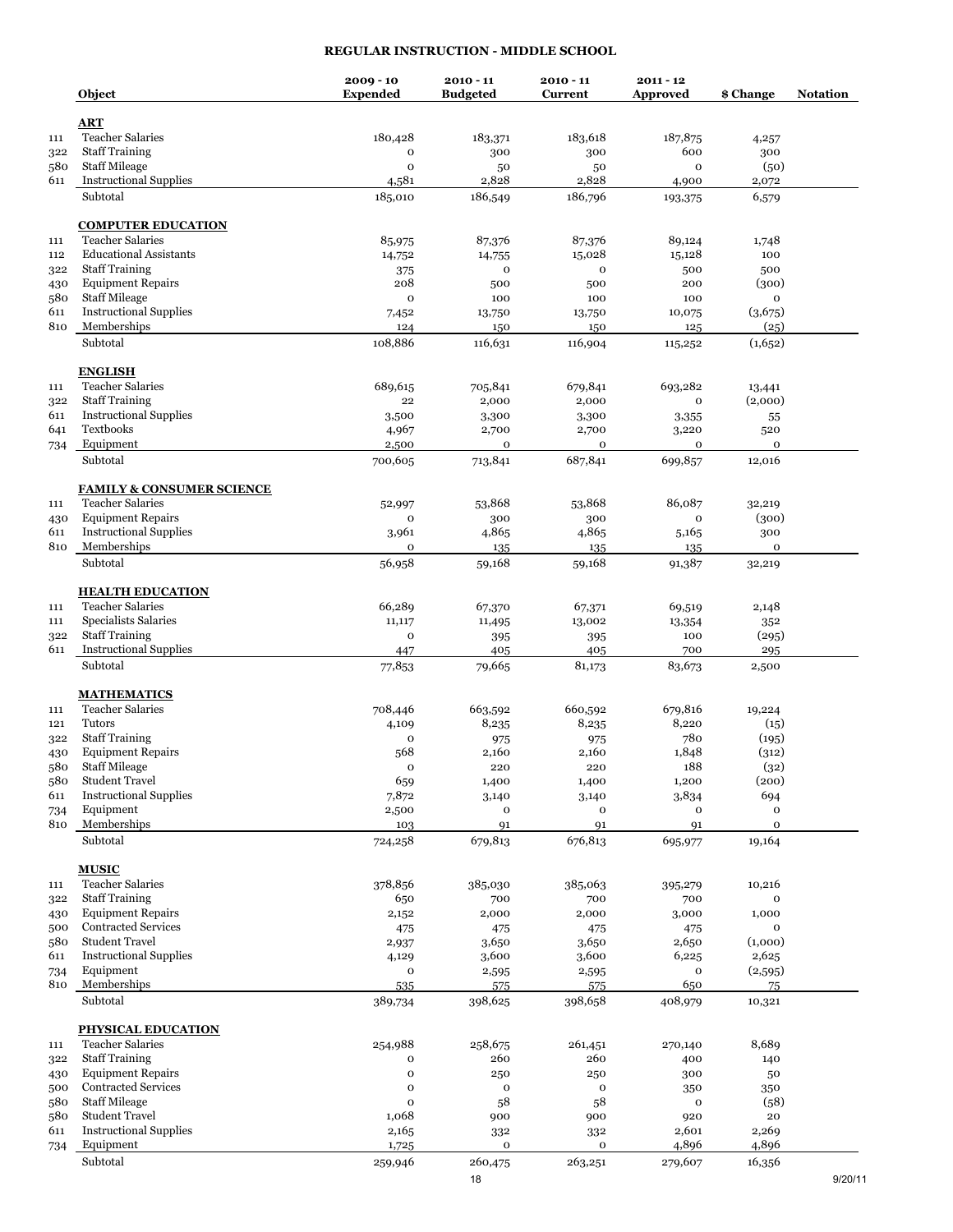#### **REGULAR INSTRUCTION - MIDDLE SCHOOL**

|            | Object                                        | $2009 - 10$<br><b>Expended</b> | $2010 - 11$<br><b>Budgeted</b> | $2010 - 11$<br>Current  | $2011 - 12$<br>Approved | \$ Change          | <b>Notation</b> |
|------------|-----------------------------------------------|--------------------------------|--------------------------------|-------------------------|-------------------------|--------------------|-----------------|
|            | <b>PROJECT ADVENTURE</b>                      |                                |                                |                         |                         |                    |                 |
| 111        | <b>Teacher Salaries</b>                       | 82,428                         | 83,779                         | 83,779                  | 85,441                  | 1,662              |                 |
| 112        | <b>Educational Assistants</b>                 | 14,535                         | 15,227                         | 15,345                  | 15,345                  | o                  |                 |
| 322        | <b>Staff Training</b>                         | o                              | 525                            | 525                     | 525                     | $\mathbf{o}$       |                 |
|            | <b>Equipment Repairs</b>                      | 2,066                          | 1,200                          | 1,200                   | 1,000                   | (200)              |                 |
| 430<br>580 | <b>Staff Mileage</b>                          | o                              | 266                            | 266                     | 266                     | o                  |                 |
| 611        | <b>Instructional Supplies</b>                 |                                |                                |                         |                         |                    |                 |
|            | Subtotal                                      | 543<br>99,571                  | 409<br>101,406                 | 409<br>101,524          | 1,109<br>103,686        | 700<br>2,162       |                 |
|            | <b>READING</b>                                |                                |                                |                         |                         |                    |                 |
| 111        | <b>Teacher Salaries</b>                       | 151,624                        | 173,736                        | 173,736                 | 177,577                 | 3,841              |                 |
| 322        | <b>Staff Training</b>                         | o                              | 700                            | 700                     | 1,000                   | 300                |                 |
| 611        | <b>Instructional Supplies</b>                 | 1,389                          | 1,000                          | 1,000                   | 2,280                   | 1,280              |                 |
| 641        | Textbooks                                     |                                | 1,800                          | 1,800                   | 3,220                   | 1,420              |                 |
|            | Subtotal                                      | 5,519<br>158,532               | 177,236                        | 177,236                 | 184,077                 | 6,841              |                 |
|            | <b>SCIENCE</b>                                |                                |                                |                         |                         |                    |                 |
| 111        | <b>Teacher Salaries</b>                       | 640,129                        | 650,896                        | 650,896                 | 672,145                 |                    |                 |
|            | <b>Staff Training</b>                         |                                |                                |                         |                         | 21,249<br>1,000    |                 |
| 322        | <b>Equipment Repairs</b>                      | 710<br>o                       | 500                            | 500                     | 1,500                   | (400)              |                 |
| 430        | <b>Instructional Supplies</b>                 |                                | 400                            | 400                     | $\mathbf{o}$            |                    |                 |
| 611        | Subtotal                                      | 9,645<br>650,484               | 8,100<br>659,896               | 8,100<br>659,896        | 6,952<br>680,597        | (1, 148)<br>20,701 |                 |
|            | <b>SOCIAL STUDIES</b>                         |                                |                                |                         |                         |                    |                 |
|            | <b>Teacher Salaries</b>                       |                                |                                |                         |                         |                    |                 |
| 111        | <b>Staff Training</b>                         | 689,402                        | 676,415<br>800                 | 674,704<br>800          | 690,876<br>800          | 16,172<br>o        |                 |
| 322        |                                               | 559                            |                                |                         |                         |                    |                 |
| 580        | <b>Staff Mileage</b>                          | 350                            | 300                            | 300                     | 800                     | 500                |                 |
| 611        | <b>Instructional Supplies</b>                 | 2,450                          | 1,450                          | 1,450                   | 2,787                   | 1,337              |                 |
| 641        | Textbooks                                     | 3,433                          | 3,450                          | 3,450                   | 3,292                   | (158)              |                 |
| 810        | Memberships<br>Subtotal                       | o<br>696,194                   | $\mathbf 0$<br>682,415         | $\mathbf{o}$<br>680,704 | 320<br>698,875          | 320<br>18,171      |                 |
|            |                                               |                                |                                |                         |                         |                    |                 |
|            | <b>TECHNOLOGY EDUCATION</b>                   |                                |                                |                         |                         |                    |                 |
| 111        | <b>Teacher Salaries</b>                       | 85,975                         | 87,376                         | 87,376                  | 89,124                  | 1,748              |                 |
| 611        | <b>Instructional Supplies</b>                 | 2,394                          | 1,600                          | 1,600                   | 2,600                   | 1,000              |                 |
|            | Subtotal                                      | 88,369                         | 88,976                         | 88,976                  | 91,724                  | 2,748              |                 |
|            | <b>WORLD LANGUAGE</b>                         |                                |                                |                         |                         |                    |                 |
| 111        | <b>Teacher Salaries</b>                       | 373,455                        | 326,898                        | 326,898                 | 303,952                 | (22, 946)          |                 |
| 322        | <b>Staff Training</b>                         | 78                             | $\mathbf 0$                    | $\mathbf o$             | 500                     | 500                |                 |
| 580        | <b>Staff Mileage</b>                          | $\mathbf 0$                    | 100                            | 100                     | 100                     | $\mathbf O$        |                 |
| 611        | <b>Instructional Supplies</b>                 | 406                            | 9,996                          | 9,996                   | 9,692                   | (304)              |                 |
| 734        | Equipment                                     | 14,265                         | 0                              | o                       | o                       | o                  |                 |
|            | Subtotal                                      | 388,205                        | 336,994                        | 336,994                 | 314,244                 | (22,750)           |                 |
|            | <b>EXTRA CURRICULAR AND SPORTS ACTIVITIES</b> |                                |                                |                         |                         |                    |                 |
| 131        | Coaching & Activities Salaries                | 61,982                         | 63,290                         | 63,290                  | 63,925                  | 635                |                 |
| 500        | <b>Contracted Services</b>                    | 4,330                          | o                              | o                       | 4,330                   | 4,330              |                 |
| 580        | <b>Student Travel</b>                         | 3,687                          | $\mathbf 0$                    | $\mathbf O$             | 3,700                   | 3,700              |                 |
| 611        | <b>Instructional Supplies</b>                 | 1,577                          | 0                              | o                       | 1,970                   | 1,970              |                 |
|            | Subtotal                                      | 71,576                         | 63,290                         | 63,290                  | 73,925                  | 10,635             |                 |
|            | <b>LIBRARY/MEDIA</b>                          |                                |                                |                         |                         |                    |                 |
| 111        | <b>Specialist Salaries</b>                    | 84,938                         | 86,323                         | 86,323                  | 88,049                  | 1,726              |                 |
| 112        | Clerical Salaries                             | 44,415                         | 35,538                         | 35,204                  | 35,203                  | (1)                |                 |
| 322        | <b>Staff Training</b>                         | 47                             | 350                            | 350                     | 150                     | (200)              |                 |
| 430        | <b>Equipment Repairs</b>                      | 149                            | 350                            | 350                     | 300                     | (50)               |                 |
| 500        | <b>Contracted Services</b>                    | 3,355                          | 1,674                          | 1,674                   | 5,899                   | 4,225              |                 |
| 580        | <b>Staff Mileage</b>                          | o                              | 99                             | 99                      | 41                      | (58)               |                 |
| 611        | <b>Instructional Supplies</b>                 | 9,583                          | 3,326                          | 3,326                   | 4,060                   | 734                |                 |
| 810        | Memberships                                   | 40                             | 200                            | 200                     | 250                     | 50                 |                 |
|            | Subtotal                                      | 142,526                        | 127,860                        | 127,526                 | 133,952                 | 6,426              |                 |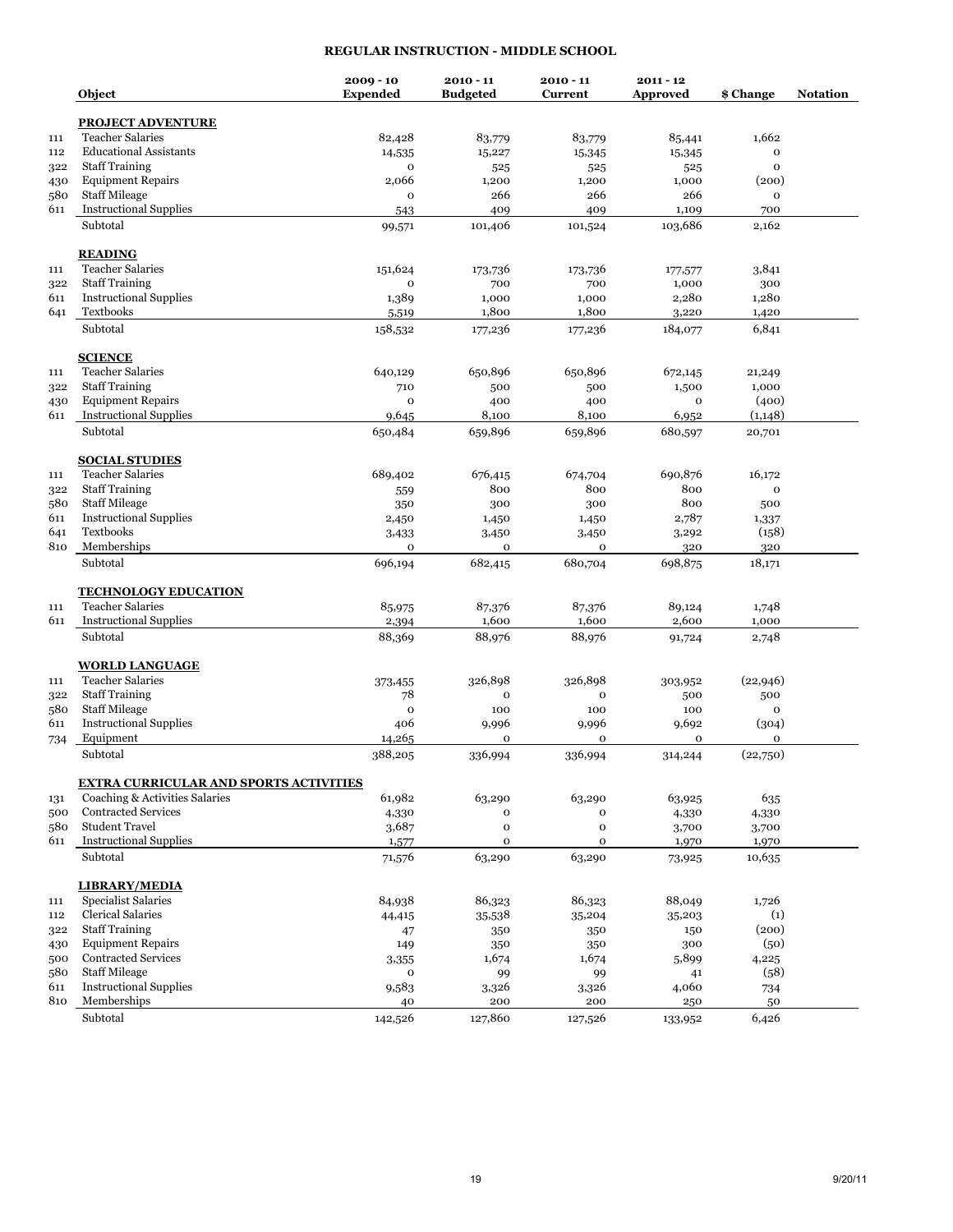#### **REGULAR INSTRUCTION - MIDDLE SCHOOL**

|     | Object                         | $2009 - 10$<br><b>Expended</b> | $2010 - 11$<br><b>Budgeted</b> | $2010 - 11$<br><b>Current</b> | $2011 - 12$<br><b>Approved</b> | \$ Change | <b>Notation</b> |
|-----|--------------------------------|--------------------------------|--------------------------------|-------------------------------|--------------------------------|-----------|-----------------|
|     | <b>CLASSROOM</b>               |                                |                                |                               |                                |           |                 |
| 112 | <b>Educational Assistants</b>  | 6,197                          | 7,286                          | 7,286                         | 7,286                          | 0         |                 |
| 121 | Substitutes (Certified)        | 5,444                          | 4,500                          | 4,500                         | 4,500                          | 0         |                 |
| 322 | <b>Staff Training</b>          | 2,205                          | 5,850                          | 5,850                         | 10,150                         | 4,300     |                 |
| 442 | <b>Equipment Rental</b>        | 41,656                         | 41,656                         | 41,656                        | 40,900                         | (756)     |                 |
| 500 | <b>Contracted Services</b>     | 17,980                         | 19,650                         | 19,650                        | 21,900                         | 2,250     |                 |
| 550 | <b>Printing Services</b>       | 6,229                          | 5,800                          | 5,800                         | 5,100                          | (700)     |                 |
| 611 | <b>Instructional Supplies</b>  | 46,537                         | 23,240                         | 23,240                        | 34,500                         | 11,260    |                 |
|     | Subtotal                       | 126,247                        | 107,982                        | 107,982                       | 124,336                        | 16,354    |                 |
|     | <b>BUILDING ADMINISTRATION</b> |                                |                                |                               |                                |           |                 |
| 111 | Principal Salaries             | 262,022                        | 276,222                        | 276,222                       | 276,222                        | 0         |                 |
| 112 | <b>Clerical Salaries</b>       | 123,020                        | 129,071                        | 128,735                       | 128,271                        | (464)     |                 |
| 112 | <b>Educational Assistants</b>  | 10,934                         | 11,331                         | 11,331                        | 11,331                         | 0         |                 |
| 132 | Extra Work (Non-Certified)     | 796                            | 2,000                          | 2,000                         | 2,000                          | 0         |                 |
| 322 | <b>Staff Training</b>          | 2,783                          | 3,100                          | 3,100                         | 3,100                          | 0         |                 |
| 430 | <b>Equipment Repairs</b>       | 1,484                          | 2,000                          | 2,000                         | 1,500                          | (500)     |                 |
| 500 | <b>Contracted Services</b>     | 106                            | 500                            | 500                           | 500                            | 0         |                 |
| 530 | Communications - Postage       | 3,750                          | 6,000                          | 6.000                         | 2,000                          | (4,000)   |                 |
| 550 | <b>Printing Services</b>       | 6,297                          | 6,000                          | 6,000                         | 4,000                          | (2,000)   |                 |
| 690 | Office Supplies                | 8,857                          | 8,724                          | 8,724                         | 7,800                          | (924)     |                 |
| 810 | Memberships                    | 1,726                          | 1,700                          | 1,700                         | 1,300                          | (400)     |                 |
|     | Subtotal                       | 421,775                        | 446,648                        | 446,312                       | 438,024                        | (8, 288)  |                 |
|     |                                |                                |                                |                               |                                |           |                 |
|     | <b>TOTAL MIDDLE SCHOOL</b>     | 5,346,731                      | 5,287,470                      | 5,261,044                     | 5,411,547                      | 150,503   |                 |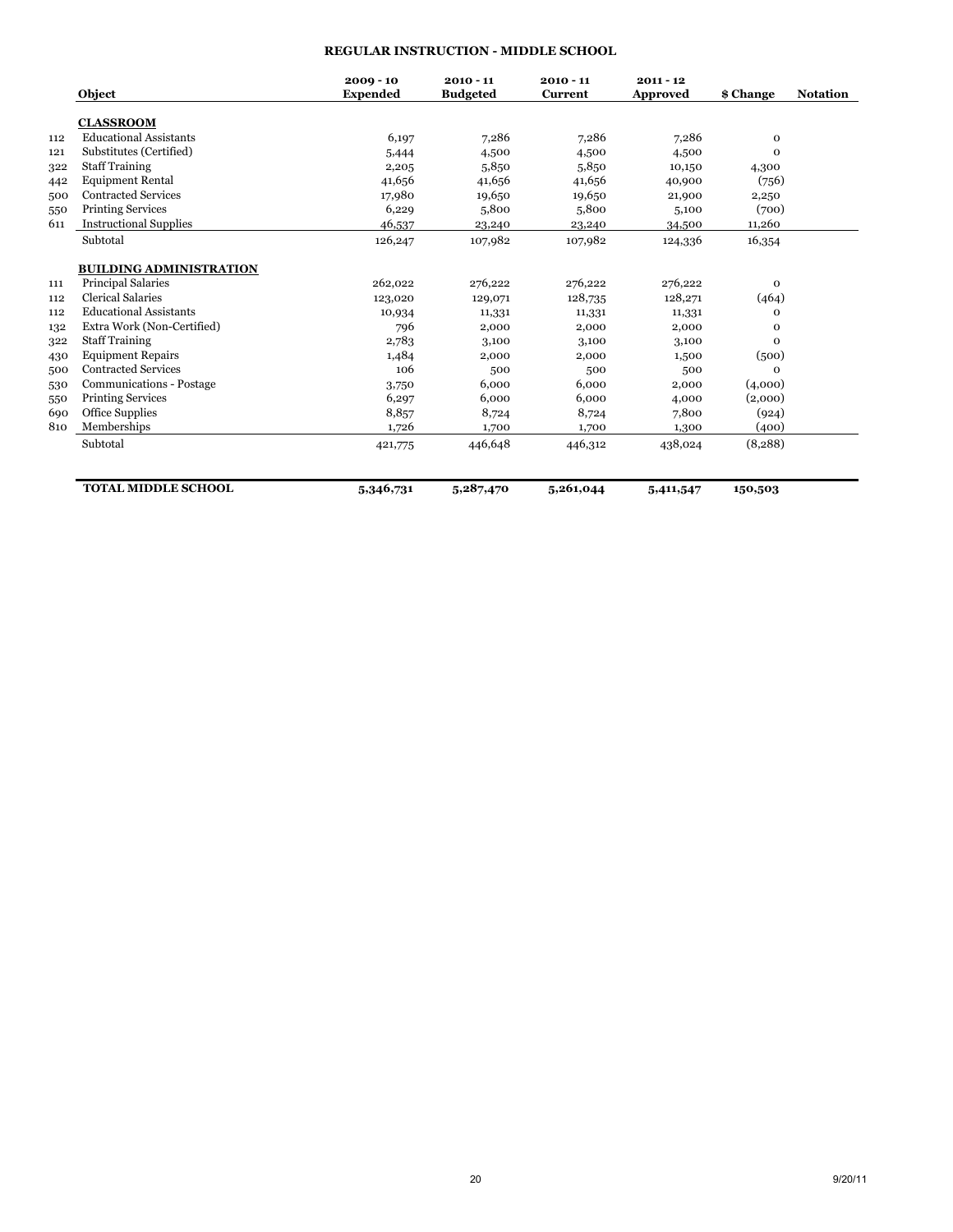#### **NEWTOWN PUBLIC SCHOOLS NEWTOWN, CONNECTICUT**

# **2011 - 2012 APPROVED BUDGET for the NEWTOWN PUBLIC SCHOOLS**

|     | Object                         | 2009 - 10<br>Expended | $2010 - 11$<br><b>Budgeted</b> | 2010 - 11<br><b>Current</b> | 2011 - 12<br><b>Approved</b> | \$ Change | % Change    |
|-----|--------------------------------|-----------------------|--------------------------------|-----------------------------|------------------------------|-----------|-------------|
| 111 | Certified Salaries             | 9,002,229             | 9,215,778                      | 9,203,988                   | 9,446,677                    | 242,689   | 2.64%       |
| 112 | Non-Certified Salaries         | 392,111               | 410,961                        | 404,860                     | 414,741                      | 9,881     | 2.44%       |
| 322 | <b>Staff Training</b>          | 22,209                | 32,490                         | 32,490                      | 33,490                       | 1,000     | 3.08%       |
| 430 | <b>Equipment Repairs</b>       | 49,561                | 65,471                         | 65,471                      | 65,611                       | 140       | 0.21%       |
| 442 | <b>Equipment Rental</b>        | 79,186                | 80,229                         | 80,229                      | 77,903                       | (2,326)   | $-2.90\%$   |
| 500 | <b>Contracted Services</b>     | 80,272                | 41,725                         | 41,725                      | 41,664                       | (61)      | $-0.15%$    |
| 529 | Athletic Activities Insurance  | 8,900                 | 9,080                          | 9,567                       | 9,800                        | 233       | 2.44%       |
| 530 | Communications                 | 15,000                | 16,000                         | 16,000                      | 13,000                       | (3,000)   | $-18.75%$   |
| 550 | <b>Printing Services</b>       | 22,119                | 20,300                         | 20,300                      | 20,902                       | 602       | 2.97%       |
| 560 | Tuition - Out Of District      | 53,952                | 53,952                         | 71,639                      | 73,780                       | 2,141     | 2.99%       |
| 580 | Student Travel & Staff Mileage | 162,698               | 164,625                        | 164,625                     | 166,330                      | 1,705     | 1.04%       |
| 611 | <b>Supplies</b>                | 457,052               | 440,027                        | 440,027                     | 424,131                      | (15, 896) | $-3.61%$    |
| 641 | Textbooks                      | 33,226                | 44,599                         | 44,599                      | 39,001                       | (5,598)   | -12.55%     |
| 734 | Equipment                      | $\mathbf{o}$          | 2,750                          | 2,750                       | $\mathbf{o}$                 | (2,750)   | $-100.00\%$ |
| 810 | Memberships                    | 11,804                | 11,972                         | 11,972                      | 12,478                       | 506       | 4.23%       |
|     | Total                          | 10,390,319            | 10,609,959                     | 10,610,242                  | 10,839,508                   | 229,266   | 2.16%       |



|                                                        | $2009 - 10$ | $2010 - 11$ | $2011 - 12$ | Change |
|--------------------------------------------------------|-------------|-------------|-------------|--------|
| Total School Student Population                        | 1731        | 1731        | 1744        | 13     |
| Total Teaching Staff                                   | 117.32      | 118.45      | 120.45      | 2.00   |
| Total Special Ed./Pupil Services Staff                 | 23.40       | 23.50       | 23.50       | 0.00   |
| Total Educational Assistants                           | 5.93        | 7.91        | 7.91        | 0.00   |
| Total Nurses/Supervisor                                | 1.79        | 1.79        | 2.00        | 0.21   |
| Total Administrators                                   | 4.00        | 4.00        | 4.00        | 0.00   |
| Total Secretarial & Clerical                           | 14.63       | 13.78       | 13.78       | 0.00   |
| <b>Total Security</b>                                  | 4.00        | 4.00        | 4.00        | 0.00   |
| Athletic Trainer                                       | 1.00        | 1.00        | 1.00        | 0.00   |
| School to Career Counselor/Transition Coord./Job Coach | 2.69        | 2.69        | 2.69        | 0.00   |
| <b>Total Custodial</b>                                 | 14.50       | 17.00       | 17.00       | 0.00   |
| Total High School Staff                                | 189.26      | 194.12      | 196.33      | 2.21   |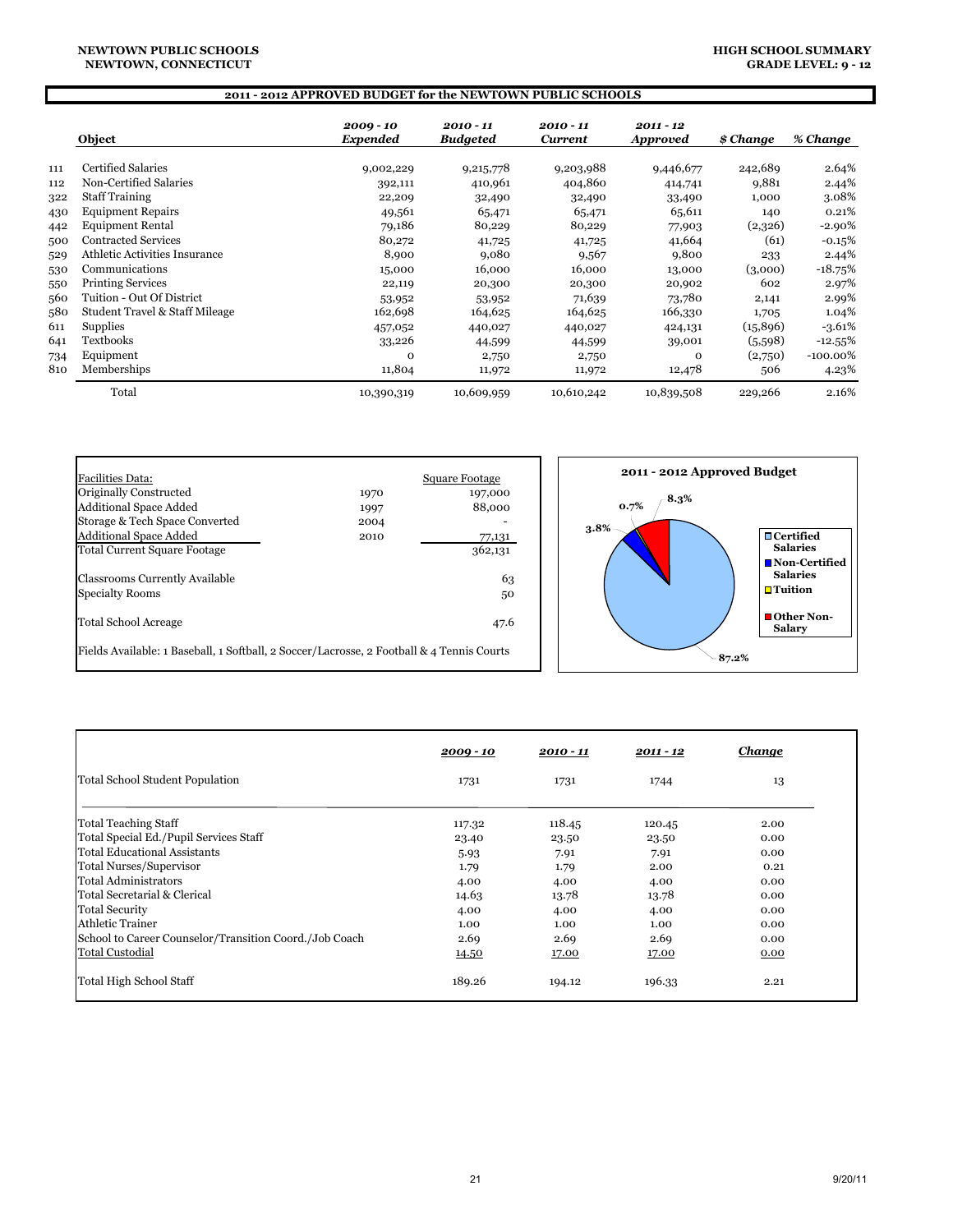### **REGULAR INSTRUCTION - HIGH SCHOOL**

|            | Object                                                                   | $2009 - 10$<br><b>Expended</b> | $2010 - 11$<br><b>Budgeted</b> | $2010 - 11$<br>Current | $2011 - 12$<br><b>Approved</b> | \$ Change             | <b>Notation</b> |
|------------|--------------------------------------------------------------------------|--------------------------------|--------------------------------|------------------------|--------------------------------|-----------------------|-----------------|
|            |                                                                          |                                |                                |                        |                                |                       |                 |
|            | ART                                                                      |                                |                                |                        |                                |                       |                 |
| 111        | <b>Teacher Salaries</b>                                                  | 240,441                        | 244,361                        | 244,361                | 250,882                        | 6,521                 |                 |
| 322        | <b>Staff Training</b>                                                    | 472                            | 500                            | 500                    | $\mathbf{o}$                   | (500)                 |                 |
| 430<br>580 | <b>Equipment Repairs</b><br><b>Student Travel</b>                        | 391<br>181                     | 1,200<br>500                   | 1,200<br>500           | 1,200<br>$\mathbf{o}$          | 0<br>(500)            |                 |
| 611        | <b>Instructional Supplies</b>                                            | 13,560                         | 13,500                         | 13,500                 | 12,916                         | (584)                 |                 |
|            | Subtotal                                                                 | 255,046                        | 260,061                        | 260,061                | 264,998                        | 4,937                 |                 |
|            | <b>BUSINESS</b>                                                          |                                |                                |                        |                                |                       |                 |
| 111        | <b>Teacher Salaries</b>                                                  | 250,539                        | 254,532                        | 166,532                | 167,031                        | 499                   |                 |
| 430        | <b>Equipment Repairs</b>                                                 | $\mathbf{o}$                   | 250                            | 250                    | 250                            | o                     |                 |
| 500        | <b>Contracted Services</b>                                               | 2,191                          | 2,900                          | 2,900                  | 2,900                          | 0                     |                 |
| 580        | <b>Staff Mileage</b>                                                     | 28                             | 900                            | 900                    | o                              | (900)                 |                 |
| 580        | <b>Student Travel</b>                                                    | $\mathbf 0$                    | 2,000                          | 2,000                  | $\mathbf{o}$                   | (2,000)               |                 |
| 611        | <b>Instructional Supplies</b><br>Subtotal                                | 3,150<br>255,908               | 8,801<br>269,383               | 8,801<br>181,383       | 8,420<br>178,601               | (381)<br>(2,782)      |                 |
|            |                                                                          |                                |                                |                        |                                |                       |                 |
|            | <b>WORK EDUCATION</b>                                                    |                                |                                |                        |                                |                       |                 |
| 111<br>112 | <b>Teacher Salaries</b><br>School To Career Counselor                    | 14,406                         | 14,641<br>56,412               | 6,641<br>56,412        | $\mathbf O$<br>56,976          | (6,641)<br>564        |                 |
| 112        | <b>Student Work Experience</b>                                           | 54,769<br>1,649                | 4,300                          | 4,300                  | 4,300                          | $\mathbf{o}$          |                 |
| 322        | <b>Staff Training</b>                                                    | $\mathbf 0$                    | 375                            | 375                    | $\mathbf{o}$                   | (375)                 |                 |
| 430        | <b>Equipment Repairs</b>                                                 | $\mathbf 0$                    | 700                            | 700                    | 700                            | 0                     |                 |
| 500        | <b>Contracted Services</b>                                               | 300                            | 1,050                          | 1,050                  | 1,050                          | $\mathbf 0$           |                 |
| 580        | <b>Staff Mileage</b>                                                     | 28                             | 400                            | 400                    | $\mathbf 0$                    | (400)                 |                 |
| 580        | <b>Student Travel</b>                                                    | $\mathbf{o}$                   | 400                            | 400                    | $\mathbf{o}$                   | (400)                 |                 |
| 611        | <b>Instructional Supplies</b>                                            | 1,236                          | 3,280                          | 3,280                  | 3,138                          | (142)                 |                 |
|            | Subtotal                                                                 | 72,387                         | 81,558                         | 73,558                 | 66,164                         | (7,394)               |                 |
|            | <b>ENGLISH</b>                                                           |                                |                                |                        |                                |                       |                 |
| 111        | <b>Teacher Salaries</b>                                                  | 1,116,635                      | 1,137,488                      | 1,152,520              | 1,158,971                      | 6,451                 |                 |
| 112        | <b>Clerical Salaries</b>                                                 | 14,264                         | 14,847                         | 14,847                 | 14,847                         | 0                     |                 |
| 322        | <b>Staff Training</b>                                                    | 606                            | 800                            | 800                    | $\mathbf{o}$                   | (800)                 |                 |
| 430        | <b>Equipment Repairs</b>                                                 | $\mathbf{o}$                   | 300                            | 300                    | 300                            | $\mathbf{o}$          |                 |
| 550<br>611 | <b>Printing Services</b><br><b>Instructional Supplies</b>                | 9,290<br>11,997                | 9,900                          | 9,900<br>14,340        | 9,900<br>13,719                | $\mathbf{o}$<br>(621) |                 |
| 641        | Textbooks                                                                | 9,682                          | 14,340<br>8,960                | 8,960                  | 8,960                          | 0                     |                 |
|            | Subtotal                                                                 | 1,162,474                      | 1,186,635                      | 1,201,667              | 1,206,697                      | 5,030                 |                 |
|            | <b>WORLD LANGUAGE</b>                                                    |                                |                                |                        |                                |                       |                 |
| 111        | <b>Teacher Salaries</b>                                                  | 846,936                        | 868,146                        | 902,681                | 865,150                        | (37,531)              |                 |
| 322        | <b>Staff Training</b>                                                    | 265                            | 2,400                          | 2,400                  | $\mathbf 0$                    | (2,400)               |                 |
| 430        | <b>Equipment Repairs</b>                                                 | 2,200                          | 3,000                          | 3,000                  | 3,000                          | $\mathbf{o}$          |                 |
| 500        | <b>Contracted Services</b>                                               | 4,472                          | 5,900                          | 5,900                  | 5,000                          | (900)                 |                 |
| 580        | <b>Staff Mileage</b>                                                     | 198                            | 600                            | 600                    | $\mathbf{o}$                   | (600)                 |                 |
| 580        | <b>Student Travel</b>                                                    | 908                            | 1,700                          | 1,700                  | $\mathbf 0$                    | (1,700)               |                 |
| 611        | <b>Instructional Supplies</b>                                            | 35,482                         | 33,225                         | 33,225                 | 31,571                         | (1,654)               |                 |
| 641        | Textbooks                                                                | 545                            | 8,999                          | 8,999                  | 7,015                          | (1,984)               |                 |
|            | Subtotal                                                                 | 891,005                        | 923,970                        | 958,505                | 911,736                        | (46,769)              |                 |
|            | <b>HEALTH EDUCATION</b>                                                  |                                |                                |                        |                                |                       |                 |
| 111        | <b>Teacher Salaries</b>                                                  | 133,874                        | 192,667                        | 147,938                | 129,157                        | (18,781)              |                 |
| 111        | <b>Specialist Salaries</b>                                               | 11,117                         | 11,495                         | 13,002                 | 13,354                         | 352                   |                 |
| 322<br>611 | <b>Staff Training</b><br><b>Instructional Supplies</b>                   | 263                            | 800                            | 800                    | o                              | (800)<br>0            |                 |
|            | Subtotal                                                                 | 1,215<br>146,469               | 1,250<br>206,212               | 1,250<br>162,990       | 1,250<br>143,761               | (19, 229)             |                 |
|            |                                                                          |                                |                                |                        |                                |                       |                 |
| 112        | <b>INTERSCHOLASTIC SPORTS AND STUDENT ACTIVITIES</b><br>Athletic Trainer | 35,000                         | 36,050                         | 36,050                 | 36,050                         | $\mathbf 0$           |                 |
| 131        | Coaching & Athletic Salaries                                             | 373,820                        | 396,527                        | 396,527                | 398,637                        | 2,110                 |                 |
| 322        | <b>Staff Training</b>                                                    | 2,000                          | 2,800                          | 2,800                  | o                              | (2,800)               |                 |
| 430        | <b>Equipment Repairs</b>                                                 | 23,954                         | 26,000                         | 26,000                 | 26,000                         | 0                     |                 |
| 442        | <b>Equipment Rental</b>                                                  | 5,545                          | 5,520                          | 5,520                  | 5,520                          | o                     |                 |
| 500        | <b>Contracted Services</b>                                               | 54,797                         | 1,789                          | 1,789                  | 1,789                          | $\mathbf{o}$          |                 |
| 529        | Athletic Activities Insurance                                            | 8,900                          | 9,080                          | 9,567                  | 9,800                          | 233                   |                 |
| 580        | <b>Staff Mileage</b>                                                     | 141                            | 500                            | 500                    | o                              | (500)                 |                 |
| 580        | <b>Student Travel</b>                                                    | 129,036                        | 106,640                        | 106,640                | 106,640                        | $\mathbf O$           |                 |
| 611        | <b>Instructional Supplies</b>                                            | 75,171                         | 70,000                         | 70,000                 | 66,969                         | (3,031)               |                 |
|            | Subtotal                                                                 | 708,364                        | 654,906                        | 655,393                | 651,405                        | (3,988)               |                 |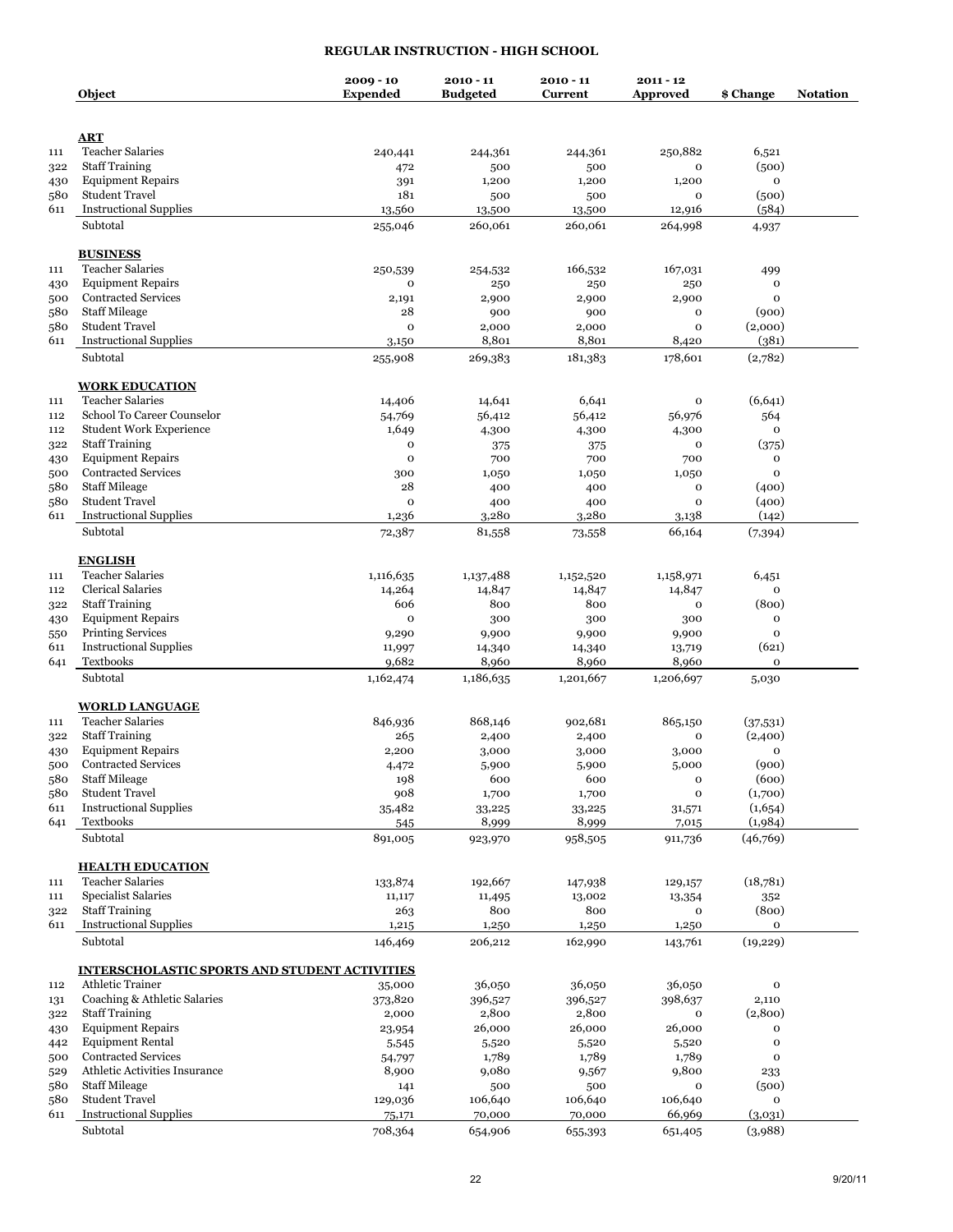# **REGULAR INSTRUCTION - HIGH SCHOOL**

|            | Object                                                          | $2009 - 10$<br><b>Expended</b> | $2010 - 11$<br><b>Budgeted</b> | $2010 - 11$<br><b>Current</b> | $2011 - 12$<br><b>Approved</b> | \$ Change        | <b>Notation</b> |
|------------|-----------------------------------------------------------------|--------------------------------|--------------------------------|-------------------------------|--------------------------------|------------------|-----------------|
|            |                                                                 |                                |                                |                               |                                |                  |                 |
|            | <b>FAMILY &amp; CONSUMER SCIENCE</b><br><b>Teacher Salaries</b> |                                |                                |                               |                                |                  |                 |
| 111        | <b>Equipment Repairs</b>                                        | 171,464                        | 174,275                        | 174,275                       | 173,540                        | (735)<br>1,000   |                 |
| 430<br>580 | <b>Staff Mileage</b>                                            | 2,155<br>1,252                 | 2,500<br>1,000                 | 2,500<br>1,000                | 3,500<br>$\mathbf{o}$          | (1,000)          |                 |
| 611        | <b>Instructional Supplies</b>                                   | 12,633                         | 16,300                         | 16,300                        | 15,594                         | (706)            |                 |
|            | Subtotal                                                        | 187,504                        | 194,075                        | 194,075                       | 192,634                        | (1,441)          |                 |
|            | <b>MATHEMATICS</b>                                              |                                |                                |                               |                                |                  |                 |
| 111        | <b>Teacher Salaries</b>                                         | 1,094,837                      | 1,077,370                      | 1,072,221                     | 1,083,206                      | 10,985           |                 |
| 322        | <b>Staff Training</b>                                           | 3,570                          | 6,220                          | 6,220                         | $\mathbf{o}$                   | (6, 220)         |                 |
| 430        | <b>Equipment Repairs</b>                                        | o                              | 360                            | 360                           | $\mathbf{o}$                   | (360)            |                 |
| 500        | <b>Contracted Services</b>                                      | 577                            | 910                            | 910                           | 910                            | $\mathbf{o}$     |                 |
| 580        | <b>Staff Mileage</b>                                            | 204                            | 1,000                          | 1,000                         | $\mathbf{o}$                   | (1,000)          |                 |
| 580        | <b>Student Travel</b>                                           | 1,060                          | 1,800                          | 1,800                         | $\mathbf{o}$                   | (1,800)          |                 |
| 611        | <b>Instructional Supplies</b><br>Textbooks                      | 20,897<br>8,172                | 22,200                         | 22,200<br>3,910               | 21,545<br>3,864                | (655)<br>(46)    |                 |
| 641        |                                                                 |                                | 3,910                          |                               |                                |                  |                 |
|            | Subtotal                                                        | 1,129,317                      | 1,113,770                      | 1,108,621                     | 1,109,525                      | 904              |                 |
| 111        | <b>MUSIC</b><br><b>Teacher Salaries</b>                         | 241,319                        | 245,208                        | 245,208                       | 245,325                        | 117              |                 |
| 322        | <b>Staff Training</b>                                           | 612                            | 720                            | 720                           | $\mathbf{o}$                   | (720)            |                 |
| 430        | <b>Equipment Repairs</b>                                        | 10,993                         | 13,200                         | 13,200                        | 13,200                         | o                |                 |
| 442        | <b>Equipment Rental</b>                                         | 770                            | 2,000                          | 2,000                         | 2,500                          | 500              |                 |
| 500        | <b>Contracted Services</b>                                      | 5,885                          | 9,290                          | 9,290                         | 10,490                         | 1,200            |                 |
| 550        | <b>Printing Services</b>                                        | 1,019                          | 1,400                          | 1,400                         | 1,702                          | 302              |                 |
| 580        | <b>Staff Mileage</b>                                            | 182                            | 3,350                          | 3,350                         | $\mathbf{o}$                   | (3,350)          |                 |
| 580        | <b>Student Travel</b>                                           | 22,564                         | 28,050                         | 28,050                        | 31,050                         | 3,000            |                 |
| 611        | <b>Instructional Supplies</b>                                   | 23,540                         | 24,982                         | 24,982                        | 23,900                         | (1,082)          |                 |
| 734        | Equipment                                                       | o                              | $\mathbf{o}$                   | o                             | $\mathbf{o}$                   | $\mathbf 0$      |                 |
|            | Subtotal                                                        | 306,884                        | 328,200                        | 328,200                       | 328,167                        | (33)             |                 |
|            | PHYSICAL EDUCATION                                              |                                |                                |                               |                                |                  |                 |
| 111        | <b>Teacher Salaries</b>                                         | 425,956                        | 432,688                        | 454,244                       | 499,082                        | 44,838           |                 |
| 322        | <b>Staff Training</b>                                           | 804                            | 3,000                          | 3,000                         | $\mathbf{o}$                   | (3,000)          |                 |
| 430        | <b>Equipment Repairs</b>                                        | 1,050                          | 2,000                          | 2,000                         | 2,500                          | 500              |                 |
| 580        | <b>Staff Mileage</b>                                            | $\mathbf{o}$                   | 250                            | 250                           | $\mathbf{o}$                   | (250)            |                 |
| 611        | <b>Instructional Supplies</b><br>Equipment                      | 9,391<br>$\mathbf{o}$          | 7,596<br>2,750                 | 7,596<br>2,750                | 6,697<br>$\mathbf{o}$          | (899)<br>(2,750) |                 |
| 734        | Subtotal                                                        | 437,201                        | 448,284                        | 469,840                       | 508,279                        | 38,439           |                 |
|            | <b>READING CONSULTANT</b>                                       |                                |                                |                               |                                |                  |                 |
| 121        | <b>Tutors</b>                                                   | 71,842                         | 75,314                         | 75,314                        | 75,339                         | 25               |                 |
| 611        | <b>Instructional Supplies</b>                                   | 964                            | 960                            | 960                           | 918                            | (42)             |                 |
|            | Subtotal                                                        | 72,805                         | 76,274                         | 76,274                        | 76,257                         | (17)             |                 |
|            | <b>SCIENCE</b>                                                  |                                |                                |                               |                                |                  |                 |
| 111        | <b>Teacher Salaries</b>                                         | 1,549,968                      | 1,600,466                      | 1,560,466                     | 1,664,714                      | 104,248          |                 |
| 112        | <b>Clerical Salaries</b>                                        | 14,264                         | 14,847                         | 14,847                        | 14,847                         | o                |                 |
| 112        | <b>Educational Assistants</b>                                   | o                              | 16,525                         | 15,345                        | 15,345                         | $\mathbf{o}$     |                 |
| 322        | <b>Staff Training</b>                                           | 763                            | 1,500                          | 1,500                         | $\mathbf{o}$                   | (1,500)          |                 |
| 430        | <b>Equipment Repairs</b>                                        | 37                             | 6,400                          | 6,400                         | 5,400                          | (1,000)          |                 |
| 580        | <b>Staff Mileage</b><br><b>Student Travel</b>                   | o                              | 300                            | 300                           | $\mathbf{o}$<br>$\mathbf{o}$   | (300)<br>(1,500) |                 |
| 580<br>611 | <b>Instructional Supplies</b>                                   | 105<br>39,596                  | 1,500<br>42,040                | 1,500<br>42,040               | 43,388                         | 1,348            |                 |
| 641        | Textbooks                                                       | 12,306                         | 7,027                          | 7,027                         | 6,679                          | (348)            |                 |
|            | Subtotal                                                        | 1,617,039                      | 1,690,605                      | 1,649,425                     | 1,750,373                      | 100,948          |                 |
|            | <b>HISTORY/SOCIAL STUDIES</b>                                   |                                |                                |                               |                                |                  |                 |
| 111        | <b>Teacher Salaries</b>                                         | 1,142,236                      | 1,153,999                      | 1,158,098                     | 1,259,118                      | 101,020          |                 |
| 322        | <b>Staff Training</b>                                           | 1,222                          | 1,400                          | 1,400                         | $\mathbf{o}$                   | (1,400)          |                 |
| 500        | <b>Contracted Services</b>                                      | 432                            | 6,100                          | 6,100                         | 6,100                          | $\mathbf O$      |                 |
| 580        | <b>Staff Mileage</b>                                            | 92                             | 650                            | 650                           | $\mathbf{o}$                   | (650)            |                 |
| 580        | <b>Student Travel</b>                                           | 276                            | 2,800                          | 2,800                         | $\mathbf{o}$                   | (2,800)          |                 |
| 611        | <b>Instructional Supplies</b>                                   | 14,970                         | 14,990                         | 14,990                        | 14,829                         | (161)            |                 |
| 641        | Textbooks                                                       | 2,521                          | 13,570                         | 13,570                        | 10,350                         | (3,220)          |                 |
|            | Subtotal                                                        | 1,161,748                      | 1,193,509                      | 1,197,608                     | 1,290,397                      | 92,789           |                 |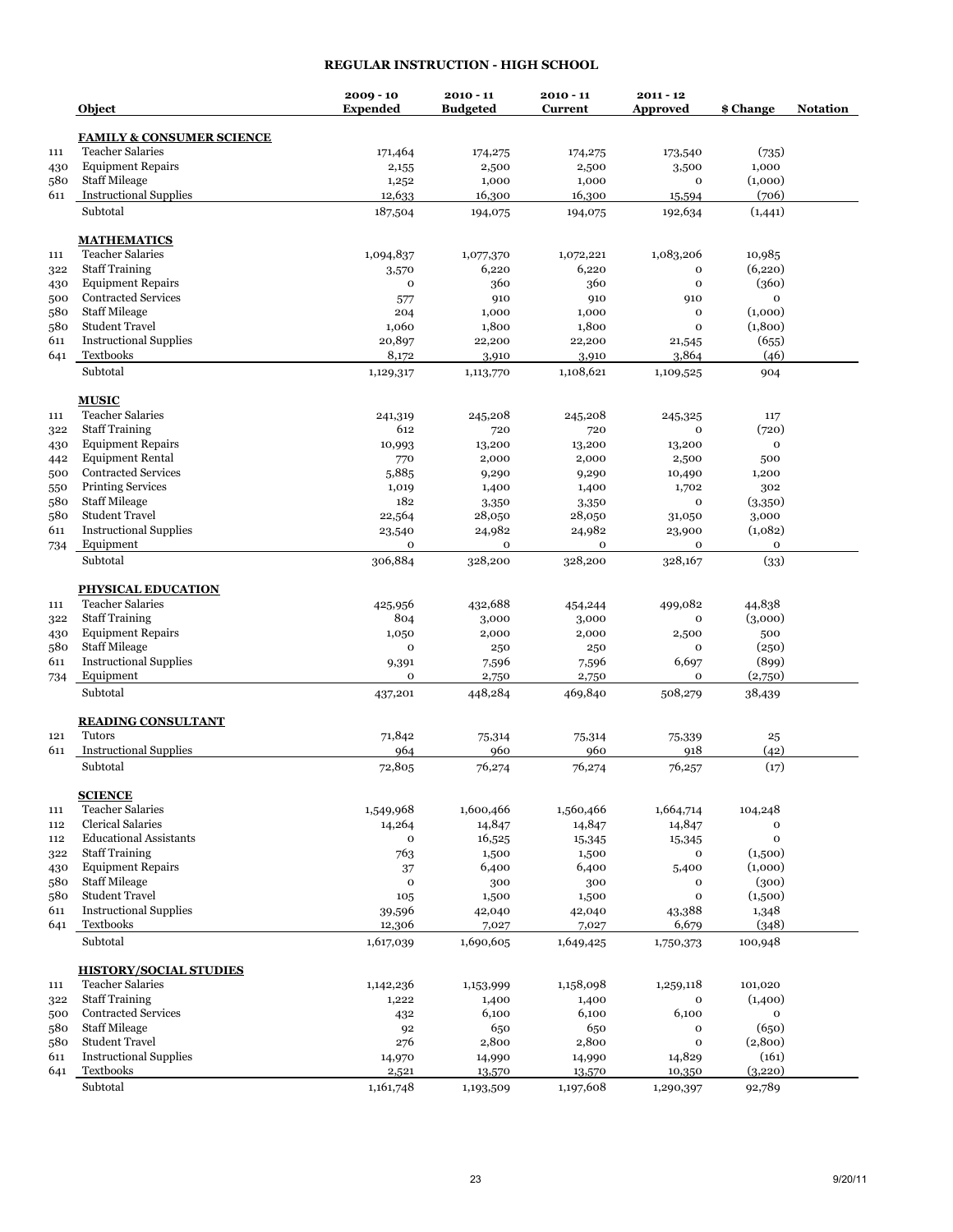## **REGULAR INSTRUCTION - HIGH SCHOOL**

|     | Object                                                 | $2009 - 10$<br><b>Expended</b> | $2010 - 11$<br><b>Budgeted</b> | $2010 - 11$<br>Current | $2011 - 12$<br>Approved | \$ Change    | <b>Notation</b> |
|-----|--------------------------------------------------------|--------------------------------|--------------------------------|------------------------|-------------------------|--------------|-----------------|
|     | <b>TECHNOLOGY EDUCATION</b>                            |                                |                                |                        |                         |              |                 |
| 111 | <b>Teacher Salaries</b>                                | 368,759                        | 374,726                        | 445,037                | 456,767                 | 11,730       |                 |
| 322 | <b>Staff Training</b>                                  | 1,373                          | 150                            | 150                    | 0                       | (150)        |                 |
| 430 | <b>Equipment Repairs</b>                               | 1,939                          | 5,511                          | 5,511                  | 5,511                   | $\mathbf{o}$ |                 |
| 500 | <b>Contracted Services</b>                             | 326                            | 510                            | 510                    | 510                     | $\mathbf 0$  |                 |
| 611 | <b>Instructional Supplies</b>                          | 18,987                         | 20,140                         | 20,140                 | 19,268                  | (872)        |                 |
| 641 | Textbooks                                              | o                              | 633                            | 633                    | 633                     | $\mathbf{o}$ |                 |
|     | Subtotal                                               | 391,384                        | 401,670                        | 471,981                | 482,689                 | 10,708       |                 |
|     | <b>LIBRARY/MEDIA</b>                                   |                                |                                |                        |                         |              |                 |
| 111 | <b>Specialist Salaries</b>                             | 144,327                        | 148,705                        | 148,706                | 152,971                 | 4,265        |                 |
| 112 | Clerical Salaries                                      | 29,933                         | 31,164                         | 31,164                 | 31,164                  | $\mathbf{o}$ |                 |
| 322 | <b>Staff Training</b>                                  | 324                            | 825                            | 825                    | $\mathbf{o}$            | (825)        |                 |
| 430 | <b>Equipment Repairs</b>                               | 1,756                          | 3,250                          | 3,250                  | 3,250                   | $\mathbf{o}$ |                 |
| 500 | <b>Contracted Services</b>                             | 3,548                          | 2,826                          | 2,826                  | 2,965                   | 139          |                 |
| 580 | <b>Staff Mileage</b>                                   | 85                             | 285                            | 285                    | $\mathbf{o}$            | (285)        |                 |
| 611 | <b>Instructional Supplies</b>                          | 58,360                         | 69,823                         | 69,823                 | 69,960                  | 137          |                 |
| 810 | Memberships                                            | o                              | o                              | $\mathbf{o}$           | 250                     | 250          |                 |
|     | Subtotal                                               | 238,333                        | 256,878                        | 256,879                | 260,560                 | 3,681        |                 |
|     | <u>CLASSROOM</u>                                       |                                |                                |                        |                         |              |                 |
| 111 | <b>Teacher Salaries</b>                                | o                              | o                              | 10,136                 | 10,444                  | 308          |                 |
| 111 | Senior Project Coordinators                            | 15,000                         | 15,000                         | 15,000                 | 15,000                  | $\mathbf{o}$ |                 |
| 121 | Substitutes (Certified)                                | 16,857                         | 12,000                         | 12,000                 | 12,000                  | $\mathbf{o}$ |                 |
| 322 | <b>Staff Training</b>                                  | 9,935                          | 11,000                         | 11,000                 | 33,490                  | 22,490       |                 |
| 430 | <b>Equipment Repairs</b>                               | 5,087                          | 300                            | 300                    | 300                     | $\mathbf{o}$ |                 |
| 442 | <b>Equipment Rental</b>                                | 67,609                         | 67,609                         | 67,609                 | 64,783                  | (2,826)      |                 |
| 500 | <b>Contracted Services</b>                             | 3,820                          | 4,000                          | 4,000                  | 4,000                   | $\mathbf 0$  |                 |
| 580 | <b>Staff Mileage</b>                                   | 5,304                          | 5,000                          | 5,000                  | 15,640                  | 10,640       |                 |
| 580 | <b>Student Travel</b>                                  | 31                             | 2,000                          | 2,000                  | 11,500                  | 9,500        |                 |
| 611 | <b>Instructional Supplies</b>                          | 72,651                         | 39,900                         | 39,900                 | 35,900                  | (4,000)      |                 |
|     | Subtotal                                               | 196,294                        | 156,809                        | 166,945                | 203,057                 | 36,112       |                 |
|     | <b>FLEX/TAP PROGRAM</b>                                |                                |                                |                        |                         |              |                 |
| 111 | <b>Teacher Salaries</b>                                | 231,494                        | 241,090                        | 258,001                | 266,973                 | 8,972        |                 |
| 112 | Job Coach                                              | 3,785                          | 3,930                          | 3,930                  | 3,930                   | $\mathbf{o}$ |                 |
| 430 | <b>Equipment Repairs</b>                               | o                              | 500                            | 500                    | 500                     | $\mathbf{o}$ |                 |
| 500 | <b>Contracted Services</b>                             | 0                              | 2,450                          | 2,450                  | 1,950                   | (500)        |                 |
| 580 | <b>Student Travel</b>                                  | $\mathbf 0$                    | 1,500                          | 1,500                  | $\mathbf{o}$            | (1,500)      |                 |
| 611 | <b>Instructional Supplies</b>                          | 6,646                          | 6,700                          | 6,700                  | 6,405                   | (295)        |                 |
| 641 | Textbooks                                              | $\mathbf 0$                    | 1,500                          | 1,500                  | 1,500                   | $\mathbf 0$  |                 |
|     | Subtotal                                               | 241,925                        | 257,670                        | 274,581                | 281,258                 | 6,677        |                 |
|     | <b>OUT OF DISTRICT TUITION</b>                         |                                |                                |                        |                         |              |                 |
| 560 | Tuition - Out of District                              | 53,952                         | 53,952                         | 71,639                 | 73,780                  | 2,141        |                 |
|     | Subtotal                                               | 53,952                         | 53,952                         | 71,639                 | 73,780                  | 2,141        |                 |
|     | <b>BUILDING ADMINISTRATION</b>                         |                                |                                |                        |                         |              |                 |
| 111 | Principal Salaries                                     | 540,401                        | 545,080                        | 545,080                | 549,016                 | 3,936        |                 |
| 112 | Clerical Salaries                                      | 222,971                        | 222,375                        | 217,454                | 221,021                 | 3,567        |                 |
| 112 | Attendance<br>Extra Work (Non-Certified)               | 4,358                          | 3,811                          | 3,811                  | 3,811                   | $\mathbf 0$  |                 |
| 132 |                                                        | 11,117                         | 6,700                          | 6,700                  | 12,450                  | 5,750        |                 |
| 442 | <b>Equipment Rental</b>                                | 5,262                          | 5,100                          | 5,100                  | 5,100                   | o            |                 |
| 500 | <b>Contracted Services</b><br>Communications - Postage | 3,926                          | 4,000                          | 4,000                  | 4,000                   | $\mathbf{o}$ |                 |
| 530 |                                                        | 15,000                         | 16,000                         | 16,000                 | 13,000                  | (3,000)      |                 |
| 550 | <b>Printing Services</b>                               | 11,809                         | 9,000                          | 9,000                  | 9,300                   | 300          |                 |
| 580 | <b>Staff Mileage</b>                                   | 1,024                          | 1,500                          | 1,500                  | 1,500                   | 0            |                 |
| 690 | <b>Office Supplies</b>                                 | 36,607                         | 30,000                         | 30,000                 | 27,744                  | (2,256)      |                 |
| 810 | Memberships<br>Subtotal                                | 11,804<br>864,280              | 11,972<br>855,538              | 11,972<br>850,617      | 12,228<br>859,170       | 256<br>8,553 |                 |
|     |                                                        |                                |                                |                        |                         |              |                 |
|     | <b>TOTAL HIGH SCHOOL</b>                               | 10,390,319                     | 10,609,959                     | 10,610,242             | 10,839,508              | 229,266      |                 |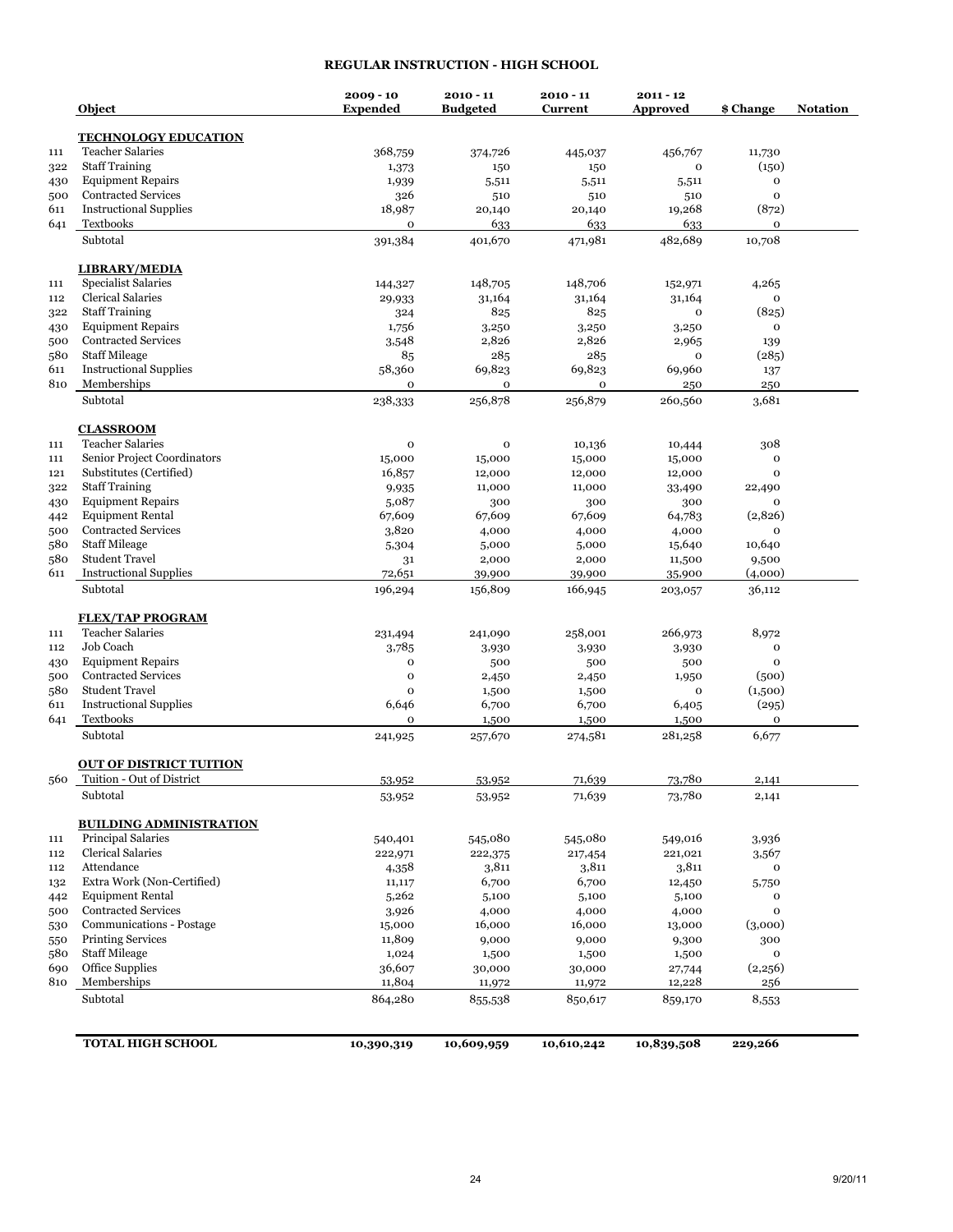#### **NEWTOWN PUBLIC SCHOOLS NEWTOWN, CONNECTICUT**

#### **2011 - 2012 APPROVED BUDGET for the NEWTOWN PUBLIC SCHOOLS**

|     | Object                         | $2009 - 10$<br>Expended | $2010 - 11$<br><b>Budgeted</b> | 2010 - 11<br><b>Current</b> | $2011 - 12$<br><b>Approved</b> | \$ Change | % Change    |
|-----|--------------------------------|-------------------------|--------------------------------|-----------------------------|--------------------------------|-----------|-------------|
| 111 | <b>Certified Salaries</b>      | 3,322,318               | 3,259,391                      | 3,290,750                   | 3,454,402                      | 163,652   | 4.97%       |
| 112 | Non-Certified Salaries         | 1,736,912               | 1,920,270                      | 1,951,700                   | 1,878,277                      | (73, 423) | $-3.76%$    |
| 300 | <b>Professional Services</b>   | 131,499                 | 38,000                         | 38,000                      | 104,756                        | 66,756    | 175.67%     |
| 322 | <b>Staff Training</b>          | 14,069                  | 6,100                          | 6,100                       | 6,100                          | $\Omega$  | $0.00\%$    |
| 430 | <b>Equipment Repairs</b>       | 100                     | $\mathbf{O}$                   | $\mathbf 0$                 | 22,304                         | 22,304    | $-$ %       |
| 500 | <b>Contracted Services</b>     | $\mathbf 0$             | 10,488                         | 10,488                      | 20,360                         | 9,872     | 94.13%      |
| 560 | Out-of-District Placements     | 869,187                 | 853,742                        | 853,742                     | 958,915                        | 105,173   | 12.32%      |
| 580 | Student Travel & Staff Mileage | 8,595                   | 7,500                          | 7,500                       | 7,500                          | $\Omega$  | $0.00\%$    |
| 611 | Supplies                       | 58,987                  | 68,345                         | 68,345                      | 62,268                         | (6,077)   | $-8.89%$    |
| 641 | <b>Textbooks</b>               | $\Omega$                | 31,726                         | 31,726                      | $\mathbf{o}$                   | (31,726)  | $-100.00\%$ |
| 734 | Equipment                      | 6,284                   | $\mathbf{O}$                   | $\mathbf{O}$                | 9,200                          | 9,200     | - %         |
|     | Total                          | 6,147,952               | 6, 195, 562                    | 6,258,351                   | 6,524,082                      | 265,731   | 4.25%       |

Special Education Programs summarized here include the following services:

Director of Pupil Services Office Professional Educational Services - OT, PT, Blind Out-of-District Placements Home & School Tutors Speech & Language Services Gifted & Talented Educational Services (GATES) Special Education Services (Includes STARR Program) Extended School Year Services

| 560 - OUT-OF-DISTRICT SPECIAL ED. TUITION |
|-------------------------------------------|
|-------------------------------------------|

| <b>Facility Type</b>                                             | # of Students |                        |
|------------------------------------------------------------------|---------------|------------------------|
| In-State Special Ed Facilities                                   | 21            | 1,457,960              |
| Residential In-State Spec Ed Facilities                          | 1             | 44,841                 |
| Residential Out-of-State Facilities                              | 1             | 145,940                |
| <b>Total Special Ed Tuition Costs</b>                            | 23            | 1,648,741              |
| Revenue Offsets                                                  |               |                        |
| Excess Cost Grant Revenue *<br>Agency Placement Grant Revenue ** |               | (356,537)<br>(333,289) |
| <b>Total Tuition Offset Receipts</b>                             |               | (689, 826)             |
|                                                                  |               |                        |

Net Out of District Special Ed. Tuition 958,915



 *\* A State Grant that provides current reimbursement for tuitions that exceed four and a half times our prior year average per pupil cost (\$54,394 for 10/11).* 

 *\*\* A State Grant that provides current reimbursement for tuitions that exceed our prior year average per pupil cost (\$12,087 for 10/11) when the child is placed by an outside agency.* 

 *Note: Both of these Grant programs have been limited by a statewide funding cap. Revenue is estimated at 77.259% of expenditures eligible for reimbursement.*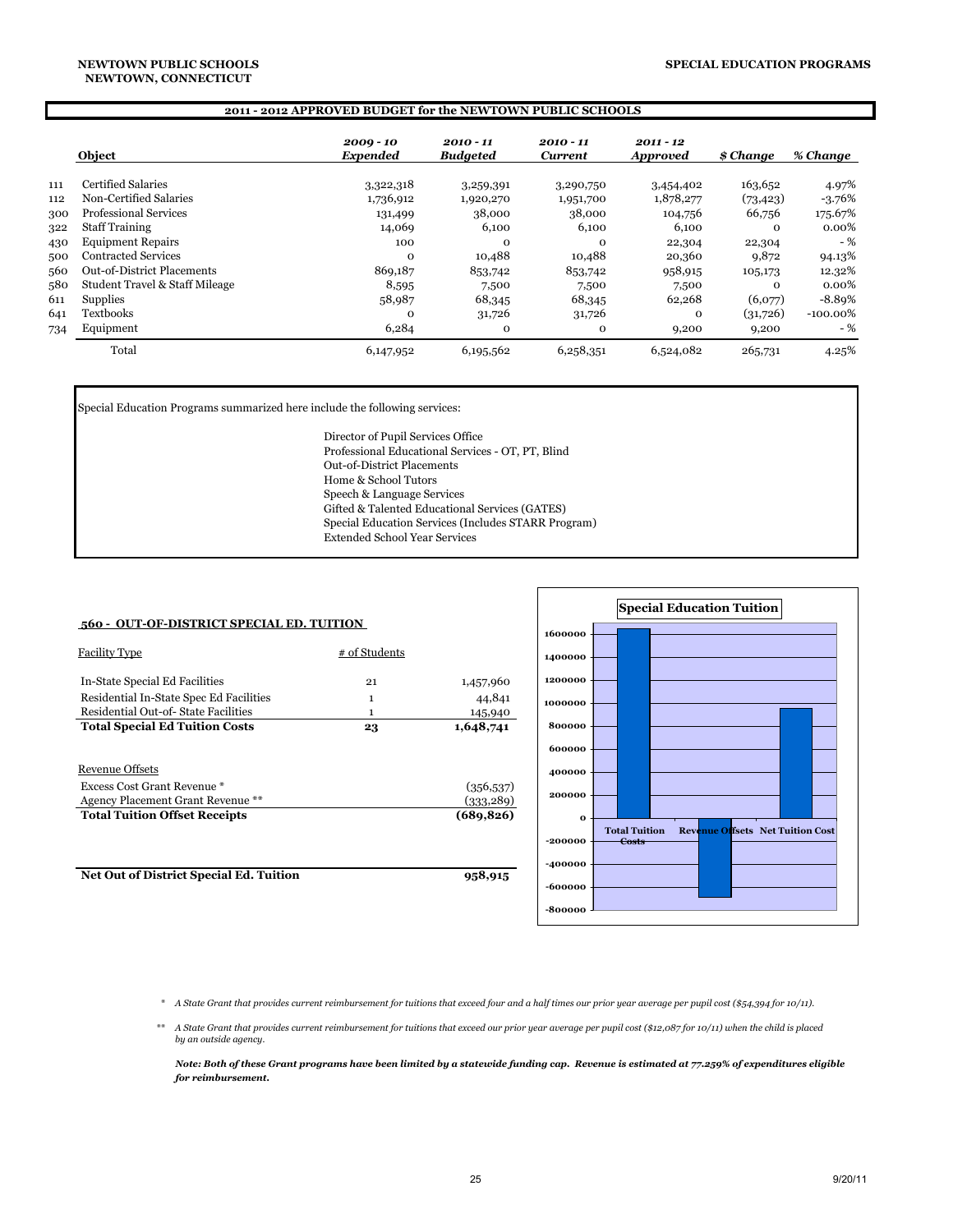## **SPECIAL EDUCATION PROGRAMS**

|     | Object                                                              | $2009 - 10$<br><b>Expended</b> | $2010 - 11$<br><b>Budgeted</b> | $2010 - 11$<br>Current | $2011 - 12$<br><b>Approved</b> | \$ Change       | <b>Notation</b> |
|-----|---------------------------------------------------------------------|--------------------------------|--------------------------------|------------------------|--------------------------------|-----------------|-----------------|
|     | <b>DIRECTOR OF PUPIL SERVICES OFFICE</b>                            |                                |                                |                        |                                |                 |                 |
| 111 | Director & Supervisor Salaries                                      | 243,714                        | 257,611                        | 257,611                | 257,611                        | $\mathbf O$     |                 |
| 112 | <b>Clerical Salaries</b>                                            | 100,534                        | 105,488                        | 109,102                | 110,465                        | 1,363           |                 |
| 121 | Substitutes (Certified)                                             | 40,780                         | 37,000                         | 37,000                 | 39,000                         | 2,000           |                 |
| 131 | Extra Work (Certified)                                              | 527                            | 3,000                          | 3,000                  | 5,000                          | 2,000           |                 |
| 132 | Extra Work (Non-Certified)                                          | 18,539                         | 21,000                         | 21,000                 | 26,270                         | 5,270           |                 |
| 300 | <b>Professional Services</b>                                        | 67,589                         | 38,000                         | 38,000                 | 60,000                         | 22,000          |                 |
| 322 | <b>Staff Training</b>                                               | 14,069                         | 6,100                          | 6,100                  | 6,100                          | o               |                 |
| 580 | <b>Staff Mileage</b>                                                | 5,457                          | 5,200                          | 5,200                  | 5,200                          | $\mathbf{o}$    |                 |
| 690 | Office Supplies                                                     | 8,045                          | 4,500                          | 4,500                  | 4,275                          | (225)           |                 |
|     | Subtotal                                                            | 499,254                        | 477,899                        | 481,513                | 513,921                        | 32,408          |                 |
|     |                                                                     |                                |                                |                        |                                |                 |                 |
|     | PROFESSIONAL EDUCATIONAL SERVICES                                   |                                |                                |                        |                                |                 |                 |
| 112 | <b>Services For Blind Salaries</b>                                  | 24,486                         | 25,475                         | 25,475                 | 25,475                         | $\mathbf 0$     |                 |
| 112 | <b>Therapist Salaries</b>                                           | 256,189                        | 259,573                        | 259,573                | 259,584                        | 11              |                 |
| 112 | Other Special Ed Salaries                                           | 6,493                          | $\mathbf{o}$                   | o                      | $\mathbf 0$                    | $\mathbf{o}$    |                 |
| 300 | Occupational/Physical Therapy                                       | 6,115                          | $\mathbf 0$                    | $\mathbf O$            | 29,720                         | 29,720          |                 |
| 500 | Other services                                                      | $\mathbf{o}$                   | 0                              | 0                      | 7,500                          | 7,500           |                 |
|     | Subtotal                                                            | 293,283                        | 285,048                        | 285,048                | 322,279                        | 37,231          |                 |
|     | <b>OUT-OF-DISTRICT SPECIAL PLACEMENT</b>                            |                                |                                |                        |                                |                 |                 |
| 560 | Out-Of-District Special Ed. Tuition                                 | 869,187                        | 853,742                        | 853,742                | 958,915                        | 105,173         |                 |
|     | Subtotal                                                            | 869,187                        | 853,742                        | 853,742                | 958,915                        | 105,173         |                 |
|     |                                                                     |                                |                                |                        |                                |                 |                 |
| 121 | <b>HOME &amp; SCHOOL TUTORS</b><br><b>School Tutors</b>             | 2,518                          | $\mathbf{o}$                   | o                      | $\mathbf 0$                    | o               |                 |
| 121 | <b>Homebound Tutors</b>                                             |                                |                                |                        |                                |                 |                 |
|     |                                                                     | 154,599                        | 87,439                         | 87,439                 | 152,439                        | 65,000          |                 |
| 121 | <b>ESL Tutors</b><br>Subtotal                                       | 22,802<br>179,919              | 17,100<br>104,539              | 17,100<br>104,539      | 22,800<br>175,239              | 5,700<br>70,700 |                 |
|     | <b>SPEECH &amp; LANGUAGE SERVICES</b>                               |                                |                                |                        |                                |                 |                 |
| 111 | <b>Specialist Salaries</b>                                          | 468,738                        | 492,346                        | 492,346                | 500,307                        | 7,961           |                 |
| 300 | Professional Services                                               | 57,795                         | $\mathbf{o}$                   | o                      | 15,036                         | 15,036          |                 |
| 430 | <b>Equipment Repairs</b>                                            | 100                            | $\mathbf{o}$                   | $\mathbf{o}$           | 22,304                         | 22,304          |                 |
| 500 | <b>Contracted Services</b>                                          | $\mathbf{o}$                   | 10,488                         | 10,488                 | 12,860                         | 2,372           |                 |
| 611 | <b>Instructional Supplies</b>                                       | 5,264                          | 5,500                          | 5,500                  | 5,225                          | (275)           |                 |
|     | Equipment                                                           | 6,284                          | $\mathbf 0$                    | $\mathbf O$            |                                |                 |                 |
| 734 | Subtotal                                                            | 538,182                        | 508,334                        | 508,334                | 9,200<br>564,932               | 9,200<br>56,598 |                 |
|     |                                                                     |                                |                                |                        |                                |                 |                 |
|     | <b>GIFTED &amp; TALENTED EDUCATIONAL SERVICES (GATES)</b>           |                                |                                |                        |                                |                 |                 |
| 111 | <b>Teacher Salaries</b>                                             | 83,045                         | 84,399                         | 112,937                | 128,163                        | 15,226          |                 |
| 611 | <b>Instructional Supplies</b>                                       | 3,055                          | 9,800                          | 9,800                  | 6,650                          | (3,150)         |                 |
|     | Subtotal                                                            | 86,100                         | 94,199                         | 122,737                | 134,813                        | 12,076          |                 |
|     | <b>SPECIAL EDUCATION SERVICES - PRE-K - 12</b>                      |                                |                                |                        |                                |                 |                 |
| 111 | <b>Teacher Salaries</b>                                             | 2,247,463                      | 2,221,416                      | 2,222,991              | 2,288,082                      | 65,091          |                 |
| 112 | <b>Educational Assistants</b>                                       | 918,368                        | 972,731                        | 1,004,677              | 1,069,544                      | 64,867          |                 |
| 112 | <b>Behavioral Analysts</b>                                          | 151,746                        | 155,280                        | 155,280                | 123,750                        | (31,530)        |                 |
| 112 | <b>Educational Trainers</b>                                         | 229,446                        | 346,500                        | 346,500                | 233,095                        | (113, 405)      |                 |
| 122 | <b>Educational Assistants Subs.</b>                                 | 9,277                          | 9,500                          | 9,500                  | 9,500                          | o               |                 |
| 122 | <b>Educational Trainers Subs.</b>                                   | 3,926                          | 6,183                          | 6,183                  | 6,183                          | o               |                 |
| 580 | <b>Staff Mileage</b>                                                | 3,138                          | 2,300                          | 2,300                  | 2,300                          | o               |                 |
| 611 | <b>Instructional Supplies</b>                                       | 42,623                         | 48,545                         | 48,545                 | 46,118                         | (2, 427)        |                 |
| 641 | Textbooks                                                           | $\mathbf{o}$                   | 31,726                         | 31,726                 | o                              | (31,726)        |                 |
|     | Subtotal                                                            | 3,605,987                      | 3,794,181                      | 3,827,702              | 3,778,572                      | (49, 130)       |                 |
|     |                                                                     |                                |                                |                        |                                |                 |                 |
| 111 | <b>EXTENDED SCHOOL YEAR - PRE-K - 12</b><br><b>Teacher Salaries</b> |                                |                                | 60,326                 | 61,000                         |                 |                 |
|     | <b>Educational Assistants</b>                                       | 58,132                         | 59,080                         |                        |                                | 674             |                 |
| 112 | Subtotal                                                            | 17,908<br>76,041               | 18,540<br>77,620               | 14,410<br>74,736       | 14,411<br>75,411               | 1<br>675        |                 |
|     |                                                                     |                                |                                |                        |                                |                 |                 |
|     | <b>TOTAL SPECIAL EDUCATION</b>                                      | 6,147,952                      | 6,195,562                      | 6,258,351              | 6,524,082                      | 265,731         |                 |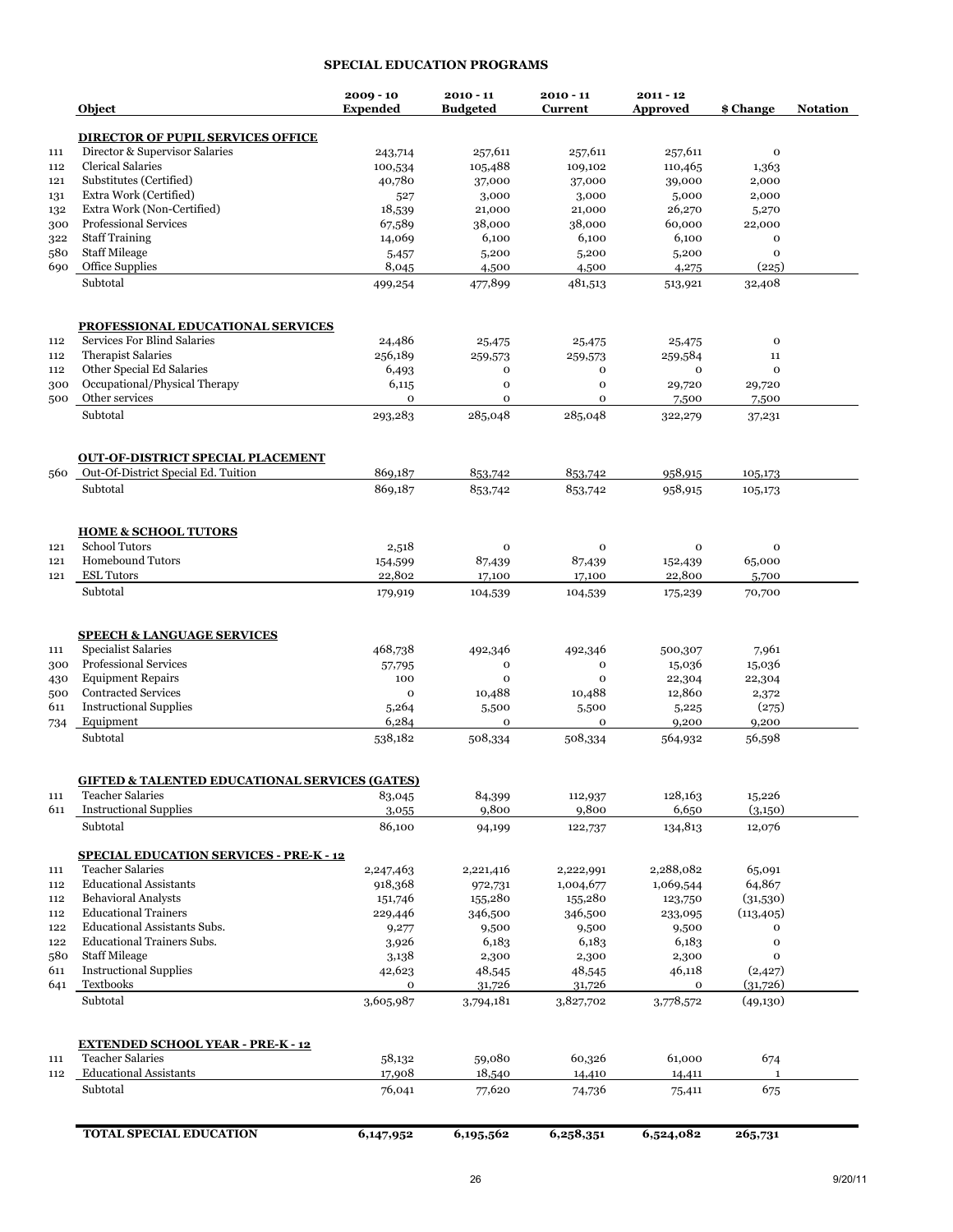#### **NEWTOWN, CONNECTICUT NEWTOWN PUBLIC SCHOOLS**

### **2011 - 2012 APPROVED BUDGET for the NEWTOWN PUBLIC SCHOOLS**

|     | Object                         | 2009 - 10<br><b>Expended</b> | $2010 - 11$<br><b>Budgeted</b> | 2010 - 11<br>Current | $2011 - 12$<br><b>Approved</b> | \$ Change | % Change    |
|-----|--------------------------------|------------------------------|--------------------------------|----------------------|--------------------------------|-----------|-------------|
| 111 | Certified Salaries             | 1,561,761                    | 1,500,127                      | 1,503,733            | 1,574,650                      | 70,917    | 4.72%       |
| 112 | Non-Certified Salaries         | 774,601                      | 826,264                        | 825,161              | 847,074                        | 21,913    | 2.66%       |
| 300 | <b>Professional Services</b>   | 120,048                      | 105,277                        | 105,277              | 172,378                        | 67,101    | 63.74%      |
| 322 | <b>Staff Training</b>          | 8,648                        | 13,630                         | 13,630               | 12,815                         | (815)     | -5.98%      |
| 430 | <b>Equipment Repairs</b>       | 420                          | 625                            | 625                  | 625                            | $\Omega$  | $0.00\%$    |
| 442 | <b>Equipment Rentals</b>       | $\mathbf 0$                  | 1,600                          | 1,600                | $\mathbf{O}$                   | (1,600)   | $-100.00\%$ |
| 500 | <b>Contracted Services</b>     | 12,195                       | 15,225                         | 15,225               | 22,000                         | 6,775     | 44.50%      |
| 530 | Communications - Postage       | 10,767                       | 12,458                         | 12,458               | 12,128                         | (330)     | $-2.65%$    |
| 550 | <b>Printing Services</b>       | 4,223                        | 9,593                          | 9,593                | 9,297                          | (296)     | $-3.09\%$   |
| 580 | Student Travel & Staff Mileage | 850                          | 4,810                          | 4,810                | 3,195                          | (1,615)   | $-33.58\%$  |
| 611 | <b>Supplies</b>                | 45,270                       | 58,468                         | 58,468               | 56,215                         | (2,253)   | $-3.85%$    |
| 810 | Memberships                    | 1,324                        | 1,665                          | 1,665                | 1,830                          | 165       | 9.91%       |
|     | Total                          | 2,540,106                    | 2,549,742                      | 2,552,245            | 2,712,207                      | 159,962   | 6.27%       |

Pupil Personnel Services summarized here include the following services:

Guidance Services Health & Medical Services Social Workers & Substance Abuse Counselor Psychological Services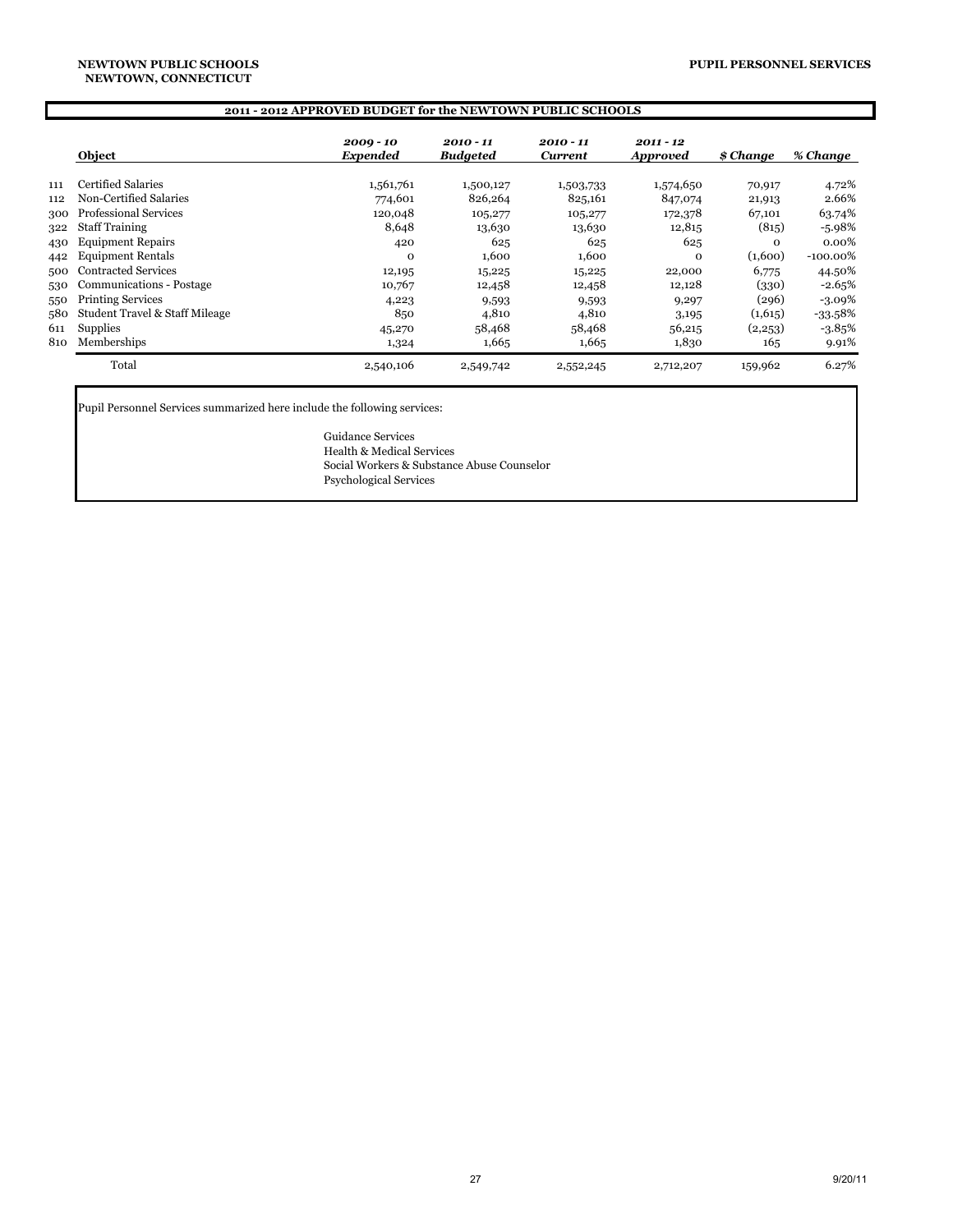### **PUPIL PERSONNEL SERVICES - GUIDANCE**

|                                                                    | Object                                                                                                                                                                                                                                                                                            | $2009 - 10$<br><b>Expended</b>                                                                                  | $2010 - 11$<br><b>Budgeted</b>                                                                       | $2010 - 11$<br><b>Current</b>                                                                        | $2011 - 12$<br>Approved                                                                                                   | \$ Change                                                                                                          | <b>Notation</b> |
|--------------------------------------------------------------------|---------------------------------------------------------------------------------------------------------------------------------------------------------------------------------------------------------------------------------------------------------------------------------------------------|-----------------------------------------------------------------------------------------------------------------|------------------------------------------------------------------------------------------------------|------------------------------------------------------------------------------------------------------|---------------------------------------------------------------------------------------------------------------------------|--------------------------------------------------------------------------------------------------------------------|-----------------|
|                                                                    |                                                                                                                                                                                                                                                                                                   |                                                                                                                 |                                                                                                      |                                                                                                      |                                                                                                                           |                                                                                                                    |                 |
|                                                                    | <b>REED INTERMEDIATE SCHOOL</b><br><b>Specialist Salaries</b>                                                                                                                                                                                                                                     | 126,140                                                                                                         | 136,286                                                                                              | 136,286                                                                                              |                                                                                                                           |                                                                                                                    |                 |
| 111<br>112                                                         | <b>Clerical Salaries</b>                                                                                                                                                                                                                                                                          | 25,398                                                                                                          | 26,445                                                                                               | 28,240                                                                                               | 191,731<br>29,694                                                                                                         | 55,445                                                                                                             |                 |
| 132                                                                | Extra Work (Non-Certified)                                                                                                                                                                                                                                                                        | 556                                                                                                             | 1,000                                                                                                | 1,000                                                                                                | 1,000                                                                                                                     | 1,454<br>o                                                                                                         |                 |
| 322                                                                | <b>Staff Training</b>                                                                                                                                                                                                                                                                             | 240                                                                                                             | 290                                                                                                  | 290                                                                                                  | 290                                                                                                                       | $\mathbf{o}$                                                                                                       |                 |
|                                                                    | <b>Communications - Postage</b>                                                                                                                                                                                                                                                                   | 1,000                                                                                                           | 1,000                                                                                                | 1,000                                                                                                | 1,000                                                                                                                     | $\mathbf{o}$                                                                                                       |                 |
| 530<br>550                                                         | <b>Printing Services</b>                                                                                                                                                                                                                                                                          | $\mathbf{o}$                                                                                                    | 1,550                                                                                                | 1,550                                                                                                | 1,515                                                                                                                     | (35)                                                                                                               |                 |
| 580                                                                | <b>Staff Mileage</b>                                                                                                                                                                                                                                                                              | $\mathbf 0$                                                                                                     | 90                                                                                                   | 90                                                                                                   | 125                                                                                                                       | 35                                                                                                                 |                 |
| 611                                                                | <b>Instructional Supplies</b>                                                                                                                                                                                                                                                                     | 10,510                                                                                                          | 10,600                                                                                               | 10,600                                                                                               | 9,650                                                                                                                     | (950)                                                                                                              |                 |
| 810                                                                | Memberships                                                                                                                                                                                                                                                                                       | 289                                                                                                             | 330                                                                                                  | 330                                                                                                  | 330                                                                                                                       | $\mathbf 0$                                                                                                        |                 |
|                                                                    | Subtotal                                                                                                                                                                                                                                                                                          |                                                                                                                 |                                                                                                      |                                                                                                      |                                                                                                                           |                                                                                                                    |                 |
|                                                                    |                                                                                                                                                                                                                                                                                                   | 164,133                                                                                                         | 177,591                                                                                              | 179,386                                                                                              | 235,335                                                                                                                   | 55,949                                                                                                             |                 |
|                                                                    | <b>MIDDLE SCHOOL</b>                                                                                                                                                                                                                                                                              |                                                                                                                 |                                                                                                      |                                                                                                      |                                                                                                                           |                                                                                                                    |                 |
| 111                                                                | <b>Specialist Salaries</b>                                                                                                                                                                                                                                                                        | 226,680                                                                                                         | 230,259                                                                                              | 230,259                                                                                              | 236,670                                                                                                                   | 6,411                                                                                                              |                 |
| 112                                                                | <b>Clerical Salaries</b>                                                                                                                                                                                                                                                                          | 49,398                                                                                                          | 51,876                                                                                               | 51,593                                                                                               | 52,567                                                                                                                    | 974                                                                                                                |                 |
| 131                                                                | Extra Work (Certified)                                                                                                                                                                                                                                                                            | $\mathbf{o}$                                                                                                    | 1,500                                                                                                | 1,500                                                                                                | $\mathbf{o}$                                                                                                              | (1,500)                                                                                                            |                 |
| 322                                                                | <b>Staff Training</b>                                                                                                                                                                                                                                                                             | $\mathbf{o}$                                                                                                    | 1,150                                                                                                | 1,150                                                                                                | 1,550                                                                                                                     | 400                                                                                                                |                 |
| 500                                                                | <b>Contracted Services</b>                                                                                                                                                                                                                                                                        | 500                                                                                                             | 400                                                                                                  | 400                                                                                                  | 1,900                                                                                                                     | 1,500                                                                                                              |                 |
| 530                                                                | Communications - Postage                                                                                                                                                                                                                                                                          | 2,188                                                                                                           | 2,798                                                                                                | 2,798                                                                                                | 2,798                                                                                                                     | $\mathbf{o}$                                                                                                       |                 |
| 550                                                                | <b>Printing Services</b>                                                                                                                                                                                                                                                                          | 549                                                                                                             | 1,343                                                                                                | 1,343                                                                                                | 282                                                                                                                       | (1,061)                                                                                                            |                 |
| 580                                                                | <b>Staff Mileage</b>                                                                                                                                                                                                                                                                              | $\mathbf{o}$                                                                                                    | 300                                                                                                  | 300                                                                                                  | 300                                                                                                                       | $\mathbf{o}$                                                                                                       |                 |
| 580                                                                | <b>Student Travel</b>                                                                                                                                                                                                                                                                             | $\mathbf 0$                                                                                                     | 150                                                                                                  | 150                                                                                                  | $\mathbf 0$                                                                                                               | (150)                                                                                                              |                 |
| 611                                                                | <b>Instructional Supplies</b>                                                                                                                                                                                                                                                                     | 518                                                                                                             | 535                                                                                                  | 535                                                                                                  | 585                                                                                                                       | 50                                                                                                                 |                 |
| 810                                                                | Memberships                                                                                                                                                                                                                                                                                       | 255                                                                                                             | 255                                                                                                  | 255                                                                                                  | 420                                                                                                                       | 165                                                                                                                |                 |
|                                                                    | Subtotal                                                                                                                                                                                                                                                                                          | 280,087                                                                                                         | 290,566                                                                                              | 290,283                                                                                              | 297,072                                                                                                                   | 6,789                                                                                                              |                 |
| 111<br>112<br>322<br>430<br>442<br>500<br>530<br>550<br>580<br>611 | <b>Specialist Salaries</b><br><b>Clerical Salaries</b><br><b>Staff Training</b><br><b>Equipment Repairs</b><br><b>Equipment Rental</b><br><b>Contracted Services</b><br>Communications - Postage<br><b>Printing Services</b><br><b>Staff Mileage</b><br><b>Instructional Supplies</b><br>Subtotal | 622,614<br>148,348<br>406<br>$\mathbf{o}$<br>$\mathbf 0$<br>11,695<br>7,000<br>3,674<br>353<br>7,122<br>801,211 | 630,668<br>164,334<br>2,515<br>100<br>1,600<br>14,675<br>8,000<br>6,700<br>1,500<br>8,500<br>838,592 | 632,445<br>161,719<br>2,515<br>100<br>1,600<br>14,675<br>8,000<br>6,700<br>1,500<br>8,500<br>837,754 | 649,510<br>160,003<br>$\mathbf{o}$<br>100<br>$\mathbf{o}$<br>19,950<br>8,000<br>7,500<br>$\mathbf{o}$<br>9,089<br>854,152 | 17,065<br>(1,716)<br>(2,515)<br>$\mathbf 0$<br>(1,600)<br>5,275<br>$\mathbf{o}$<br>800<br>(1,500)<br>589<br>16,398 |                 |
| 111<br>112<br>131<br>132                                           | <b>DISTRICT SUMMARY</b><br><b>Specialist Salaries</b><br>Clerical Salaries<br>Extra Work (Certified)<br>Extra Work (Non-Certified)                                                                                                                                                                | 975,433<br>223,144<br>$\mathbf 0$<br>556                                                                        | 997,213<br>242,655<br>1,500<br>1,000                                                                 | 998,990<br>241,552<br>1,500<br>1,000                                                                 | 1,077,911<br>242,264<br>o<br>1,000                                                                                        | 78,921<br>712<br>(1,500)                                                                                           |                 |
| 322                                                                | <b>Staff Training</b>                                                                                                                                                                                                                                                                             | 646                                                                                                             | 3,955                                                                                                | 3,955                                                                                                | 1,840                                                                                                                     | (2,115)                                                                                                            |                 |
| 430                                                                | <b>Equipment Repairs</b>                                                                                                                                                                                                                                                                          | $\mathbf 0$                                                                                                     | 100                                                                                                  | 100                                                                                                  | 100                                                                                                                       |                                                                                                                    |                 |
| 442                                                                | <b>Equipment Rental</b>                                                                                                                                                                                                                                                                           | $\mathbf 0$                                                                                                     | 1,600                                                                                                | 1,600                                                                                                | $\mathbf{o}$                                                                                                              |                                                                                                                    |                 |
| 500                                                                | <b>Contracted Services</b>                                                                                                                                                                                                                                                                        | 12,195                                                                                                          | 15,075                                                                                               | 15,075                                                                                               | 21,850                                                                                                                    | 6,775                                                                                                              |                 |
| 530                                                                | <b>Communications - Postage</b>                                                                                                                                                                                                                                                                   | 10,188                                                                                                          | 11,798                                                                                               | 11,798                                                                                               | 11,798                                                                                                                    | $\mathbf O$                                                                                                        |                 |
| 550                                                                | <b>Printing Services</b>                                                                                                                                                                                                                                                                          | 4,223                                                                                                           | 9,593                                                                                                | 9,593                                                                                                | 9,297                                                                                                                     | (296)                                                                                                              |                 |
| 580                                                                | <b>Staff Mileage</b>                                                                                                                                                                                                                                                                              | 353                                                                                                             | 1,890                                                                                                | 1,890                                                                                                | 425                                                                                                                       | (1,465)                                                                                                            |                 |
| 580                                                                | <b>Student Travel</b>                                                                                                                                                                                                                                                                             | $\mathbf O$                                                                                                     | 150                                                                                                  | 150                                                                                                  | $\mathbf O$                                                                                                               | (150)                                                                                                              |                 |
| 611                                                                | <b>Instructional Supplies</b>                                                                                                                                                                                                                                                                     | 18,150                                                                                                          | 19,635                                                                                               | 19,635                                                                                               | 19,324                                                                                                                    | (311)                                                                                                              |                 |
| 810                                                                | Memberships                                                                                                                                                                                                                                                                                       | 544                                                                                                             | 585                                                                                                  | 585                                                                                                  | 750                                                                                                                       | 165                                                                                                                |                 |
|                                                                    | Subtotal                                                                                                                                                                                                                                                                                          | 1,245,431                                                                                                       | 1,306,749                                                                                            | 1,307,423                                                                                            | 1,386,559                                                                                                                 | 79,136                                                                                                             |                 |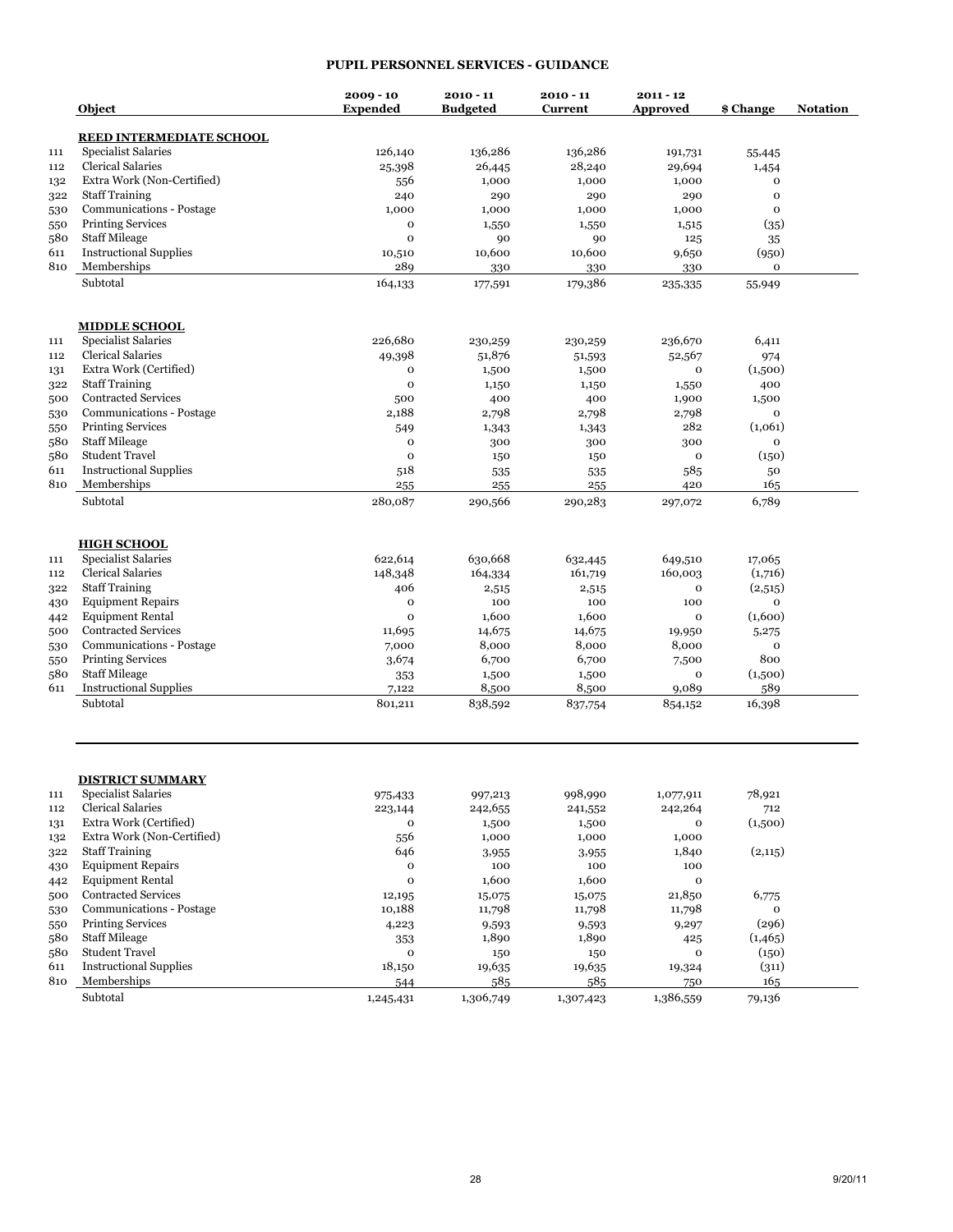#### **PUPIL PERSONNEL SERVICES - HEALTH & MEDICAL SERVICES**

|      | Object                                         | $2009 - 10$<br><b>Expended</b> | $2010 - 11$<br><b>Budgeted</b> | $2010 - 11$<br><b>Current</b> | $2011 - 12$<br>Approved | \$ Change                    | <b>Notation</b> |
|------|------------------------------------------------|--------------------------------|--------------------------------|-------------------------------|-------------------------|------------------------------|-----------------|
|      | <b>ADMINISTRATION</b>                          |                                |                                |                               |                         |                              |                 |
| 112  | Nurse Supervisor                               | 14,194                         | 14,610                         | 14,610                        | 14,610                  | $\mathbf{o}$                 |                 |
| 112  | Secretarial Salaries                           | 27,714                         | 29,113                         | 29,113                        | 29,113                  | $\mathbf{o}$                 |                 |
| 112  | <b>Nurse Salaries</b>                          | 39,411                         | 43,592                         | 43,592                        | 44,640                  | 1,048                        |                 |
| 112  | Medical Advisor                                | 10,000                         | 10,000                         | 10,000                        | 10,000                  | $\mathbf{o}$                 |                 |
| 132  | Extra Work (Non-Certified)                     | 1,482                          | 750                            | 750                           | 750                     | $\mathbf{o}$                 |                 |
|      | 322 Staff Training                             | 4,431                          | 2,700                          | 2,700                         | 3,000                   | 300                          |                 |
| 530  | Communications - Postage                       | 579                            | 660                            | 660                           | 330                     | (330)                        |                 |
| 580  | <b>Staff Mileage</b><br>Subtotal               | 198<br>98,009                  | 300<br>101,725                 | 300<br>101,725                | 300<br>102,743          | $\mathbf 0$<br>1,018         |                 |
|      | <b>ELEMENTARY/INTERMEDIATE SCHOOLS</b>         |                                |                                |                               |                         |                              |                 |
| 112  | <b>Nurse Salaries</b>                          | 297,833                        | 311,556                        | 311,556                       | 320,439                 | 8,883                        |                 |
| 132  | Extra Work (Non-Certified)                     | 10,371                         | 15,712                         | 15,712                        | 15,712                  | $\mathbf{o}$                 |                 |
| 300  | <b>Professional Services</b>                   | o                              | o                              | o                             | 88,451                  | 88,451                       |                 |
|      | 322 Staff Training                             | 3,151                          | 3,600                          | 3,600                         | 4,600                   | 1,000                        |                 |
|      | 430 Equipment Repairs                          | 280                            | 375                            | 375                           | 375                     | $\mathbf{o}$                 |                 |
|      | 580 Staff Mileage                              | 72                             | 500                            | 500                           | 500                     | $\mathbf{o}$                 |                 |
| 690- | Office Supplies                                | 804                            | 2,700                          | 2,700                         | 2,565                   | (135)                        |                 |
| 691  | <b>Health/Medical Supplies</b>                 | 4,737                          | 5,150                          | 5,150                         | 4,892                   | (258)                        |                 |
| 810  | Memberships                                    | 480                            | 630                            | 630                           | 630                     | $\mathbf{o}$                 |                 |
|      | Subtotal                                       | 317,730                        | 340,223                        | 340,223                       | 438,164                 | 97,941                       |                 |
|      | <b>MIDDLE SCHOOL</b>                           |                                |                                |                               |                         |                              |                 |
| 112  | <b>Nurse Salaries</b>                          | 67,443                         | 70,564                         | 70,564                        | 71,553                  | 989                          |                 |
| 132  | Extra Work (Non-Certified)                     | 2,294                          | 4,771                          | 4,771                         | 4,771                   | $\mathbf{o}$                 |                 |
|      | 322 Staff Training<br><b>Equipment Repairs</b> | 100                            | 1,300                          | 1,300                         | 1,300                   | $\mathbf{o}$                 |                 |
| 430  | 580 Staff Mileage                              | 70<br>12                       | 75<br>110                      | 75<br>110                     | 75<br>110               | $\mathbf{o}$<br>$\mathbf{o}$ |                 |
| 690  | Office Supplies                                | 241                            | 1,000                          | 1,000                         | 950                     | (50)                         |                 |
| 691  | <b>Health/Medical Supplies</b>                 | 565                            | 2,200                          | 2,200                         | 2,090                   | (110)                        |                 |
| 810  | Memberships                                    | 100                            | 180                            | 180                           | 180                     | $\mathbf{o}$                 |                 |
|      | Subtotal                                       | 70,826                         | 80,200                         | 80,200                        | 81,029                  | 829                          |                 |
|      | <b>HIGH SCHOOL</b>                             |                                |                                |                               |                         |                              |                 |
| 112  | <b>Nurse Salaries</b>                          | 75,175                         | 77,939                         | 77,939                        | 88,220                  | 10,281                       |                 |
| 132  | Extra Work (Non-Certified)                     | 4,983                          | 4,002                          | 4,002                         | 4,002                   | $\mathbf{o}$                 |                 |
|      | 322 Staff Training                             | 320                            | 2,075                          | 2,075                         | 2,075                   | $\mathbf{o}$                 |                 |
|      | 430 Equipment Repairs                          | 70                             | 75                             | 75                            | 75                      | $\mathbf{o}$                 |                 |
|      | 500 Contracted Services                        | $\mathbf{o}$                   | 150                            | 150                           | 150                     | $\mathbf{o}$                 |                 |
|      | 580 Staff Mileage                              | 170                            | 310                            | 310                           | 310                     | $\mathbf{o}$                 |                 |
| 690  | Office Supplies                                | 1,920                          | 2,000                          | 2,000                         | 1,900                   | (100)                        |                 |
| 691  | Health/Medical Supplies                        | 4,531                          | 7,700                          | 7,700                         | 7,315                   | (385)                        |                 |
| 810  | Memberships                                    | 200                            | 270                            | 270                           | 270                     | $\mathbf{o}$                 |                 |
|      | Subtotal                                       | 87,369                         | 94,521                         | 94,521                        | 104,317                 | 9,796                        |                 |
|      | <b>DISTRICT SUMMARY</b>                        |                                |                                |                               |                         |                              |                 |
| 112  | Nurse Supervisor                               | 14,194                         | 14,610                         | 14,610                        | 14,610                  | $\mathbf{o}$                 |                 |
| 112  | Secretarial Salaries                           | 27,714                         | 29,113                         | 29,113                        | 29,113                  |                              |                 |
| 112  | <b>Nurse Salaries</b>                          | 479,862                        | 503,651                        | 503,651                       | 524,852                 | 21,201                       |                 |
| 112  | Medical Advisor                                | 10,000                         | 10,000                         | 10,000                        | 10,000                  | $\mathbf{o}$                 |                 |
| 132  | Extra Work (Non-Certified)                     | 19,130                         | 25,235                         | 25,235                        | 25,235                  | $\mathbf 0$                  |                 |
| 300  | Professional Services                          | o                              | o                              | o                             | 88,451                  | 88,451                       |                 |
| 322  | <b>Staff Training</b>                          | 8,002                          | 9,675                          | 9,675                         | 10,975                  | 1,300                        |                 |
| 430  | <b>Equipment Repairs</b>                       | 420                            | 525                            | 525                           | 525                     | $\mathbf{o}$                 |                 |
| 500  | <b>Contracted Services</b>                     | o                              | 150                            | 150                           | 150                     | $\mathbf{o}$                 |                 |
| 530  | Communications - Postage                       | 579                            | 660                            | 660                           | 330                     | (330)                        |                 |
| 580  | <b>Staff Mileage</b>                           | 452                            | 1,220                          | 1,220                         | 1,220                   | o                            |                 |
| 690  | Office Supplies                                | 2,965                          | 5,700                          | 5,700                         | 5,415                   | (285)                        |                 |
| 691  | Health/Medical Supplies                        | 9,833                          | 15,050                         | 15,050                        | 14,297                  | (753)                        |                 |
| 810  | Memberships                                    | 780                            | 1,080                          | 1,080                         | 1,080                   | 0                            |                 |
|      | Subtotal                                       | 573,933                        | 616,669                        | 616,669                       | 726,253                 | 109,584                      |                 |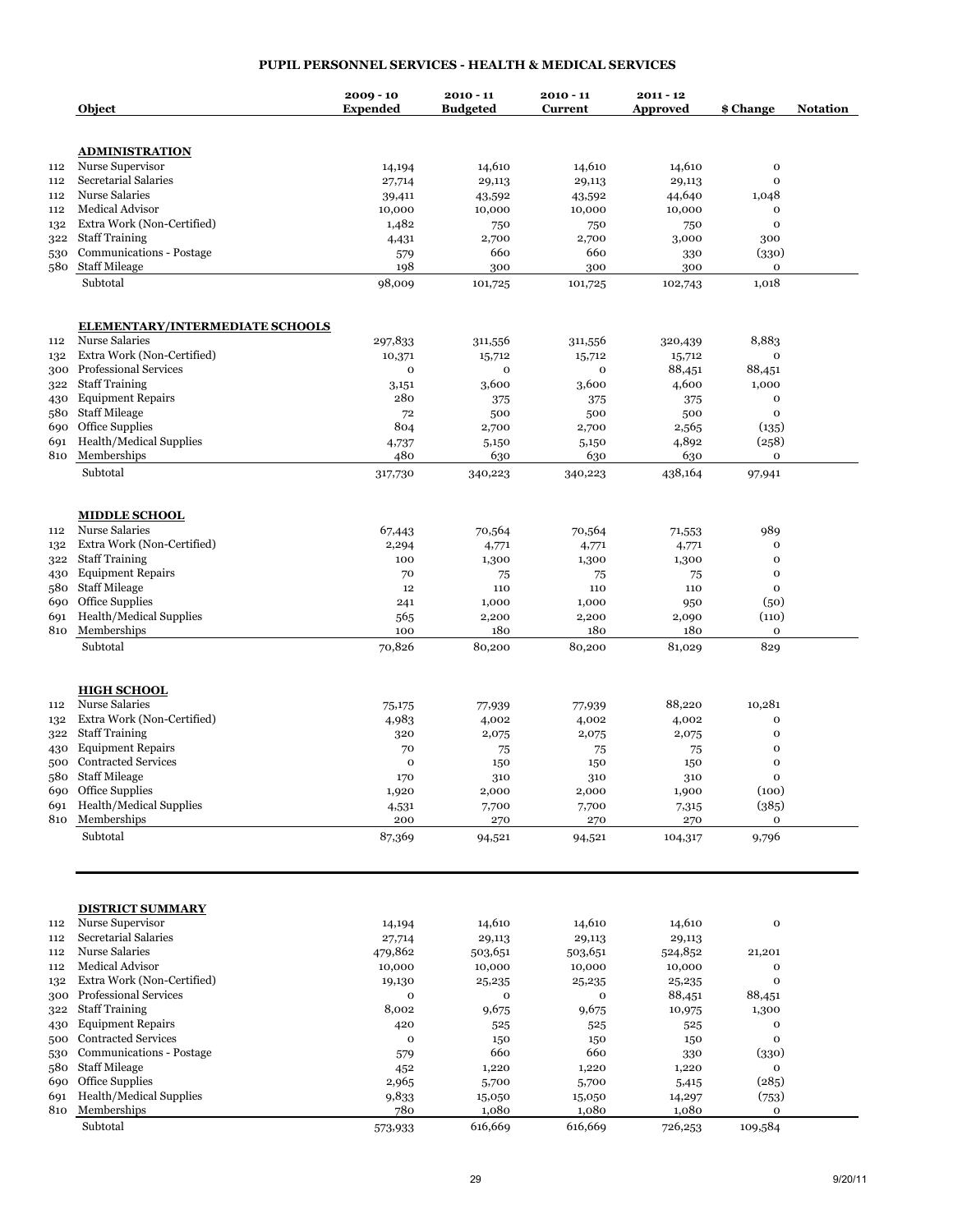#### **PUPIL PERSONNEL SERVICES**

|     | Object                                          | $2009 - 10$<br><b>Expended</b> | $2010 - 11$<br><b>Budgeted</b> | $2010 - 11$<br>Current | $2011 - 12$<br><b>Approved</b> | \$ Change | <b>Notation</b> |
|-----|-------------------------------------------------|--------------------------------|--------------------------------|------------------------|--------------------------------|-----------|-----------------|
|     |                                                 |                                |                                |                        |                                |           |                 |
|     | <b>SOCIAL WORKERS/SUBSTANCE ABUSE COUNSELOR</b> |                                |                                |                        |                                |           |                 |
| 111 | <b>Specialist Salaries</b>                      | 72,281                         | 73,460                         | 73,460                 | 75,978                         | 2,518     |                 |
| 300 | <b>Professional Services</b>                    | 36,292                         | 47,277                         | 47,277                 | 47,277                         | Ω         |                 |
| 580 | <b>Staff Mileage</b>                            | $\mathbf{o}$                   | 1,550                          | 1,550                  | 1,550                          | 0         |                 |
| 611 | <b>Instructional Supplies</b>                   | 249                            | 1,070                          | 1,070                  | 1,017                          | (53)      |                 |
|     | Subtotal                                        | 108,822                        | 123,357                        | 123,357                | 125,822                        | 2,465     |                 |
|     | PSYCHOLOGICAL SERVICES                          |                                |                                |                        |                                |           |                 |
| 111 | <b>Specialist Salaries</b>                      | 514,047                        | 427,954                        | 429,783                | 420,761                        | (9,022)   |                 |
| 300 | <b>Professional Services</b>                    | 83,756                         | 58,000                         | 58,000                 | 36,650                         | (21,350)  |                 |
| 580 | <b>Staff Mileage</b>                            | 45                             | $\mathbf{O}$                   | $\Omega$               | $\Omega$                       | $\Omega$  |                 |
| 611 | <b>Instructional Supplies</b>                   | 14,072                         | 17,013                         | 17,013                 | 16,162                         | (851)     |                 |
|     | Subtotal                                        | 611,920                        | 502,967                        | 504,796                | 473,573                        | (31,223)  |                 |
|     | TOTAL PUPIL PERSONNEL SERVICES                  | 2,540,106                      | 2,549,742                      | 2,552,245              | 2,712,207                      | 159,962   |                 |

#### **SERVICES FOR ST. ROSE (INCLUDED IN ELEMENTARY UNDER EACH SERVICE)**

| 112 | Nurse Salaries                 | 42,580 | 44,572 | 44,572 | 45,657 | 1,085 |  |
|-----|--------------------------------|--------|--------|--------|--------|-------|--|
| 132 | Extra Work (Non-Certified)     | 849    | 1,584  | 1,584  | 1,584  |       |  |
| 322 | <b>Staff Training</b>          | 100    | 600    | 600    | 600    |       |  |
|     | 690 Office Supplies            |        | 100    | 100    | 95     | (5)   |  |
| 691 | <b>Health/Medical Supplies</b> | 70     | 350    | 350    | 332    | (18)  |  |
| 810 | Memberships                    |        | 90     | ۹O     | 90     |       |  |
|     | Subtotal                       | 43,600 | 47,296 | 47,296 | 48,358 | 1,062 |  |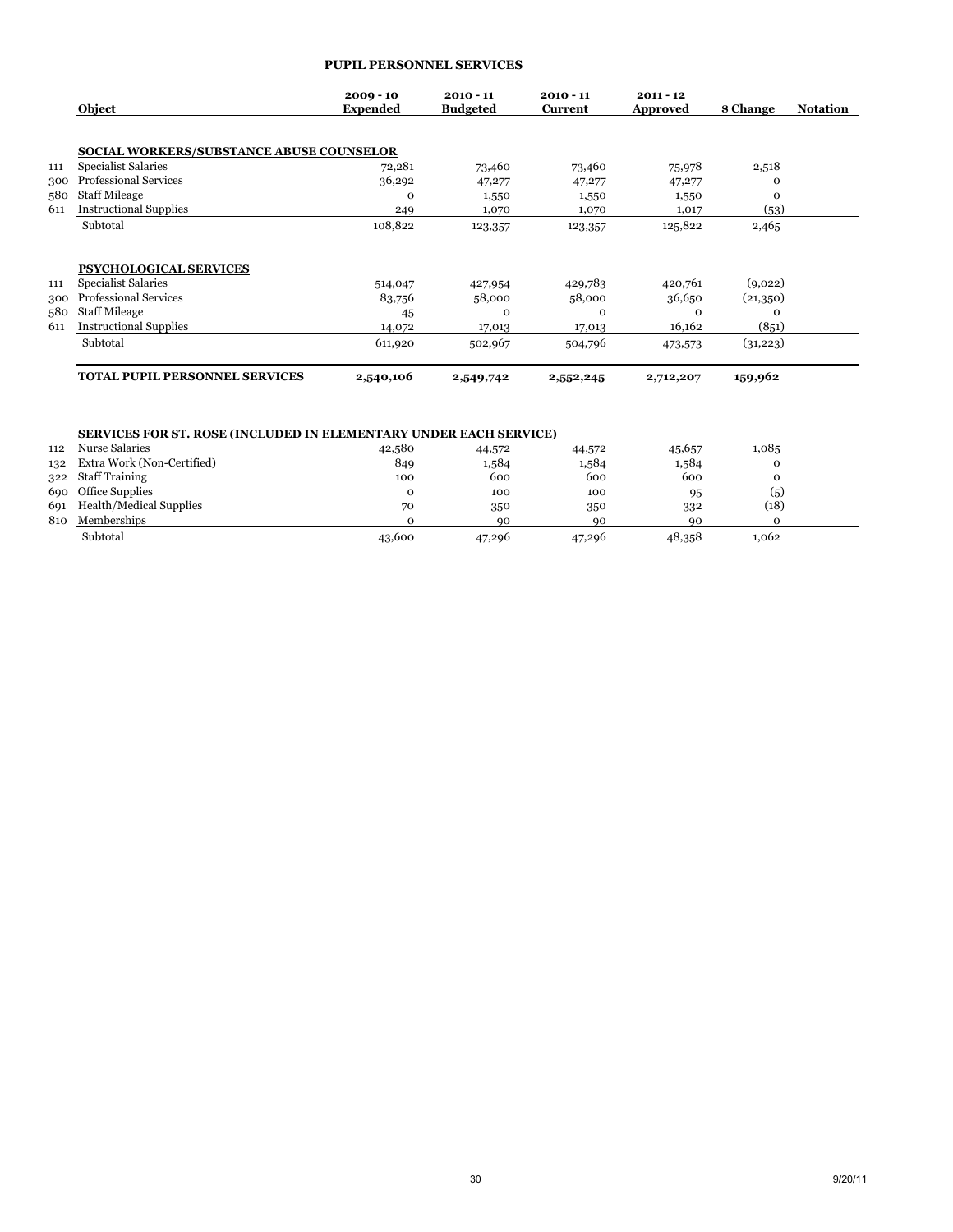|     | 2011 - 2012 APPROVED BUDGET for the NEWTOWN PUBLIC SCHOOLS                   |                         |                                |                      |                                |           |           |  |
|-----|------------------------------------------------------------------------------|-------------------------|--------------------------------|----------------------|--------------------------------|-----------|-----------|--|
|     | Object                                                                       | $2009 - 10$<br>Expended | $2010 - 11$<br><b>Budgeted</b> | 2010 - 11<br>Current | $2011 - 12$<br><b>Approved</b> | \$ Change | % Change  |  |
| 111 | Certified Salaries                                                           | 164,479                 | 143,204                        | 143,204              | 135,800                        | (7, 404)  | $-5.17%$  |  |
| 112 | Non-Certified Salaries                                                       | 474,830                 | 461,095                        | 470,069              | 467,823                        | (2,246)   | $-0.48%$  |  |
| 322 | <b>Staff Training</b>                                                        | 94,119                  | 85,200                         | 85,200               | 92,300                         | 7,100     | 8.33%     |  |
| 430 | <b>Equipment Repairs</b>                                                     | 59,891                  | 64,626                         | 64,626               | 64,133                         | (493)     | -0.76%    |  |
| 500 | <b>Contracted Services</b>                                                   | 108,219                 | 167,161                        | 167,161              | 178,616                        | 11,455    | 6.85%     |  |
| 550 | <b>Printing Services</b>                                                     | 5,693                   | 6,300                          | 6,300                | 5,000                          | (1,300)   | $-20.63%$ |  |
| 560 | <b>Out-of-District Placements</b>                                            | 62,350                  | 89,047                         | 71,360               | 71,360                         | $\Omega$  | $0.00\%$  |  |
| 580 | <b>Staff Mileage</b>                                                         | 13,256                  | 16,800                         | 16,800               | 14,400                         | (2,400)   | $-14.29%$ |  |
| 611 | <b>Supplies</b>                                                              | 209,570                 | 91,284                         | 91,284               | 92,904                         | 1,620     | 1.77%     |  |
| 641 | Textbooks                                                                    | 155,211                 | 124,750                        | 124,750              | 79,828                         | (44, 922) | $-36.01%$ |  |
| 734 | Equipment                                                                    | 592,887                 | 70,816                         | 70,816               | 156,602                        | 85,786    | 121.14%   |  |
| 810 | Memberships                                                                  | 610                     | 1,804                          | 1,804                | 2,299                          | 495       | 27.44%    |  |
|     | Total<br>3.63%<br>1,361,065<br>1,322,087<br>47,691<br>1,941,115<br>1,313,374 |                         |                                |                      |                                |           |           |  |

Curriculum & Technology includes the following services:

Curriculum & Staff Development for the District Information Technology Services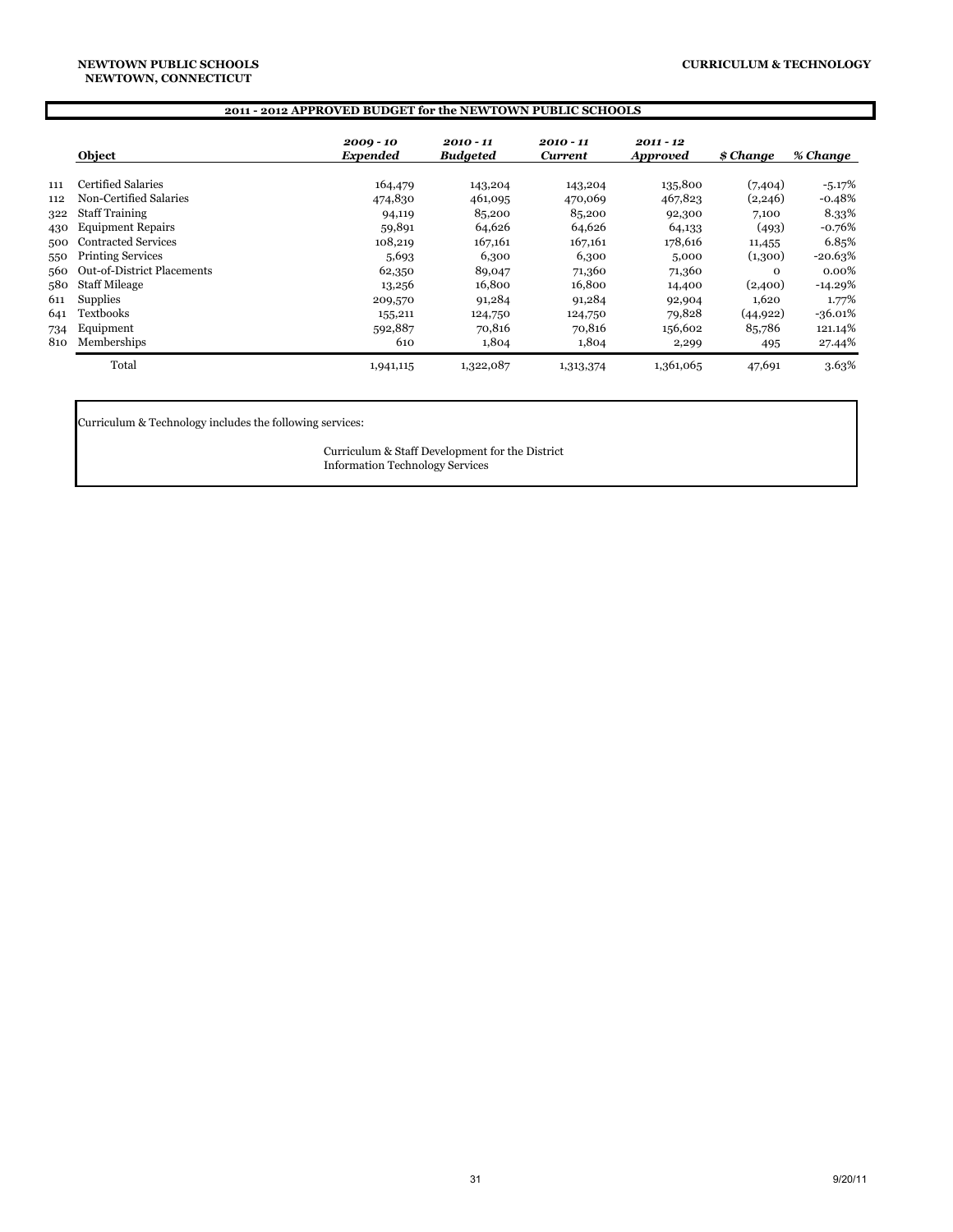#### **CURRICULUM & TECHNOLOGY**

|     | Object                                    | $2009 - 10$<br><b>Expended</b> | $2010 - 11$<br><b>Budgeted</b> | $2010 - 11$<br>Current | $2011 - 12$<br>Approved | \$ Change    | <b>Notation</b> |
|-----|-------------------------------------------|--------------------------------|--------------------------------|------------------------|-------------------------|--------------|-----------------|
|     | <b>CURRICULUM &amp; STAFF DEVELOPMENT</b> |                                |                                |                        |                         |              |                 |
| 112 | <b>Educational Assistants</b>             | 2,433                          | 3,000                          | 3,000                  | $\mathbf{o}$            | (3,000)      |                 |
| 121 | Substitutes (Certified)                   | 3,358                          | 6,000                          | 6,000                  | 3,000                   | (3,000)      |                 |
| 131 | Staff & Program Development               | 161,121                        | 137,204                        | 137,204                | 132,800                 | (4,404)      |                 |
| 132 | Extra Work (Non-Certified)                | 489                            | 1,000                          | 1,000                  | 1,000                   | $\mathbf 0$  |                 |
| 322 | Staff/Curriculum Development              | 31,023                         | 45,500                         | 45,500                 | 52,100                  | 6,600        |                 |
| 322 | Enrichment                                | 39,275                         | 25,000                         | 25,000                 | 25,000                  | $\mathbf{o}$ |                 |
| 500 | <b>Contracted Services</b>                | 36,945                         | 28,200                         | 28,200                 | 32,400                  | 4,200        |                 |
| 550 | <b>Printing Services</b>                  | 5,693                          | 6,300                          | 6,300                  | 5,000                   | (1,300)      |                 |
| 560 | <b>Tuition - Magnet Schools</b>           | 62,350                         | 89,047                         | 71,360                 | 71,360                  | $\mathbf{o}$ |                 |
| 580 | <b>Staff Mileage</b>                      | 5,947                          | 3,700                          | 3,700                  | 4,700                   | 1,000        |                 |
| 585 | Accommodations                            | 3,830                          | 5,000                          | 5,000                  | 2,000                   | (3,000)      |                 |
| 611 | Supplies                                  | 36,400                         | 25,762                         | 25,762                 | 28,749                  | 2,987        |                 |
| 641 | Textbooks                                 | 155,211                        | 124,750                        | 124,750                | 79,828                  | (44, 922)    |                 |
| 734 | Equipment                                 | o                              | 1,700                          | 1,700                  | 1,500                   | (200)        |                 |
| 810 | Memberships                               | 610                            | 1,104                          | 1,104                  | 1,504                   | 400          |                 |
|     | Subtotal                                  | 544,686                        | 503,267                        | 485,580                | 440,941                 | (44, 639)    |                 |
|     | <b>INFORMATION TECHNOLOGY SERVICES</b>    |                                |                                |                        |                         |              |                 |
| 112 | <b>Technology Staff</b>                   | 392,612                        | 377,582                        | 382,515                | 384,039                 | 1,524        |                 |
| 112 | <b>Clerical Salaries</b>                  | 39,846                         | 38,693                         | 42,734                 | 42,734                  | o            |                 |
| 112 | Tech. Coord. Stipends                     | 26,280                         | 26,280                         | 26,280                 | 26,280                  | $\mathbf{O}$ |                 |
| 132 | Extra Work (Non-Certified)                | 13,170                         | 14,540                         | 14,540                 | 13,770                  | (770)        |                 |
| 322 | <b>Staff Training</b>                     | 23,821                         | 14,700                         | 14,700                 | 15,200                  | 500          |                 |
| 430 | <b>Technology Service &amp; Repairs</b>   | 59,891                         | 64,626                         | 64,626                 | 64,133                  | (493)        |                 |
| 500 | <b>Contracted Services</b>                | 71,274                         | 138,961                        | 138,961                | 146,216                 | 7,255        |                 |
| 580 | <b>Staff Mileage</b>                      | 3,479                          | 8,100                          | 8,100                  | 7,700                   | (400)        |                 |
| 611 | <b>Instructional Supplies</b>             | 16,349                         | 14,400                         | 14,400                 | 11,023                  | (3,377)      |                 |
| 690 | Office Supplies                           | 1,063                          | 1,980                          | 1,980                  | 1,880                   | (100)        |                 |
| 692 | <b>Technology Software</b>                | 155,757                        | 49,142                         | 49,142                 | 51,252                  | 2,110        |                 |
| 734 | Equipment                                 | 592,887                        | 69,116                         | 69,116                 | 155,102                 | 85,986       |                 |
| 810 | Memberships                               | o                              | 700                            | 700                    | 795                     | 95           |                 |
|     | Subtotal                                  | 1,396,429                      | 818,820                        | 827,794                | 920,124                 | 92,330       |                 |
|     | <b>TOTAL CURRICULUM &amp; TECHNOLOGY</b>  | 1,941,115                      | 1,322,087                      | 1,313,374              | 1,361,065               | 47,691       |                 |

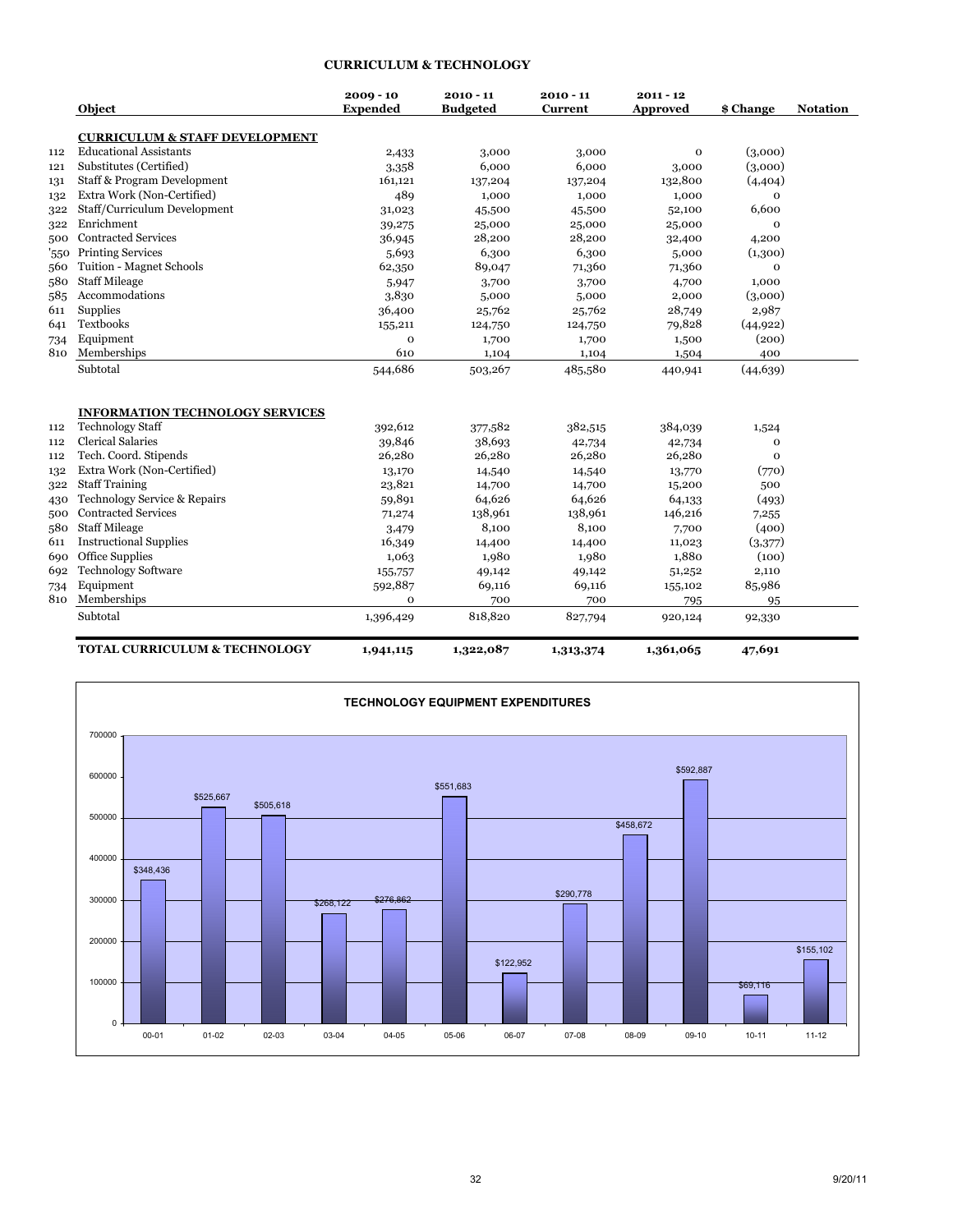#### **NEWTOWN, CONNECTICUT NEWTOWN PUBLIC SCHOOLS**

|     |                                     | 2011 - 2012 APPROVED BUDGET for the NEWTOWN PUBLIC SCHOOLS |                                |                             |                                |            |           |
|-----|-------------------------------------|------------------------------------------------------------|--------------------------------|-----------------------------|--------------------------------|------------|-----------|
|     | Object                              | $2009 - 10$<br>Expended                                    | $2010 - 11$<br><b>Budgeted</b> | 2010 - 11<br><b>Current</b> | $2011 - 12$<br><b>Approved</b> | \$ Change  | % Change  |
| 111 | Certified Salaries                  | 1,051,702                                                  | 1,226,613                      | 1,158,253                   | 1,032,338                      | (125, 915) | $-10.87%$ |
| 112 | Non-Certified Salaries              | 717,270                                                    | 703,104                        | 699,252                     | 545,049                        | (154, 203) | $-22.05%$ |
| 300 | <b>Professional Services</b>        | 112,538                                                    | 124,415                        | 124,415                     | 163,600                        | 39,185     | 31.50%    |
| 322 | <b>Staff Training</b>               | 13,345                                                     | 10,860                         | 10,860                      | 10,750                         | (110)      | $-1.01%$  |
| 410 | <b>Building Contracted Services</b> | 18,021                                                     | 5,500                          | 5,500                       | 2,000                          | (3,500)    | $-63.64%$ |
| 430 | <b>Equipment Repairs</b>            | 24,412                                                     | 23,200                         | 23,200                      | 31,800                         | 8,600      | 37.07%    |
| 442 | <b>Equipment Rentals</b>            | 11,251                                                     | 12,657                         | 12,657                      | 11,330                         | (1,327)    | $-10.48%$ |
| 500 | <b>Contracted Services</b>          | 20,328                                                     | 6,975                          | 6,975                       | 25,860                         | 18,885     | 270.75%   |
| 521 | Insurance - Liability               | 172,720                                                    | 174,637                        | 174,150                     | 167,060                        | (7,090)    | $-4.07%$  |
| 530 | Communications                      | 15,467                                                     | 31,600                         | 31,600                      | 29,850                         | (1,750)    | $-5.54%$  |
| 550 | <b>Printing Services</b>            | 1,453                                                      | 3,000                          | 3,000                       | 2,900                          | (100)      | $-3.33%$  |
| 580 | <b>Staff Mileage</b>                | 14,335                                                     | 15,135                         | 15,135                      | 17,350                         | 2,215      | 14.63%    |
| 611 | Supplies                            | 45,739                                                     | 31,080                         | 31,080                      | 33,221                         | 2,141      | 6.89%     |
| 641 | Textbooks                           | 496                                                        | 1,700                          | 1,700                       | 1,600                          | (100)      | $-5.88%$  |
| 734 | Equipment                           | $\Omega$                                                   | $\Omega$                       | $\Omega$                    | 1,730                          | 1,730      |           |
| 810 | Memberships                         | 33,100                                                     | 39,693                         | 39,693                      | 35,848                         | (3,845)    | $-9.69%$  |
|     | Total                               | 2,252,178                                                  | 2,410,169                      | 2,337,470                   | 2,112,286                      | (225, 184) | $-9.63%$  |

General Support Services includes the following services:

Superintendent, Assistant Superintendent, & Human Resources Offices Budget & Business Services Office Provisions for Salary Adjustments Regular Substitute Teachers for the District Board of Education Expenses District Security Services Cafeteria Services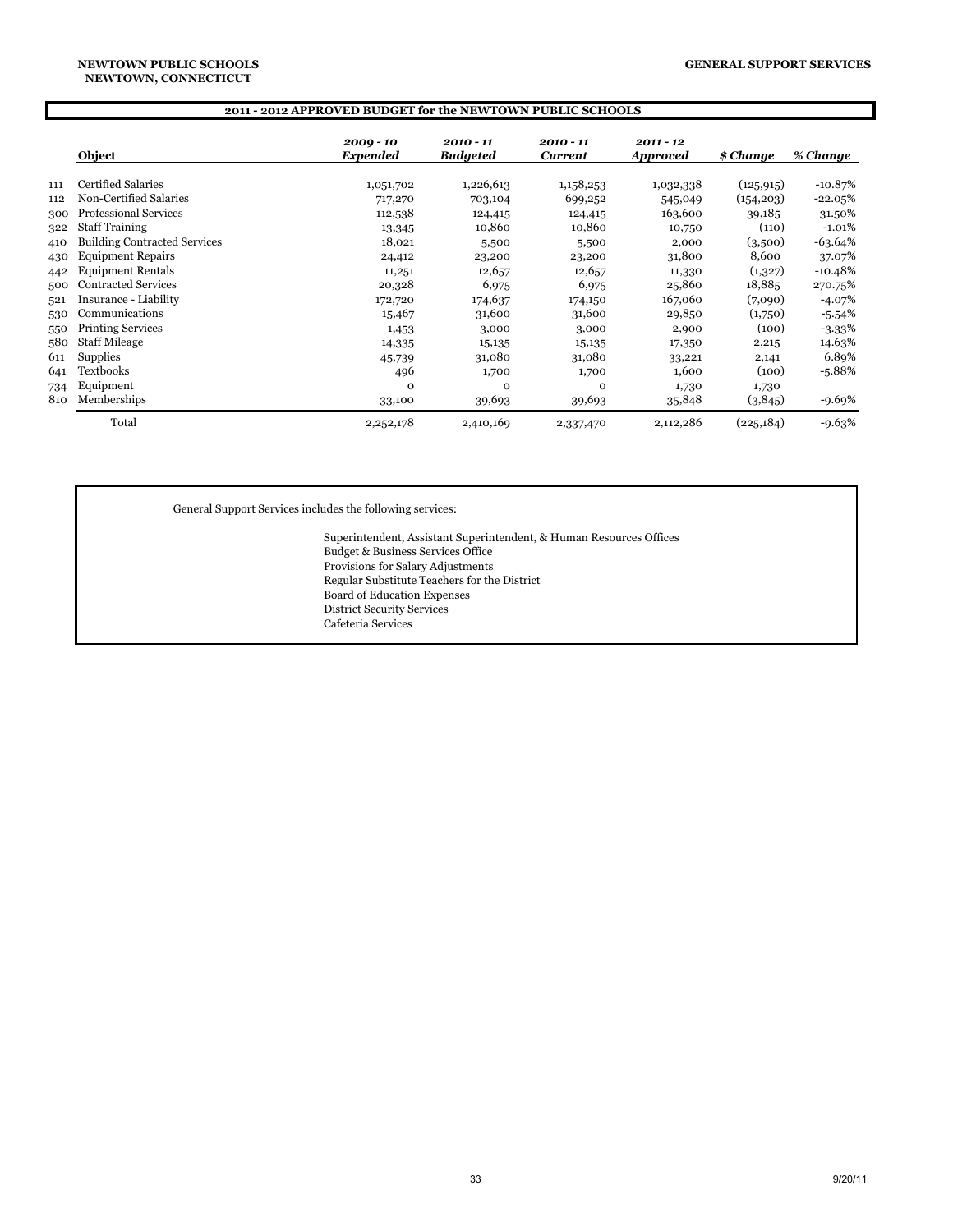#### **GENERAL SUPPORT SERVICES**

|     | Object                                                     | $2009 - 10$<br><b>Expended</b> | $2010 - 11$<br><b>Budgeted</b> | $2010 - 11$<br>Current | $2011 - 12$<br>Approved | \$ Change        | <b>Notation</b> |
|-----|------------------------------------------------------------|--------------------------------|--------------------------------|------------------------|-------------------------|------------------|-----------------|
|     | SUPERINTENDENT, ASSISTANT SUPERINTENDENT & HUMAN RESOURCES |                                |                                |                        |                         |                  |                 |
| 111 | <b>Administrator Salaries</b>                              | 389,594                        | 403,855                        | 390,874                | 393,571                 | 2,697            |                 |
| 112 | Secretarial Salaries                                       | 185,807                        | 187,955                        | 197,429                | 197,193                 | (236)            |                 |
| 132 | Extra Work (Non-Certified)                                 | 2,007                          | 1,100                          | 1,100                  | 1,100                   | $\mathbf{o}$     |                 |
| 300 | <b>Professional Services</b>                               | 62,205                         | 77,550                         | 77,550                 | 117,550                 | 40,000           |                 |
|     | 322 Staff Training                                         | 3,897                          | 4,000                          | 4,000                  | 5,350                   | 1,350            |                 |
| 500 | <b>Contracted Services</b>                                 | 5,186                          | 5,500                          | 5,500                  | 6,815                   | 1,315            |                 |
| 530 | Communications - Advertising                               | 6,396                          | 17,000                         | 17,000                 | 16,000                  | (1,000)          |                 |
| 580 | <b>Staff Mileage</b>                                       | 9,320                          | 7,400                          | 7,400                  | 12,550                  | 5,150            |                 |
| 641 | Textbooks                                                  | 496                            | 1,700                          | 1,700                  | 1,600                   | (100)            |                 |
| 690 | Office Supplies                                            | 3,815                          | 3,000                          | 3,000                  | 2,375                   | (625)            |                 |
| 810 | Memberships                                                | 8,283                          | 8,400                          | 8,400                  | 8,300                   | (100)            |                 |
|     | Subtotal                                                   | 677,007                        | 717,460                        | 713,953                | 762,404                 | 48,451           |                 |
|     | <b>BUDGET &amp; BUSINESS SERVICES</b>                      |                                |                                |                        |                         |                  |                 |
| 111 | <b>Administrator Salaries</b>                              | 218,789                        | 143,390                        | 140,572                | 144,646                 | 4,074            |                 |
| 112 | <b>Supervisory Salaries</b>                                | 131,681                        | 118,664                        | 79,689                 | 69,762                  | (9,927)          |                 |
| 112 | <b>Clerical Salaries</b>                                   | 173,283                        | 175,292                        | 199,682                | 223,132                 | 23,450           |                 |
|     | Secretarial Salaries                                       |                                |                                |                        |                         |                  |                 |
| 112 |                                                            | 54,618                         | 54,564                         | 55,823                 | 55,322                  | (501)            |                 |
| 132 | Extra Work (Non-Certified)                                 | 2,302                          | 4,700                          | 4,700                  | 4,700                   | $\mathbf 0$      |                 |
| 300 | <b>Professional Services</b>                               | 50,333                         | 46,865                         | 46,865                 | 46,050                  | (815)            |                 |
| 322 | <b>Staff Training</b>                                      | 7,646                          | 5,000                          | 5,000                  | 5,000                   | $\mathbf{o}$     |                 |
| 430 | <b>Equipment Repairs</b>                                   | 2,376                          | 1,000                          | 1,000                  | 1,000                   | $\mathbf{o}$     |                 |
| 442 | <b>Equipment Rental</b>                                    | 11,251                         | 12,657                         | 12,657                 | 11,330                  | (1,327)          |                 |
| 500 | <b>Contracted Services</b>                                 | 15,084                         | 575                            | 575                    | 18,145                  | 17,570           |                 |
| 530 | Communications - Postage                                   | 8,816                          | 11,600                         | 11,600                 | 11,050                  | (550)            |                 |
| 530 | Communications - Advertising                               | 255                            | 3,000                          | 3,000                  | 2,800                   | (200)            |                 |
| 580 | <b>Staff Mileage</b>                                       | 3,137                          | 4,000                          | 4,000                  | 4,000                   | $\mathbf 0$      |                 |
|     |                                                            |                                |                                |                        |                         |                  |                 |
| 690 | Office Supplies                                            | 29,132                         | 21,000                         | 21,000                 | 19,000                  | (2,000)          |                 |
| 810 | Memberships                                                | 4,154                          | 835                            | 835                    | 840                     | 5                |                 |
|     | Subtotal                                                   | 712,855                        | 603,142                        | 586,998                | 616,777                 | 29,779           |                 |
|     | <b>PROVISION FOR SALARY ADJUSTMENTS</b>                    |                                |                                |                        |                         |                  |                 |
| 111 | Provision For Certified Salary                             | $\mathbf{o}$                   | 196,700                        | 144,139                | 6,421                   | (137,718)        |                 |
|     | Adjustments/Adv.Deg./Turnover                              |                                |                                |                        |                         |                  |                 |
| 112 | Provision For Non-certified                                | $\mathbf{o}$                   | o                              | $\mathbf 0$            | (166,989)               | (166, 989)       |                 |
|     | Salary Adjustments                                         |                                |                                |                        |                         |                  |                 |
|     | Subtotal                                                   | $\mathbf 0$                    | 196,700                        | 144,139                | (160, 568)              | (304,707)        |                 |
|     | <b>REGULAR SUBSTITUTES &amp; DISTRICT EXTRA WORK</b>       |                                |                                |                        |                         |                  |                 |
| 112 | Substitute Calling                                         | 10,515                         | 10,830                         | 10,830                 | 10,830                  | $\mathbf{o}$     |                 |
| 121 | Substitutes (Certified)                                    | 443,318                        | 482,668                        | 482,668                | 487,700                 | 5,032            |                 |
| 132 | Extra Work (Non-Certified)                                 | 14,225                         | 14,500                         | 14,500                 | 14,500                  | o                |                 |
|     | Subtotal                                                   | 468,058                        | 507,998                        | 507,998                | 513,030                 | 5,032            |                 |
|     | <b>BOARD OF EDUCATION EXPENSES</b>                         |                                |                                |                        |                         |                  |                 |
| 112 | Secretarial Salaries                                       | 3,190                          | 5,000                          | 5,000                  | 5,000                   | $\mathbf{o}$     |                 |
|     | <b>Contracted Services</b>                                 |                                | 900                            | 900                    | 900                     | 0                |                 |
| 500 | Liability/Umbrella Insurance                               | 59                             |                                |                        |                         |                  |                 |
| 521 |                                                            | 172,720                        | 174,637                        | 174,150                | 167,060                 | (7,090)          |                 |
| 550 | <b>Printing Services</b>                                   | 1,453                          | 3,000                          | 3,000                  | 2,900                   | (100)            |                 |
| 580 | <b>Staff Mileage</b>                                       | 1,110                          | 1,035                          | 1,035                  | 500                     | (535)            |                 |
| 690 | Office/Meeting Supplies                                    | 5,047                          | 5,300                          | 5,300                  | 4,750                   | (550)            |                 |
| 810 | Memberships<br>Subtotal                                    | 20,664                         | 30,458                         | 30,458                 | 26,708                  | (3,750)          |                 |
|     |                                                            | 204,242                        | 220,330                        | 219,843                | 207,818                 | (12, 025)        |                 |
|     | <b>DISTRICT SECURITY SERVICES</b>                          |                                |                                |                        |                         |                  |                 |
| 112 | <b>Security Salaries</b>                                   | 125,643                        | 130,499                        | 130,499                | 130,499                 | $\mathbf 0$      |                 |
|     | 332 Staff Training                                         | 1,802                          | 1,860                          | 1,860                  | 400                     | (1,460)          |                 |
| 410 | <b>Security Services</b>                                   | 18,021                         | 5,500                          | 5,500                  | 2,000                   | (3,500)          |                 |
| 430 | <b>Equipment Repairs</b>                                   | 829                            | 2,200                          | 2,200                  | 800                     | (1,400)          |                 |
| 580 | <b>Staff Mileage</b>                                       | 769                            | 2,700                          | 2,700                  | 300                     | (2,400)          |                 |
|     | <b>Security Supplies</b>                                   |                                |                                |                        |                         |                  |                 |
| 690 |                                                            | 7,745                          | 1,780                          | 1,780                  | 7,096                   | 5,316            |                 |
| 734 | Equipment<br>Subtotal                                      | o<br>154,809                   | o<br>144,539                   | o<br>144,539           | 1,730<br>142,825        | 1,730<br>(1,714) |                 |
|     |                                                            |                                |                                |                        |                         |                  |                 |
|     | <b>CAFETERIA SERVICES</b>                                  |                                |                                |                        |                         |                  |                 |
| 112 | <b>Clerical Salaries</b>                                   | 14,000                         | o                              | $\mathbf{o}$           | 0                       | $\mathbf{o}$     |                 |
| 430 | <b>Equipment Repairs</b><br>Subtotal                       | 21,207<br>35,207               | 20,000<br>20,000               | 20,000<br>20,000       | 30,000<br>30,000        | 10,000<br>10,000 |                 |
|     |                                                            |                                |                                |                        |                         |                  |                 |
|     | <b>TOTAL GENERAL SUPPORT SERVICES</b>                      | 2,252,178                      | 2,410,169                      | 2,337,470              | 2,112,286               | (225, 184)       |                 |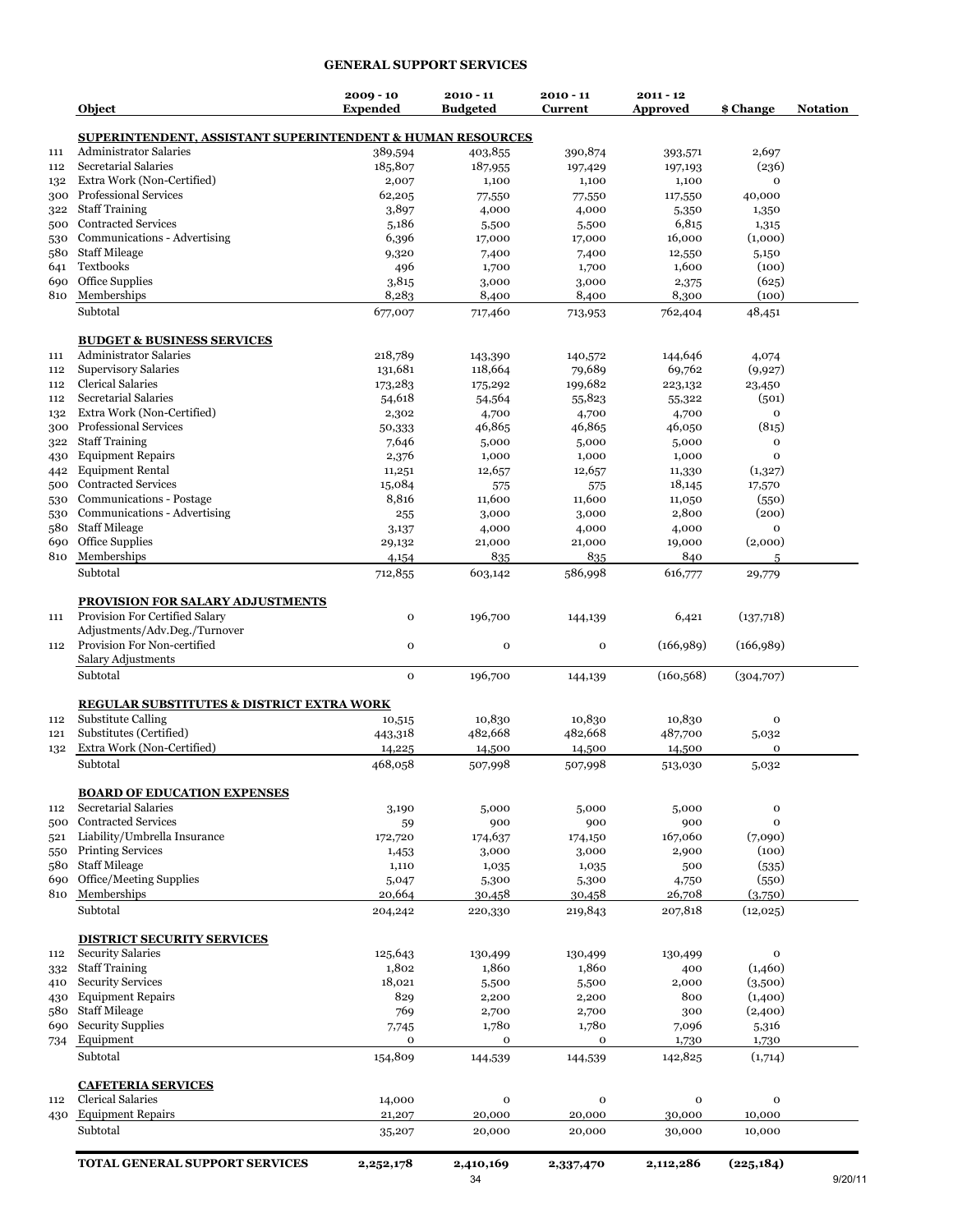|     | 2011 - 2012 APPROVED BUDGET for the NEWTOWN PUBLIC SCHOOLS             |                                |                                |                        |                                |           |            |  |
|-----|------------------------------------------------------------------------|--------------------------------|--------------------------------|------------------------|--------------------------------|-----------|------------|--|
|     | Object                                                                 | $2009 - 10$<br><b>Expended</b> | $2010 - 11$<br><b>Budgeted</b> | $2010 - 11$<br>Current | $2011 - 12$<br><b>Approved</b> | \$ Change | % Change   |  |
| 111 | Certified Salaries - Early Retirements<br>200 Employee Fringe Benefits | 106,017<br>9,929,746           | 24,000<br>10,725,687           | 24,000<br>10,725,687   | 16.000<br>10,575,126           | (8,000)   | $-33.33\%$ |  |
|     | Total                                                                  | 10,035,763                     | 10,749,687                     | 10,749,687             | 10,591,126                     | (8,000)   | $-0.07%$   |  |

Employee Fringe Benefits - 75.5% of this amount is for the medical, prescription and dental programs offered to all eligible employees.

The Town and BOE have combined with an Anthem ASO (Administrative Services Only) plan, while self insuring for all medical claims.

All employee groups are paying a percentage of premium cost as a result of employee negotiations. Medical and dental premium co-payments for school district employees are as follows:

| Superintendent                 | Blue Care<br>POE 15<br>20.0% | Century<br>PPO <sub>20</sub><br>20.0% | Century<br>PPO 25/30 | <b>HSA</b> |
|--------------------------------|------------------------------|---------------------------------------|----------------------|------------|
| Administrators                 |                              |                                       | 18.0%                |            |
| Teachers                       |                              | 19.0%                                 |                      | 14.0%      |
| Custodians*                    | 13.5%                        | 16.0%                                 |                      |            |
| <b>Educational Assistants*</b> | 12.5%                        | 15.0%                                 |                      |            |
| <b>Nurses</b>                  |                              |                                       | 13.5%                | 10.5%      |
| Secretaries/Clerks *           | 12.5%                        | 15.0%                                 |                      |            |
| All other employees            | 12.5%                        | 15.0%                                 |                      |            |

\* These contracts have to be settled for next year. The co-payment rates are those currently in effect.

The Board of Education is offering four different medical plans.

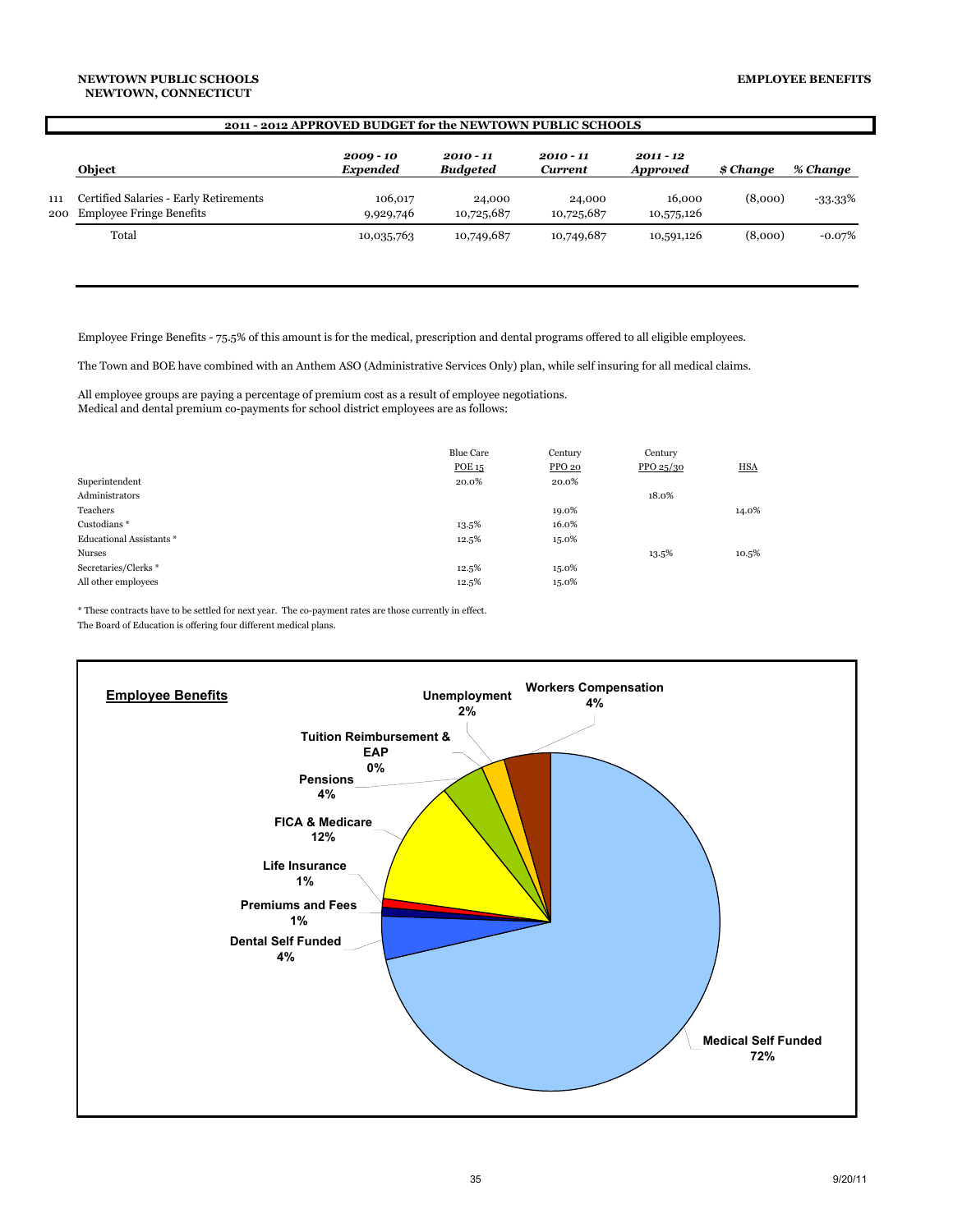|     | Object                                                              | $2009 - 10$<br><b>Expended</b> | $2010 - 11$<br><b>Budgeted</b> | 2010 - 11<br><b>Current</b> | $2011 - 12$<br><b>Approved</b> | \$ Change   | % Change  |
|-----|---------------------------------------------------------------------|--------------------------------|--------------------------------|-----------------------------|--------------------------------|-------------|-----------|
| 111 | <b>Early Retirements</b>                                            | 106,017                        | 24,000                         | 24,000                      | 16.000                         | (8,000)     | -33.33%   |
|     | <b>Certified Salaries</b>                                           | 106,017                        | 24,000                         | 24,000                      | 16,000                         | (8,000)     | $-33.33%$ |
| 212 | Medical Self Funded*                                                | 7,723,525                      | 7,760,191                      | 7,760,191                   | 7,560,815                      | (199,376)   | $-2.57\%$ |
| 212 | Dental Self Funded *                                                | included above                 | 437,928                        | 437,928                     | 421,523                        | (16, 405)   | $-3.75%$  |
| 212 | Premiums and Fees **                                                | 64,825                         | 109,473                        | 109,473                     | 98,814                         | (10, 659)   | $-9.74%$  |
| 213 | Life Insurance                                                      | 63,872                         | 81,477                         | 81,477                      | 85,385                         | 3,908       | 4.80%     |
| 220 | FICA & Medicare                                                     | 1,236,737                      | 1,261,521                      | 1,261,521                   | 1,261,524                      | 3           | 0.00%     |
| 230 | Pensions                                                            | 352,496                        | 407,215                        | 409,215                     | 439,463                        | 30,248      | 7.39%     |
| 240 | <b>Tuition Reimbursement</b>                                        | 10,000                         | 15,000                         | 15,000                      | 15,000                         | $\mathbf 0$ | 0.00%     |
| 250 | Unemployment                                                        | 63,453                         | 179,631                        | 179,631                     | 226,992                        | 47,361      | 26.37%    |
| 260 | <b>Workers Compensation</b>                                         | 414,028                        | 471,641                        | 469,641                     | 464,000                        | (5,641)     | $-1.20%$  |
| 270 | <b>Employee Assistance Program</b>                                  | 810                            | 1.610                          | 1,610                       | 1.610                          | $\Omega$    | $0.00\%$  |
|     | <b>Employee Fringe Benefits</b>                                     | 9,929,746                      | 10,725,687                     | 10,725,687                  | 10,575,126                     | (150, 561)  | $-1.40%$  |
|     | TOTAL EMPLOYEE BENEFITS                                             | 10,035,763                     | 10,749,687                     | 10,749,687                  | 10,591,126                     | (166, 561)  | $-1.55%$  |
|     | * PROJECTED HEALTH INSURANCE CLAIMS & CHARGES DETAIL<br>2011 - 2012 |                                | Medical                        |                             | Dental                         |             |           |

| 2011 - 2012                                         |             |           |
|-----------------------------------------------------|-------------|-----------|
| Self Funded Claims                                  | 9,484,800   | 590,603   |
| <b>HSA Employer Contributions</b>                   | 60,000      | $\Omega$  |
| Early Retirement Cost - Reimburse Supplemental Ins. | 21,368      | $\Omega$  |
| Consultant Administrative Fee (BOE Share)           | 25,000      | $\Omega$  |
| B.O.E. Funding                                      | 9,591,168   | 590,603   |
| Receipts                                            |             |           |
| Employee Contributions / Other Offsets              | (2,030,353) | (169,080) |
| <b>Net BOE Costs</b>                                | 7,560,815   | 421,523   |

MEDICAL INSURANCE PREMIUMS Secretaries, educational assistants, custodians and individually contracted have a choice of the POE 15 Plan or the PPO 20 plan. Administrators & Nurses have a PPO 25/30 plan for 2011-12. Teachers have a choice between a PPO and an HSA plan. The projection for the self insurance fund is done in conjunction with the town and the contracted consultant. See page 35 for rate increases and co-pays.

#### \*\* PROJECTED INSURANCE PREMIUMS AND FEES DETAIL

| Premiums                                            |        |
|-----------------------------------------------------|--------|
| <b>LTD Premiums</b>                                 | 37,024 |
| Long Term Health Care                               | 2,500  |
| Employee Physicals - Danbury Health Care Affiliates | 8,500  |
| <b>Travel Accident</b>                              | 1,000  |
| <b>Total Premiums</b>                               | 49,024 |
| Fees                                                |        |
| Administrative (Dental Only)                        | 37,975 |
| HIPAA, COBRA, NY Surcharge, Printing                | 11,815 |
| <b>Total Fees</b>                                   | 49,790 |
|                                                     |        |
| <b>TOTAL PREMIUMS &amp; FEES</b>                    | 98,814 |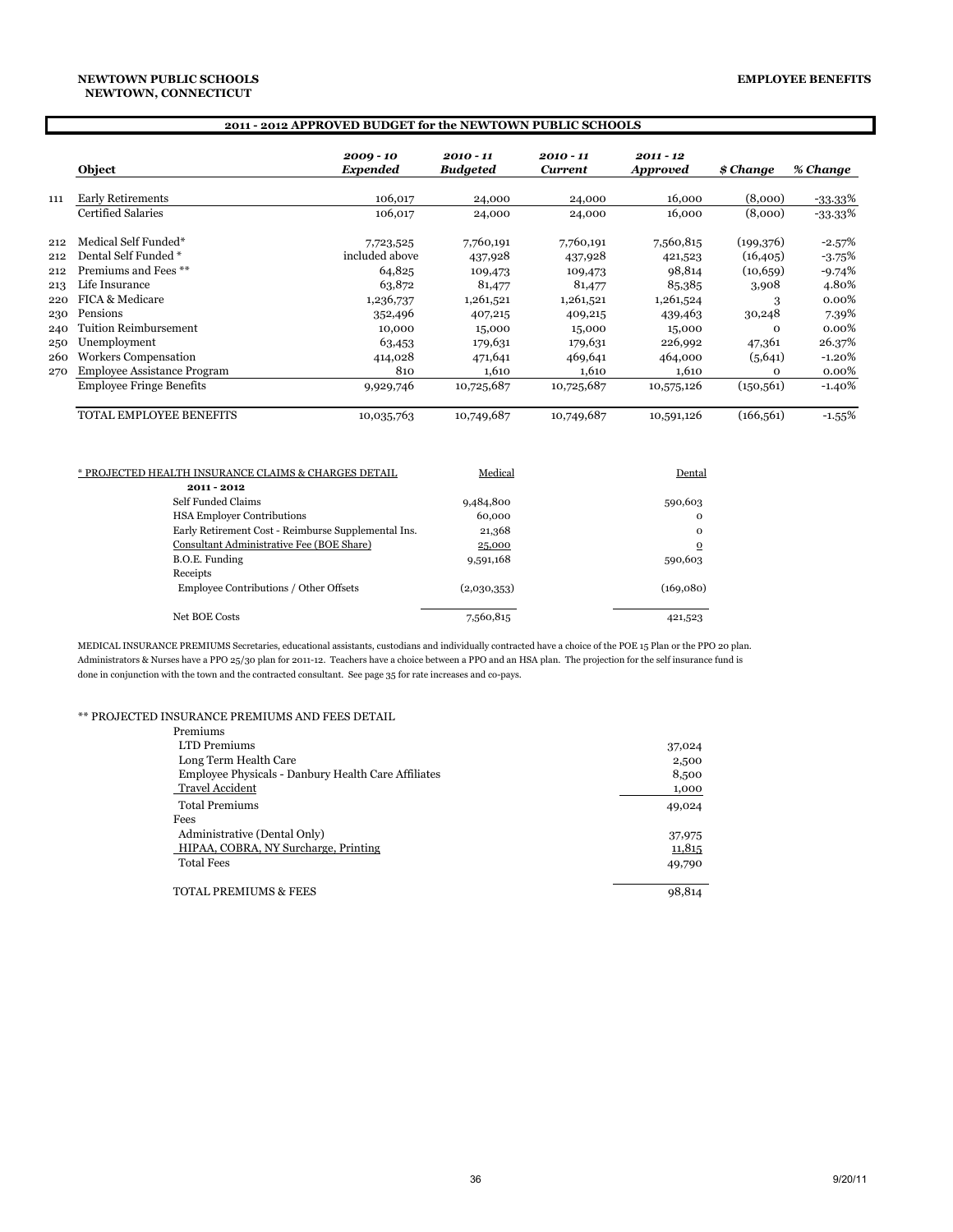#### **2011 - 2012 APPROVED BUDGET for the NEWTOWN PUBLIC SCHOOLS**

|     | Object                              | $2009 - 10$<br>Expended | $2010 - 11$<br><b>Budgeted</b> | 2010 - 11<br><b>Current</b> | $2011 - 12$<br><b>Approved</b> | \$ Change | % Change   |
|-----|-------------------------------------|-------------------------|--------------------------------|-----------------------------|--------------------------------|-----------|------------|
| 112 | Non-Certified Salaries              | 2,856,790               | 3,135,929                      | 3,139,740                   | 3,172,562                      | 32,822    | $1.05\%$   |
| 300 | <b>Professional Services</b>        | 52,495                  | 63,500                         | 63,500                      | 45,050                         | (18, 450) | -29.06%    |
| 322 | <b>Staff Training</b>               | 1,877                   | 2,000                          | 2,000                       | 2,000                          | 0         | $0.00\%$   |
| 410 | <b>Building Contracted Services</b> | 560,325                 | 663,896                        | 663,896                     | 670,300                        | 6,404     | 0.96%      |
| 411 | Utilities (Sewer & Water)           | 107,392                 | 126,950                        | 126,950                     | 123,450                        | (3,500)   | $-2.76%$   |
| 430 | <b>Equipment Repairs</b>            | 30,974                  | 34,000                         | 34,000                      | 34,000                         | 0         | $0.00\%$   |
| 431 | Building & Site Repairs             | 421,270                 | 460,850                        | 460,850                     | 460,850                        | 0         | 0.00%      |
| 441 | <b>Building Space Rental</b>        | 170,979                 | 107,320                        | 107,320                     | 58,000                         | (49,320)  | -45.96%    |
| 442 | <b>Equipment Rental</b>             | 4,591                   | 5,000                          | 5,000                       | 5,000                          | $\Omega$  | $0.00\%$   |
| 450 | Building & Site Maint. Projects     | 340,503                 | 242,000                        | 242,000                     | 96,500                         | (145,500) | $-60.12\%$ |
| 520 | <b>Property Insurance</b>           | 100,896                 | 108,591                        | 108,591                     | 97,075                         | (11,516)  | $-10.60%$  |
| 530 | Communications - Telephone          | 106,789                 | 86,640                         | 86,640                      | 86,640                         | 0         | 0.00%      |
| 613 | <b>Plant Supplies</b>               | 361,239                 | 346,700                        | 346,700                     | 361,100                        | 14,400    | 4.15%      |
| 620 | Energy (Electricity, Gas & Oil)     | 2,188,588               | 2,565,291                      | 2,565,291                   | 2,592,967                      | 27,676    | 1.08%      |
| 720 | Sewer Assessment                    | 124,177                 | 124,177                        | 124,177                     | 124,177                        | 0         | $0.00\%$   |
| 734 | Equipment                           | 0                       | 22,284                         | 22,284                      | 25,684                         | 3,400     | 15.26%     |
|     | Total                               | 7,428,885               | 8,095,128                      | 8,098,939                   | 7,955,355                      | (143,584) | $-1.77\%$  |

| 350000                                                                 |                 |
|------------------------------------------------------------------------|-----------------|
| <b>Facilities Data:</b><br><b>Square Footage</b><br>300000             |                 |
| Hawley Elementary School<br>60,460                                     |                 |
| Sandy Hook Elementary School<br>69,023<br>250000                       |                 |
| Middle Gate Elementary School<br><b>Square</b><br>57,100               |                 |
| <b>Footage</b><br>Head O'Meadow Elementary School<br>65,000<br>200000  |                 |
| Reed Intermediate School<br>165,600                                    |                 |
| Newtown Middle School<br>175,000<br>150000                             |                 |
| Newtown High School<br>362,131                                         |                 |
| Central Office (Municipal Center)<br>11,187<br>100000                  |                 |
| Warehouse<br>9,400                                                     |                 |
| 50000<br>Maintenance Garage<br>3,244                                   |                 |
|                                                                        |                 |
| $\mathbf{0}$<br><b>Total Square Footage</b><br>978,145                 |                 |
|                                                                        |                 |
|                                                                        |                 |
| <b>Total School Acreage</b><br>179.43                                  |                 |
|                                                                        |                 |
| Internetial Gotpool School<br>ionn niddle school<br>Elenenteria School | Weneverse Gener |



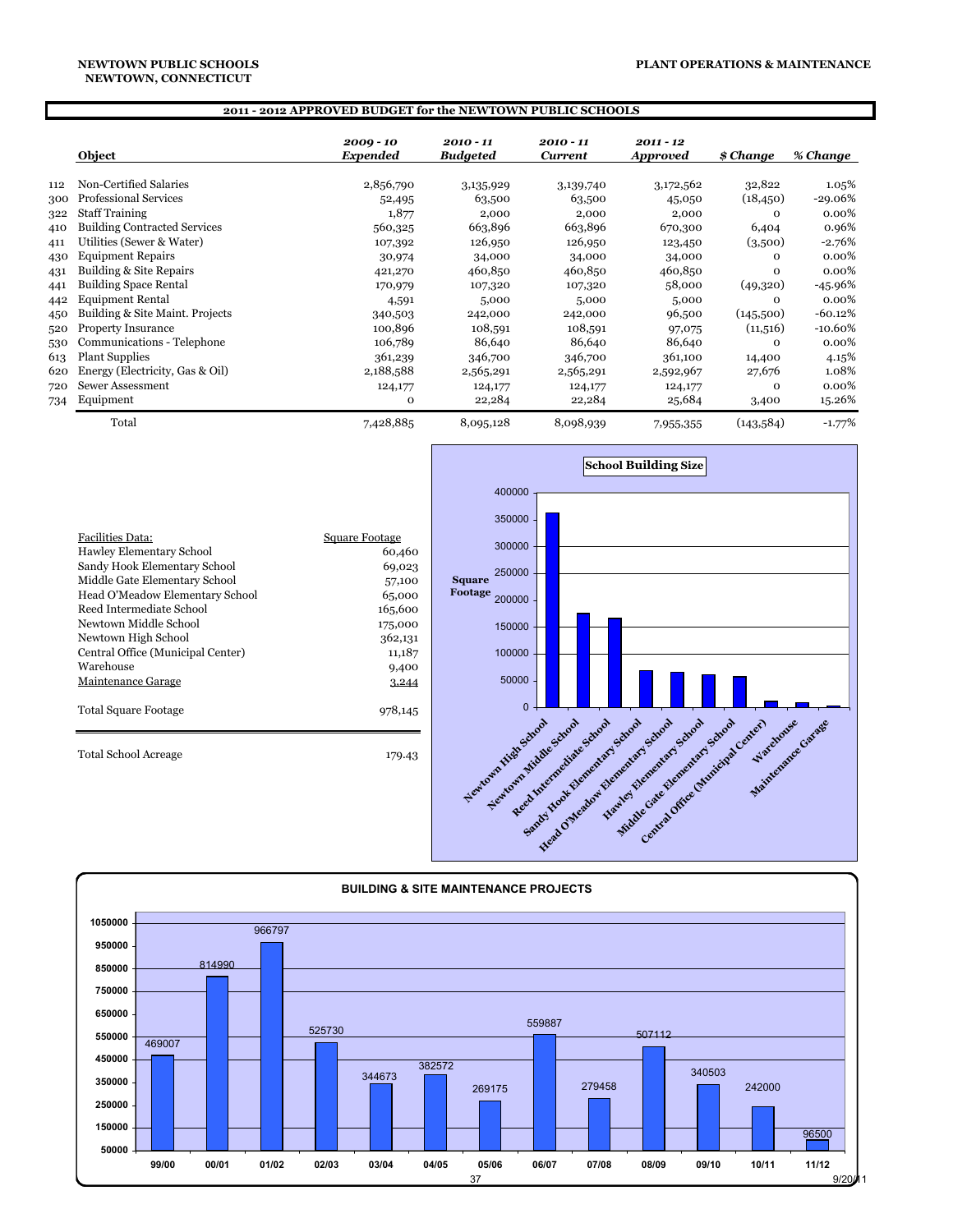#### *SELECTED DETAILS*

| 300 - PROFESSIONAL SERVICES                                                         | 2011-2012<br><b>Approved</b> |
|-------------------------------------------------------------------------------------|------------------------------|
| Asbestos, radon, lead & oil tank testing                                            | 20,000                       |
| Quarterly HOM & as needed water testing                                             | 1,200                        |
| Routine engineering & consulting services                                           | 7,500                        |
| Indoor Air Quality (IAQ) testing as needed                                          | 10,000                       |
| Expansion, structural & architectural review                                        | 6,350                        |
| <b>TOTAL PROFESSIONAL SERVICES</b>                                                  | 45,050                       |
| 410 - BUILDING CONTRACTED SERVICES                                                  |                              |
| <b>Maintenance of Buildings &amp; Grounds</b>                                       |                              |
| Gym Door Service (RIS, MS & HS)                                                     | 4,000                        |
| Emergency Generators (SH, MG, HOM, RIS, MS, HS)                                     | 6,000                        |
| Elevator Service (HAW, RIS, HS)                                                     | 11,500                       |
| Kitchen Fire Suppression Systems                                                    | 5,000                        |
| Sprinkler System Testing                                                            | 10,700                       |
| <b>Emergency Lights</b>                                                             | 5,000                        |
| Fire Alarm Service<br>Fire/Burglar Alarm Monitoring                                 | 6,000                        |
| Fire Extinguishers                                                                  | 3,000<br>7,500               |
| Septic Tank & Grease Pit Service                                                    | 10,000                       |
| <b>Chemical Pit Cleanouts</b>                                                       | 4,000                        |
| <b>Intercom System</b>                                                              | 10,000                       |
| Telephone System                                                                    | 12,000                       |
| Paging System                                                                       | 2,000                        |
| Clock & Bell System                                                                 | 3,000                        |
| Parking Lot & Field Lighting Systems                                                | 5,000                        |
| HVAC (complete contract - roof top units HS)                                        | 140,000                      |
| HVAC (complete contract - roof top units RIS)                                       | 75,000                       |
| HVAC (partial contracts - HAW, SH, MG, MS)                                          | 40,000                       |
| HVAC (General PM - HOM)                                                             | 28,000                       |
| HVAC (boiler cleanings & burner service - all schools)<br>Duct Cleaning All Schools | 19,500                       |
| Back flow prevention testing - (all schools)                                        | 10,000                       |
| <b>Energy Management System</b>                                                     | 1,500<br>36,000              |
| Water Treatment Systems (HOM)                                                       | 7,000                        |
| ADA Chair Lift Inspections -(HS, MS & HOM)                                          | 1,800                        |
| Upholstery cleaning program-furniture/stage curtains                                | 4,000                        |
| Extermination Services - (all schools)                                              | 7,000                        |
| Courtyard Maintenance - (SH, MG, RIS, HS)                                           | 10,000                       |
| Tick Control - (all schools)                                                        | 10,000                       |
| Playground Mulch Program (SH, MG, HOM & RIS)                                        | 20,000                       |
| Playground safety inspections (HAW, SH, MG, HOM & RIS)                              | 4,300                        |
| Repainting parking lines, tree work, bleacher repairs                               | 7,000                        |
| Refinish gym floors                                                                 | 8,500                        |
| Oil Spill Monitoring (RIS)<br>Test & Inspect Roof Top Fans                          | 15,000<br>10,000             |
| <b>Subtotal Maintenance Contracted Services</b>                                     | 559,300                      |
| <b>Cleaning and Operation of Buildings</b>                                          |                              |
| <b>Refuse Removal</b><br>Extra pickups                                              | 87,000                       |
| Recycling                                                                           | 5,000                        |
| Grease pickups                                                                      | 15,000<br>4,000              |
| <b>Subtotal Cleaning Contracted Services</b>                                        | 111,000                      |
|                                                                                     |                              |
| <b>TOTAL BUILDING CONTRACTED SERVICES</b>                                           | 670,300                      |
| <u> 441 - BUILDING SPACE RENTAL</u>                                                 |                              |
| Central Offices (Municipal Center)                                                  | 58,000                       |
| <b>TOTAL BUILDING SPACE RENTAL</b>                                                  | 58,000                       |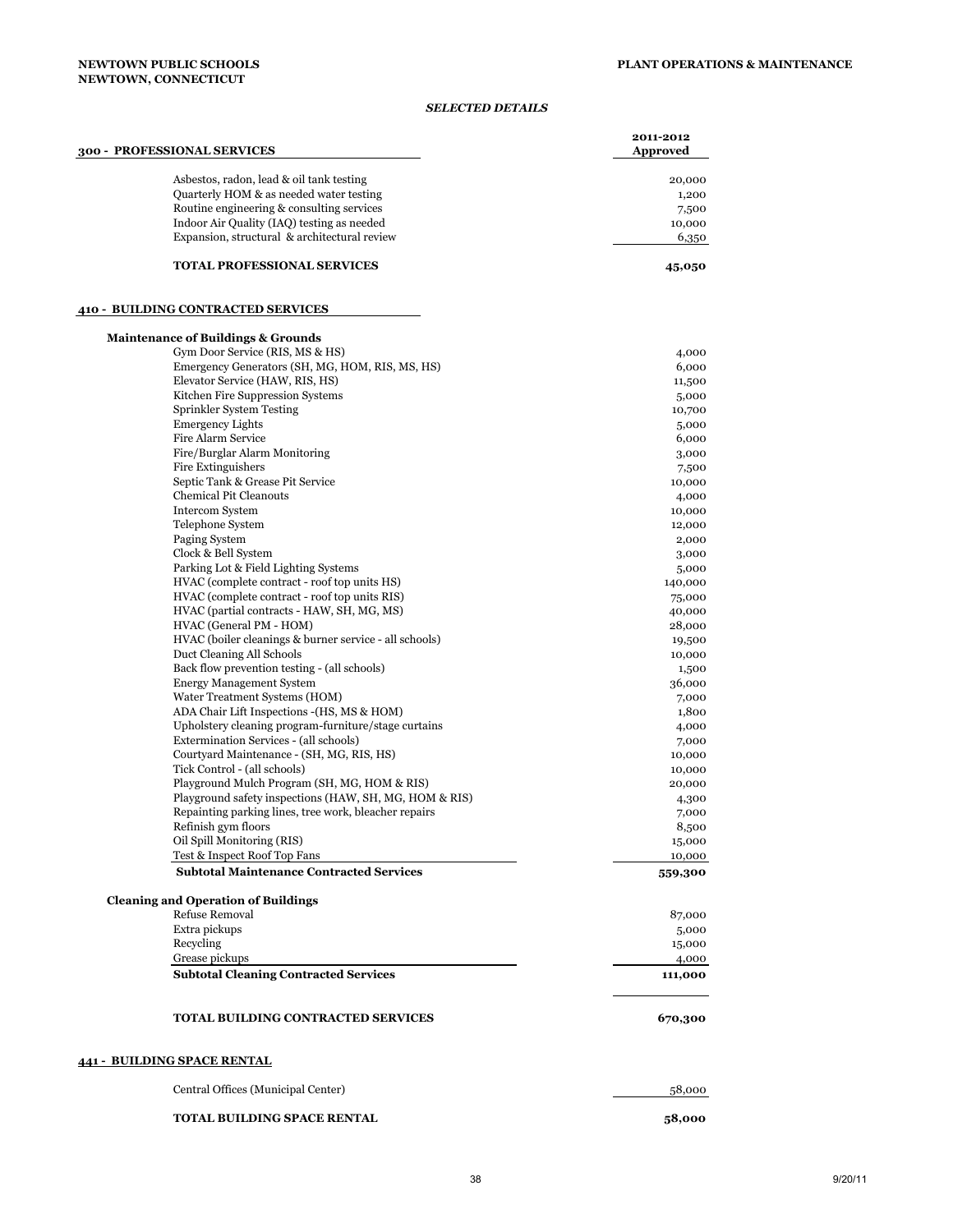#### *SELECTED DETAILS*

#### **450 - BUILDING & SITE MAINTENANCE PROJECTS**

| <b>HAWLEY SCHOOL</b>                                                                                       | 31,000                         |
|------------------------------------------------------------------------------------------------------------|--------------------------------|
| REBUILD CHIMNEY AT 48 BUILDING<br>REPLACE DOOR AT BOILER ENTRANCE 21 BU<br>UPDATE ENERGY MANAGEMENT SYSTEM | \$20,000<br>\$5,000<br>\$6,000 |
| $0.1$ MIDIZITO OIZ QOITO OI                                                                                |                                |

**MIDDLE GATE SCHOOL 0**

#### **TOTAL 450 - BUILDING & SITE MAINTENANCE PROJECTS FOR 2011-12** HAWLEY SCHOOL 31,000 **SANDY HOOK SCHOOL 0000** MIDDLE GATE SCHOOL **0 HEAD O' MEADOW SCHOOL 0 REED INTERMEDIATE SCHOOL 12,500 NEWTOWN MIDDLE SCHOOL 35,000 SANDY HOOK SCHOOL 6 0 0 18,000** NEWTOWN HIGH SCHOOL 18,000 **SYSTEM WIDE** 0 **TOTAL ALL LOCATIONS 96,500**

**HEAD O' MEADOW SCHOOL 0 REED INTERMEDIATE SCHOOL 12,500** REPAINT GYM FLOOR STRIPES (BOTH GYMS) \$5,000 LOADING DOCK LIFT PLATE \$7,500 **NEWTOWN MIDDLE SCHOOL 35,000** INSTALL ADDITIONAL ELECTRICAL THROUG \$10,000 UPGRADE BATHROOMS IN A-WING PHASED \$25,000 **NEWTOWN HIGH SCHOOL 18,000** REPOINT/REPAIR MAIN CHIMNEY MAIN BOI \$18,000 **SYSTEM WIDE 0**



 *Building and Site Improvements' are projects which need to be planned in advance, are not considered routine, are costly and below the \$263,000 threshold to be considered in the Town's Capital Improvement Plan (CIP).*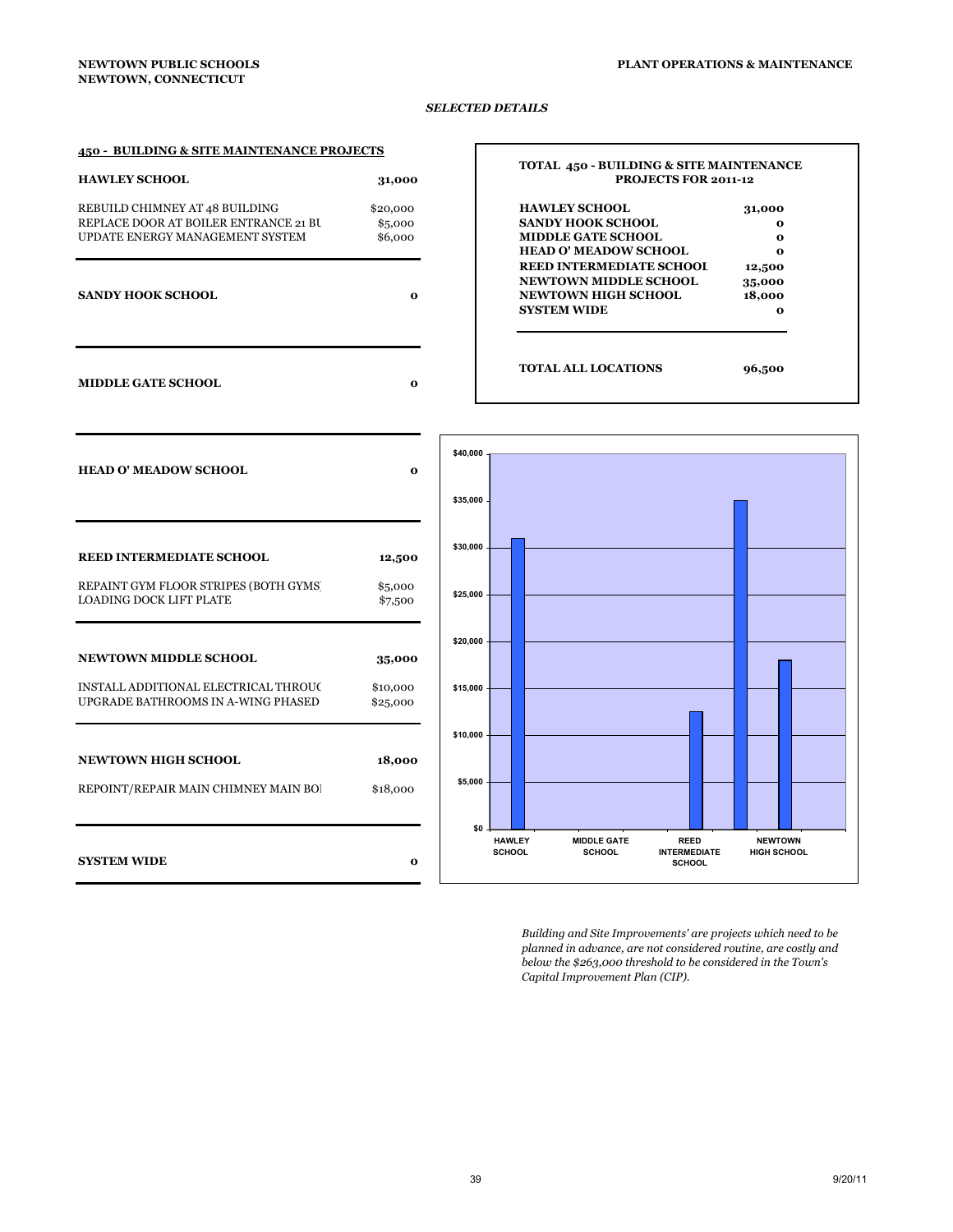#### **PLANT OPERATIONS & MAINTENANCE**

|     | Object                                    | <b>Description</b>                            | $2009 - 10$<br><b>Expended</b> | $2010 - 11$<br><b>Budgeted</b> | $2010 - 11$<br>Current | $2011 - 12$<br>Requested | \$ Change    | <b>Notation</b> |
|-----|-------------------------------------------|-----------------------------------------------|--------------------------------|--------------------------------|------------------------|--------------------------|--------------|-----------------|
|     |                                           | <b>ADMINISTRATION AND SUPERVISION</b>         |                                |                                |                        |                          |              |                 |
| 112 | Supervisory Salary                        |                                               | 98,930                         | 101,808                        | 101,808                | 102,796                  | 988          |                 |
| 112 | Secretarial Salary                        |                                               | 38,281                         | 38,693                         | 42,504                 | 42,973                   | 469          |                 |
| 322 | <b>Staff Training</b>                     |                                               | 1,877                          | 2,000                          | 2,000                  | 2,000                    | $\mathbf{o}$ |                 |
| 430 | <b>Equipment Repairs</b>                  |                                               | 2,065                          | 1,000                          | 1,000                  | 1,000                    | $\mathbf{o}$ |                 |
| 690 | Office Supplies                           |                                               | 2,657                          | 2,000                          | 2,000                  | 2,000                    | $\mathbf{o}$ |                 |
|     | Subtotal                                  |                                               | 143,810                        | 145,501                        | 149,312                | 150,769                  | 1,457        |                 |
|     |                                           | <b>MAINTENANCE OF BUILDINGS &amp; GROUNDS</b> |                                |                                |                        |                          |              |                 |
| 112 | Maintenance Salaries                      |                                               | 325,333                        | 335,857                        | 340,357                | 344,892                  | 4,535        |                 |
| 132 | Maintenance Overtime                      |                                               | 56,174                         | 81,363                         | 81,363                 | 81,363                   | $\mathbf{o}$ |                 |
| 132 | <b>Town Plowing</b>                       |                                               | 18,000                         | 18,000                         | 18,000                 | 18,000                   | $\Omega$     |                 |
|     | 300 Professional Services                 |                                               | 52,495                         | 63,500                         | 63,500                 | 45,050                   | (18, 450)    |                 |
| 410 | <b>Building Contracted Services</b>       |                                               | 464,384                        | 533,896                        | 533,896                | 559,300                  | 25,404       |                 |
|     | 430 Maintenance Building Repairs          |                                               | 14,700                         | 10,000                         | 10,000                 | 10,000                   | $\Omega$     |                 |
| 431 | <b>Emergency Repairs</b>                  |                                               | 185,051                        | 215,000                        | 215,000                | 215,000                  | $\Omega$     |                 |
| 431 | Building & Site Repairs                   |                                               | 236,219                        | 245,850                        | 245,850                | 245,850                  | $\Omega$     |                 |
| 441 | <b>Building Space Rental</b>              |                                               | 170,979                        | 107,320                        | 107,320                | 58,000                   | (49,320)     |                 |
| 450 | Building & Site Maint. Projects           |                                               | 340,503                        | 242,000                        | 242,000                | 96,500                   | (145,500)    |                 |
| 613 | Maintenance Supplies                      |                                               | 144,093                        | 140,000                        | 140,000                | 140,000                  | $\mathbf{o}$ |                 |
| 734 | Equipment                                 |                                               | $\mathbf{o}$                   | $\mathbf{o}$                   | 0                      | $\mathbf{o}$             | $\mathbf{o}$ |                 |
|     | Subtotal                                  |                                               | 2,007,931                      | 1,992,786                      | 1,997,286              | 1,813,955                | $-183,331$   |                 |
|     |                                           | <b>CLEANING AND OPERATION OF BUILDINGS</b>    |                                |                                |                        |                          |              |                 |
| 112 | <b>Custodial Salaries</b>                 |                                               | 2,173,406                      | 2,398,208                      | 2,393,708              | 2,425,538                | 31,830       |                 |
| 132 | <b>Custodial Overtime</b>                 |                                               | 108,500                        | 114,000                        | 114,000                | 114,000                  | $\mathbf{o}$ |                 |
| 132 | Civic Activities/Park & Rec.              |                                               | 38,165                         | 48,000                         | 48,000                 | 43,000                   | (5,000)      |                 |
| 410 | Refuse Removal & Recycling                |                                               | 95,942                         | 130,000                        | 130,000                | 111,000                  | (19,000)     |                 |
| 411 | Sewer Operation & Maint.                  |                                               | 31,843                         | 35,100                         | 35,100                 | 41,600                   | 6,500        |                 |
| 411 | Water                                     |                                               | 75,548                         | 91,850                         | 91,850                 | 81,850                   | (10,000)     |                 |
| 430 | <b>Custodial Equipment Repairs</b>        |                                               | 14,208                         | 23,000                         | 23,000                 | 23,000                   | $\mathbf{o}$ |                 |
| 442 | <b>Equipment Rental</b>                   |                                               | 4,591                          | 5,000                          | 5,000                  | 5,000                    | $\mathbf{o}$ |                 |
|     | 520 Property Insurance                    |                                               | 100,896                        | 108,591                        | 108,591                | 97,075                   | (11,516)     |                 |
| 530 | Telephone/Communication                   |                                               | 106,789                        | 86,640                         | 86,640                 | 86,640                   | $\Omega$     |                 |
| 613 | <b>Custodial Supplies</b>                 |                                               | 214,489                        | 204,700                        | 204,700                | 219,100                  | 14,400       |                 |
| 622 | Electricity                               |                                               | 1,335,613                      | 1,623,865                      | 1,623,865              | 1,637,617                | 13,752       |                 |
| 623 | Propane & Natural Gas                     |                                               | 151,661                        | 483,150                        | 483,150                | 398,287                  | (84, 863)    |                 |
| 624 | Fuel Oil                                  |                                               | 686,314                        | 445,247                        | 445,247                | 544,034                  | 98,787       |                 |
| 626 | Fuel For Vehicle & Equip.                 |                                               | 15,000                         | 13,029                         | 13,029                 | 13,029                   | $\mathbf{o}$ |                 |
| 720 | Sewer Improvement/Assessment              |                                               | 124,177                        | 124,177                        | 124,177                | 124,177                  | $\mathbf{o}$ |                 |
| 734 | Equipment                                 |                                               | $\mathbf 0$                    | $\mathbf 0$                    | 0                      | 15,000                   | 15,000       |                 |
|     | Subtotal                                  |                                               | 5,277,143                      | 5,934,557                      | 5,930,057              | 5,979,947                | 49,890       |                 |
|     |                                           | <b>DISTRICT FURNITURE PURCHASES</b>           |                                |                                |                        |                          |              |                 |
|     |                                           |                                               |                                |                                |                        |                          |              |                 |
| 734 | Equipment                                 |                                               | $\mathbf{o}$                   | 22,284                         | 22,284                 | 10,684                   | (11,600)     |                 |
|     | <b>Total Plant Operation &amp; Maint.</b> |                                               | 7,428,885                      | 8,095,128                      | 8,098,939              | 7,955,355                | $-143,584$   |                 |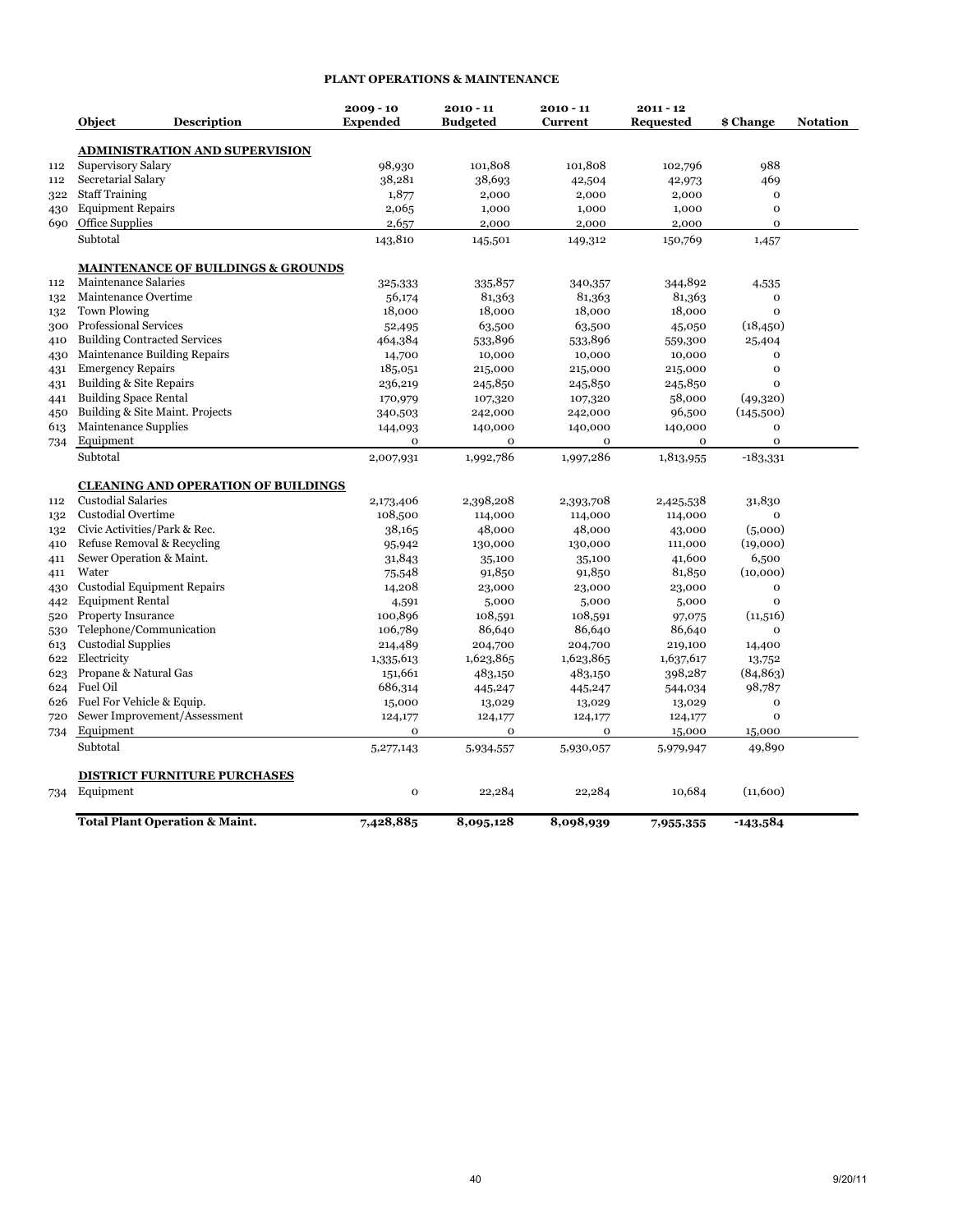#### **NEWTOWN, CONNECTICUT NEWTOWN PUBLIC SCHOOLS**

.

|     | 2011 - 2012 APPROVED BUDGET for the NEWTOWN PUBLIC SCHOOLS |                         |                                |                             |                                |              |           |  |  |
|-----|------------------------------------------------------------|-------------------------|--------------------------------|-----------------------------|--------------------------------|--------------|-----------|--|--|
|     | Object                                                     | $2009 - 10$<br>Expended | $2010 - 11$<br><b>Budgeted</b> | 2010 - 11<br><b>Current</b> | $2011 - 12$<br><b>Approved</b> | \$ Change    | % Change  |  |  |
| 112 | Non-Certified Salaries                                     | 161,809                 | 91,131                         | 91,131                      | 89,936                         | (1, 195)     | $-1.31%$  |  |  |
| 300 | <b>Professional Services</b>                               | 3,736                   | 4,975                          | 4,975                       | 3,900                          | (1,075)      | $-21.61%$ |  |  |
| 322 | <b>Staff Training</b>                                      | 3,882                   | 2,600                          | 2,600                       | 4,000                          | 1,400        | 53.85%    |  |  |
| 430 | <b>Equipment Repairs</b>                                   | 14,622                  | 12,449                         | 12,449                      | 9,000                          | (3,449)      | $-27.71%$ |  |  |
| 500 | <b>Contracted Services</b>                                 | o                       | 6,100                          | 6,100                       | 4,975                          | (1, 125)     | $-18.44%$ |  |  |
| 510 | <b>Student Transportation</b>                              | 3,917,049               | 4,111,456                      | 4,111,456                   | 4,423,601                      | 312,145      | 7.59%     |  |  |
| 522 | Insurance (Liability)                                      | 61,041                  | 62,738                         | 62,738                      | 59,796                         | (2, 942)     | $-4.69%$  |  |  |
| 580 | <b>Staff Mileage</b>                                       | 966                     | 1,750                          | 1,750                       | 750                            | (1,000)      | $-57.14%$ |  |  |
| 611 | Supplies                                                   | 4,319                   | 4,225                          | 4,225                       | 3,064                          | (1,161)      | $-27.48%$ |  |  |
| 620 | Energy (Fuel)                                              | 298,494                 | 370,085                        | 370,085                     | 458,710                        | 88,625       | 23.95%    |  |  |
| 734 | Equipment                                                  | 1,019                   | 1,922                          | 1,922                       | 1,900                          | (22)         | $-1.14%$  |  |  |
| 810 | Memberships                                                | 750                     | 900                            | 900                         | 900                            | $\mathbf{O}$ | $0.00\%$  |  |  |
|     | Total                                                      | 4,467,689               | 4,670,331                      | 4,670,331                   | 5,060,532                      | 390,201      | 8.35%     |  |  |

#### **TRANSPORTATION SERVICES**

|     |                                       | $2009 - 10$     | $2010 - 11$     | $2010 - 11$    | $2011 - 12$  |             |                 |
|-----|---------------------------------------|-----------------|-----------------|----------------|--------------|-------------|-----------------|
|     | Object                                | <b>Expended</b> | <b>Budgeted</b> | <b>Current</b> | Approved     | \$ Change   | <b>Notation</b> |
|     | <b>Transportation Services Detail</b> |                 |                 |                |              |             |                 |
| 112 | <b>Transportation Director</b>        | 72,627          | $\mathbf 0$     | $\mathbf 0$    | $\mathbf{O}$ | 0           |                 |
| 112 | Trans. Assistant/Clerical             | 69,218          | 71,563          | 79,121         | 85,686       | 6,565       |                 |
| 112 | <b>Bus Driver Salaries</b>            | 17,231          | 17,568          | 10,010         | 0            | (10, 010)   |                 |
| 132 | Extra Work (Non-Certified)            | 2,733           | 2,000           | 2,000          | 4,250        | 2,250       |                 |
| 300 | <b>Professional Services</b>          | 3,736           | 4,975           | 4,975          | 3,900        | (1,075)     |                 |
| 322 | <b>Staff Training</b>                 | 3,882           | 2,600           | 2,600          | 4,000        | 1,400       |                 |
| 430 | <b>Equipment Repairs</b>              | 14,622          | 12,449          | 12,449         | 9,000        | (3,449)     |                 |
| 500 | <b>Contracted Services</b>            | $\Omega$        | 6,100           | 6,100          | 4,975        | (1, 125)    |                 |
| 510 | <b>Local Student Trans</b>            | 2,887,103       | 3,070,443       | 3,070,443      | 3,148,253    | 77,810      |                 |
| 510 | Vocational Transportation             | 104,149         | 104,946         | 104,946        | 105,550      | 604         |                 |
| 511 | Local Special Ed. Trans.              | 686,053         | 671,578         | 671,578        | 851,145      | 179,567     |                 |
| 519 | Magnet Sch. Transportation            | 84              | 1,100           | 1,100          | 2,180        | 1,080       |                 |
| 519 | Out of District Trans.                | 239,661         | 263,389         | 263,389        | 316,473      | 53,084      |                 |
| 522 | <b>Transportation Insurance</b>       | 61,041          | 62,738          | 62,738         | 59,796       | (2,942)     |                 |
| 580 | <b>Staff Mileage</b>                  | 966             | 1,750           | 1,750          | 750          | (1,000)     |                 |
| 626 | <b>Fuel for Vehicles</b>              | 298,494         | 370,085         | 370,085        | 458,710      | 88,625      |                 |
| 690 | Office Supplies/Software              | 4,319           | 4,225           | 4,225          | 3,064        | (1,161)     |                 |
| 734 | Equipment                             | 1,019           | 1,922           | 1,922          | 1,900        | (22)        |                 |
| 810 | Memberships                           | 750             | 900             | 900            | 900          | $\mathbf 0$ |                 |
|     | <b>Total Transportation Services</b>  | 4,467,689       | 4,670,331       | 4,670,331      | 5,060,532    | 390,201     |                 |

| <b> TRANSPORTATION FOR SPECIAL ED.</b> | $2009 - 10$<br>Expended | $2010 - 11$<br><b>Budgeted</b> | $2010 - 11$<br><b>Current</b> | $2011 - 12$<br><b>Approved</b> | \$ Change |
|----------------------------------------|-------------------------|--------------------------------|-------------------------------|--------------------------------|-----------|
| <b>Local Special Ed Transportation</b> |                         |                                |                               |                                |           |
| <b>Total Cost</b>                      | 819,815                 | 790,496                        | 790,496                       | 904,634                        | 114,138   |
| <b>Excess Cost Reimbursement</b>       | 133,763                 | 118,918                        | 118,918                       | 53,489                         | (65, 429) |
| Net Cost                               | 686,053                 | 671,578                        | 671,578                       | 851,145                        | 179,567   |
| Out of District Transportation         |                         |                                |                               |                                |           |
| <b>Total Cost</b>                      | 474,874                 | 469,047                        | 469,047                       | 529,110                        | 60,063    |
| <b>Excess Cost Reimbursement</b>       | 235,213                 | 205,658                        | 205,658                       | 212,637                        | 6,979     |
| Net Cost                               | 239,661                 | 263,389                        | 263,389                       | 316,473                        | 53,084    |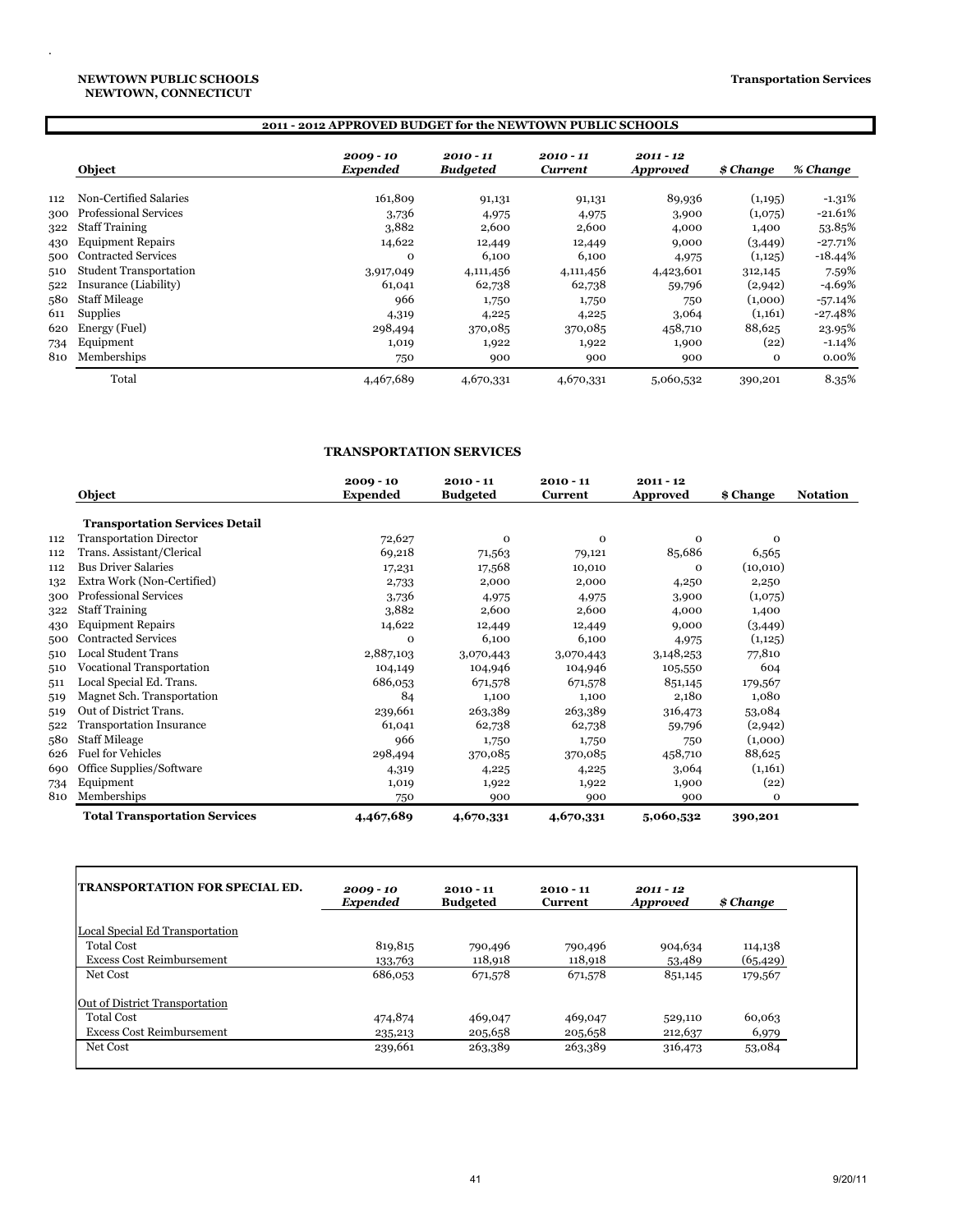|            | 2011 - 2012 APPROVED BUDGET for the NEWTOWN PUBLIC SCHOOLS |                                |                                |                               |                                |                      |                      |  |
|------------|------------------------------------------------------------|--------------------------------|--------------------------------|-------------------------------|--------------------------------|----------------------|----------------------|--|
|            | Object                                                     | $2009 - 10$<br><b>Expended</b> | $2010 - 11$<br><b>Budgeted</b> | $2010 - 11$<br><b>Current</b> | $2011 - 12$<br><b>Approved</b> | \$ Change            | % Change             |  |
| 111<br>112 | Certified Salaries<br>Non-Certified Salaries               | 66,121<br>31,094               | 77,044<br>27,815               | 77,044<br>28,547              | 78,939<br>27,887               | 1,895<br>(660)       | 2.46%<br>$-2.31%$    |  |
| 500<br>611 | <b>Contracted Services</b><br><b>Supplies</b>              | 23,891<br>437                  | 24,844<br>425                  | 24,844<br>425                 | 24,844<br>404                  | $\mathbf{o}$<br>(21) | $0.00\%$<br>$-4.94%$ |  |
|            | Total                                                      | 121,543                        | 130,128                        | 130,860                       | 132,074                        | 1,214                | 0.93%                |  |

#### **CONTINUING EDUCATION PROGRAMS**

|     | Object                               | $2009 - 10$<br><b>Expended</b> | $2010 - 11$<br><b>Budgeted</b> | $2010 - 11$<br>Current | $2011 - 12$<br>Approved | \$ Change   | <b>Notation</b> |
|-----|--------------------------------------|--------------------------------|--------------------------------|------------------------|-------------------------|-------------|-----------------|
|     | <b>Continuing Education Detail</b>   |                                |                                |                        |                         |             |                 |
| 111 | <b>Continuing Education Director</b> | 40,298                         | 41,507                         | 41,507                 | 41,922                  | 415         |                 |
| 111 | <b>Summer School Teachers</b>        | 25,823                         | 35,537                         | 35,537                 | 37,017                  | 1,480       |                 |
|     | Certified Salaries                   | 66,121                         | 77,044                         | 77,044                 | 78,939                  | 1,895       |                 |
| 112 | <b>Educational Assistants</b>        | 1,500                          | 1,500                          | 2,160                  | 1,500                   | (660)       |                 |
| 112 | Bookkeeper/Computer Assistant        | 21,224                         | 21,455                         | 21,527                 | 21,527                  | $\mathbf 0$ |                 |
| 132 | Extra Work (Non-Certified)           | 8,370                          | 4,860                          | 4,860                  | 4,860                   | $\Omega$    |                 |
|     | Non-Certified Salaries               | 31,094                         | 27,815                         | 28,547                 | 27,887                  | (660)       |                 |
| 500 | <b>Contracted Services</b>           | 23,891                         | 24,844                         | 24,844                 | 24,844                  | $\mathbf 0$ |                 |
| 611 | <b>Instructional Supplies</b>        | 437                            | 425                            | 425                    | 404                     | (21)        |                 |
|     | <b>Total Continuing Education</b>    | 121,543                        | 130,128                        | 130,860                | 132,074                 | 1,214       |                 |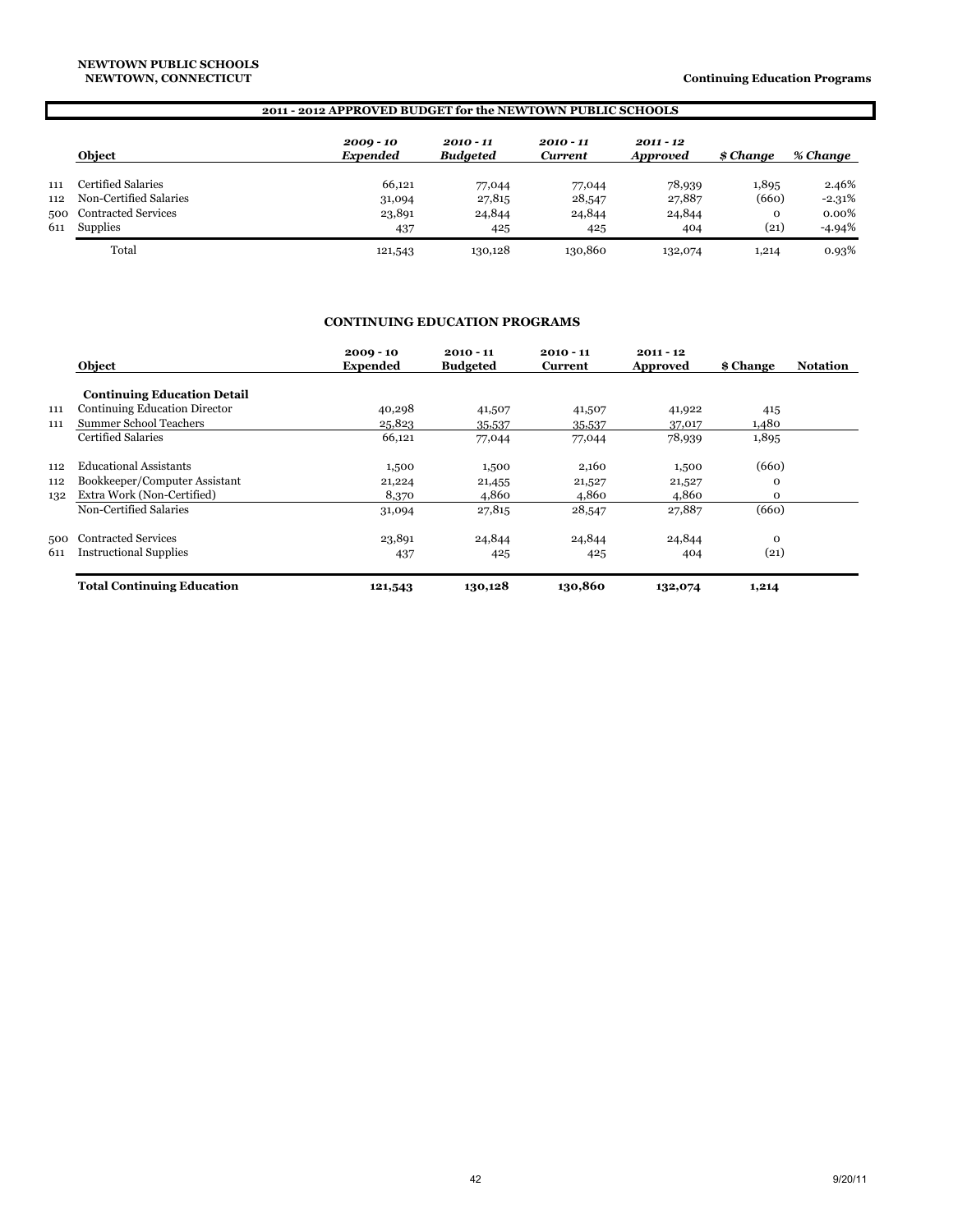

A necessary first step in the budget process each year is to project the student enrollment for the district as well as each school for the coming year. The district's projections used for this budget were based on these projections and past history. These yearly projections have been generally on target and have contributed to sound judgments regarding staffing and other budget needs for each coming year.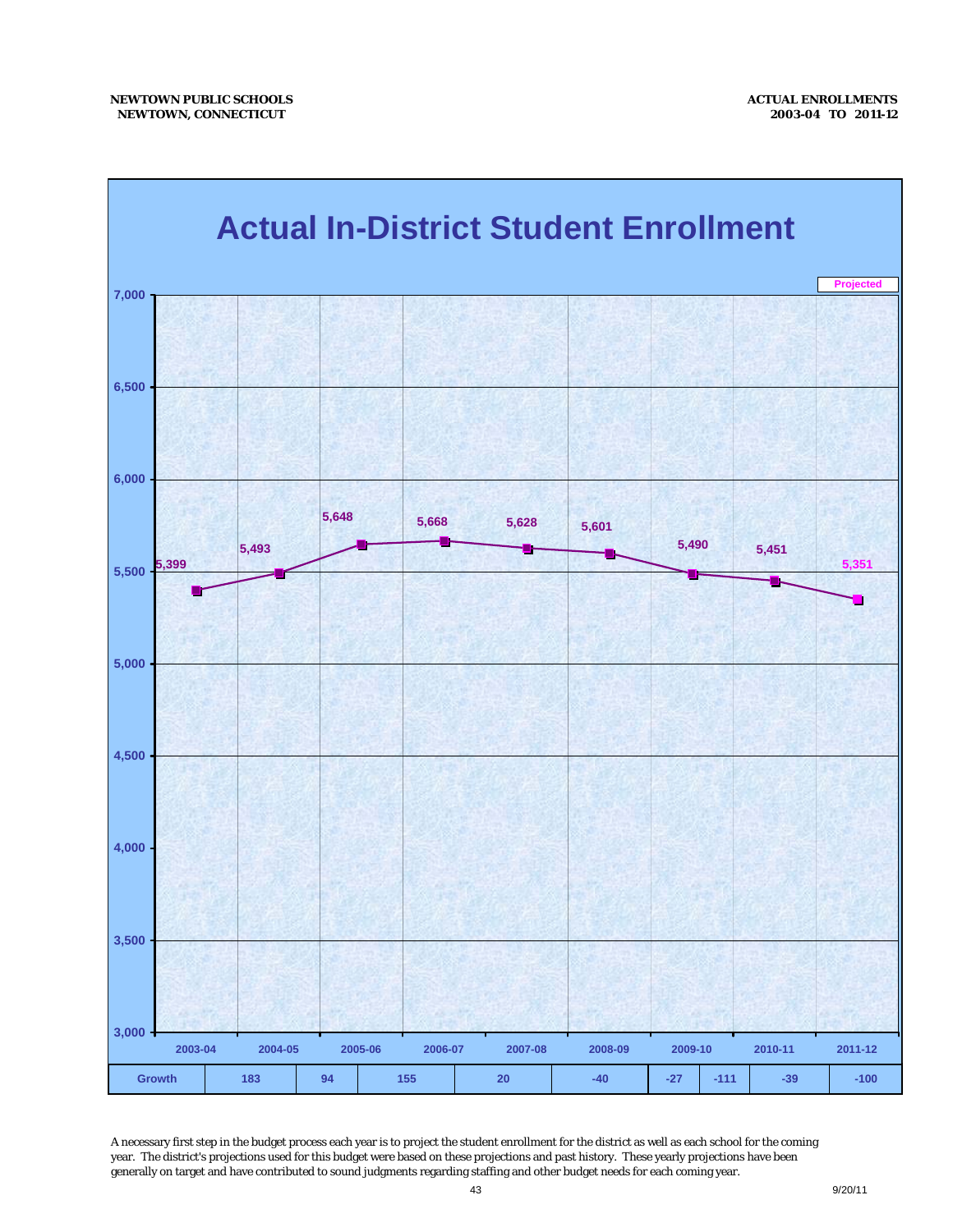#### *NEWTOWN PUBLIC SCHOOLS ACTUAL ENROLLMENTS NEWTOWN, CONNECTICUT 2003-04 TO 2011-12*

|                |          |          |          |                                            |         |         |                |                     | Projected*          |
|----------------|----------|----------|----------|--------------------------------------------|---------|---------|----------------|---------------------|---------------------|
| <b>Grade</b>   | 2003-04  | 2004-05  | 2005-06  | 2006-07                                    | 2007-08 | 2008-09 | 2009-10        | 2010-11             | 2011-12             |
| Pre K          | 23       | 40       | 42       | 59                                         | 62      | 84      | 87             | 88                  | 88                  |
| $K-4$          | 2,088    | 2,095    | 2,108    | 2,094                                      | 2,031   | 1,982   | 1,915          | 1,840               | 1,757               |
| $5 - 6$        | 875      | 874      | 914      | 911                                        | 886     | 902     | 861            | 895                 | 881                 |
| $7 - 8$        | 854      | 862      | 896      | 890                                        | 930     | 929     | 896            | 897                 | 881                 |
| $9 - 12$       | 1,559    | 1,622    | 1,688    | 1,714                                      | 1,719   | 1,704   | 1,731<br>$***$ | 1,731<br>$\ast\ast$ | 1,744<br>$\ast\ast$ |
| <b>TOTAL</b>   | 5,399    | 5,493    | 5,648    | 5,668                                      | 5,628   | 5,601   | 5,490          | 5,451               | 5,351               |
| Growth         | 183      | 94       | 155      | 20                                         | -40     | $-27$   | $-111$         | $-39$               | $-100$              |
|                |          |          |          | <b>OUT-OF-DISTRICT TUITION STUDENTS **</b> |         |         |                |                     |                     |
| <b>Spec Ed</b> | 32       | 25       | 20       | 21                                         | 20      | 22      | 29             | 20                  | 23                  |
| Vo/Ag          | 10       | 7        | 6        | 7                                          | 7       | 5       | 6              | 4                   | 4                   |
| <b>Magnet</b>  | $\bf{0}$ | $\bf{0}$ | $\bf{0}$ | 19                                         | 30      | 35      | 40             | 40                  | 53                  |
| <b>Total</b>   | 42       | 32       | 26       | 47                                         | 57      | 62      | 75             | 64                  | 80                  |

#### **IN-DISTRICT STUDENT ENROLLMENT**

\* Projected enrollment based on Dr Chung's revised 11-12 projection of 10/29/10, plus 3 Project Succeed children now in High School projection<br>\*\* Student attending Center for the Arts part time are included in the High Sc \*\* Student attending Center for the Arts part time are included in the High School's enrollment 14444

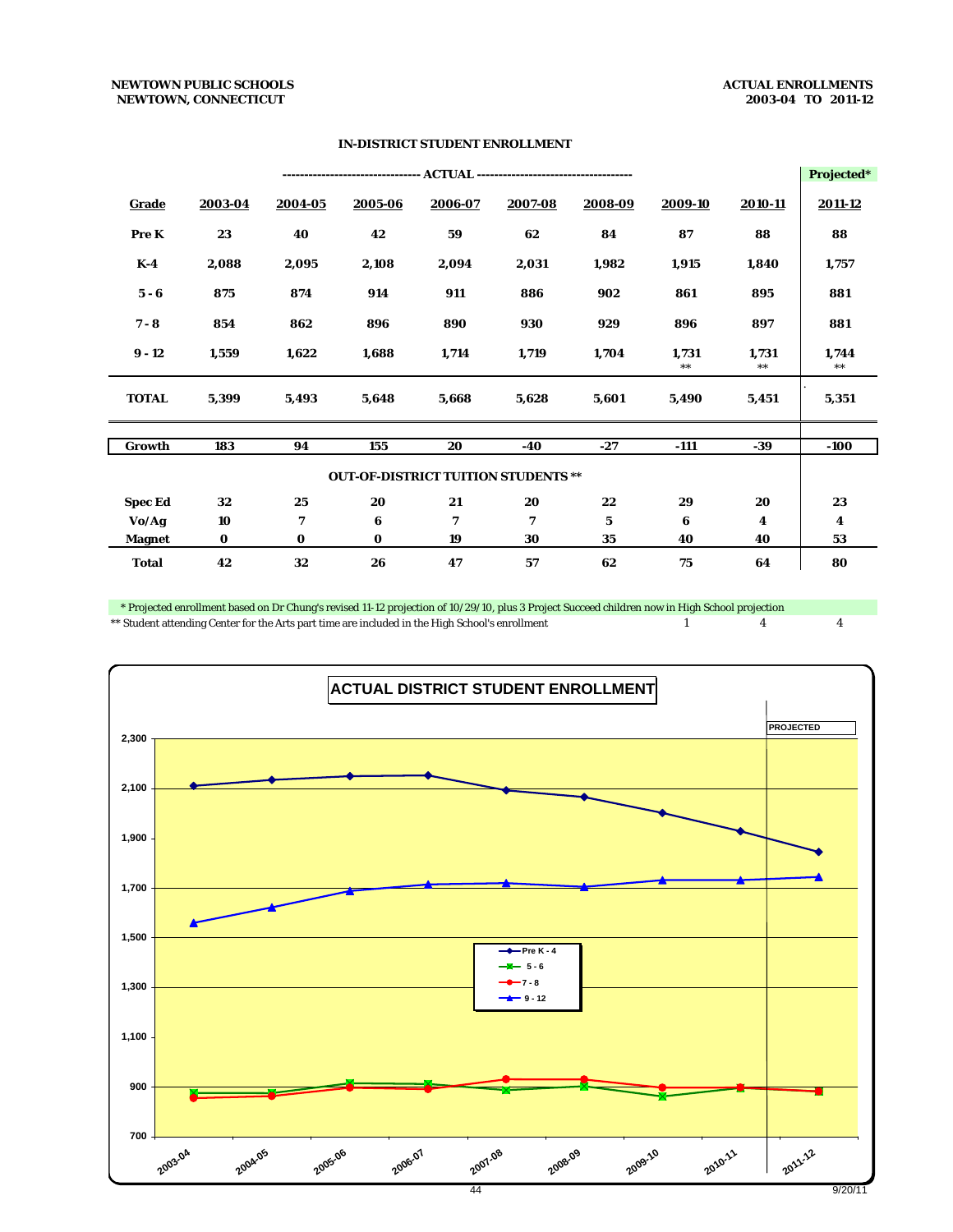## **2011-12 STAFFING CHANGES**

| PAGE | <b>F.T.E.</b> | <b>POSITIONS</b> | <b>SALARY</b> |
|------|---------------|------------------|---------------|
|------|---------------|------------------|---------------|

#### **STAFFING CHANGES DUE TO PROJECTED CLASS SIZES/NEEDS**

| 8  | <b>SANDY HOOK</b>         |         |                                               |            |
|----|---------------------------|---------|-----------------------------------------------|------------|
|    |                           | $-1.00$ | TEACHER - CLASSROOM (FIRST GRADE)             | (57, 256)  |
|    |                           | $-1.00$ | TEACHER - CLASSROOM (THIRD GRADE)             | (57, 256)  |
|    |                           | $-0.43$ | EDUCATIONAL ASSISTANTS (KINDERGARTEN 3HR/DAY) | (7,082)    |
|    | 12 HEAD O'MEADOW          |         |                                               |            |
|    |                           | 0.20    | <b>TEACHER - PHYSICAL ED.</b>                 | 11.451     |
|    |                           | $-0.50$ | TEACHER - CLASSROOM (KINDERGARTEN)            | (28, 628)  |
|    |                           | $-0.43$ | EDUCATIONAL ASSISTANTS (KINDERGARTEN 3HR/DAY) | (7,082)    |
| 17 | MIDDLE SCHOOL             |         |                                               |            |
|    |                           | 0.14    | TEACHER - MATH (EXTRA CLASS)                  | 8.033      |
| 27 | PUPIL PERSONNEL SERVICES  |         |                                               |            |
|    |                           | 0.21    | NURSE - HIGH SCHOOL (INCREASE TO FULL TIME)   | 9,234      |
|    |                           | $-0.50$ | SPECIALISTS - PSYCHOLOGIST - HEAD O'MEADOW    | (45, 196)  |
|    | <b>SUBTOTAL</b>           | $-3.31$ |                                               | (173, 782) |
|    | <b>CERTIFIED SUBTOTAL</b> | $-2.66$ |                                               | (168, 852) |
|    | <b>NON-CERT. SUBTOTAL</b> | $-0.65$ |                                               | (4,930)    |

#### **HIGH SCHOOL PROGRAM REQUIRED POSITIONS**

| 21 | HIGH SCHOOL |
|----|-------------|
|    |             |

10 MIDDLE GATE

|                           | 1.00<br>1.00 | <b>TEACHER - HISTORY/SOCIAL SCIENCE</b><br><b>TEACHER - SCIENCE</b> | 57.256<br>57.256 |
|---------------------------|--------------|---------------------------------------------------------------------|------------------|
| <b>SUBTOTAL</b>           | 2.00         |                                                                     | 114.512          |
| <b>CERTIFIED SUBTOTAL</b> | 2.00         |                                                                     | 114.512          |
| NON-CERT. SUBTOTAL        | 0.00         |                                                                     |                  |

#### **POSITION REDUCTIONS DUE TO BUDGET RESTRAINTS**

| 25 SPECIAL EDUCATION      | $-1.00$            | TEACHER - CLASSROOM (THIRD GRADE)                                                                   | (57, 256)             |
|---------------------------|--------------------|-----------------------------------------------------------------------------------------------------|-----------------------|
|                           | $-1.00$<br>$-1.86$ | <b>TEACHER - INCLUSION</b><br>EDUCATIONAL TRAINERS (2 - 32.5HR/WK POSITIONS - HAWLEY & MIDDLE GATE) | (84, 275)<br>(48,100) |
|                           |                    | 33 DISTRICT UNDER NONCERT. SALARY ADJUSTMENTS (POSITIONS TO BE DETERMINED)                          |                       |
|                           | $-14.30$           | <b>EDUCATIONAL ASSISTANTS</b>                                                                       | (239, 413)            |
| <b>SUBTOTAL</b>           | $-17.16$           |                                                                                                     | (371,788)             |
| <b>CERTIFIED SUBTOTAL</b> | $-1.00$            |                                                                                                     | (84, 275)             |
| <b>NON-CERT. SUBTOTAL</b> | $-16.16$           |                                                                                                     | (287, 513)            |
| <b>TOTAL</b>              | $-18.47$           |                                                                                                     | (431,058)             |
| <b>CERTIFIED TOTAL</b>    | $-1.66$            |                                                                                                     | (138, 615)            |
| <b>NON-CERT. TOTAL</b>    | $-16.81$           |                                                                                                     | (292, 443)            |

#### NOTE: NEW AND REDUCED TEACHING POSITIONS ARE BUDGETED AT THE MASTERS STEP 5 RATE. THE INCLUSION TEACHER REDUCTION IS THE ACTUAL SALARY OF PERSON CURRENTLY IN POSITION.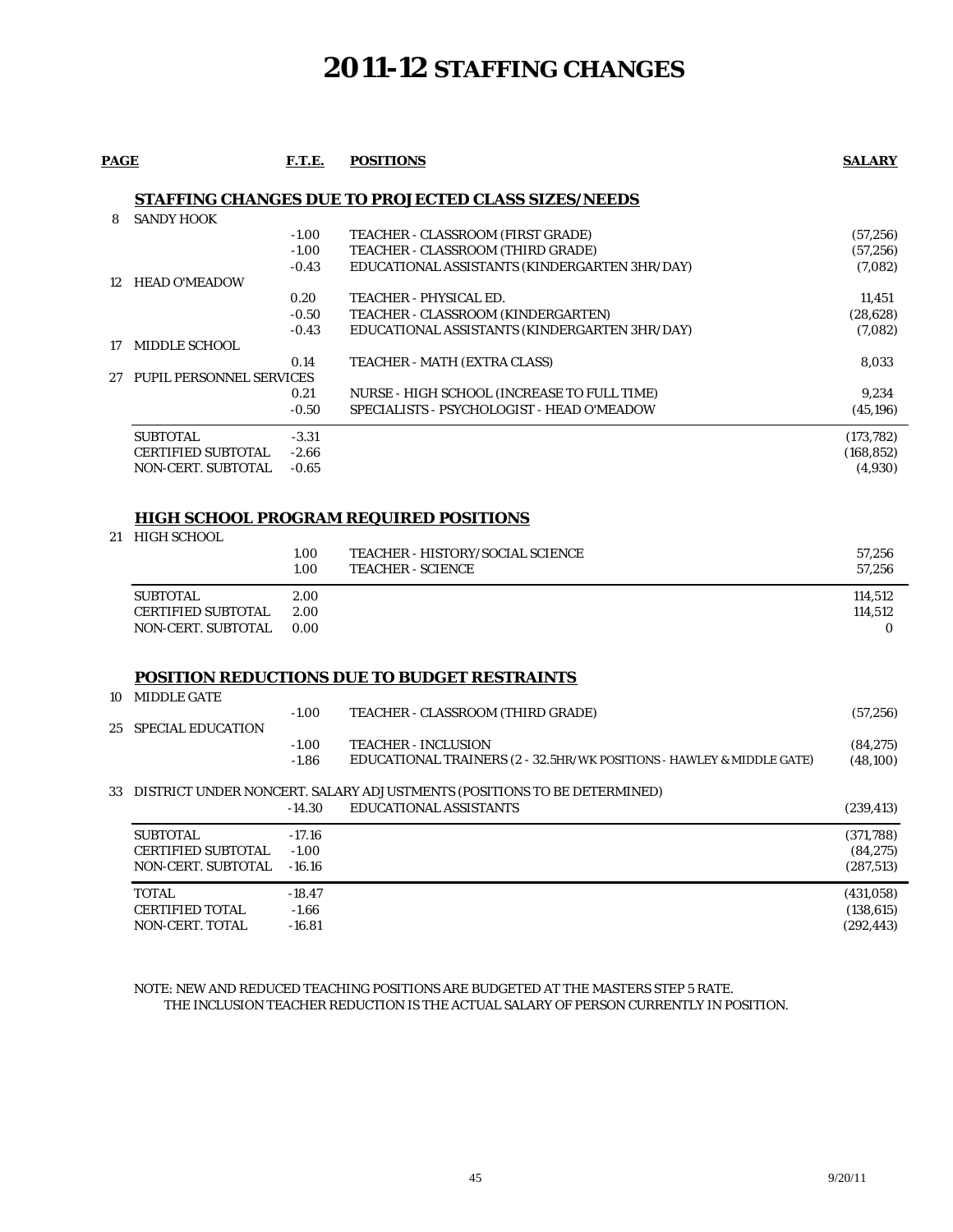## **SUMMARY OF 2011-12 STAFFING**

#### **(IN FULL TIME EQUIVALENCE)**

| <b>POSITION</b>                                                         | <b>SCHOOLS</b> | <b>DISTRICT</b> | <b>TOTAL</b> |
|-------------------------------------------------------------------------|----------------|-----------------|--------------|
| <b>ADMINISTRATORS</b>                                                   | 13.00          | 6.60            | 19.60        |
| <b>TEACHING STAFF</b>                                                   | 430.88         |                 | 430.88       |
| <b>INFORMATION TECHNOLOGY STAFF</b>                                     |                | 6.00            | 6.00         |
| SUPERVISORS/DIR. OF FACILITIES                                          | 0.25           | 2.00            | 2.25         |
| SECRETARIES/CLERICAL/TRANS. AST.                                        | 34.98          | $18.50*$        | 53.48        |
| SCHOOL TO CAREER COUNSELOR/TRANSITION COORD./JOB COACH                  | 2.69           |                 | 2.69         |
| CUSTODIANS/MAINT./COURIER                                               | 50.00          | 8.00            | 58.00        |
| EDUCATIONAL TRAINERS                                                    | 15.73          |                 | 15.73        |
| <b>EDUCATIONAL ASSISTANTS (INCLUDES 14.3 FTE CUTS TO BE DETERMINED)</b> | 99.20          |                 | 99.20        |
| <b>NURSES</b>                                                           | 10.25          | 1.00            | 11.25        |
| <b>ATHLETIC TRAINER</b>                                                 | 1.00           |                 | 1.00         |
| <b>SECURITY</b>                                                         | 4.00           |                 | 4.00         |
| <b>TOTAL STAFF</b>                                                      | 661.98         | 42.10           | 704.08       |

### **2011-12 ELEMENTARY SCHOOL STAFFING**

**(IN FULL TIME EQUIVALENCE)**

| <b>POSITION</b>                                                                   | <b>HAWLEY</b> | <b>SANDY</b><br><b>HOOK</b> | <b>MIDDLE</b><br><b>GATE</b> | <b>HEAD</b><br><b>O'MEADOW ST. ROSE</b> |      | <b>TOTAL</b> |
|-----------------------------------------------------------------------------------|---------------|-----------------------------|------------------------------|-----------------------------------------|------|--------------|
| <b>ADMINISTRATORS</b>                                                             |               |                             |                              |                                         |      |              |
| <b>PRINCIPALS</b>                                                                 | 1.00          | 1.00                        | 1.00                         | 1.00                                    |      | 4.00         |
| <b>ASSISTANT PRINCIPALS</b>                                                       |               | 1.00                        |                              |                                         |      | 1.00         |
| <b>TEACHING STAFF</b>                                                             |               |                             |                              |                                         |      |              |
| <b>LEAD TEACHERS</b>                                                              | 1.00          |                             | 1.00                         | 1.00                                    |      | 3.00         |
| <b>CLASSROOM</b>                                                                  | 18.00         | $24.50$ ##                  | 21.92                        | 16.50                                   |      | 80.92        |
| <b>ART</b>                                                                        | 0.90          | 1.00                        | 0.90                         | 1.00                                    |      | 3.80         |
| <b>EARLY INTERVENTION</b>                                                         | 0.50          | 0.75                        | 0.50                         | 0.50                                    |      | 2.25         |
| <b>MATH/SCIENCE SPECIALISTS</b>                                                   | 1.00          | 1.00                        | 1.00                         | 1.00                                    |      | 4.00         |
| <b>MUSIC</b>                                                                      | 1.10          | 1.30                        | 1.10                         | 1.10                                    |      | 4.60         |
| PHYSICAL ED.                                                                      | 1.50          | 2.00                        | 2.00                         | 1.20                                    |      | 6.70         |
| <b>READING</b>                                                                    | 1.00          | $2.05$ **                   | 1.00                         | 1.00                                    |      | 5.05         |
| <b>READING CONSULTANTS</b>                                                        | 1.00          | 1.00                        | 1.00                         | 1.00                                    |      | 4.00         |
| <b>HEALTH COORDINATOR</b>                                                         | 0.10          | 0.10                        | 0.10                         | 0.10                                    |      | 0.40         |
| <b>LIBRARY SPECIALISTS</b>                                                        | 1.00          | 1.00                        | 1.00                         | 1.00                                    |      | 4.00         |
| SPECIAL ED./PUPIL SERV. TEACHING STAFF                                            |               |                             |                              |                                         |      |              |
| PSYCHOLOGISTS ***                                                                 | 1.00          | 1.00                        | 1.00                         | 1.00                                    |      | 4.00         |
| <b>SPEECH THERAPISTS #</b>                                                        | 1.00          | 1.50                        | 2.00                         | 2.99                                    | 0.05 | 7.54         |
| <b>SPECIAL ED. SERVICES</b>                                                       | 2.00          | 4.00                        | 3.00                         | 5.00                                    |      | 14.00        |
| <b>SECRETARIES</b>                                                                | 1.00          | 1.00                        | 1.00                         | 1.00                                    |      | 4.00         |
| <b>CLERICAL</b>                                                                   |               |                             |                              |                                         |      |              |
| <b>OFFICE</b>                                                                     | 0.86          | 1.57                        | 1.00                         | 1.00                                    |      | 4.43         |
| <b>LIBRARY</b>                                                                    |               | 0.43                        |                              |                                         |      | 0.43         |
| <b>CUSTODIANS</b>                                                                 | 4.00          | 4.00                        | 4.00                         | 4.00                                    |      | 16.00        |
| <b>EDUCATIONAL TRAINERS</b>                                                       | 4.64          | 1.86                        | 1.86                         | 5.51                                    |      | 13.87        |
| EDUCATIONAL ASSISTANTS (APPROXIMATELY 14.3 FTE IN DISTRICT CUTS TO BE DETERMINED) |               |                             |                              |                                         |      |              |
| <b>OFFICE</b>                                                                     |               |                             | 0.28                         |                                         |      | 0.28         |
| <b>LIBRARY</b>                                                                    | 0.57          | 0.57                        | 0.54                         | 0.71                                    |      | 2.39         |
| <b>REGULAR EDUCATION</b>                                                          | 7.53          | 7.98                        | 7.94                         | 6.59                                    |      | 30.04        |
| <b>SPECIAL EDUCATION ###</b>                                                      | 6.80          | 16.81                       | 5.91                         | 5.13                                    |      | 34.65        |
| <b>NURSES</b>                                                                     | 1.00          | 1.00                        | 1.00                         | 1.00                                    | 1.00 | 5.00         |
| <b>TOTAL STAFF</b>                                                                | 58.50         | 78.42                       | 62.05                        | 60.33                                   | 1.05 | 260.35       |

\* INCLUDES CAFETERIA BOOKKEEPER FUNDED BY CAFETERIA FUND

\*\* .50 FUNDED BY TITLE I GRANT

\*\*\* 1 PSYCHOLOGIST AT SANDY HOOK PAID BY IDEA GRANT

# 2.34 SPEECH THERAPISTS (.5 S.H., 1.79 HOM., AND .05 ST. ROSE) ARE PAID BY IDEA GRANT

## 1 POSITION PAID FOR BY TITLE II GRANT

### 3.1 SPECIAL ED. EDUCATIONAL ASSISTANTS (1.18 AT SANDY HOOK, .78 AT MIDDLE GATE AND 1.14 AT HEAD O'MEADOW) ARE PAID BY IDEA GRANTS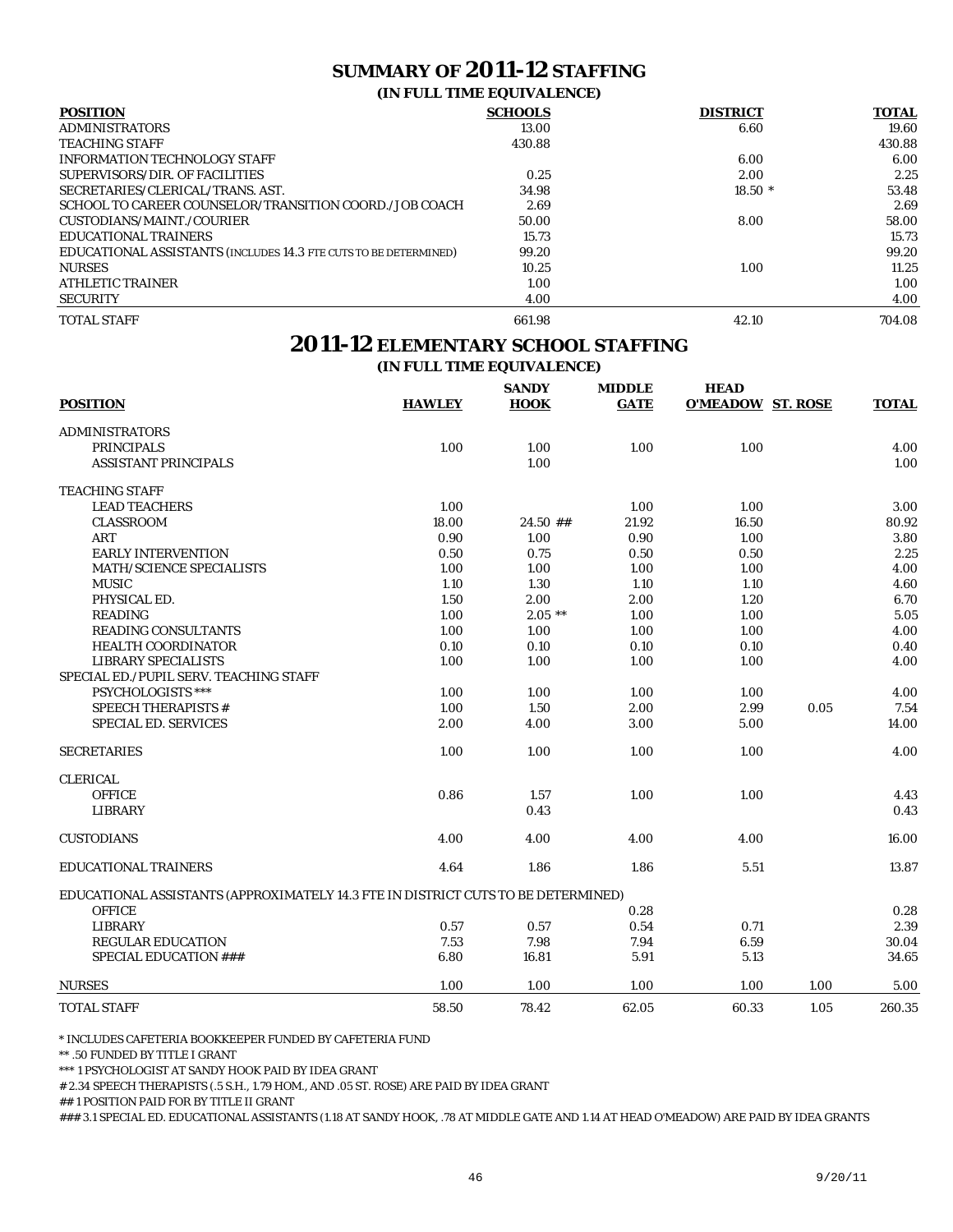## **2011-12 REED INTERMEDIATE SCHOOL, MIDDLE SCHOOL & HIGH SCHOOL STAFFING**

**(IN FULL TIME EQUIVALENCE)**

|                                                                                   | <b>REED</b>   | <b>MIDDLE</b> | <b>HIGH</b>   |              |
|-----------------------------------------------------------------------------------|---------------|---------------|---------------|--------------|
| <b>POSITION</b>                                                                   | <b>SCHOOL</b> | <b>SCHOOL</b> | <b>SCHOOL</b> | <b>TOTAL</b> |
| <b>ADMINISTRATORS</b>                                                             |               |               |               |              |
| <b>PRINCIPALS</b>                                                                 | 1.00          | 1.00          | 1.00          | 3.00         |
| <b>ASSISTANT PRINCIPALS</b>                                                       | 1.00          | 1.00          | 3.00          | 5.00         |
|                                                                                   |               |               |               |              |
| <b>TEACHING STAFF</b><br><b>ART</b>                                               | 2.58          | 2.30          | 3.00          | 7.88         |
| <b>BUSINESS DEPT.</b>                                                             |               |               | 2.80          | 2.80         |
| <b>COMPUTER ED.</b>                                                               | 1.00          |               |               | 2.00         |
|                                                                                   |               | 1.00          |               |              |
| <b>ENGLISH</b>                                                                    |               | 10.00         | 17.40         | 27.40        |
| <b>FAMILY &amp; CONSUMER SCIENCE</b>                                              |               | 1.00          | 3.07          | 4.07         |
| <b>HEALTH</b>                                                                     | 1.00          | 1.20          | 2.50          | 4.70         |
| <b>HEALTH COORDINATOR</b>                                                         | 0.10          | 0.15          | 0.15          | 0.40         |
| HISTORY/SOCIAL SCIENCE (H.S.)/SOCIOAL STUDIES (M.S.)                              |               | 10.00         | 18.00         | 28.00        |
| MATHEMATICS / MATH/SCI. SPECIALIST (R.S.)                                         | 1.00          | 10.28         | 16.00         | 27.28        |
| <b>MUSIC</b>                                                                      | 5.10          | 5.10          | 3.40          | 13.60        |
| PHYSICAL ED.                                                                      | 3.00          | 4.00          | 5.57          | 12.57        |
| PROJECT ADVENTURE                                                                 |               | 1.00          |               | 1.00         |
| READING/READING CONSULTANTS                                                       | 3.10          | $3.00*$       |               | 6.10         |
| <b>SCIENCE</b>                                                                    |               | 10.00         | 23.80         | 33.80        |
| TECHNOLOGY ED.                                                                    |               | 1.00          | 5.60          | 6.60         |
| <b>IN-SCHOOL SUSPENSION</b>                                                       |               |               | 0.20          | 0.20         |
| <b>WORLD LANGUAGE</b>                                                             |               | 4.00          | 13.34         | 17.34        |
| <b>LIBRARY SPECIALISTS</b>                                                        | 1.00          | 1.00          | 2.00          | 4.00         |
| CLASSROOM & TAP/FLEX PROGRAMS (H.S.)                                              | 36.14         |               | 3.62          | 39.76        |
| SPECIAL ED./PUPIL SERV. TEACHING STAFF                                            |               |               |               |              |
| <b>SOCIAL WORKERS</b>                                                             | $0.50$ **     | $0.50$ **     | 1.00          | 2.00         |
| <b>PSYCHOLOGISTS</b>                                                              | $1.00**$      | 1.00          | 2.00          | 4.00         |
| <b>SPEECH THERAPISTS</b>                                                          | $1.00**$      | 0.96          | 0.50          | 2.46         |
| <b>GIFTED &amp; TALENTED</b>                                                      | 1.66          |               |               | 1.66         |
| <b>SPECIAL ED. SERVICES</b>                                                       | $6.00**$      | 5.00          | $12.00$ **    | 23.00        |
| <b>GUIDANCE</b>                                                                   | 3.00          | 3.00          | 8.00          | 14.00        |
|                                                                                   |               |               |               |              |
| SECRETARIES/MEDIA SPECIALISTS                                                     |               | 65.03         |               |              |
| <b>OFFICE</b>                                                                     | 2.00          | 2.00          | 6.00          | 10.00        |
| <b>LIBRARY</b>                                                                    |               | 1.00          | 1.00          | 2.00         |
| <b>GUIDANCE</b>                                                                   | 1.00          | 1.00          | 2.78          | 4.78         |
| <b>ENGLISH</b>                                                                    |               |               | 0.50          | 0.50         |
| <b>SCIENCE</b>                                                                    |               |               | 0.50          | 0.50         |
| <b>HEALTH/MEDICAL</b>                                                             |               |               | 1.00          | 1.00         |
| <b>CLERICAL</b>                                                                   |               |               |               |              |
| <b>OFFICE</b>                                                                     | 2.21          | 1.77          |               | 3.98         |
| <b>LIBRARY</b>                                                                    | 0.79          |               |               | 0.79         |
| <b>GUIDANCE/CAREER COORD.</b>                                                     |               | 0.57          | 2.00          | 2.57         |
| SCHOOL TO CAREER COUNSELOR/TRANSITION COORD./JOB COACH ***                        |               |               | 2.69          | $2.69\,$     |
|                                                                                   |               |               |               |              |
| <b>CUSTODIANS</b>                                                                 | 8.00          | 9.00          | 17.00         | 34.00        |
| <b>SECURITY</b>                                                                   |               |               | 4.00          | 4.00         |
| <b>ATHLETIC TRAINER</b>                                                           |               |               | 1.00          | 1.00         |
| <b>EDUCATIONAL TRAINERS</b>                                                       | 1.86          |               |               | 1.86         |
| EDUCATIONAL ASSISTANTS (APPROXIMATELY 14.3 FTE IN DISTRICT CUTS TO BE DETERMINED) |               |               |               |              |
| <b>OFFICE</b>                                                                     |               | 0.69          |               | 0.69         |
| <b>LIBRARY</b>                                                                    | 0.43          |               |               | 0.43         |
| <b>REGULAR EDUCATION</b>                                                          | 4.89          | 2.14          | 0.93          | 7.96         |
| SPECIAL EDUCATION ****                                                            | 17.29         | 12.79         | 6.98          | 37.06        |
|                                                                                   |               |               |               |              |
| <b>HEALTH/MEDICAL SUPERVISOR</b>                                                  |               |               | 0.25          | 0.25         |
| <b>NURSES</b>                                                                     | 2.00          | 1.50          | 1.75          | 5.25         |
| <b>TOTAL STAFF</b>                                                                | 109.65        | 174.98        | 196.33        | 415.93       |

\* .88 FUNDED BY TITLE I GRANT

\*\* IDEA GRANT IS PAYING FOR A SOCIAL WORKER (REED/M.S.), 1.5 SPEECH THERAPISTS (1REED, .5 H.S.), 1 PSYCHOLOGIST (REED), AND 5 SPECIAL ED. TEACHERS (4 H.S. & 1 REED)

\*\*\* IDEA GRANT PAYS FOR .69 JOB COACH AND THE TRANSITION COORDINATOR

\*\*\*\* IDEA GRANTS PAY FOR 3.06 SPECIAL ED. ASSISTANTS AT REED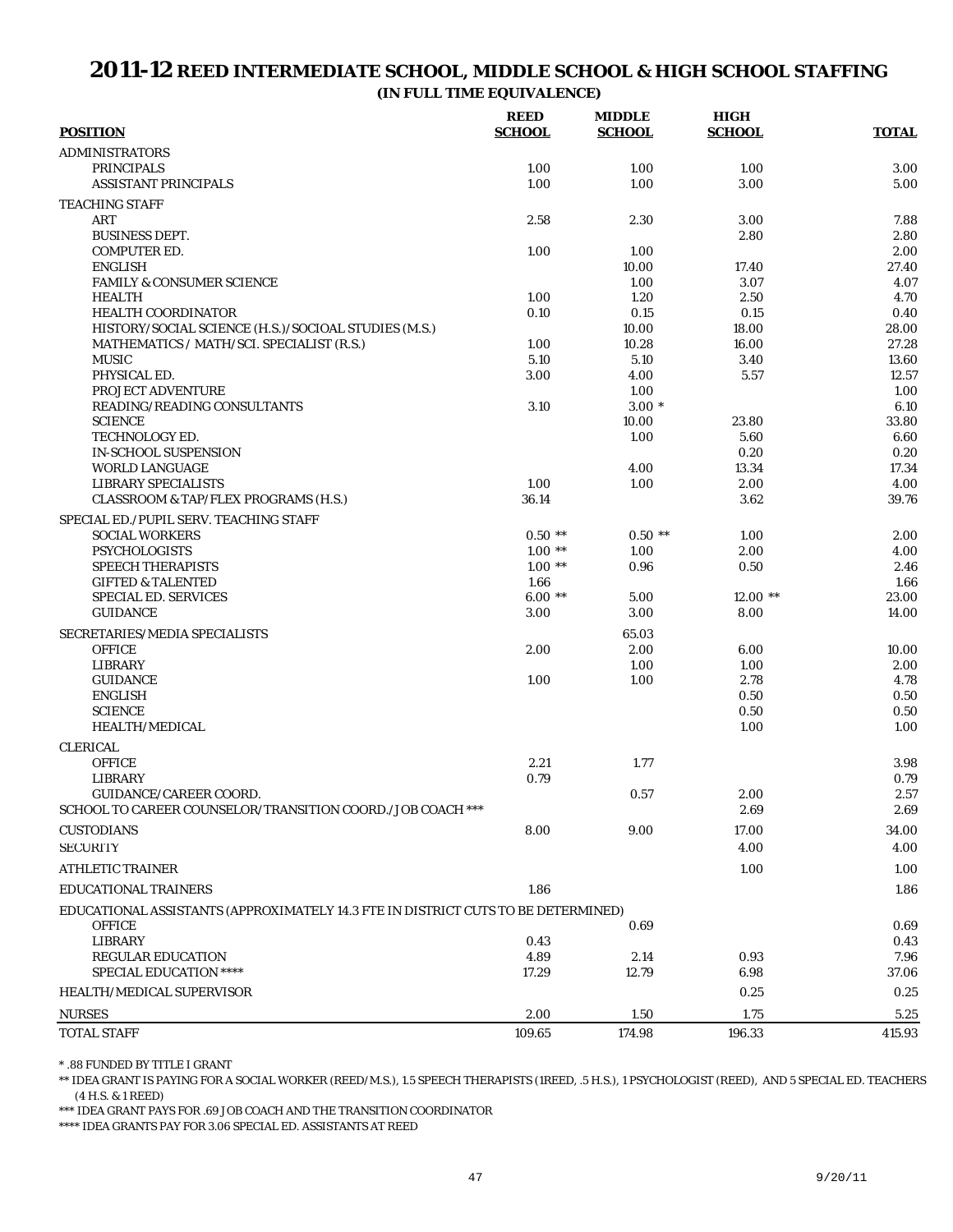## **2011-12 DISTRICT STAFFING**

**(IN FULL TIME EQUIVALENCE)**

| <b>DIRECTOR OF PUPIL SERVICES OFFICE</b>                         |       |
|------------------------------------------------------------------|-------|
| <b>ADMINISTRATORS</b>                                            |       |
| <b>DIRECTOR</b>                                                  | 1.00  |
| <b>SPECIAL ED. SUPERVISOR</b>                                    | 1.00  |
| <b>SECRETARIES</b>                                               | 1.93  |
| <b>CLERICAL</b>                                                  | 1.00  |
| <b>HEALTH/MEDICAL</b>                                            |       |
| <b>NURSE FLOATER</b>                                             | 1.00  |
|                                                                  |       |
| <b>INFORMATION TECHNOLOGY SERVICES</b>                           |       |
| DIRECTOR OF INFORMATION TECHNOLOGY                               | 1.00  |
| <b>TECHNOLOGY SPECIALISTS</b>                                    | 4.00  |
| DISTRICT DATA ADMINISTRATOR                                      | 1.00  |
| <b>SECRETARY</b>                                                 | 1.00  |
| <b>SUPERINTENDENTS' OFFICE</b>                                   |       |
| <b>ADMINISTRATORS</b>                                            |       |
| <b>SUPERINTENDENT</b>                                            | 1.00  |
| <b>ASSISTANT SUPERINTENDENT</b>                                  | 1.00  |
| PERSONNEL DIRECTOR                                               | 0.60  |
| SECRETARIES/SPECIAL PROJECTS COORD.                              |       |
| <b>SUPERINTENDENT</b>                                            | 2.00  |
| <b>ASSISTANT SUPERINTENDENT</b>                                  | 1.00  |
| <b>PERSONNEL</b>                                                 | 1.00  |
| <b>BUSINESS OFFICE</b>                                           |       |
| <b>ADMINISTRATORS</b>                                            |       |
| <b>DIRECTOR OF BUSINESS</b>                                      | 1.00  |
| <b>SECRETARIES</b>                                               |       |
| <b>DIRECTOR OF BUSINESS</b>                                      | 1.00  |
| <b>SUPERVISORS</b>                                               |       |
| <b>ACCOUNTANT</b>                                                | 1.00  |
|                                                                  |       |
| <b>CLERICAL</b><br>ACCOUNTS PAYABLE/PAYROLL/BENEFITS COORDINATOR | 3.00  |
|                                                                  | 2.00  |
| <b>BOOKKEEPER</b>                                                |       |
| <b>BUILDINGS &amp; GROUNDS</b>                                   |       |
| <b>DIRECTOR OF FACILITIES</b>                                    | 1.00  |
| <b>SECRETARY</b>                                                 | 1.00  |
| <b>MAINTENANCE MECHANICS</b>                                     | 5.00  |
| <b>COURIER</b>                                                   | 1.00  |
| <b>CUSTODIAL FLOATERS</b>                                        | 2.00  |
| <b>CAFETERIA STAFF*</b>                                          |       |
| <b>BOOKKEEPER</b>                                                | 1.00  |
|                                                                  |       |
| <b>TRANSPORTATION</b>                                            |       |
| <b>TRANSPORTATION ASSISTANTS</b>                                 | 2.00  |
| BUS OWNER/OPERATORS (35 UNDER CONTRACT)                          |       |
| <b>CONTINUING EDUCATION</b>                                      |       |
| <b>ADMINISTRATORS</b>                                            |       |
| DIRECTOR OF CONTINUING EDUCATION                                 | 1.00  |
| <b>CLERICAL/BOOKKEEPER</b>                                       | 0.57  |
|                                                                  |       |
| <b>TOTAL STAFF</b>                                               | 42.10 |

\* CAFETERIA BOOKKEEPER IS FUNDED FROM CAFETERIA REVENUES. THE SCHOOL LUNCH PROGRAM IS CONTRACTED TO CHARTWELLS.

**STAFFING**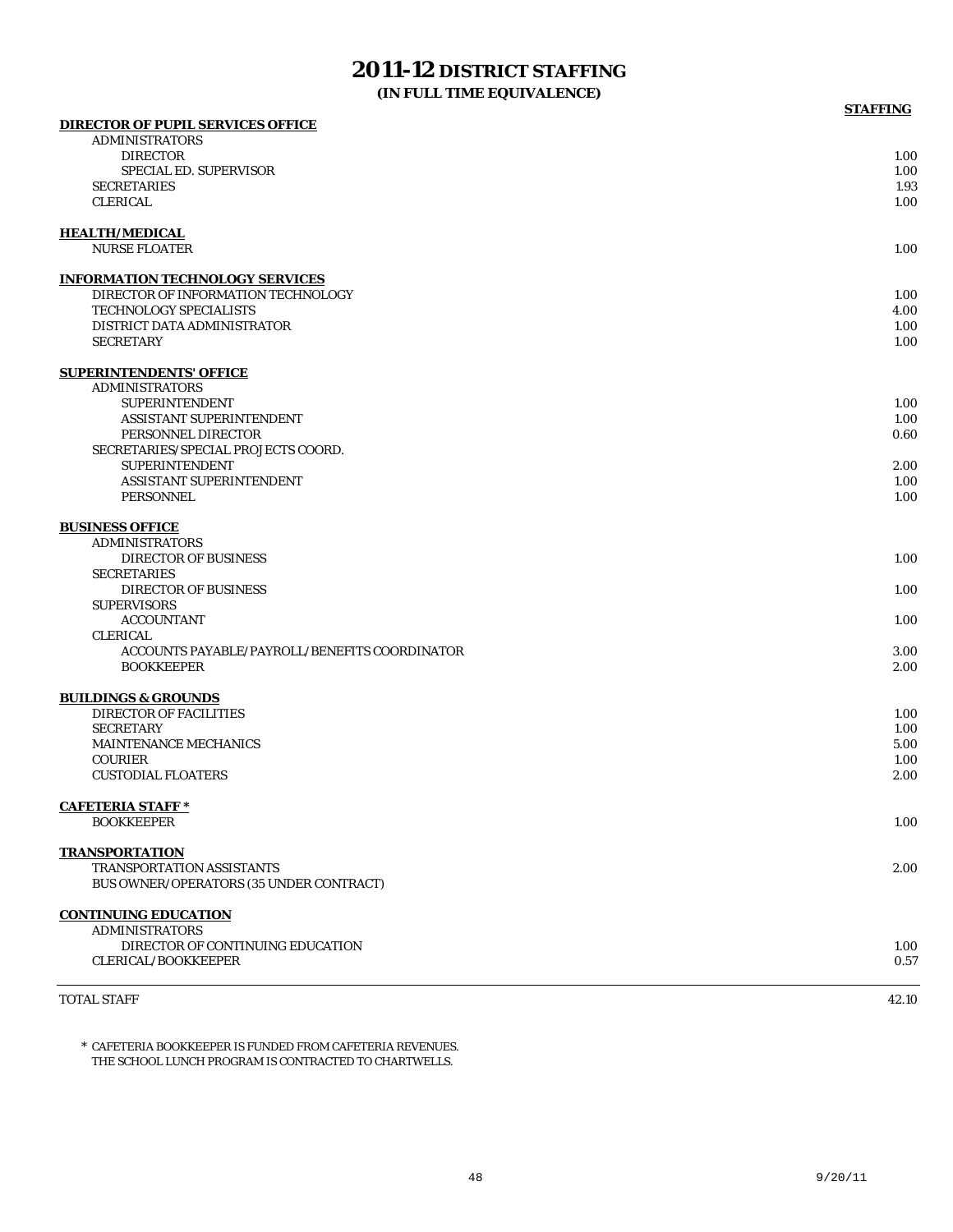|              | <b>MANUEL PROPERTY AND REACT DESCRIPTION</b><br><b>BURGE AND REACTUAL 20</b><br><b>BURGE STUDENTS TEACHERS</b><br><b>HAWLEY ELEMENTARY SCHOOL</b> |           |                       |                                          |                 | SANDY HOOK ELEMENTARY SCHOOL           |                                           |     |                                            | <b>MIDDLE GATE ELEMENTARY SCHOOL</b>          |     |                                        |                                               | <b>HEAD O'MEADOW ELEMENTARY SCHOOL</b> |                                            |                                            |     |                                        |                                           |                   |                       |                                          |     |                                        |                                           |
|--------------|---------------------------------------------------------------------------------------------------------------------------------------------------|-----------|-----------------------|------------------------------------------|-----------------|----------------------------------------|-------------------------------------------|-----|--------------------------------------------|-----------------------------------------------|-----|----------------------------------------|-----------------------------------------------|----------------------------------------|--------------------------------------------|--------------------------------------------|-----|----------------------------------------|-------------------------------------------|-------------------|-----------------------|------------------------------------------|-----|----------------------------------------|-------------------------------------------|
|              |                                                                                                                                                   |           | <b>ACTUAL 2010-11</b> | <b>CLASS</b>                             |                 | PROJECTED 2011-12<br>STUDENTS TEACHERS | <b>CLASS</b>                              |     | <b>ACTUAL 2010-11</b><br>STUDENTS TEACHERS | <b>CLASS</b>                                  |     | PROJECTED 2011-12<br>STUDENTS TEACHERS | <b>CLASS</b>                                  |                                        | <b>ACTUAL 2010-11</b><br>STUDENTS TEACHERS | <b>CLASS</b>                               |     | PROJECTED 2011-12<br>STUDENTS TEACHERS | <b>CLASS</b>                              | STUDENTS TEACHERS | <b>ACTUAL 2010-11</b> | <b>CLASS</b>                             |     | PROJECTED 2011-12<br>STUDENTS TEACHERS | <b>CLASS</b>                              |
|              | K                                                                                                                                                 | 72        | 2                     | 17<br>18<br>19<br>18                     | 63              | $\overline{2}$                         | 15<br>16<br>16<br>16                      | 89  | 2.5                                        | 18<br>17<br>19<br>18<br>17                    | 78  | 2.5                                    | 15<br>15<br>16<br>16<br>16                    | 95                                     | 2.5                                        | 20<br>20<br>21<br>17<br>17                 | 84  | 2.5                                    | 16<br>17<br>17<br>17<br>17                | 58                | $\overline{2}$        | 16<br>17<br>14<br>11                     | 51  | 1.5<br>$-5$                            | 17<br>17<br>17                            |
| 20 PER CLASS | $\mathbf{1}$                                                                                                                                      | 75        | 4                     | 19<br>19<br>18<br>19                     | 84              | 4                                      | $\overline{21}$<br>21<br>21<br>21         | 109 | 6                                          | 18<br>18<br>18<br>18<br>18<br>19              | 98  | 5<br>$-1$                              | 19<br>19<br>20<br>20<br>20                    | 94                                     | 5                                          | 19<br>19<br>19<br>19<br>18                 | 103 | 6<br>$+1$                              | 17<br>17<br>17<br>17<br>17<br>18          | 56                | 3                     | 19<br>18<br>19                           | 69  | 4<br>$+1$                              | 17<br>17<br>17<br>18                      |
|              | $\mathbf 2$                                                                                                                                       | 87        | $\overline{4}$        | $\overline{22}$<br>22<br>21<br>22        | 75              | $\overline{4}$                         | 19<br>19<br>19<br>18                      | 107 | 6                                          | 18<br>18<br>18<br>17<br>18<br>18              | 110 | 6                                      | 18<br>18<br>18<br>18<br>19<br>19              | 95                                     | 5                                          | 20<br>19<br>19<br>19<br>18                 | 95  | 5                                      | 19<br>19<br>19<br>19<br>19                | 85                | 4                     | 19<br>22<br>22<br>22                     | 59  | 3<br>$-1$                              | 19<br>20<br>20                            |
| 25 PER CLASS | 3                                                                                                                                                 | 85        | 4                     | 20<br>22<br>21<br>22                     | $\overline{93}$ | 4                                      | 23<br>23<br>23<br>24                      | 132 | 6                                          | $\overline{23}$<br>22<br>22<br>22<br>22<br>21 | 108 | 5<br>$-1$                              | $\overline{21}$<br>21<br>22<br>22<br>22       | 96                                     | 5                                          | 19<br>19<br>19<br>20<br>19                 | 95  | 4<br>$-1$                              | 23<br>24<br>24<br>24                      | 90                | 4                     | $\overline{23}$<br>22<br>22<br>23        | 85  | 4                                      | $\overline{21}$<br>21<br>21<br>22         |
|              | 4                                                                                                                                                 | 97        | 4                     | $\overline{25}$<br>24<br>24<br>24        | 86              | 4                                      | 21<br>21<br>22<br>22                      | 138 | 6                                          | $\overline{23}$<br>23<br>23<br>23<br>24<br>22 | 133 | 6                                      | $\overline{22}$<br>22<br>22<br>22<br>22<br>23 | 100                                    | 5                                          | 20<br>20<br>21<br>19<br>20                 | 95  | 4<br>$-1$                              | 23<br>24<br>24<br>24                      | 80                | 4                     | $\overline{21}$<br>20<br>20<br>19        | 93  | 4                                      | 23<br>23<br>23<br>24                      |
|              |                                                                                                                                                   | TOTAL 416 | 18                    | K - 2 Avg.<br>19.5<br>3 - 4 Avg.<br>22.8 | 401             | 18<br><b>FTE CHG</b><br>0.0            | K - 2 Avg.<br>18.50<br>3 - 4 Avg.<br>22.4 | 575 | 26.5                                       | K - 2 Avg.<br>17.9<br>3 - 4 Avg.<br>22.5      | 527 | 24.5<br><b>FTE CHG</b><br>$-2$         | K - 2 Avg.<br>17.88<br>3 - 4 Avg.<br>21.9     | 480                                    | 22.5                                       | $K - 2$ Avg.<br>18.9<br>3 - 4 Avg.<br>19.6 | 472 | 21.5<br><b>FTE CHG</b><br>$-1.0$       | K - 2 Avg.<br>17.63<br>3 - 4 Avg.<br>23.8 | 369               | 17                    | K - 2 Avg.<br>18.1<br>3 - 4 Avg.<br>21.3 | 357 | 16.5<br><b>FTE CHG</b><br>$-0.5$       | K - 2 Avg.<br>17.90<br>3 - 4 Avg.<br>22.3 |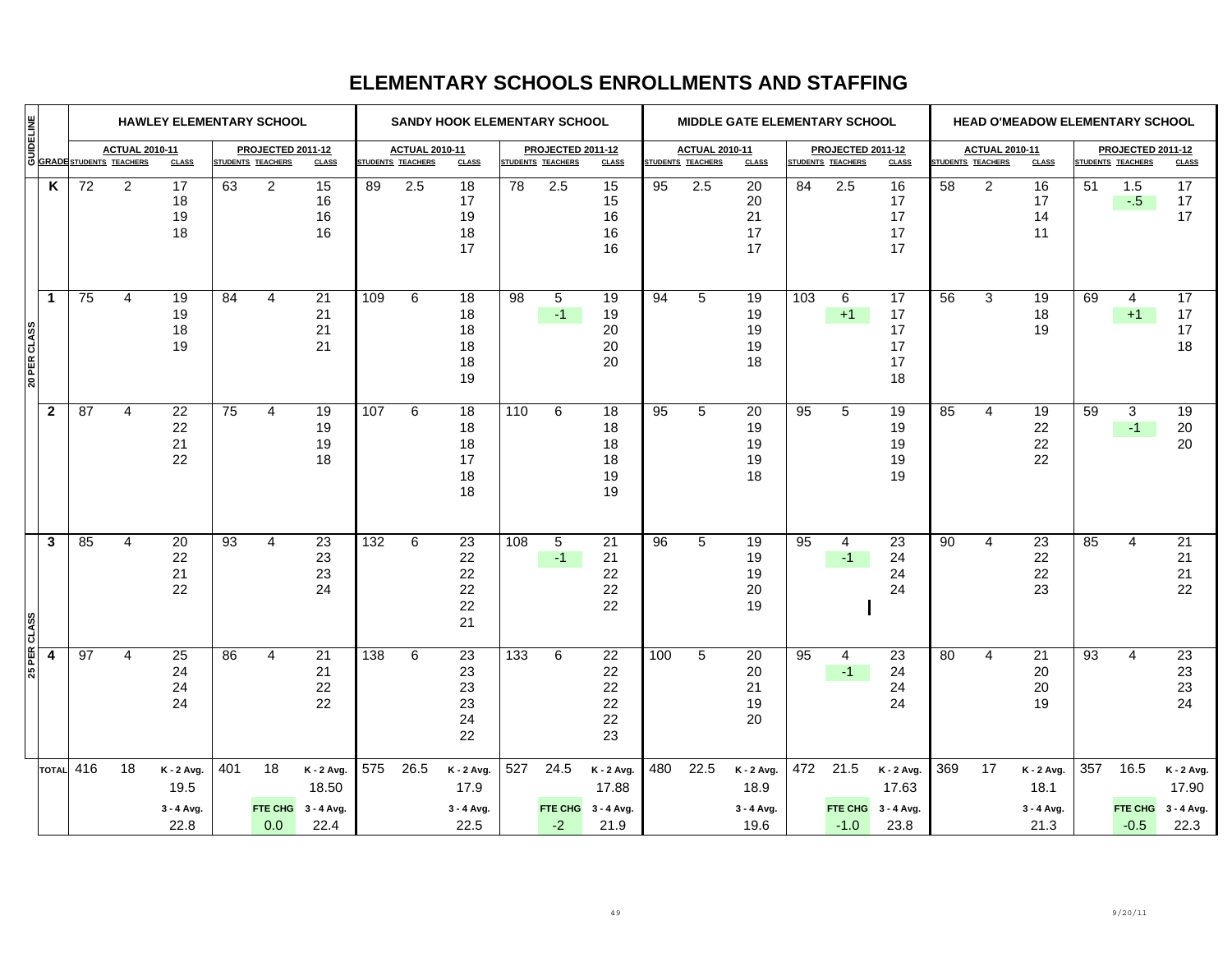#### *NEWTOWN PUBLIC SCHOOLS TEACHER / STUDENT DATA* **NEWTOWN, CONNECTICUT**

| <b>Teacher-Student Data</b>    | 2009-10 | 2010-11 | 2011-12 |
|--------------------------------|---------|---------|---------|
| <b>Students</b>                | 1,915   | 1,840   | 1,757   |
|                                |         |         |         |
| Teachers/Specialist            |         |         |         |
| Classroom                      | 88.42   | 84.42   | 80.92   |
| Classroom - Health Coordinator | 0.4     | 0.4     | 0.4     |
| Art                            | 3.8     | 3.8     | 3.8     |
| Early Intervention             | 2.25    | 2.25    | 2.25    |
| Math/Sience                    | 4.0     | 4.0     | 4.0     |
| Music                          | 4.6     | 4.6     | 4.6     |
| <b>Physical Education</b>      | 6.5     | 6.5     | 6.7     |
| Reading                        | 9.05    | 9.05    | 9.05    |
| Library/Media                  | 4.0     | 4.0     | 4.0     |
| Administration/Lead Teachers   | 2.0     | 3.0     | 3.0     |
| <b>Total Teaching Staff</b>    | 125.02  | 122.02  | 118.72  |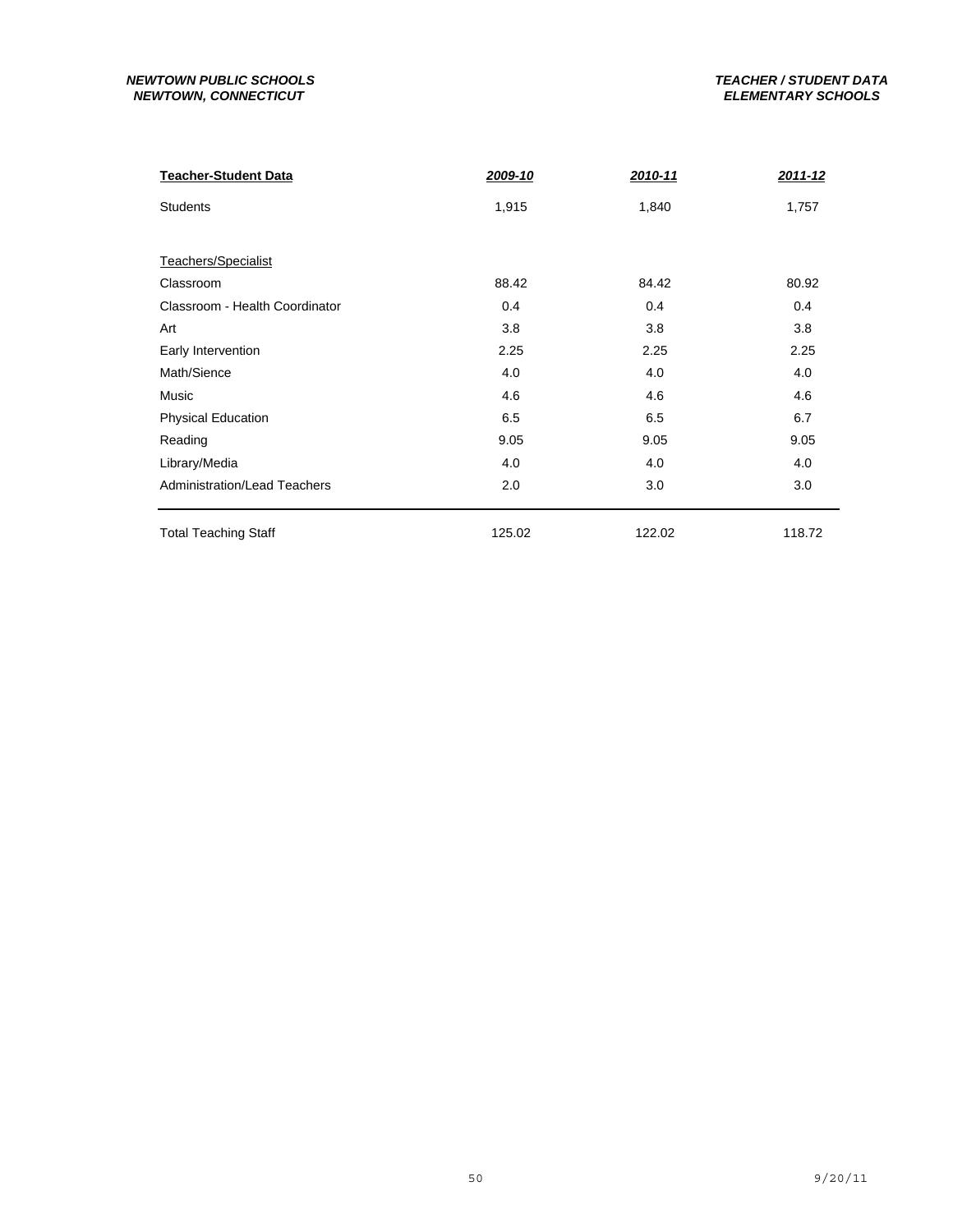| <b>Enrollments, Staffing and Class Sizes</b> |                 |                                                |                              |                 |                                                |                              |  |  |  |  |  |  |
|----------------------------------------------|-----------------|------------------------------------------------|------------------------------|-----------------|------------------------------------------------|------------------------------|--|--|--|--|--|--|
| Grade                                        | <b>Students</b> | 2010-11<br><b>Classroom</b><br><b>Teachers</b> | Average<br><b>Class Size</b> | <b>Students</b> | 2011-12<br><b>Classroom</b><br><b>Teachers</b> | Average<br><b>Class Size</b> |  |  |  |  |  |  |
| <b>FIVE</b>                                  | 449             | 18                                             | 24.9                         | 420             | 18                                             | 23.3                         |  |  |  |  |  |  |
| <b>SIX</b>                                   | 446             | 18                                             | 24.8                         | 461             | 18                                             | 25.6                         |  |  |  |  |  |  |
| <b>TOTAL</b>                                 | 895             | 36                                             | 24.9                         | 881             | 36                                             | 24.5                         |  |  |  |  |  |  |

|                                                                                                                  | 2009-10 | 2010-11 | 2011-12 |  |
|------------------------------------------------------------------------------------------------------------------|---------|---------|---------|--|
| $\frac{1}{2}$ Numbers of students for each program listed below are the schoo<br>(Except for music and reading)) | 861     | 895     | 881     |  |

| <b>Number of Teachers</b>             |       |       |       |
|---------------------------------------|-------|-------|-------|
| <b>ART</b>                            | 2.36  | 2.58  | 2.58  |
| <b>COMPUTER EDUCATION</b>             | 1.0   | 1.0   | 1.0   |
| HEALTH ED. (.1 Coordinator)           | 0.9   | 1.1   | 1.1   |
| <b>MATHEMATICS/SCIENCE SPECIALIST</b> | 1.0   | 1.0   | 1.0   |
| <b>MUSIC (.1 Director)</b>            | 6.1   | 5.1   | 5.1   |
| <b>PHYSICAL EDUCATION</b>             | 4.2   | 3.0   | 3.0   |
| <b>READING/READING CONSULTANT</b>     | 2.1   | 3.1   | 3.1   |
| <b>CLASSROOM</b>                      | 36.14 | 36.14 | 36.14 |
| <b>LIBRARY/MEDIA</b>                  | 1.0   | 1.0   | 1.0   |
| <b>Total Teaching Staff</b>           | 54.80 | 54.02 | 54.02 |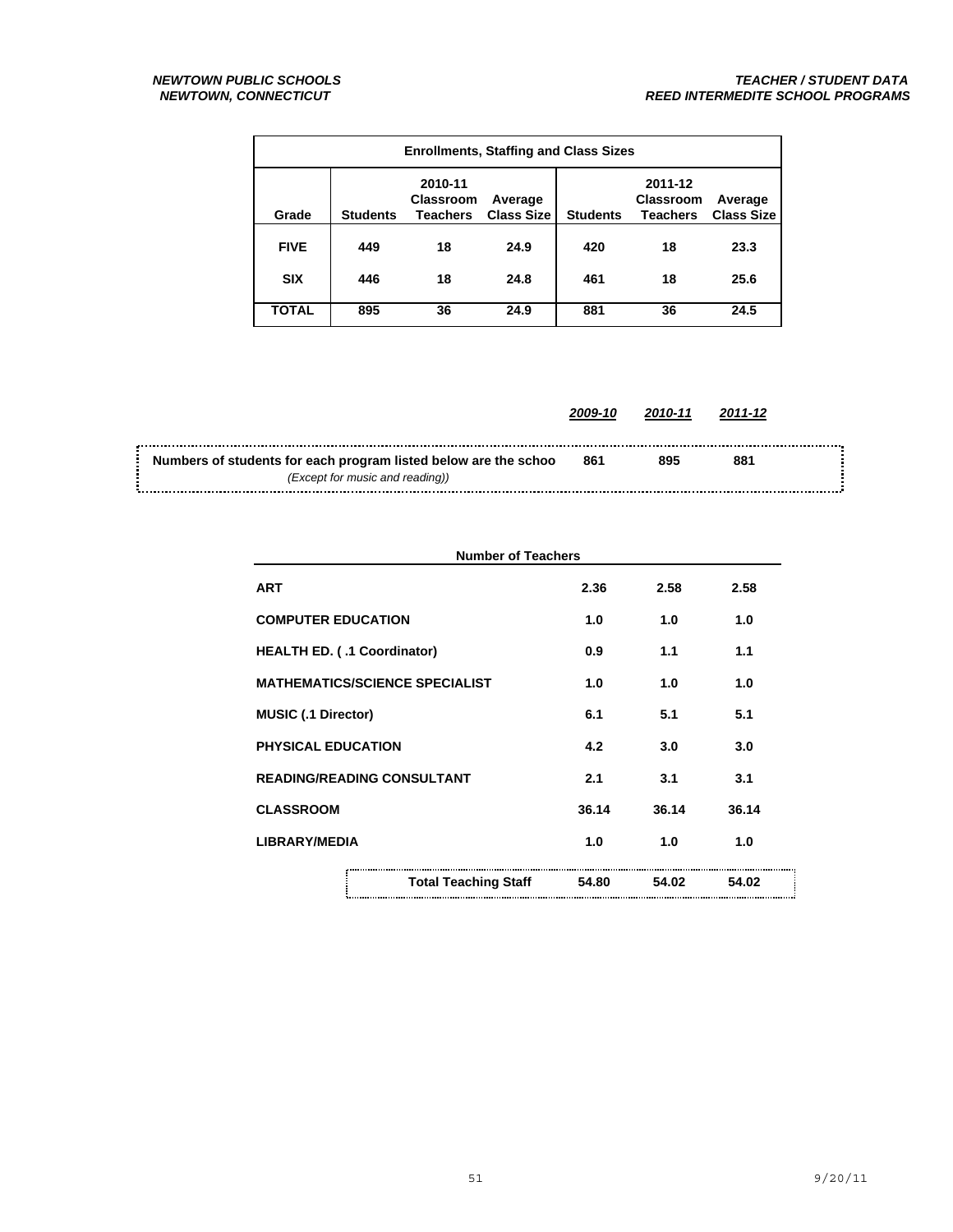| <b>Enrollments, Staffing and Class Sizes</b> |                 |                                                |                              |                 |                                                |                              |  |
|----------------------------------------------|-----------------|------------------------------------------------|------------------------------|-----------------|------------------------------------------------|------------------------------|--|
| Grade                                        | <b>Students</b> | 2010-11<br><b>Classroom</b><br><b>Teachers</b> | Average<br><b>Class Size</b> | <b>Students</b> | 2011-12<br><b>Classroom</b><br><b>Teachers</b> | Average<br><b>Class Size</b> |  |
| <b>SEVEN</b>                                 | 434             | 20                                             | 21.7                         | 449             | 20                                             | 22.5                         |  |
| <b>EIGHT</b>                                 | 463             | 20                                             | 23.2                         | 432             | 20                                             | 21.6                         |  |
| <b>TOTAL</b>                                 | 897             | 40                                             | 22.4                         | 881             | 40                                             | 22.0                         |  |

|                                                                                                             | 2009-10 | 2010-11 | 2011-12 |  |
|-------------------------------------------------------------------------------------------------------------|---------|---------|---------|--|
| Numbers of students for each program listed below are the schoo<br>(Except for world language and reading)) | 896     | 897     | 881     |  |
|                                                                                                             |         |         |         |  |

| <b>Number of Teachers</b>            |       |       |       |
|--------------------------------------|-------|-------|-------|
| <b>ART</b>                           | 2.3   | 2.3   | 2.3   |
| <b>COMPUTER EDUCATION</b>            | 1.0   | 1.0   | 1.0   |
| <b>ENGLISH</b>                       | 10.0  | 10.0  | 10.0  |
| <b>FAMILY &amp; CONSUMER SCIENCE</b> | 1.0   | 1.0   | 1.0   |
| HEALTH ED. (.15 Coordinator)         | 1.35  | 1.35  | 1.35  |
| <b>MATHEMATICS</b>                   | 10.14 | 10.14 | 10.28 |
| <b>MUSIC (.1 Director)</b>           | 5.1   | 5.1   | 5.1   |
| PHYSICAL EDUCATION                   | 4.0   | 4.0   | 4.0   |
| <b>PROJECT ADVENTURE</b>             | 1.0   | 1.0   | 1.0   |
| <b>READING</b>                       | 3.0   | 3.0   | 3.0   |
| <b>SCIENCE</b>                       | 10.0  | 10.0  | 10.0  |
| <b>SOCIAL STUDIES</b>                | 10.0  | 10.0  | 10.0  |
| <b>TECHNOLOGY EDUCATION</b>          | 1.0   | 1.0   | 1.0   |
| <b>WORLD LANGUAGE</b>                | 5.0   | 4.0   | 4.0   |
| <b>LIBRARY/MEDIA</b>                 | 1.0   | 1.0   | 1.0   |
| <b>Total Teaching Staff</b>          | 65.89 | 64.89 | 65.03 |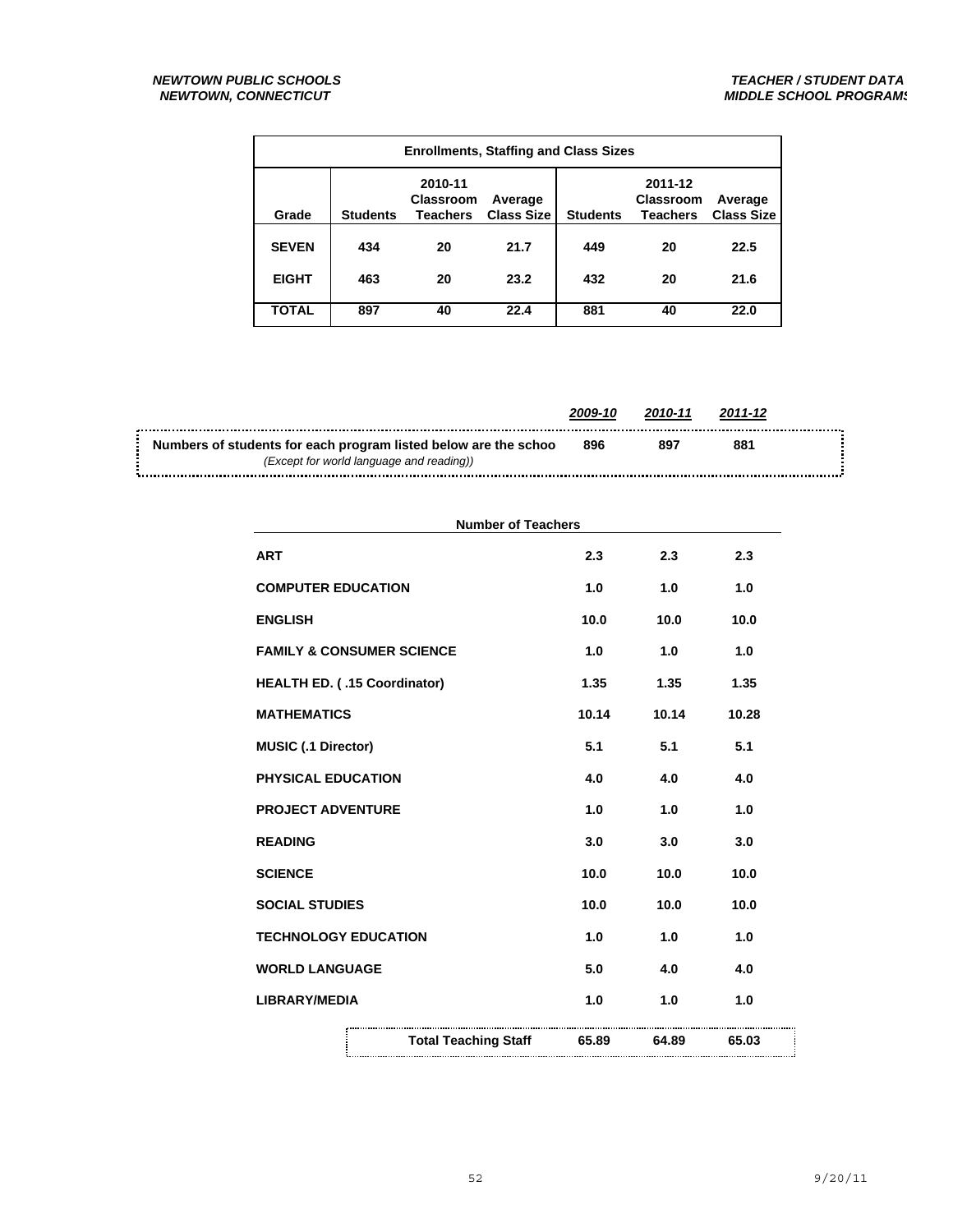| <b>Enrollments, Sections and Class Sizes</b> |                 |                            |                              |                 |                            |                              |
|----------------------------------------------|-----------------|----------------------------|------------------------------|-----------------|----------------------------|------------------------------|
| Program                                      | <b>Students</b> | 2010-11<br><b>Sections</b> | Average<br><b>Class Size</b> | <b>Students</b> | 2011-12<br><b>Sections</b> | Average<br><b>Class Size</b> |
| <b>ART</b>                                   | 211             | 15                         | 14.1                         | 212             | 15                         | 14.1                         |
| <b>BUSINESS</b>                              | 319             | 14                         | 22.8                         | 321             | 14                         | 22.9                         |
| <b>ENGLISH</b>                               | 1,740           | 83                         | 21.0                         | 1,752           | 83                         | 21.1                         |
| <b>IFAMILY &amp; CONSUMER SCIENC</b>         | 243             | 16                         | 15.2                         | 244             | 15                         | 16.3                         |
| <b>HEALTH</b>                                | 663             | 28                         | 23.7                         | 663             | 28                         | 23.7                         |
| <b>HISTORY/SOCIAL SCIENCE</b>                | 1,904           | 83                         | 22.9                         | 1,917           | 88                         | 21.8                         |
| <b>IMATHEMATICS</b>                          | 1,650           | 78                         | 21.2                         | 1,661           | 78                         | 21.3                         |
| <b>IMUSIC</b>                                | 416             | 14                         | 29.7                         | 418             | 14                         | 29.9                         |
| <b>IPHYSICAL ED.</b>                         | 663             | 29                         | 22.9                         | 668             | 29                         | 23.0                         |
| <b>SCIENCE</b>                               | 1,773           | 87                         | 20.4                         | 1,785           | 92                         | 19.4                         |
| <b>ITECHNOLOGY ED.</b>                       | 419             | 23                         | 18.2                         | 421             | 23                         | 18.3                         |
| <b>IWORLD LANGUAGE</b>                       | 1,296           | 64                         | 20.3                         | 1,305           | 64                         | 20.4                         |

**These course enrollments for 2011-12 are projected based on current course enrollments and projected enrollment incre Actual enrollments are not available until late April. Class sizes by subject area reflect not only larger College Prep clas but also smaller AP, Honors, Basic and General classes.**

| <b>Number of Teachers</b><br>Program        | 2009-10 | 2010-11 | 2011-12 |
|---------------------------------------------|---------|---------|---------|
| <b>ART</b>                                  | 3.0     | 3.0     | 3.0     |
| <b>BUSINESS</b>                             | 4.0     | 2.8     | 2.8     |
| <b>ENGLISH</b>                              | 17.0    | 17.4    | 17.4    |
| <b>FAMILY &amp; CONSUMER SCIENCE</b>        | 3.14    | 3.07    | 3.07    |
| HEALTH (.15 Coordinator)                    | 1.9     | 2.65    | 2.65    |
| <b>HISTORY/SOCIAL SCIENCE</b>               | 17.0    | 17.0    | 18.0    |
| <b>MATHEMATICS</b>                          | 17.0    | 16.0    | 16.0    |
| <b>MUSIC (.1 Director)</b>                  | 3.4     | 3.4     | 3.4     |
| PHYSICAL EDUCATION                          | 5.32    | 5.57    | 5.57    |
| <b>SCIENCE</b>                              | 22.0    | 22.8    | 23.8    |
| <b>TECHNOLOGY EDUCATION</b>                 | 4.8     | 5.6     | 5.6     |
| <b>WORK EDUCATION</b>                       | 0.2     | 0.0     | 0.0     |
| <b>WORLD LANGUAGE</b>                       | 13.14   | 13.34   | 13.34   |
| <b>LIBRARY/MEDIA</b>                        | 2.0     | 2.0     | 2.0     |
| FLEX & TAP PROGRAMS (Excludes TAP Director) | 3.42    | 3.62    | 3.62    |
| IN-SCHOOL SUSPENSION (Under Classroom)      | 0.00    | 0.20    | 0.20    |
| Total Teaching Staff                        | 117.32  | 118.45  | 120.45  |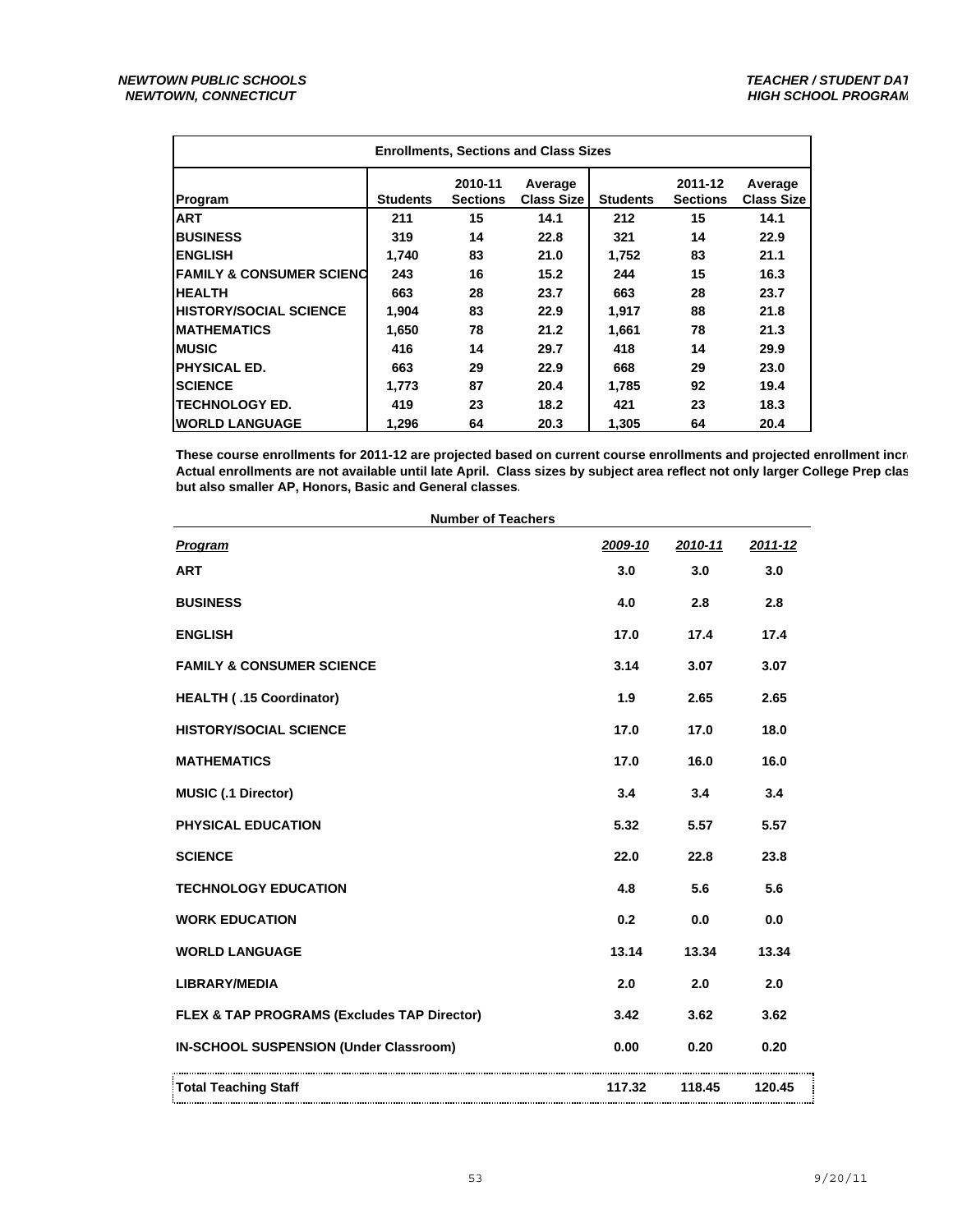|                                                               | 2009-10 | 2010-11 | $2011 - 12$ |  |
|---------------------------------------------------------------|---------|---------|-------------|--|
| <b>SPEECH &amp; LANGUAGE SERVICES - Pre-K -12</b>             |         |         |             |  |
| Teachers <sup>*</sup>                                         | 10      | 10      | 10          |  |
| <b>Students</b>                                               | 115     | 170     | 180         |  |
| <b>GIFTED AND TALENTED EDUCATIONAL SERVICES (GATES) - 4-8</b> |         |         |             |  |
| Teachers                                                      | 1.54    | 1.66    | 1.66        |  |
| <b>Students</b>                                               | 124     | 116     | 120         |  |
| <b>SPECIAL EDUCATION SERVICES</b>                             |         |         |             |  |
| Teachers **                                                   | 36      | 38      | 37          |  |
| <b>Students</b>                                               | 423     | 468     | 470         |  |
|                                                               |         |         |             |  |

#### **TOTAL SPECIAL EDUCATION PROGRAMS**

Teachers 47.54 49.66 48.66

\* Includes 3.8 speech teachers paid by IDEA grant.

<sup>\*\* 5</sup> public special ed. services teachers are paid by IDEA grant, plus 1 from IDEA ARRA grant in 2009-10 & 2010-11. 2010-11 & 2011-12 include 1 teacher for former project succeed students. Inclusion teacher eliminated for 2011-12.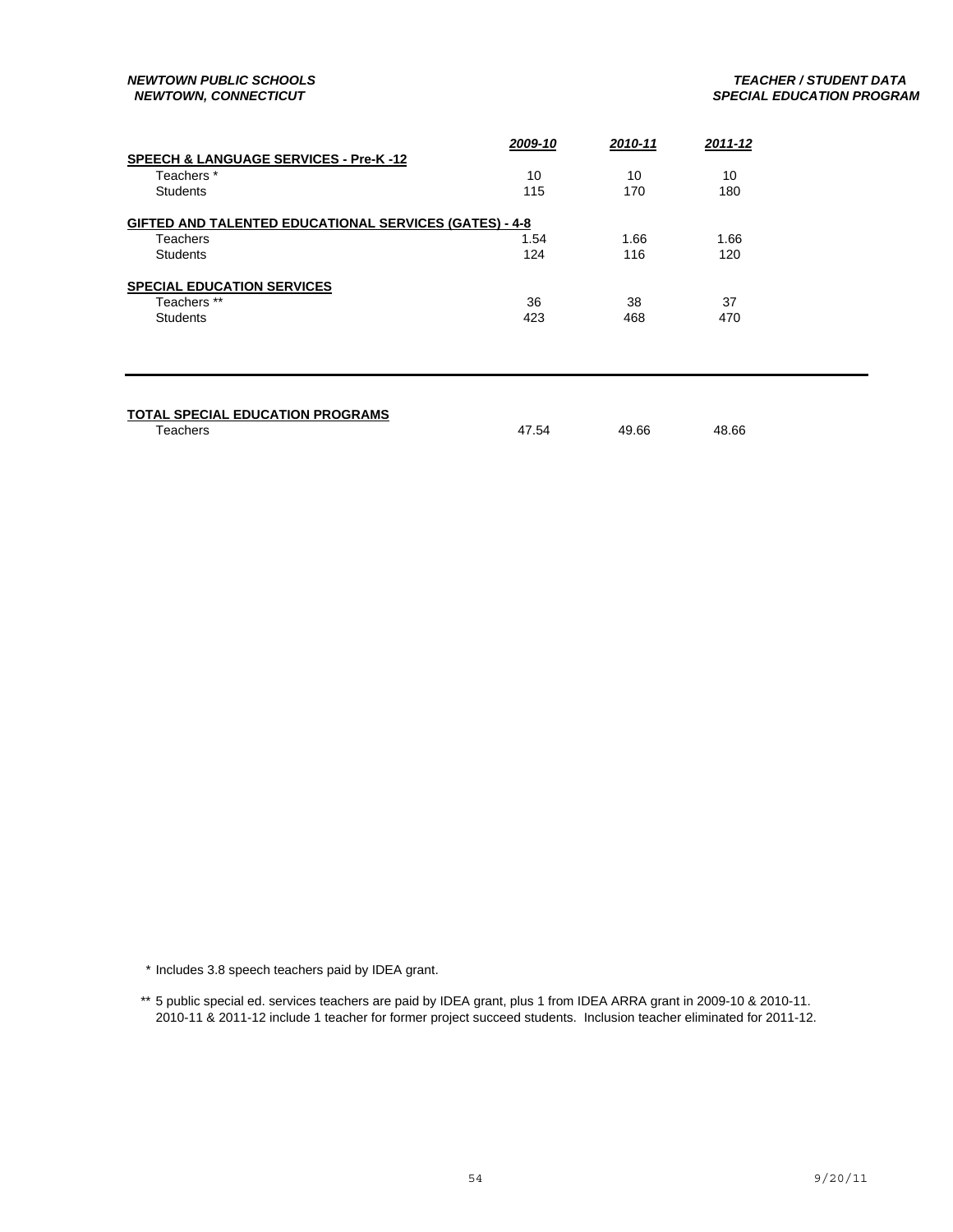|                                                            | 2009-10      | 2010-11      | 2011-12      |  |
|------------------------------------------------------------|--------------|--------------|--------------|--|
| <b>GUIDANCE - REED INTERMEDIATE SCHOOL</b>                 |              |              |              |  |
| <b>Guidance Counselors</b>                                 | 2.0          | 3.0          | 3.0          |  |
| <b>Students</b>                                            | 861          | 895          | 881          |  |
|                                                            |              |              |              |  |
| <b>GUIDANCE - MIDDLE SCHOOL</b>                            |              |              |              |  |
| <b>Guidance Counselors</b><br><b>Students</b>              | 3.0<br>896   | 3.0<br>897   | 3.0<br>881   |  |
|                                                            |              |              |              |  |
| <b>GUIDANCE - HIGH SCHOOL</b>                              |              |              |              |  |
| <b>Guidance Counselors</b>                                 | 8.0          | 8.0          | 8.0          |  |
| <b>Students</b>                                            | 1,731        | 1,731        | 1,744        |  |
| <b>SOCIAL WORKER / SUBSTANCE ABUSE COUNSELOR - K-12</b>    |              |              |              |  |
| Social Workers *                                           | 2.0          | 2.0          | 2.0          |  |
| Counselor **                                               | 1.0          | 1.0          | 1.0          |  |
| <b>Students</b>                                            | 3,488        | 3,523        | 3,506        |  |
|                                                            |              |              |              |  |
| PSYCHOLOGICAL SERVICES - Pre-K - 12<br>Psychologists ***   | 8.5          | 8.5          | 8.0          |  |
| <b>Students</b>                                            | 5,490        | 5,451        | 5,351        |  |
|                                                            |              |              |              |  |
|                                                            |              |              |              |  |
|                                                            |              |              |              |  |
|                                                            |              |              |              |  |
| <b>TOTAL PUPIL PERSONNEL SERVICES</b>                      |              |              |              |  |
| <b>CERTIFIED STAFF</b>                                     | 23.5         | 24.5         | 24.0         |  |
| SUBSTANCE ABUSE COUNSELOR **                               | 1.0          | 1.0          | 1.0          |  |
|                                                            |              |              |              |  |
|                                                            |              |              |              |  |
|                                                            |              |              |              |  |
| <b>HEALTH &amp; MEDICAL SERVICES</b>                       |              |              |              |  |
| <b>NURSES - ELEMENTARY</b>                                 | 4.00         | 4.00         | 4.00         |  |
| <b>NURSES - ST. ROSE</b>                                   | 1.00         | 1.00         | 1.00         |  |
| <b>NURSES - REED INTERMEDIATE</b>                          | 1.00         | 2.00         | 2.00         |  |
| NURSES - MIDDLE SCHOOL                                     | 1.50         | 1.50         | 1.50         |  |
| <b>NURSES - HIGH SCHOOL</b><br>NURSES - DISTRICT (FLOATER) | 1.54<br>1.00 | 1.54<br>1.00 | 1.75<br>1.00 |  |
|                                                            |              |              |              |  |
| <b>NURSES - TOTAL</b>                                      | 10.04        | 11.04        | 11.25        |  |
| <b>NURSE SUPERVISOR</b>                                    | 0.25         | 0.25         | 0.25         |  |
| <b>SECRETARY</b>                                           | 1.00         | 1.00         | 1.00         |  |
|                                                            |              |              |              |  |

\* 1 Social Worker paid by IDEA grant.

\*\* Substance Abuse Counselor services are contracted

\*\*\* Psychologists paid by IDEA grant (1 for 2009-10 & 2 for 2010-11, 2011-12) and .26 paid by IDEA ARRA grant for 2009-10 & 2010-11.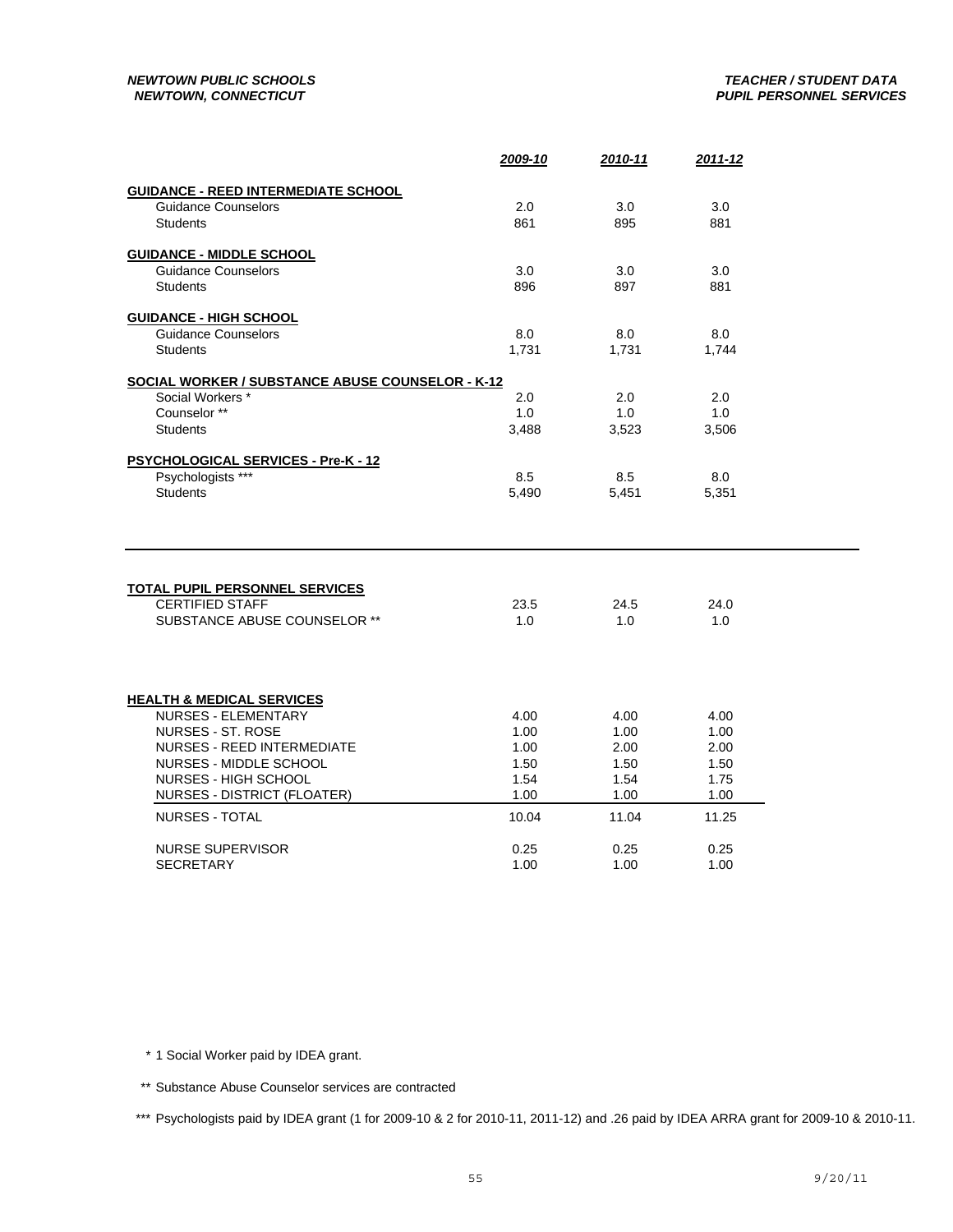## *NEWTOWN, CONNECTICUT*

| <b>Activity</b>                                                                                                            | <b>Responsibility</b>              | <b>Date</b>             | <b>Day</b>     | <b>Meeting Type</b>                      |                           |
|----------------------------------------------------------------------------------------------------------------------------|------------------------------------|-------------------------|----------------|------------------------------------------|---------------------------|
| 1. Commencement of Budget Process                                                                                          | <b>Director of Business</b>        | 10/06/10                | Wed            | <b>Team Meeting</b>                      |                           |
| 2. Submission of Building & Grounds Projects                                                                               | Principals / Super Bldg            | 10/29/10                | Fri            | <b>CO</b> Internal                       |                           |
| <b>3.</b> Submission of Technology Requests                                                                                | Principals / Dir of Tech           | 10/29/10                | Fri            | CO Internal                              |                           |
| 4. Submission of Budget Request Forms                                                                                      | Principals / Directors<br>CO Admin | $11/2/10-$<br>11/30/10  | Tue-<br>Tue    | <b>CO</b> Internal<br><b>CO</b> Internal |                           |
| <b>5.</b> Superintendent's Review w/Cost Center Administrators<br>(Director of Business schedules meetings)                | Principals / Directors<br>CO Admin | $11/8/10-$<br>11/30/10  | Mon-<br>Tue    | <b>CO</b> Internal<br><b>CO</b> Internal | ADMINISTRATION            |
| 6. Submission of Salaries                                                                                                  | <b>Accountant &amp; Personnel</b>  | 11/22/10                | Mon            | CO Internal                              |                           |
| <b>7.</b> Review of Preliminary Proposal Components                                                                        | <b>Director of Business</b>        | 12/14/10                | Tue            | <b>CO</b> Internal                       |                           |
| 8. Proposal Components Review                                                                                              | Superintendent                     | 01/10/11                | Mon            | <b>Team Meeting</b>                      |                           |
| 9. Administrative Review and Strategy Session                                                                              | Superintendent                     | 01/18/11                | Tue            | <b>Team Meeting</b>                      |                           |
| 10. Superintendent's Budget Presentation to BOE                                                                            | Superintendent                     | 01/25/11                | Tue            | <b>Workshop Mtg</b>                      |                           |
| 11. Budget Workshop $# 2$ - Elem, $5/6$ , Middle, High Schools & Plant                                                     | <b>Board of Ed</b>                 | 01/31/11                | Mon            | <b>Workshop Mtg</b>                      |                           |
| 12. Budget Workshop #3 - Spec Ed, Pupil Pers, Curr & Tech<br>-General, Benefits & Transportation                           | <b>Board of Ed</b>                 | 02/03/11                | <b>Thurs</b>   | <b>Regular BOE Mtg</b>                   | <b>BOARD OF EDUCATION</b> |
| 13. Budget Workshop $# 4$ - <i>Discussion &amp; Public Hearing</i>                                                         | <b>Board of Ed</b>                 | 02/07/11                | <b>Thurs</b>   | <b>Public Hearing</b>                    |                           |
| 14. Budget Workshop #5 - Adoption of Budget                                                                                | <b>Board of Ed</b>                 | 02/08/11                | Tue            | <b>Regular BOE Mtg</b>                   |                           |
| <b>15.</b> BOE Budget Submitted to Financial Director<br>(Feb 14th submission deadline per Town Charter)                   | <b>Director of Business</b>        | 02/11/11                | Fri            | <b>Finance Board</b><br>(Delivery)       |                           |
| Schools Closed - Winter Recess                                                                                             | 2/18/11 thru 2/21/11               |                         | <b>Fri-Mon</b> |                                          |                           |
| 16. Budget Proposals Published in Newspaper<br>(At least 5 days prior to Public Hearing per Town Charter)                  | <b>Finance Director</b>            | 02/11/11                | Fri            | (Newspaper)                              |                           |
| 17. Board of Finance Public Budget Hearing for the Town<br>(Not later than the first Wednesday in March, per Town Charter) | <b>Board of Finance</b>            | 02/17/11                | Thur           | <b>Public Hearing</b>                    | <b>BOARD OF FINANCE</b>   |
| 18. Board of Finance - Budget Review with Board of Ed                                                                      | <b>Board of Finance</b>            | 02/24/11                | Thur           | <b>Finance Board</b>                     |                           |
| 19. Board of Finance - Budget Review with Board of Ed                                                                      | <b>Board of Finance</b>            | 03/03/11                | Thur           | <b>Finance Board</b>                     |                           |
| 20. Board of Finance recommends Budget to Legislative Council<br>(Not later than March 14th, per Town Charter)             | <b>Board of Finance</b>            | 03/08/11<br>Latest date | Tue            | <b>Finance Board</b>                     |                           |
| 21. Budget Proposals Published in Newspaper<br>(At least 5 days prior to Public Hearing per Town Charter)                  | <b>Finance Director</b>            | 03/18/11<br>Latest date | Fri            | (Newspaper)                              |                           |
| 22. Legislative Council Public Budget Hearing for the Town<br>(Not later than last Wednesday in March, per Town Charter)   | <b>Legislative Council</b>         | 03/23/11<br>Latest date | Wed            | <b>Public Hearing</b>                    |                           |
| 23. L.C. Education Sub-committee deliberations                                                                             | Legislative Council                | 3/21 & 3/28             | Mons           | L.C. Sub-committee                       |                           |
| 24. Legislative Council Budget Meeting                                                                                     | Legislative Council                | 03/30/11                | Wed            | Legislative Council                      |                           |
| 25. Legislative Council adopts a Town Budget<br>(Not later than the 2nd Wednesday in April, per Town Charter)              | Legislative Council                | 04/06/11<br>Latest date | Wed            | Legislative Council                      | LEGISLATIVE COUNCIL       |
| <b>Schools Closed - Spring Recess</b>                                                                                      | 4/15/11 thru 4/22/11               |                         | Fri - Fri      |                                          |                           |
| 26. LC Budget Proposal Published in Newspaper<br>(At least 5 days prior to Annual Budget Referendum per Town Charter)      | <b>Finance Director</b>            | 04/15/11                | Fri            | (Newspaper)                              |                           |
| 27. Town Budget Referendum<br>(4th Tuesday in April per Town Charter)                                                      | <b>Town Charter</b>                | 04/26/11                | Tue            | <b>Referendum Vote</b>                   |                           |
| 28. Town Budget Referendum                                                                                                 | <b>Town Charter</b>                | 05/17/11                | Tue            | 2nd Referendum Vote                      |                           |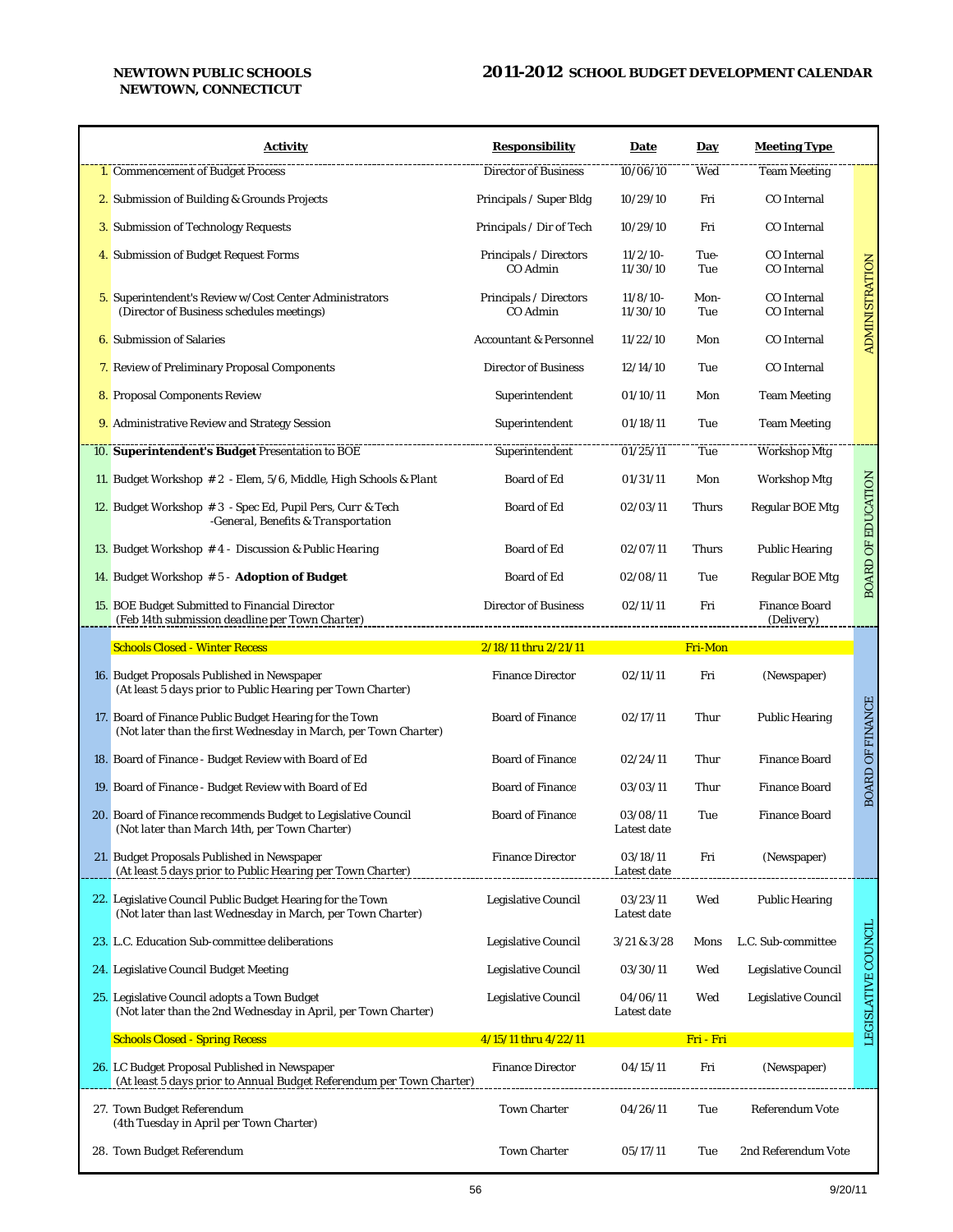| Total                                     | 4,564,897       | 4,640,668       | 4,797,452       | 156,784         | 3.38%           |
|-------------------------------------------|-----------------|-----------------|-----------------|-----------------|-----------------|
| <b>Miscellaneous Income</b>               | 386             | 1,500           | 1,350           | (150)           | $-10.00\%$      |
| <b>School Generated Fees **</b>           | 124,844         | 123,106         | 121,313         | (1,793)         | $-1.46%$        |
| <b>Local Tuition</b>                      | 14,400          | 9,600           | 9,600           | $\bf{0}$        | $0.00\%$        |
| <b>Services for the Blind</b>             | $\bf{0}$        | 3,500           | $\bf{0}$        | (3,500)         | $-100.00\%$     |
| <b>Health Services - St. Rose</b>         | 13,580          | 12,107          | 9,281           | (2,826)         | $-23.34\%$      |
| <b>Transportation Aid</b>                 | 120,744         | 181,209         | 94,274          | (86, 935)       | $-47.97\%$      |
| <b>Education Jobs Fund*</b>               | $\bf{0}$        | $\bf{0}$        | 251,988         | 251,988         | - %             |
| <b>ARRA Stabilization Grants</b>          | 614,836         | 614,836         | $\bf{0}$        | (614, 836)      | $-100.00\%$     |
| <b>Equalized Cost Sharing Grant (ECS)</b> | 3,676,107       | 3,694,810       | 4,309,646       | 614,836         | 16.64%          |
| <b>Revenues</b>                           | <b>Expended</b> | <b>Budgeted</b> | <b>Budgeted</b> | <b>S Change</b> | <u>% Change</u> |
| <b>REVENUE SUMMARY</b>                    | 2009-10         | 2010-11         | 2011-12         |                 |                 |

**\* Education Jobs Fund is a grant for this year that runs through 2011-12. These funds are being used to offset the loss of ARRA IDEA funds that will end in 2010-11. Actual positions to be funded by this grant have not yet been determined, so all salaries have been included in the estimated expenditures and the revenue reported here.**

| ** SCHOOL GENERATED FEES           |                     |                            |                            |             |            |
|------------------------------------|---------------------|----------------------------|----------------------------|-------------|------------|
| <b>Fees</b>                        | 2009-10<br>Expended | 2010-11<br><b>Budgeted</b> | 2011-12<br><b>Budgeted</b> | \$ Change   | % Change   |
| <b>High School Fees</b>            |                     |                            |                            |             |            |
| <b>Child Development</b>           | 8.000               | 8.000                      | 8.000                      | $\bf{0}$    | $0.00\%$   |
| <b>Parking Permits</b>             | 20,000              | 20,000                     | 20,000                     | $\bf{0}$    | 0.00%      |
| Pay for Participation in Sports    | 87,550              | 84,800                     | 84.800                     | 0           | 0.00%      |
| Subtotal                           | 115,550             | 112,800                    | 112,800                    | $\mathbf 0$ | $0.00\%$   |
| <b>Building Related Fees</b>       |                     |                            |                            |             |            |
| Electricity                        | 313                 | 626                        | 313                        | (313)       | $-50.00\%$ |
| High School Pool - Outside Usage   | 8.800               | 9,400                      | 8,000                      | (1,400)     | $-14.89%$  |
| <b>Miscellaneous Fees</b>          | 181                 | 280                        | 200                        | (80)        | $-28.57%$  |
| Subtotal                           | 9,294               | 10,306                     | 8,513                      | (1,793)     | $-17.40%$  |
| <b>Total School Generated Fees</b> | 124,844             | 123,106                    | 121,313                    | (1,793)     | $-1.46%$   |
|                                    |                     |                            |                            |             |            |

| <b>Pay for Participation in Sports</b> | 2009-10 | 2010-11 | 2011-12 |
|----------------------------------------|---------|---------|---------|
| Fees depending on sport                | 50      | 100     | 100     |
|                                        | 50      | 150     | 150     |
|                                        | 100     | 200     | 200     |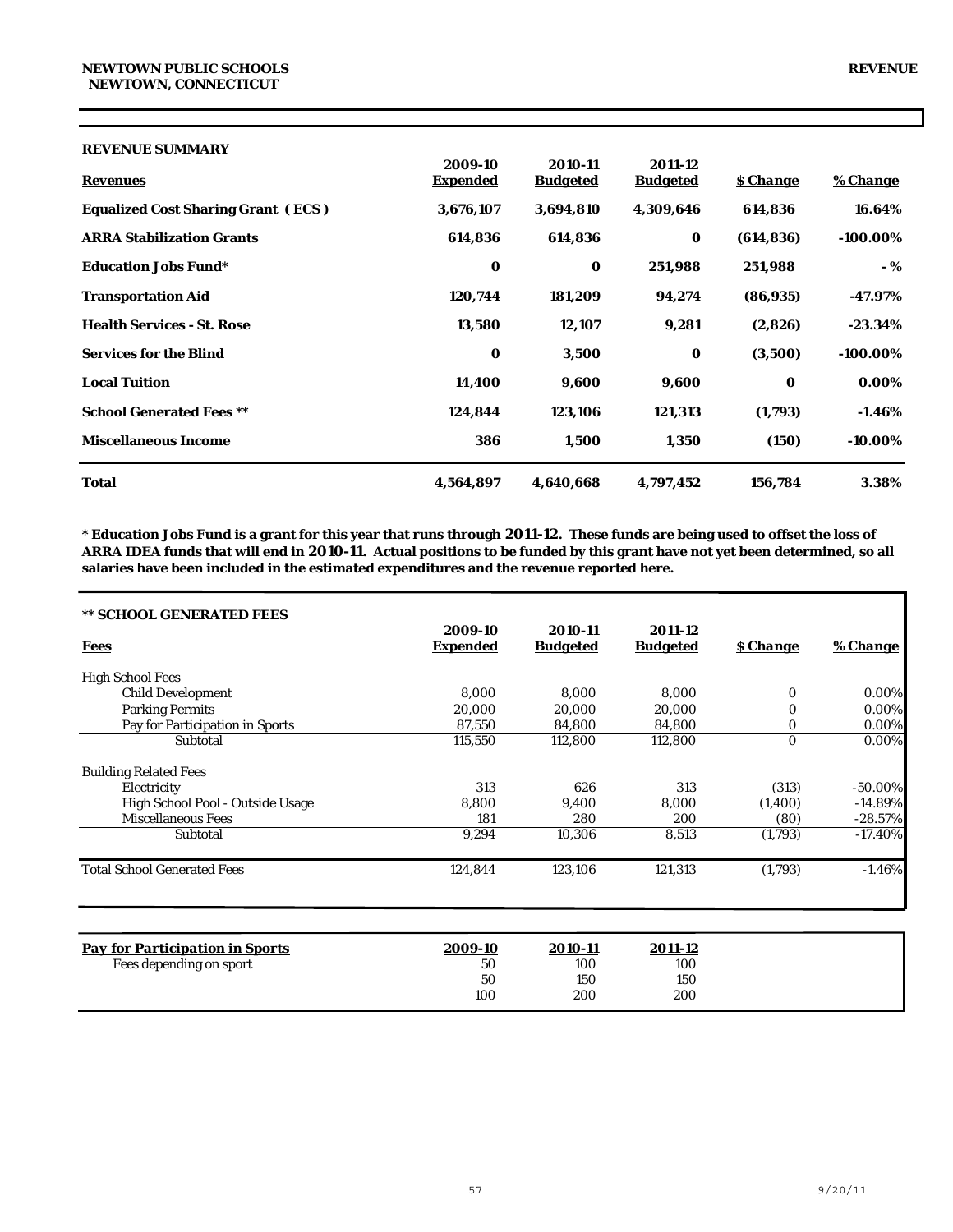### *NEWTOWN'S WEALTH & NET CURRENT EXPENDITURE*



*Per Pupil Rankings ( Out of 169 Towns )*

Wealth based on Adjusted Equalized Net Grand List per Capita

Expenditure based on state's Net Current Expenditures which excludes regular education transportation, tuition revenue, capital expenditures and debt service. Expenditure ranking for 2010-11 not available from State Department of Education.

## *STATE REIMBURSEMENT RATES*

|                                       | 2008-09 | 2009-10 | 2010-11 | 2011-12 |
|---------------------------------------|---------|---------|---------|---------|
| <b>School Construction</b>            | 32.14%  | 32.50%  | 31.79%  | 32.50%  |
| Transportation <sup>*</sup>           | 6.75%   | 7.15%   | 6.36%   | 7.15%   |
| <b>Health Services (Non-public)</b> * | 26.19%  | 26.67%  | 25.71%  | 26.67%  |
| <b>Adult Education</b> *              | 13.15%  | 13.54%  | 12.77%  | 13.54%  |

\* Actual reimbursements are less due to state caps on total spending.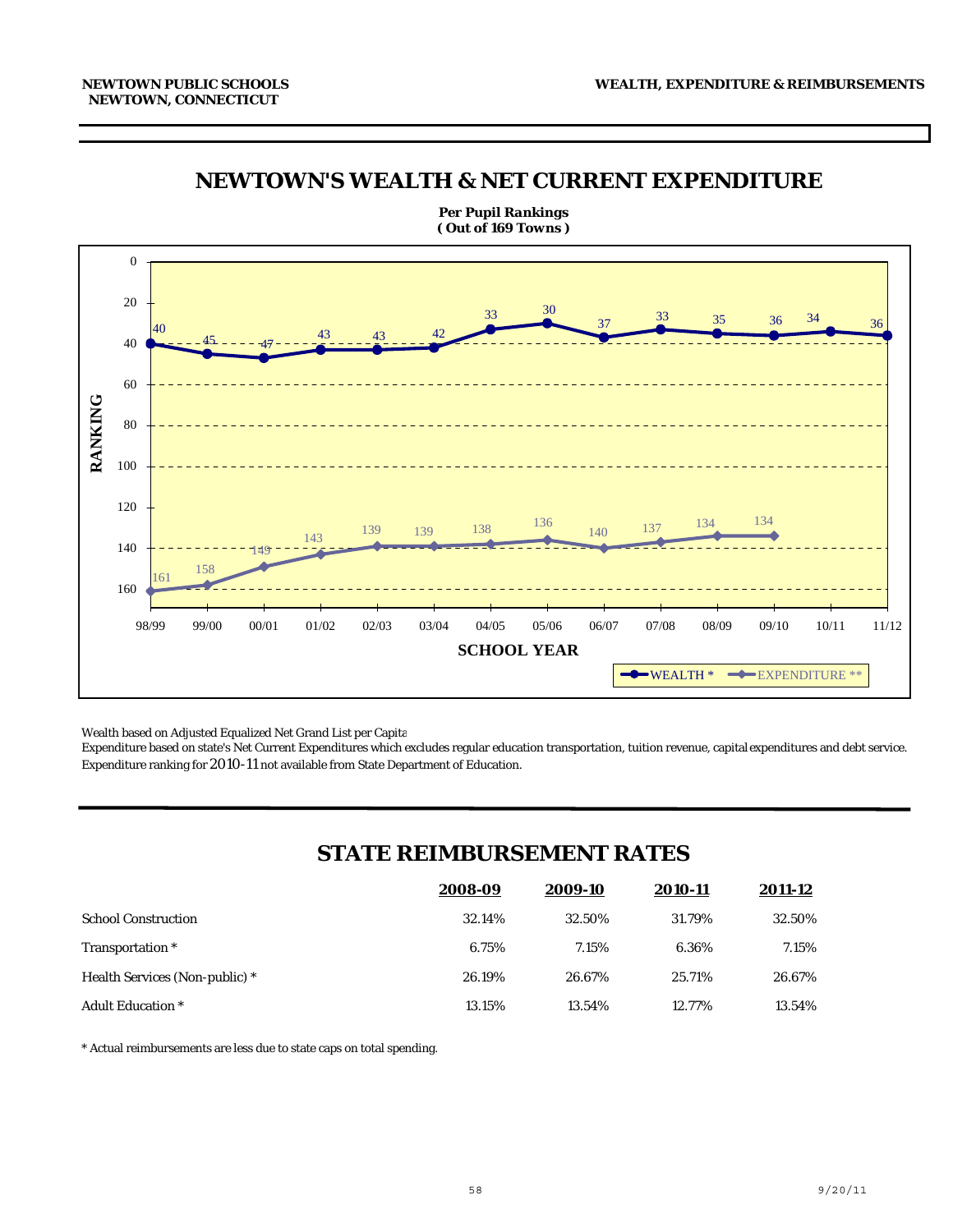# **2011-12 BUDGETED PROPERTY - EQUIPMENT**

| LOC. DEPT. QUANTITY ITEM                  |                                       |                                                                     | <b>UNIT</b>  | <b>PRICE REPLACEMENT</b> | <b>NEW</b> | <b>BUDGET</b>  |
|-------------------------------------------|---------------------------------------|---------------------------------------------------------------------|--------------|--------------------------|------------|----------------|
| <b>EQUIPMENT</b>                          |                                       |                                                                     |              |                          |            |                |
| SANDY HOOK SCHOOL<br><b>MUSIC</b>         |                                       |                                                                     |              |                          |            |                |
|                                           | $\boldsymbol{2}$<br>$\mathbf{1}$      | <b>3 STEP TOURMASTER RISERS</b><br>FOUTH STEP RISER WITH BACK RAILS | 825<br>1,590 | 1,650<br>1,590<br>3,240  |            |                |
|                                           |                                       | <b>SCHOOL TOTAL</b>                                                 |              |                          |            | 3,240<br>3.240 |
|                                           | REED INTERMEDIATE SCHOOL              |                                                                     |              |                          |            |                |
| <b>MUSIC</b>                              | $\mathbf{1}$                          | MUSSER 3.0 COMBO VIBRAPHONE                                         | 2,546        | 2,546<br>2,546           |            | 2,546          |
|                                           |                                       | <b>SCHOOL TOTAL</b>                                                 |              |                          |            | 2.546          |
| MIDDLE SCHOOL                             | PHYSICAL EDUCATION                    |                                                                     |              |                          |            |                |
|                                           | 1                                     | <b>TREADMILL</b>                                                    | 2,448        | 2,448                    |            |                |
|                                           | $\mathbf{1}$                          | ELLIPTICAL CROSS TRAINER                                            | 2,448        | 2,448                    |            |                |
|                                           |                                       |                                                                     |              | 4,896                    |            | 4,896          |
|                                           |                                       | <b>SCHOOL TOTAL</b>                                                 |              |                          |            | 4.896          |
| SPECIAL EDUCATION                         | <b>SPEECH &amp; LANGUAGE SERVICES</b> |                                                                     |              |                          |            |                |
|                                           | 4                                     | <b>FM UNITS</b>                                                     | 2,300        | 9,200                    |            |                |
|                                           |                                       |                                                                     |              | 9.200                    |            | 9,200          |
|                                           |                                       | <b>SPECIAL EDUCATION TOTAL</b>                                      |              |                          |            | 9,200          |
| <b>CURRICULUM &amp; STAFF DEVELOPMENT</b> |                                       |                                                                     |              |                          |            |                |
|                                           | 1                                     | <b>IPAD AND IPHONE</b>                                              | 1,500        |                          | 1,500      |                |
|                                           |                                       | <b>CURRICULUM &amp; STAFF DEVELOPMENT TOTAL</b>                     |              |                          | 1.500      | 1,500          |
|                                           |                                       | INFORMATION TECHNOLOGY SERVICES<br>REPLACEMENT EQUIPMENT            |              |                          |            |                |
|                                           |                                       | MIDDLE SCHOOL                                                       |              |                          |            |                |
|                                           | 252                                   | <b>DESKTOP COMPUTERS</b><br>HIGH SCHOOL                             | 745          | 187,740                  |            |                |
|                                           | ${\bf 8}$                             | <b>LAPTOP COMPUTERS</b>                                             | 999          | 7,992                    |            |                |
|                                           | 26                                    | <b>DESKTOP COMPUTERS</b>                                            | 745          | 19,370                   |            |                |
|                                           |                                       |                                                                     |              | 215,102                  |            | 215,102        |
|                                           |                                       | <b>CUTS TO BE DETERMINED</b>                                        |              |                          |            | (60,000)       |
|                                           |                                       | TECHNOLOGY TOTAL                                                    |              |                          |            | 155,102        |
| <b>DISTRICT SECURITY</b>                  |                                       |                                                                     |              |                          |            |                |
|                                           | 2                                     | XPR PORTABLE DIGITAL RADIOS                                         | 865          |                          | 1,730      |                |
|                                           |                                       | DISTRICT SECURITY TOTAL                                             |              |                          | 1,730      | 1,730          |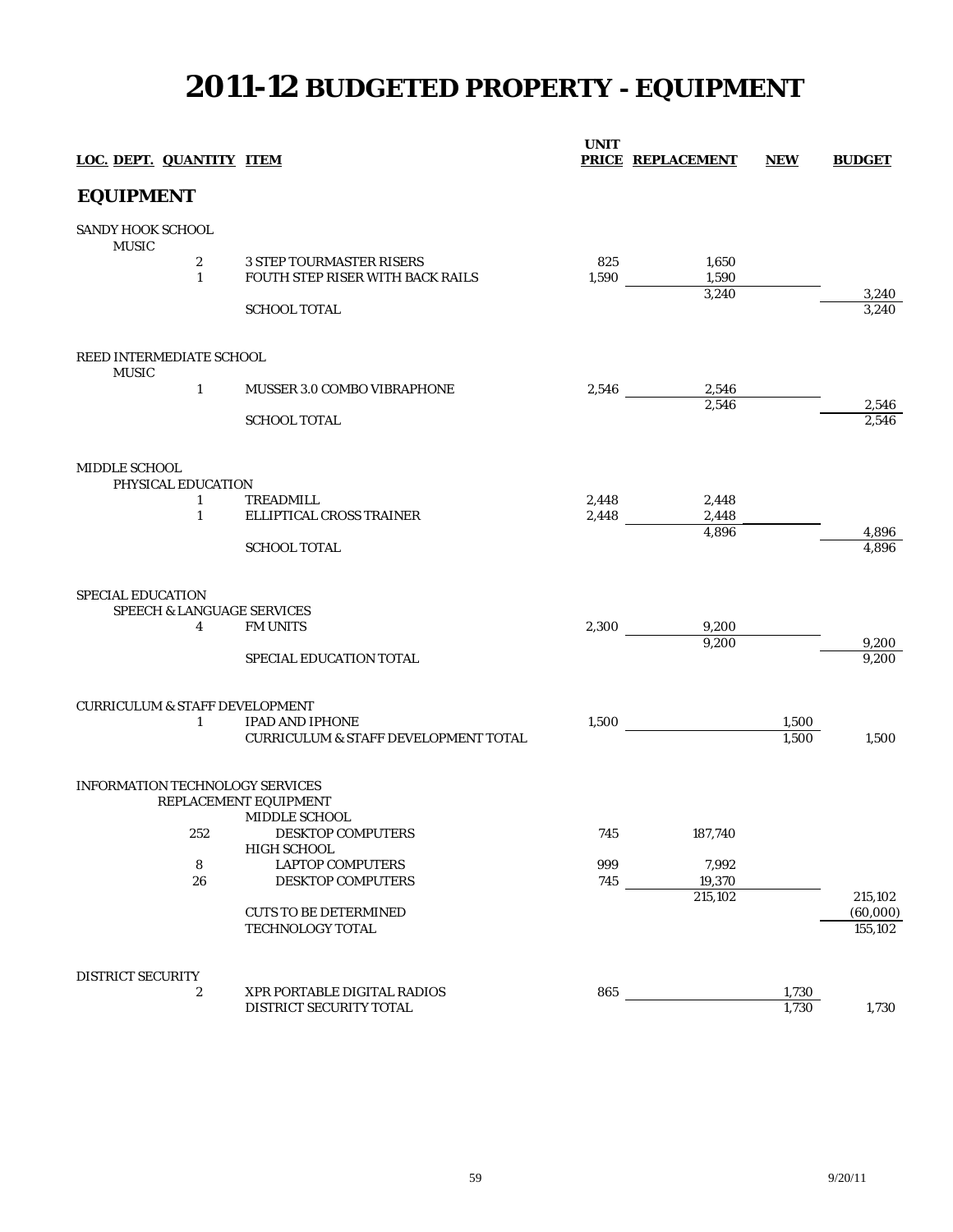# **2011-12 BUDGETED PROPERTY - EQUIPMENT**

| LOC. DEPT. QUANTITY ITEM                                                    |                                                                                                                                                                                                  | <b>UNIT</b> | PRICE REPLACEMENT | <b>NEW</b> | <b>BUDGET</b>              |
|-----------------------------------------------------------------------------|--------------------------------------------------------------------------------------------------------------------------------------------------------------------------------------------------|-------------|-------------------|------------|----------------------------|
| PLANT OPERATION AND MAINTENANCE<br>1<br><b>DISTRICT FURNITURE PURCHASES</b> | <b>CLEANING AND OPERATION OF BUILDINGS</b><br>SNOW REMOVAL EQUIPMENT FOR REED SCHOOL<br>ALLOWANCE TO MEET DISTRICT FURNITURE REQUIREMENTS AS DETERMINED<br>PLANT OPERATION AND MAINTENANCE TOTAL | 15,000      | 15,000<br>15,000  |            | 15,000<br>10,684<br>25,684 |
| <b>TRANSPORTATION SERVICES</b><br><b>TOTAL EQUIPMENT</b>                    | <b>COMMUNICATION &amp; CAMERA EQUIPMENT</b><br><b>TRANSPORTATION SERVICES TOTAL</b>                                                                                                              |             | 1,900<br>1,900    |            | 1,900<br>205,798           |
| <b>CAPITAL IMPROVEMENTS</b>                                                 | <b>SEWER ASSESSMENT</b>                                                                                                                                                                          |             |                   |            | 124,177                    |
| <b>TOTAL PROPERTY</b>                                                       |                                                                                                                                                                                                  |             |                   |            | 329,975                    |

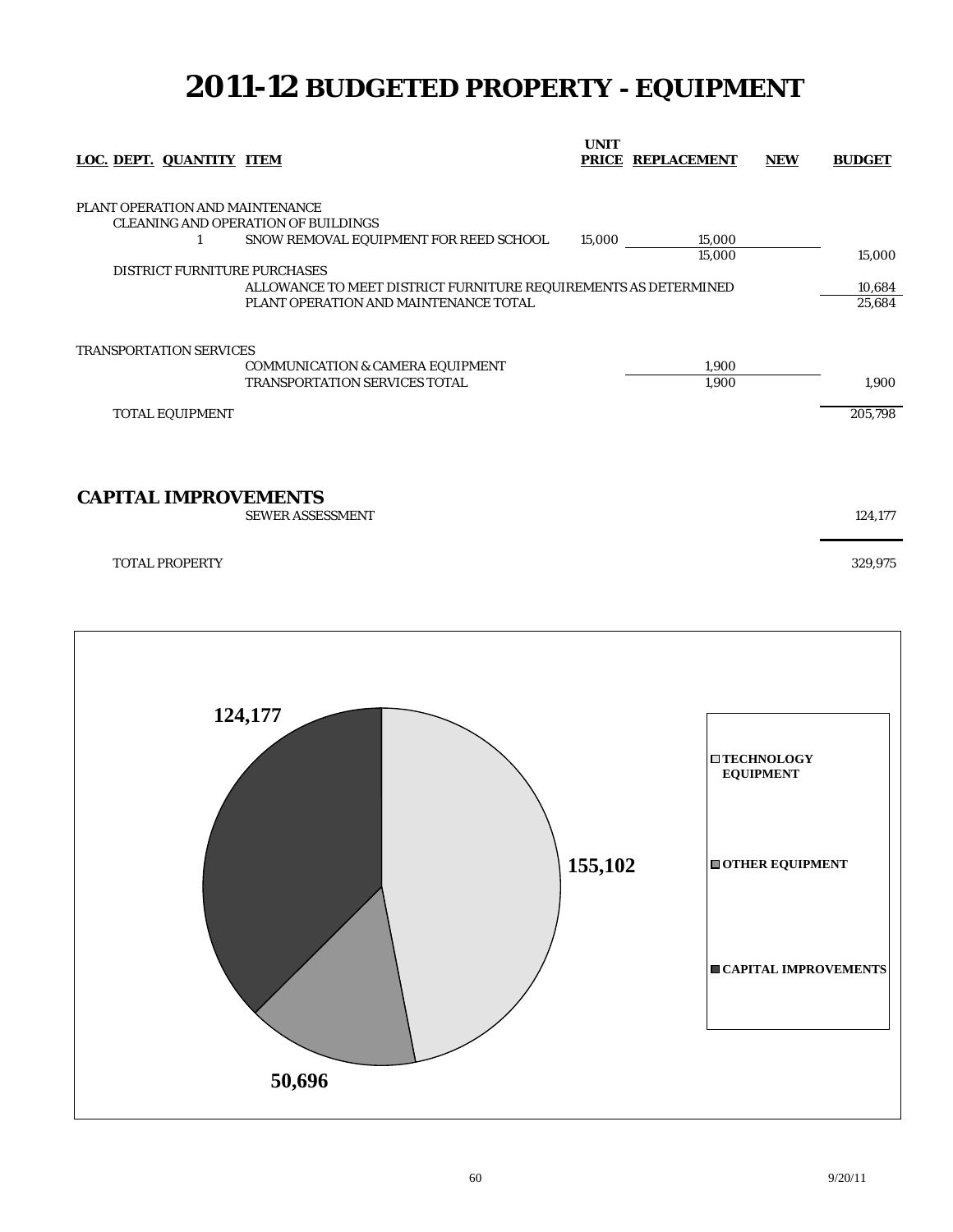## **SUPERINTENDENT'S REDUCTIONS TO PROPOSED BUDGET REQUESTS FOR 2011-12**

#### **STAFFING - REQUESTED NEW/INCREASED POSITIONS**

|                          | <b>F.T.E.</b> | <b>POSITIONS</b>                                     | <b>SALARY</b> |
|--------------------------|---------------|------------------------------------------------------|---------------|
| <b>HAWLEY</b>            |               |                                                      |               |
|                          | $-0.10$       | TEACHER - ART (INCREASE POSITION)                    | (8,581)       |
| $-1$                     | $-0.50$       | SPECIALIST - EARLY INTERVENTION (INCREASE POSITION)  | (42, 370)     |
|                          | $-0.57$       | CLERK - ADMIN. (NEW 20HR/WK FOR 40WKS POS.)          | (14, 392)     |
|                          |               | EDUCATIONAL ASSISTANT - CLASSROOM (EXTRA TIME)       | (1,500)       |
| <b>SANDY HOOK</b>        |               |                                                      |               |
|                          | $-0.71$       | CLERK - ADMIN. (NEW 25HR/WK FOR 42WKS POS.)          | (18, 890)     |
| <b>MIDDLE GATE</b>       |               |                                                      |               |
|                          | $-0.50$       | SPECIALIST - EARLY INTERVENTION (NEW POSITION)       | (28, 628)     |
|                          | $-0.14$       | CLERK - ADMIN. (INCREASE 5HR/WK FOR 42WKS)           | (3,778)       |
| <b>HEAD O'MEADOW</b>     |               |                                                      |               |
|                          | $-0.57$       | CLERK - ADMIN. (NEW 20HR/WK FOR 42WKS POS.)          | (15, 112)     |
| <b>REED INTERMEDIATE</b> |               |                                                      |               |
| $-1$                     | $-1.00$       | TEACHER - MUSIC (NEW POSITION)                       | (57, 256)     |
| $-1$                     | $-1.00$       | TEACHER - PROJECT ADVENTURE (NEW POSITION)           | (57, 256)     |
|                          | $-0.14$       | CLERK - ADMIN. (INCREASE 5HR/WK FOR 40WKS)           | (3,598)       |
| MIDDLE SCHOOL            |               |                                                      |               |
| $-1$                     | $-1.00$       | ASSISTANT PRINCIPAL (NEW POSITION)                   | (99, 045)     |
| $-1$                     | $-1.00$       | SPECIALIST - GUIDANCE COUNSELOR (NEW POSITION)       | (59,093)      |
| <b>HIGH SCHOOL</b>       |               |                                                      |               |
|                          | $-0.60$       | TEACHER - WORLD LANGUAGE (NEW LATIN/SPANISH POS.)    | (34, 354)     |
| $-1$                     | $-1.00$       | LIBRARY MEDIA ASSOC. II (NEW 35HR/WK FOR 40WKS POS.) | (29, 680)     |
| <b>SUBTOTAL</b><br>-6    | $-8.83$       |                                                      | (473, 533)    |
| <b>OTHER REDUCTIONS</b>  |               |                                                      |               |
| <b>MIDDLE SCHOOL</b>     |               |                                                      |               |

|                                                         | NEW GUIDANCE COUNSELOR ELIMINATED |                |
|---------------------------------------------------------|-----------------------------------|----------------|
|                                                         | <b>STAFF TRAINING</b>             | (400)          |
|                                                         | <b>STAFF TRAVEL</b>               | (100)          |
| <b>HEALTH &amp; MEDICAL SERVICES</b>                    |                                   |                |
|                                                         | <b>POSTAGE</b>                    | (330)          |
| <b>SUBTOTAL</b>                                         |                                   | (830)          |
| <b>MOBILE OF INDIAL IRIN IN DURING INDIAL LOBICALIC</b> |                                   | $(1 - \alpha)$ |

TOTAL SUPERINTENDENT'S REDUCTIONS (474,363)

| <b>TOTAL SUPERINTENDENT'S REDUCTIONS</b>      | (474, 363) |
|-----------------------------------------------|------------|
| <b>OTHER</b>                                  | (830)      |
| <b>STAFFING</b>                               | (473, 533) |
| <b>SUMMARY OF SUPERINTENDENT'S REDUCTIONS</b> |            |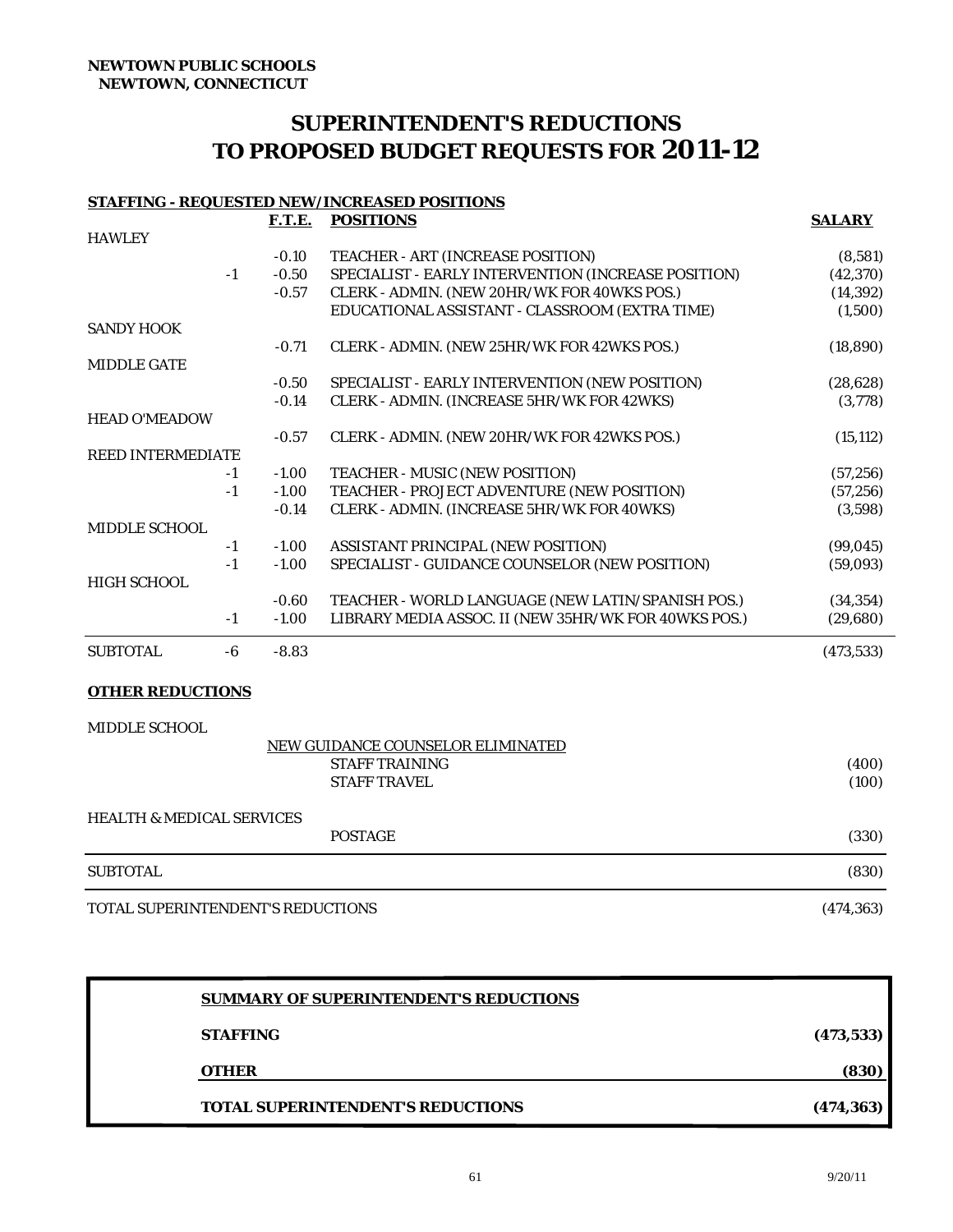**Approved by the BOE 8/17/2010**

#### **NEWTOWN BOARD OF EDUCATIONSUMMARY - CAPITAL IMPROVEMENT PLAN 2011/12 TO 2015/16**

| CIP Item #     | <b>Location</b>    | <b>Description of Project</b>                     | 2011/12   | 2012/13     | 2013/14     | 2014/15     | 2015/16     | <b>TOTALS</b> |
|----------------|--------------------|---------------------------------------------------|-----------|-------------|-------------|-------------|-------------|---------------|
|                |                    |                                                   |           |             |             |             |             |               |
|                | Hawley Elem.       | <b>HVAC Design Fees for proposed</b>              |           |             |             |             |             |               |
|                |                    | three phase project                               | \$350,000 |             |             |             |             |               |
| $\overline{2}$ | Hawley Elem.       | <b>HVAC Phase I Boiler/Electrical</b>             |           |             |             |             |             |               |
|                |                    | replacement and upgrade                           |           | \$3,000,000 |             |             |             |               |
| 3              | Hawley Elem.       | <b>HVAC Phase II Ventilation</b>                  |           |             |             |             |             |               |
|                |                    | system installed                                  |           |             | \$2,200,000 |             |             |               |
| 4              | Hawley Elem.       | <b>HVAC Phase III Split/Systems</b>               |           |             |             |             |             |               |
|                |                    | <b>Limited Air Conditioning</b>                   |           |             |             | \$1,600,000 |             | \$7,150,000   |
|                |                    |                                                   |           |             |             |             |             |               |
|                |                    |                                                   |           |             |             |             |             |               |
| 5              | Middle School      | Design Fees - All Phases climate control          |           |             | \$630,000   |             |             |               |
|                |                    | renovate and comply with code                     |           |             |             |             |             |               |
| 6              | Middle School      | Phase I Three new boilers & re-piping             |           |             |             | \$2,070,000 |             |               |
| $\overline{7}$ | Middle School      | Phase II - HVAC recommendations & code compliance |           |             |             |             | \$4,805,000 |               |
|                |                    |                                                   |           |             |             |             |             | \$7,505,000   |
|                |                    |                                                   |           |             |             |             |             |               |
| 8              | <b>High School</b> | Engineering Fees - Renovate auditorium            |           | \$100,000   |             |             |             |               |
|                |                    |                                                   |           |             |             |             |             |               |
| 9              | <b>High School</b> | Auditorium ADA code, replace duct work,           |           |             | \$1,339,338 |             |             |               |
|                |                    | lighting, seating and fire sprinkler system       |           |             |             |             |             | \$1,439,338   |
|                |                    |                                                   |           |             |             |             |             |               |
|                |                    |                                                   |           |             |             |             |             |               |
|                |                    | TOTAL COSTS OF ALL PROJECTS                       | \$350,000 | \$3,100,000 | \$4,169,338 | \$3,670,000 | \$4,805,000 |               |
|                |                    |                                                   |           |             |             |             |             |               |
|                | TOTAL TO BE BONDED |                                                   | \$350,000 | \$3,100,000 | \$4,169,338 | \$3,670,000 | \$4,805,000 |               |
|                |                    |                                                   |           |             |             |             |             |               |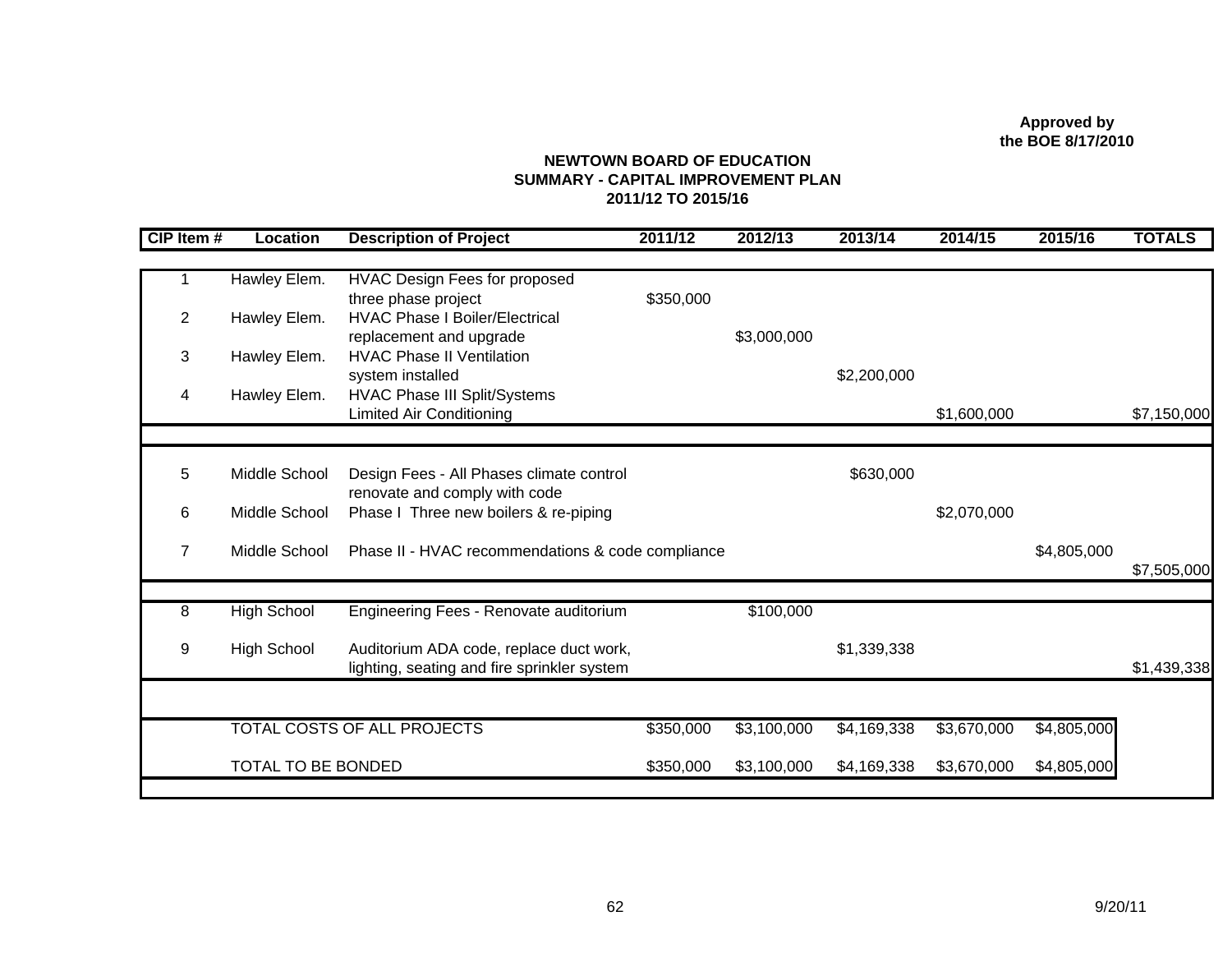## **Town of Newtown Department CIP Summary Worksheet For the Five Years 2011/2012 to 2015/2016**

#### **DEPARTMENT:Board of Education**

|               |                                               | PROJECT COST - TOTAL / BONDED |                                  |                                            |                                       |           |  |  |  |
|---------------|-----------------------------------------------|-------------------------------|----------------------------------|--------------------------------------------|---------------------------------------|-----------|--|--|--|
| Item#         | <b>Capital Item</b>                           | 2011/2012                     | 2012/2013                        | 2013/2014                                  | 2014/2015                             | 2015/2016 |  |  |  |
| Item $# 1$    | Hawley HVAC Renovations - Design              | 350,000                       |                                  |                                            |                                       |           |  |  |  |
|               |                                               | 350,000                       |                                  |                                            |                                       |           |  |  |  |
| Item $# 2$    | Hawley HVAC Renovations - Phase I             | $\overline{a}$                | 3,000,000<br>3,000,000           |                                            | $\overline{\phantom{a}}$              |           |  |  |  |
|               |                                               |                               |                                  | 2,200,000                                  |                                       |           |  |  |  |
| Item $#3$     | Hawley HVAC Renovations - Phase II            |                               | $\blacksquare$                   | 2,200,000                                  |                                       |           |  |  |  |
| Item $#4$     | Hawley HVAC Renovations - Phase III           |                               |                                  |                                            | 1,600,000                             |           |  |  |  |
|               |                                               |                               |                                  | $\overline{\phantom{a}}$                   | 1,600,000                             |           |  |  |  |
| Item $# 5$    | Middle School Improvements Project - Design   |                               |                                  | 630,000                                    |                                       |           |  |  |  |
|               |                                               | $\overline{\phantom{a}}$      | $\blacksquare$                   | 630,000                                    | $\overline{\phantom{a}}$<br>2,070,000 |           |  |  |  |
| Item $# 6$    | Middle School Improvements Project - Phase I  |                               |                                  |                                            | 2,070,000                             |           |  |  |  |
| Item $# 7$    | Middle School Improvements Project - Phase II |                               |                                  | $\overline{a}$                             |                                       | 4,805,000 |  |  |  |
|               |                                               |                               |                                  | $\overline{\phantom{a}}$                   | $\blacksquare$                        | 4,805,000 |  |  |  |
| Item $#8$     | High School Auditorium Improvements - Design  |                               | 100,000                          |                                            |                                       |           |  |  |  |
|               |                                               |                               | 100,000                          |                                            | $\overline{\phantom{a}}$              |           |  |  |  |
| Item $# 9$    | High School Auditorium Improvement Project    | $\blacksquare$                | ÷,<br>$\overline{\phantom{a}}$   | 1,339,338<br>1,339,338                     | $\blacksquare$                        |           |  |  |  |
|               |                                               |                               |                                  |                                            |                                       |           |  |  |  |
| Item #10 $0$  |                                               |                               |                                  |                                            |                                       |           |  |  |  |
| Item $# 11$ 0 |                                               |                               |                                  |                                            |                                       |           |  |  |  |
|               |                                               |                               |                                  |                                            |                                       |           |  |  |  |
| Item $# 12 0$ |                                               | $\overline{\phantom{a}}$      | $\blacksquare$                   | $\overline{a}$<br>$\overline{\phantom{a}}$ | $\sim$                                |           |  |  |  |
|               |                                               |                               |                                  |                                            |                                       |           |  |  |  |
| Item #13 $0$  |                                               |                               |                                  |                                            |                                       |           |  |  |  |
| Item $# 14$ 0 |                                               |                               |                                  |                                            |                                       |           |  |  |  |
|               |                                               |                               |                                  |                                            |                                       |           |  |  |  |
| Item $# 15$ 0 |                                               | $\overline{\phantom{a}}$      | $\blacksquare$                   | $\overline{a}$<br>$\blacksquare$           | $\overline{\phantom{a}}$              |           |  |  |  |
|               |                                               |                               |                                  |                                            |                                       |           |  |  |  |
| Item #16 $0$  |                                               | $\blacksquare$                | $\blacksquare$                   |                                            |                                       |           |  |  |  |
| Item $# 17$ 0 |                                               |                               |                                  |                                            |                                       |           |  |  |  |
|               |                                               |                               |                                  |                                            |                                       |           |  |  |  |
| Item #18 $0$  |                                               | $\overline{a}$                | $\overline{a}$<br>$\blacksquare$ | $\overline{a}$                             |                                       |           |  |  |  |
|               | TOTAL COST OF ALL PROJECTS                    | 350,000                       | 3,100,000                        | 4,169,338                                  | 3,670,000                             | 4,805,000 |  |  |  |
|               | <b>TOTAL TO BE BONDED</b>                     | 350,000                       | 3,100,000                        | 4,169,338                                  | 3,670,000                             | 4,805,000 |  |  |  |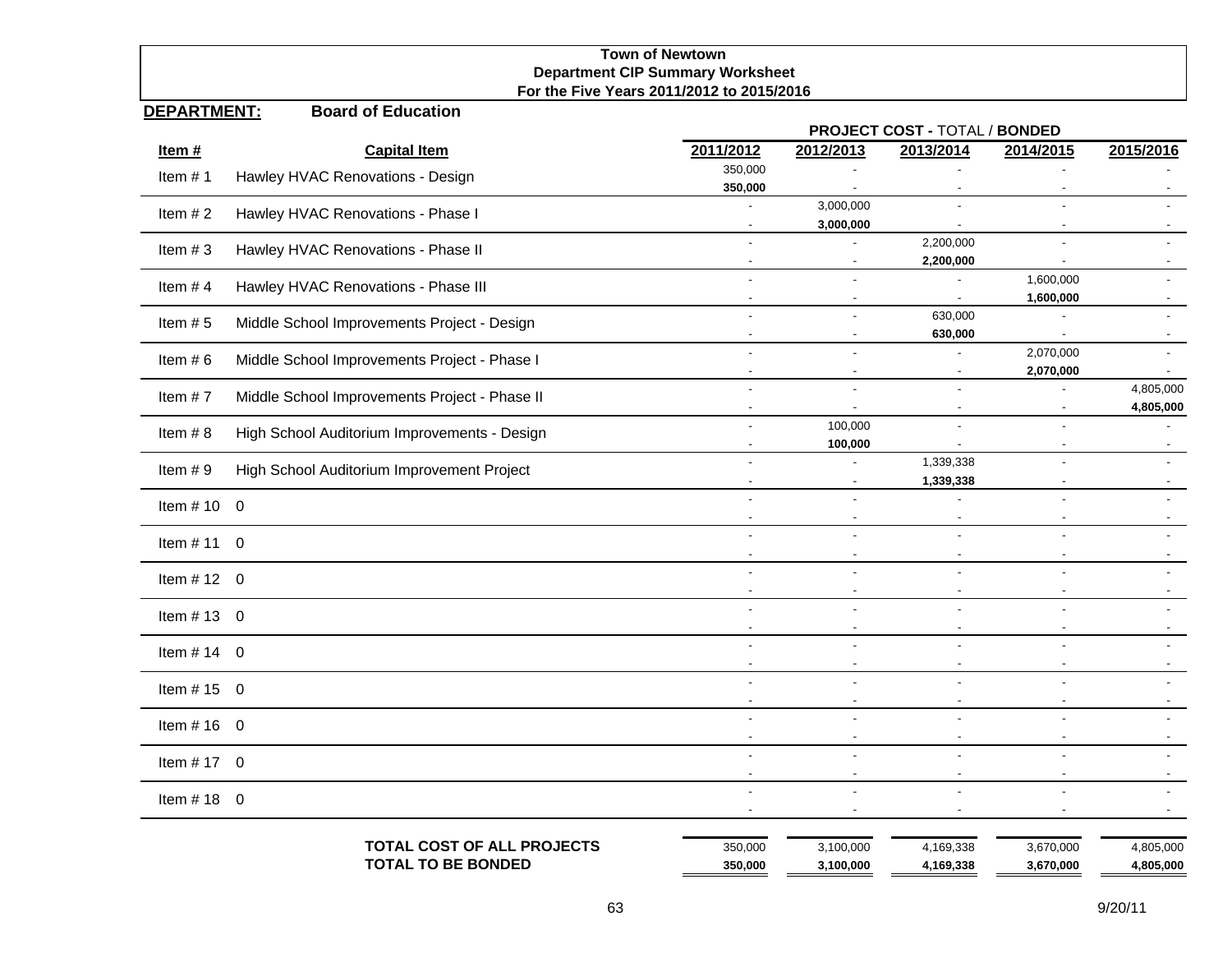#### **BUILDING & SITE MAINTENANCE PROJECTS - FIVE YEAR PLAN**

| PROJECT DESCRIPTION                                      | <b>JUSTIFICATION</b>        | PRIORITY       |               | COST    | YEAR <sub>1</sub><br>2011-12 |     | YEAR <sub>2</sub><br>2012-13 |               | YEAR <sub>3</sub><br>2013-14 |    | YEAR <sub>4</sub><br>2014-15 | YEAR <sub>5</sub><br>2015-16 |
|----------------------------------------------------------|-----------------------------|----------------|---------------|---------|------------------------------|-----|------------------------------|---------------|------------------------------|----|------------------------------|------------------------------|
|                                                          |                             |                |               |         |                              |     |                              |               |                              |    |                              |                              |
| <b>HAWLEY SCHOOL</b>                                     |                             |                |               |         |                              |     |                              |               |                              |    |                              |                              |
| REBUILD CHIMNEY AT 48 BUILDING                           | <b>BADLY DETERIORATED</b>   | H              | \$            | 20,000  | \$<br>20,000                 |     |                              |               |                              |    |                              |                              |
| REPLACE STAIR B AT MULTI PURPOSE ROOM                    | <b>BADLY DETERIORATED</b>   | H              | \$            | 25,000  |                              | \$  | 25,000                       |               |                              |    |                              |                              |
| REPLACE DOOR AT BOILER ENTRANCE 21 BUILDING              | MISSING, FRAME DETERIORATED | H              | \$            | 5,000   | \$<br>5,000                  |     |                              |               |                              |    |                              |                              |
| CONTINUE DOOR REPLACEMENT-PHASE III                      | <b>SECURITY/SAFETY</b>      | H              | \$            | 20,000  |                              | \$  | 20,000                       |               |                              |    |                              |                              |
| UPDATE ENERGY MANAGEMENT SYSTEM                          | <b>ENERGY CONTROL</b>       | $\mathbf M$    | \$            | 6,000   | \$<br>6,000                  |     |                              |               |                              |    |                              |                              |
| REPAINT GYM & ADJOINING MUSIC ROOM                       | <b>BADLY DETERIORATED</b>   | H              | \$            | 15,000  |                              | \$  | 15,000                       |               |                              |    |                              |                              |
| INSTALL COVERS AT FIRE PULL STATIONS                     | SECURITY/SAFETY             | H              | \$            | 2,500   |                              | \$  | 2,500                        |               |                              |    |                              |                              |
| INSTALL NON-SKID FLOORING AT RAMPS (97 AND 48)           | <b>SAFETY</b>               | М              | \$            | 10,000  |                              |     |                              | \$            | 10,000                       |    |                              |                              |
| REFINISH HARDWOOD FLOOR AT MUSIC AND MULTI PURPOSE ROOM  | <b>BADLY WORN</b>           | $\mathbf M$    | \$            | 7,500   |                              |     |                              | <sup>\$</sup> | 7,500                        |    |                              |                              |
| <b>INSTALL GENERATOR &amp; TRANSFER SWITCH</b>           | SECURITY/SAFETY             | H              | \$            | 150,000 |                              |     |                              | \$            | 75,000                       | S  | 75,000                       |                              |
| <b>CLEAN DUCTWORK</b>                                    | <b>HEALTH</b>               | H              | \$            | 15,000  |                              |     |                              |               |                              | \$ | 15,000                       |                              |
| REPLACE BOILER IN 1948 BUILDING                          | PAST LIFE EXPECTANCY        | H              | \$            | 150,000 |                              |     |                              |               |                              |    |                              | \$150,000                    |
|                                                          |                             |                |               |         |                              |     |                              |               |                              |    |                              |                              |
| <b>HAWLEY - PROGRAM TOTAL</b>                            |                             |                | \$            | 426,000 | \$<br>31,000                 | \$  | 62,500                       | \$            | 92,500                       | \$ | 90,000                       | \$150,000                    |
| <b>SANDY HOOK SCHOOL</b>                                 |                             |                |               |         |                              |     |                              |               |                              |    |                              |                              |
| REPLACE CABINETS & COUNTERS IN CLASSROOMS (PHASED)       | <b>WORN</b>                 | H              | \$            | 20,000  |                              | \$  | 10,000                       | \$            | 10,000                       |    |                              |                              |
| REPAINT ALL STEEL DOOR FRAMES                            | <b>WORN</b>                 | $\overline{H}$ | \$            | 28,000  |                              | \$  | 28,000                       |               |                              |    |                              |                              |
| CARPET/FLOORING REPLACEMENT PROGRAM                      | <b>VERY WORN</b>            | H              | \$            | 60,000  |                              | \$  | 20,000                       | \$            | 20,000                       |    |                              | \$<br>20,000                 |
| PAINT GYM/CAFE WALLS                                     | <b>WORN</b>                 | $\, {\rm H}$   | \$            | 15,000  |                              | \$  | 15,000                       |               |                              |    |                              |                              |
| UPGRADE PHONE SYSTEM TO VOIP(64K BALANCE IN TECH BUDGET) | DISTRICT/TOWN INITIATIVE    | M/H            | \$            | 22,000  |                              | -\$ | 22,000                       |               |                              |    |                              |                              |
| REPLACE CAFETORIUM ROOF                                  | PAST LIFE EXPECTANCY        | H              | \$            | 100,000 |                              |     |                              |               |                              |    |                              | \$100,000                    |
| FACULTY ROOM/CABINET REPLACEMENT AND INSTALL DISHWASHER  | POOR CONDITION              | М              | \$            | 5,000   |                              |     |                              | \$            | 5,000                        |    |                              |                              |
| SAND AND RECOAT STAGE FLOOR                              | <b>BADLY WORN</b>           | $\mathbf M$    | \$            | 7,500   |                              |     |                              | \$            | 7,500                        |    |                              |                              |
| NEW COUNTERTOP AT MAIN OFFICE                            | <b>WORN</b>                 | М              | \$            | 4,000   |                              |     |                              | \$            | 4,000                        |    |                              |                              |
| EXTERIOR DOOR REPLACEMENT                                | SECURITY/DETERIORATED       | M/H            | \$            | 40,000  |                              |     |                              | \$            | 20,000                       |    |                              | \$<br>20,000                 |
| REPLACE WOOD SOFFITS/VINYL                               | WOOD DAMAGED                | H              | \$            | 18,000  |                              |     |                              | \$            | 18,000                       |    |                              |                              |
| REPLACE BOOK SHELVES IN LIBRARY                          | <b>SHELVING UNITS WORN</b>  | М              | \$            | 30,000  |                              |     |                              |               |                              | \$ | 30,000                       |                              |
| REPLACE CEILING AT REAR CORRIDOR                         | <b>SAFETY</b>               | M              | \$            | 20,000  |                              |     |                              |               |                              | S  | 20,000                       |                              |
|                                                          |                             |                |               |         |                              |     |                              |               |                              |    |                              |                              |
| SANDY HOOK - PROGRAM TOTAL                               |                             |                | \$            | 369,500 | \$                           | Ŝ.  | 95,000                       | \$            | 84,500                       | \$ | 50,000                       | \$140,000                    |
| <b>MIDDLE GATE SCHOOL</b>                                |                             |                |               |         |                              |     |                              |               |                              |    |                              |                              |
| CARPET/FLOORING REPLACEMENT PROGRAM                      | <b>VERY WORN</b>            | H              | \$            | 60,000  |                              | \$  | 20,000                       | \$            | 20,000                       |    |                              | \$<br>20,000                 |
| REPLACE WALL SCONCES/LIGHTING                            | <b>INEFFICIENT</b>          | $\mathbf M$    | \$            | 10,000  |                              | \$  | 10,000                       |               |                              |    |                              |                              |
| HALLWAY BATHROOMS-PHASE I (2)                            | DAMAGED/ADA                 | $\mathbf{M}$   | \$            | 60,000  |                              | \$  | 60,000                       |               |                              |    |                              |                              |
| REPLACE CEILING AT MAIN OFFICE, LIBRARY AND REAR HALL    | <b>SAFETY</b>               | $\mathbf M$    | \$            | 45,000  |                              | \$  | 15,000                       | \$            | 15,000                       | \$ | 15,000                       |                              |
| RESTORATION OF 1992 ROOF SECTION-END OF WARRANTY         | END OF WARRANTY             | H              | \$            | 140,000 |                              | \$  | 70,000                       | \$            | 70,000                       |    |                              |                              |
| <b>REPAINT</b> '92 WING                                  | <b>WORN</b>                 | H              | \$            | 20,000  |                              | \$  | 20,000                       |               |                              |    |                              |                              |
| PAINT GYM AND REFINISH FLOOR                             | <b>WORN</b>                 | H              | $\mathbf{\$}$ | 25,000  |                              |     |                              | \$            | 25,000                       |    |                              |                              |
| *REPLACE BOILERS-CAN BE PART OF FUTURE CIP PROJECT       | PAST LIFE EXPECTANCY        | H              | \$            | 200,000 |                              |     |                              |               | \$100,000                    |    | \$100,000                    |                              |
| REPLACE STAGE LIGHTING                                   | INEFFICIENT/POOR CONDITION  | $\, {\rm H}$   | \$            | 6,000   |                              |     |                              |               |                              | \$ | 6,000                        |                              |
| <b>INFILL OLD WELL PIT</b>                               | NOT USED/IN PLAY AREA       | $\mathbf M$    | \$            | 10,000  |                              |     |                              |               |                              | \$ | 5,000                        | 5,000<br>- \$                |
|                                                          |                             |                |               |         |                              |     |                              |               |                              |    |                              |                              |
| MIDDLE GATE - PROGRAM TOTAL                              |                             |                | \$            | 576,000 | \$                           | \$  | 195,000                      |               | \$230,000                    |    | \$126,000                    | \$<br>25,000                 |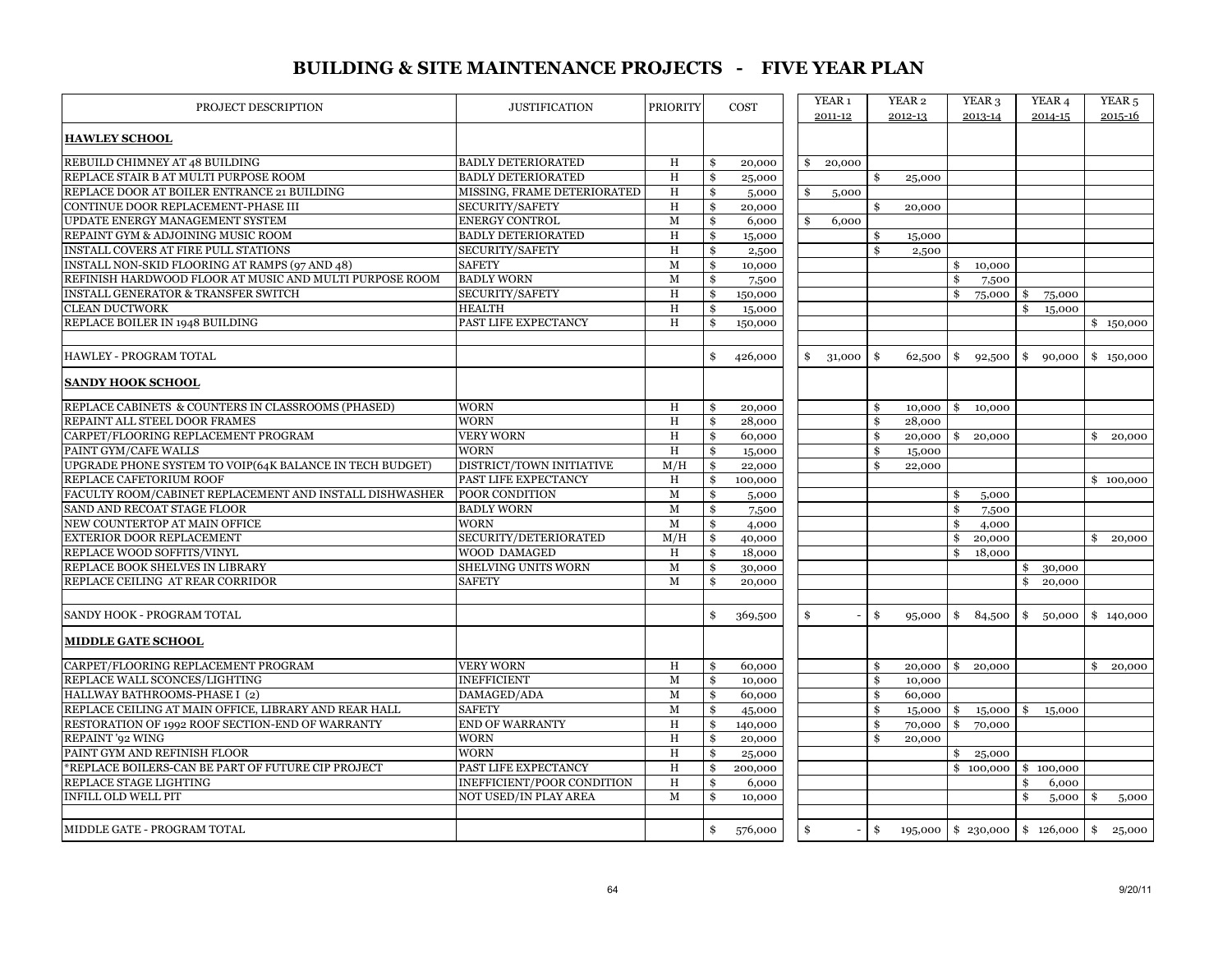## **BUILDING & SITE MAINTENANCE PROJECTS - FIVE YEAR PLAN**

| PROJECT DESCRIPTION                                      | <b>JUSTIFICATION</b>     | <b>PRIORITY</b> |     | COST             | YEAR 1       |          | YEAR 2  | YEAR 3                          |               | YEAR 4  | YEAR 5                  |
|----------------------------------------------------------|--------------------------|-----------------|-----|------------------|--------------|----------|---------|---------------------------------|---------------|---------|-------------------------|
|                                                          |                          |                 |     |                  | 2011-12      |          | 2012-13 | 2013-14                         |               | 2014-15 | 2015-16                 |
| <b>HEAD O'MEADOW SCHOOL</b>                              |                          |                 |     |                  |              |          |         |                                 |               |         |                         |
| INSTALL CONCRETE STAIRS TO ADJACENT PROPERTY             | SECURITY/SAFETY          | Η               | \$  | 10,000           |              | \$       | 10,000  |                                 |               |         |                         |
| INSTALL ACCESS TO REAR OF BUILDING//STONE DRIVE          | <b>SAFETY</b>            | H               | \$  | 15,000           |              | \$       | 15,000  |                                 |               |         |                         |
| PAINT CLASSROOMS & HALLWAYS                              | <b>COVER VINYL</b>       | $\mathbf M$     | \$  | 20,000           |              | \$       | 20,000  |                                 |               |         |                         |
| REPLACE SIDWALKS AT ISLAND/FRONT                         | SAFETY/TRIP HAZARD       | H               | \$  | 15,000           |              | \$       | 15,000  |                                 |               |         |                         |
| REPAINT EXTERIOR DOORS, FRAMES, WINDOW FRAMES            | <b>RUSTING AND WORN</b>  | $\,$ H          | \$  | 20,000           |              | \$       | 20,000  |                                 |               |         |                         |
| REPAINT CEILING OF LIBRARY                               | PERIODIC REQUIREMENT     | $\mathbf M$     | \$  | 20,000           |              |          |         | 20,000<br>\$                    |               |         |                         |
| REPAINT GYM / RE-STRIPE FLOOR                            | <b>VERY WORN</b>         | $\mathbf M$     | \$  | 20,000           |              |          |         | \$<br>20,000                    |               |         |                         |
| <b>CLEAN DUCTWORK</b>                                    | PERIODIC REQUIREMENT     | М               | \$  | 10,000           |              |          |         | \$<br>10,000                    |               |         |                         |
| INSTALL ADDITIONAL GENERATOR CIRCUITS                    | FREEZER/HEALTH           | М               | \$  | 15,000           |              |          |         |                                 | \$            | 15,000  |                         |
|                                                          |                          |                 |     |                  |              |          |         |                                 |               |         |                         |
| HEAD O'MEADOW - PROGRAM TOTAL                            |                          |                 | \$  | 145,000          | \$           | \$       | 80,000  | \$<br>50,000                    | \$            | 15,000  | \$                      |
| <b>REED SCHOOL</b>                                       |                          |                 |     |                  |              |          |         |                                 |               |         |                         |
| REPAINT GYM FLOOR STRIPES (BOTH GYMS)                    | <b>WORN</b>              | М               | \$  | 5,000            | \$<br>5,000  |          |         |                                 |               |         |                         |
| LOADING DOCK LIFT PLATE                                  | DAMAGED BEYOND REPAIR    | H               | \$  | 7,500            | \$<br>7,500  |          |         |                                 |               |         |                         |
| INSTALL GRAVEL PATH AROUND SOCCER FIELD                  | <b>LAWN DAMAGE</b>       | $\mathbf M$     | \$  | 15,000           |              | \$       | 15,000  |                                 |               |         |                         |
| UPGRADE PHONE SYSTEM TO VOIP(64K BALANCE IN TECH BUDGET) | DISTRICT/TOWN INITIATIVE | M/H             | \$  | 25,000           |              | \$       | 25,000  |                                 |               |         |                         |
| REPAINT LOWER LEVEL LOCKERS                              | <b>RUSTING</b>           | H               | \$  | 25,000           |              | \$       | 25,000  |                                 |               |         |                         |
| <b>AUTO-SCRUBBER</b>                                     | <b>REPLACE</b>           | $\rm H$         | \$  | 15,000           |              |          |         | \$<br>15,000                    |               |         |                         |
| REFINISH STAGE                                           | <b>WORN</b>              | $\mathbf M$     | \$  | 12,000           |              |          |         |                                 | \$            | 12,000  |                         |
| PAINT CLASSROOMS & HALLWAYS                              | PERIODIC REQUIREMENT     | $\mathbf M$     | \$  | 15,000           |              |          |         |                                 | \$            | 15,000  |                         |
| DEMOUNTABLE WALL SYSTEM AT STAGE                         | <b>BLOCK OFF CLASSES</b> | М               | \$  | 75,000           |              |          |         |                                 |               |         | \$<br>75,000            |
|                                                          |                          |                 |     |                  |              |          |         |                                 |               |         |                         |
| REED INTERMEDIATE - PROGRAM TOTAL                        |                          |                 | \$  |                  |              |          |         |                                 |               |         |                         |
|                                                          |                          |                 |     | 194,500          | \$<br>12,500 | \$       | 65,000  | -\$<br>15,000                   | $\frac{1}{2}$ | 27,000  | \$<br>75,000            |
| <b>MIDDLE SCHOOL</b>                                     |                          |                 |     |                  |              |          |         |                                 |               |         |                         |
| INSTALL ADDITIONAL ELECTRICAL THROUGHOUT BLDG            | <b>FIRE CODE</b>         | H               | \$  | 20,000           | \$<br>10,000 |          |         |                                 | \$            | 10,000  |                         |
| UPGRADE BATHROOMS IN A WING (PHASED IN)                  | VERY WORN                | H               | \$  | 25,000           | \$<br>25,000 |          |         |                                 |               |         |                         |
| SOUND SYSTEM AUDITORIUM                                  | NON-FUNCTIONAL           | H               | \$  | 10,000           |              | \$       | 10,000  |                                 |               |         |                         |
| CARPET/FLOORING REPLACEMENT PROGRAM                      | VERY WORN                | $\, {\rm H}$    | \$  | 90,000           |              | \$       | 30,000  | -\$<br>30,000                   |               |         | \$<br>30,000            |
| INSTALL ADDITIONAL EXTERIOR LIGHTING                     | <b>SAFETY</b>            | $\, {\rm H}$    | \$  | 20,000           |              | \$       | 20,000  |                                 |               |         |                         |
| REPLACE CONCRETE STAIR AT C WING                         | SAFETY/DETERIORATED      | H               | \$  | 30,000           |              | \$       | 30,000  |                                 |               |         |                         |
| PAVE FRON T PARKING LOT/REAR ACCESS ROAD                 | SAFETY/DETERIORATED      | H               | \$  | 110,000          |              | \$       | 110,000 |                                 |               |         |                         |
| GENERATOR TANK TO REPLACE UNDERGROUD UNIT                | <b>SAFETY</b>            | H               | \$  | 10,000           |              | \$       | 10,000  |                                 |               |         |                         |
| UPGRADE PHONE SYSTEM TO VOIP(64K BALANCE IN TECH BUDGET) | DISTRICT/TOWN INITIATIVE | M/H             | \$  | 20,000           |              |          |         | 20,000<br>\$                    |               |         |                         |
| INSTALL ADA LOCKSETS-KEY TO MASTER                       | <b>SAFETY</b>            | H               | \$  | 30,000           |              |          |         | \$<br>30,000                    |               |         |                         |
| A-WING GYM-CLOSE UP WALL AND INSTALL DOOR                | <b>SAFETY</b>            | М               | \$  | 15,000           |              |          |         | \$<br>15,000                    |               |         |                         |
| INTERIOR DOORS-REPLACE NON FIRE RATED                    | <b>DAMAGED</b>           | $\mathbf M$     | \$  | 30,000           |              |          |         | \$<br>10,000                    | \$            | 10,000  | \$<br>10,000            |
| INSTALL MAGNETIC HOLD OPEN DEVICES AT AUDITORIUM         | <b>SAFETY/FIRE CODE</b>  | H               | \$  | 6,000            |              |          |         | \$<br>6,000                     |               |         |                         |
| <b>STORAGE SHED</b>                                      | <b>NO STORAGE</b>        | M               | \$  | 6,500            |              |          |         | \$<br>6,500                     |               |         |                         |
| REPAINT LOCKERS AT B&D WINGS                             | <b>BADLY SCRATCHED</b>   | $\mathbf M$     | \$  | 18,000           |              |          |         | \$<br>18,000                    |               |         |                         |
| DEHUMIDIFICATION FOR LOWER LEVEL-C-WING                  | MILDEW                   | H               | \$  | 20,000           |              |          |         |                                 | \$            | 20,000  |                         |
| <b>GYM FLOOR SANDING &amp; REFINISHING</b>               | PERIODIC REQUIREMENT     | $\mathbf M$     | \$  | 20,000           |              |          |         |                                 | \$            | 20,000  |                         |
| REPLACE LIGHTING AT CAFÉTERIA                            | POOR LIGHTING            | М               | -\$ |                  |              |          |         |                                 | \$            | 20,000  |                         |
| REMODEL LAV'S LOWER LEVEL-2                              | <b>WORN</b>              | H               | \$  | 20,000<br>20,000 |              |          |         |                                 | \$            | 20,000  |                         |
| REPAIR AND PAINT STUCCO OUTSIDE LOCATIONS                | <b>SAFETY</b>            | H               | \$  |                  |              |          |         |                                 | \$            |         |                         |
| PAINT CLASSROOMS & HALLWAYS                              | PERIODIC REQUIREMENT     | М               |     | 10,000           |              |          |         |                                 |               | 10,000  |                         |
| HALLWAY LIGHTING AT D-WING                               | POOR LIGHTING            | H               | \$  | 15,000           |              |          |         |                                 | \$            | 15,000  | \$                      |
| <b>CLEAN DUCTWORK</b>                                    | <b>HEALTH</b>            |                 | \$  | 20,000           |              |          |         |                                 |               |         | 20,000                  |
|                                                          |                          | М               | \$  | 10,000           |              |          |         |                                 |               |         | \$<br>10,000            |
| MIDDLE SCHOOL - PROGRAM TOTAL                            |                          |                 | \$  | 575,500          | \$35,000     | <b>S</b> |         | $210,000$ \$ 135,500 \$ 125,000 |               |         | $\frac{1}{2}$<br>70,000 |
|                                                          |                          |                 |     |                  |              |          |         |                                 |               |         |                         |